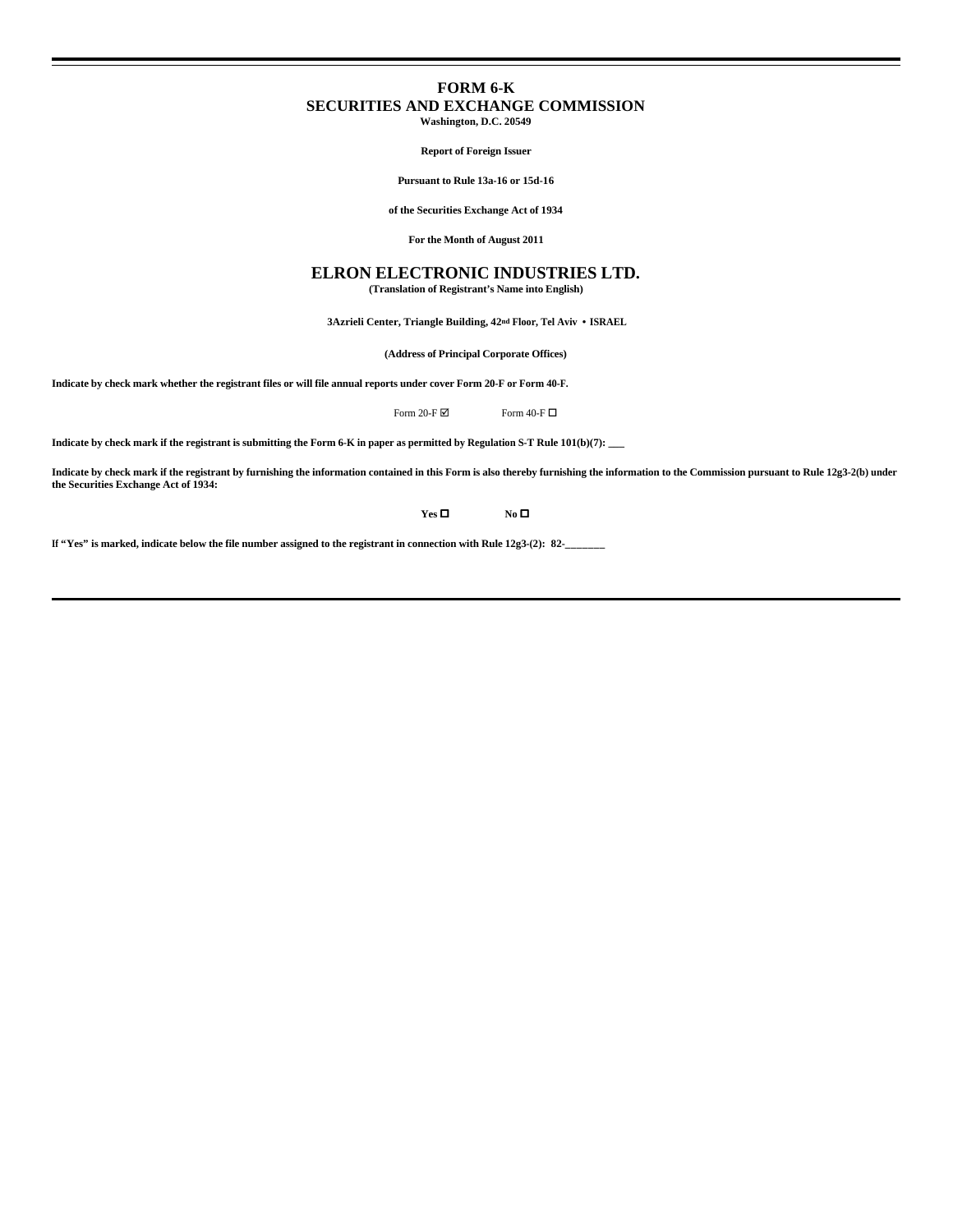English Translations of Registrant's Reports filed with the Israeli Securities Authority on August 10, 2011 in connection with the Registrant's Financial Results for the Second Quarter of 2011.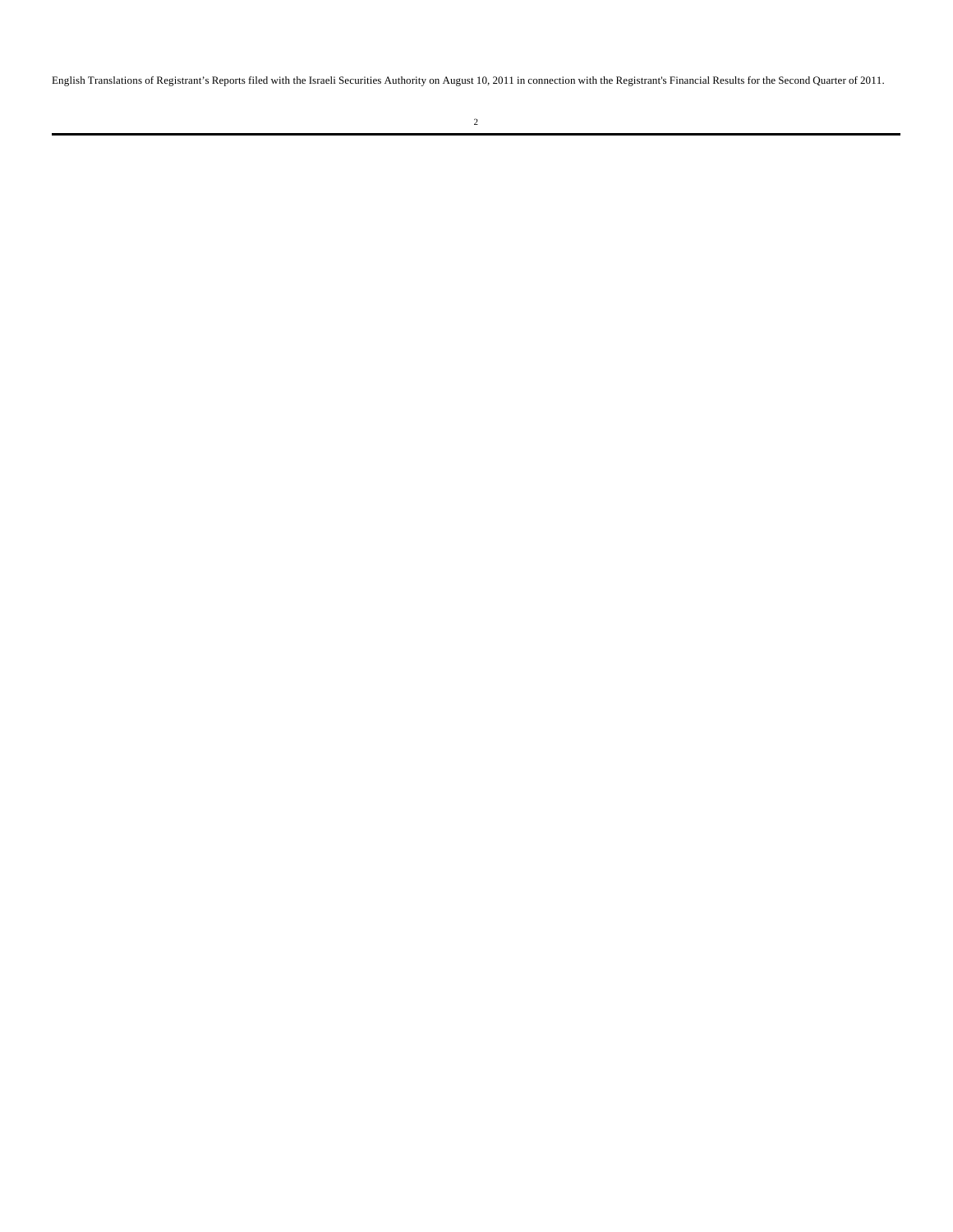# SIGNATURE

authorized.

Pursuant to the requirements of the Securities Exchange Act of 1934, the Registrant has duly caused this report to be signed on its behalf by the undersigned, thereunto duly

ELRON ELECTRONIC INDUSTRIES LTD. (Registrant)

By: /s/ Yaron Elad

Yaron Elad VP & CFO

Dated: August 10, 2011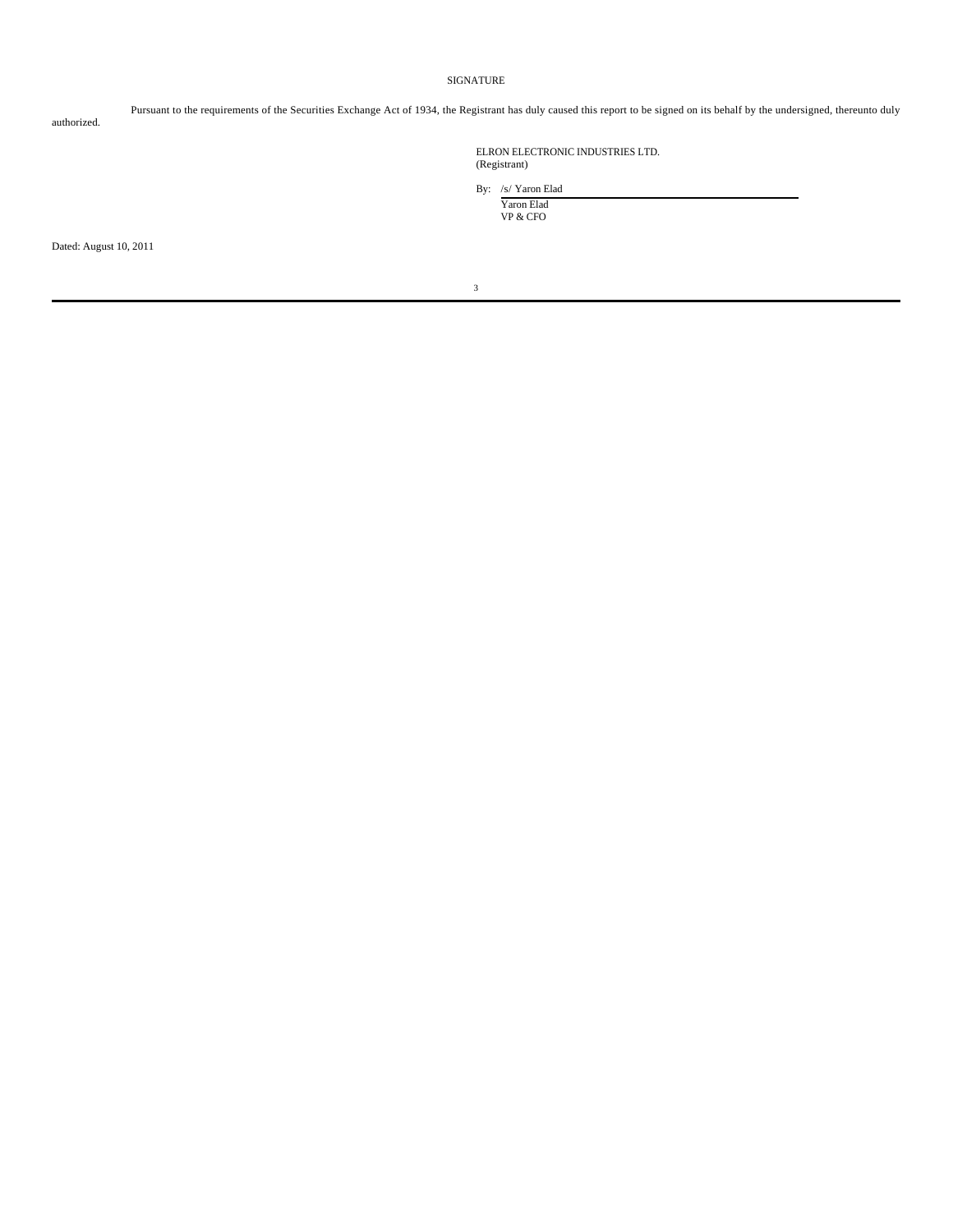# **Elron Electronic Industries Ltd. ("Elron" or the "Company") English Translation of Quarterly Report for the Second Quarter and First Half of 2011 Part I Material Changes and Updates that Occurred in the Company's Business in the Three Months Ended June 30, 2011 Details according to Regulation 39A of the Israel Securities Regulations (Periodic and Immediate Reports), 1970**

**In this section:**

| "Board of Directors Report" | English Translation of Elron's Board of Directors Report for the Second Quarter and First Half of 2011, included in Part II of this report.        |
|-----------------------------|----------------------------------------------------------------------------------------------------------------------------------------------------|
| "Financial Statements"      | English Translation of Elron's Interim Consolidated Financial Statements for the Three and Six Months Ended June 30, 2011, included in Part III of |
|                             | this report.                                                                                                                                       |
| ''20-F Annual Report''      | Elron's Annual Report for 2010 filed with the SEC on Form 20-F.                                                                                    |

As noted in its press release filed on Form 6-K with the SEC on March 10, 2011, in accordance with reporting requirements in Israel, Elron filed an annual report for 2010 in Hebrew with the Israeli Securities Authority ("ISA Annual Report"), simultaneously with its 20-F Annual Report. For the convenience of the Company's U.S. based shareholders, in translating Part I of this report from Hebrew to English, changes and updates are given in reference to the 20-F Annual Report, rather than its ISA Annual Report filed in Hebrew.

The matters described below are in addition to the developments and changes that occurred in the second quarter of 2011, which were described in Part I of the Company's Quarterly Report for the First Quarter of 2011.

This report contains forward-looking statements that involve risks and uncertainties. Such forward-looking statements may be identified by the words "anticipate", "believe", "estimate", "expect", "plan" and similar expressions. The Company's and group companies' actual results could differ materially from those anticipated in these forward-looking statements as a result of certain factors, including, but not limited to, those discussed in the Company's filings with the SEC from time to time.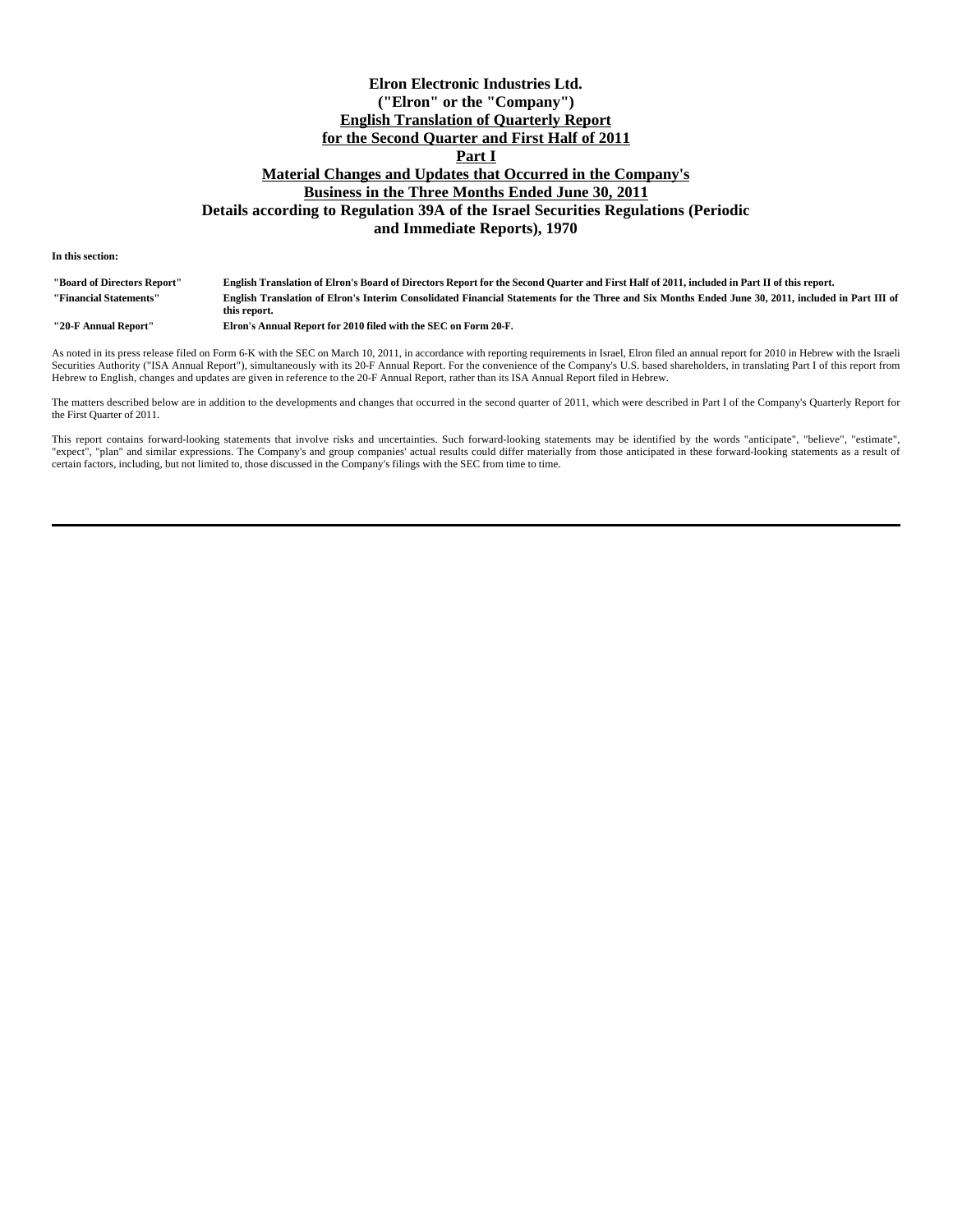## 1. **Item 4A – Information on the Company: History and Development of the Company**

### 1.1. Investments

See Section 1.4 of the Board of Directors Report and Note 3 to the Financial Statements for details on Elron's and RDC's investments during the second quarter of 2011.

### 1.2. Establishment of Navitrio

In May 2011, the Company founded Navitrio Ltd. ("Navitrio") together with another partner, in order to invest in projects in the digital field, including internet, electronic and cellular trade platforms, applications, etc. Elron holds 80% of Navitrio's outstanding shares. In June 2011, the Company completed its first investment in Navitrio in the amount of \$1.5 million. See also Note 3.I to the Financial Statements.

# **2. Item 4B – Information on the Company: Business Overview**

- 2.1. Given Imaging
	- 2.1.1. In May 2011, Given Imaging received FDA clearance to market the PillCam ESO 3 in the U.S. The PillCam ESO 3 is the third generation of the PillCam ESO video capsule for visualizing the esophagus. The capsule is used primarily in the evaluation of esophageal varices in patients diagnosed with cirrhosis of the liver. Approximately 45 million individuals have reimbursement coverage for capsule endoscopy of the esophagus using the PillCam ESO capsule for this indication. See Item 4B of the 20-F Annual Report for additional details on the PillCam ESO video capsule.
- 2.1.2. In June 2011, Given Imaging initiated a pivotal trial in support of its planned 510(k) submission to the FDA for approval to market the PillCam COLON 2 in the U.S. See Item<br>4B of the 20-F Annual Report for additiona the colon. The capsule is used primarily for polyp screening among people who are unwilling or unable to undergo colonoscopy. Early detection can significantly reduce<br>the number of deaths resulting from colon cancer. Given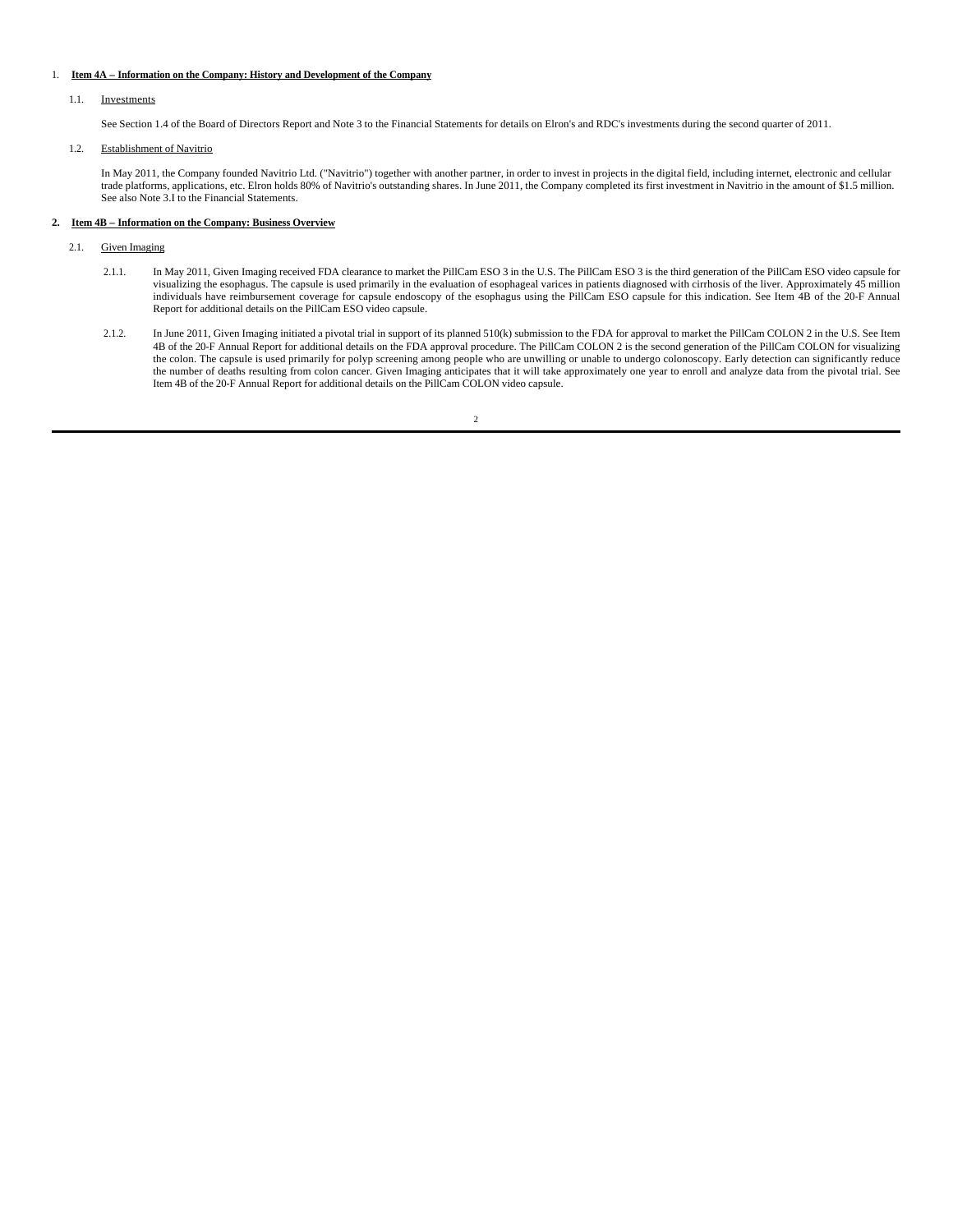# 2.2. NuLens

In June 2011, NuLens raised approximately \$4 million from its shareholders, in two installments, out of which Elron's share is approximately \$1.7 million. The first installment of approximately \$2.4 million was advanced to NuLens in June 2011, out of which Elron's share was approximately \$1 million. Since its inception and as of the date of the filing of this report, approximately \$26 million has been invested in NuLens (approximately \$28 million assuming the financing will be completed), out of which Elron has invested approximately \$11.5 million (approximately \$12 million assuming the financing will be completed). See Note 3.G of the Financial Statements for additional details.

# 2.3. BrainsGate

- 2.3.1. In August 2011, subsequent to the reported period, BrainsGate raised approximately \$20 million from its major shareholders, in three installments, out of which Elron's share is approximately \$7.1 million. The first installment of approximately \$6.7 million was advanced to BrainsGate in August 2011, out of which Elron's share was approximately \$2.4 million. Since its inception and as of the date of the filing of this report, approximately \$57 million has been invested in BrainsGate (approximately \$70 million assuming the financing will be completed), out of which Elron has invested approximately \$17 million (approximately \$21 million assuming the financing will be completed). Subsequent to the first installment, Elron's holdings in BrainsGate's issued and outstanding shares increased to approximately 27% (approximately 23% on a fully diluted basis). See Note 3.H of the Financial Statements for additional details.
- 2.3.2. In June 2011, BrainsGate completed the process of improving its clinical trial protocol, following approval by its steering committee and key opinion leaders. The improved protocol is based on conclusions from the clinical results obtained thus far, on improvements to the system and its supplemental equipment and services, and on discussions between BrainsGate and the FDA. In June 2011, BrainsGate renewed patient enrollment for the clinical trial based on the new protocol in medical centers outside the U.S. BrainsGate is conducting negotiations with the FDA in order to receive its agreement over the new trial protocol and has updated its estimate for commencing the IDE trial according to the new protocol from 2011 to 2012. BrainsGate expects to complete the clinical trial during the second quarter of 2013.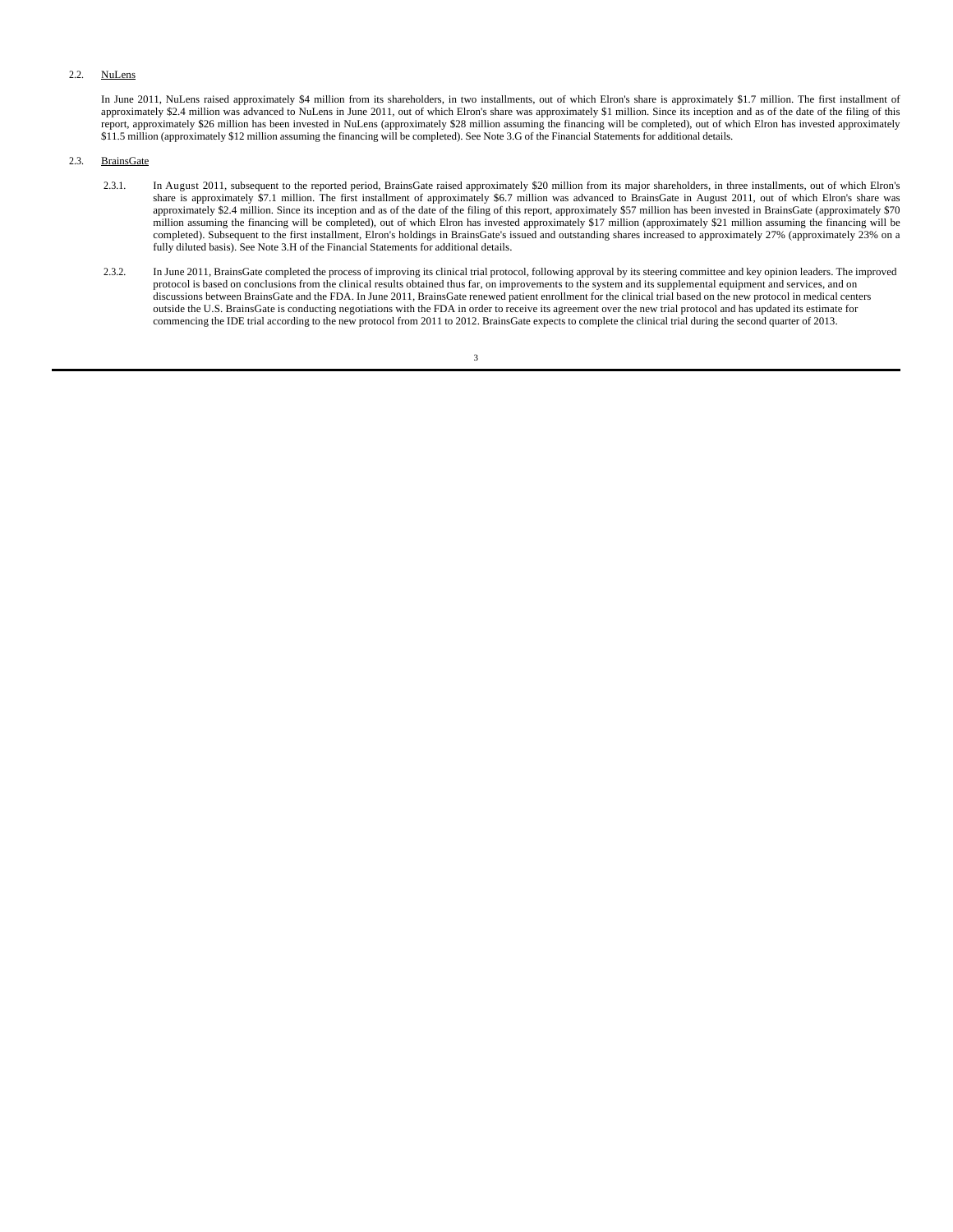# 2.4. Pocared

- 2.4.1. In August 2011, subsequent to the reported period, Elron together with other shareholders of Pocared purchased the holdings of another shareholder in Pocared, which constitute as of the reporting date approximately 5% of Pocared's outstanding shares, in consideration for approximately \$2 million (NIS 7 million). Elron's share in this<br>amount is approximately \$0.9 million. Subsequent to (approximately 37% on a fully diluted basis). See also Note 3.F to the Financial Statements.
- 2.4.2. In July 2011, subsequent to the reported period, Pocared established its diagnostic trial protocol after discussions with the FDA. The trial is to be carried out in support of Pocared's planned application to the FDA for approval to market its product in the U.S. In addition, Pocared reached manufacturing capacity of its system's disposables<br>(used for holding specimens) sufficient for the throug quality management systems in the medical industry.
- 2.4.3. Pocared has 20 issued patents, 12 of which were received during the first half of 2011, and 18 pending patent applications.

# **3. Item 5 – Operating and Financial Review and Prospects**

3.1. Overview

See Note 4 to the Financial Statements for details on the impairment of the Company's holding in Enablence.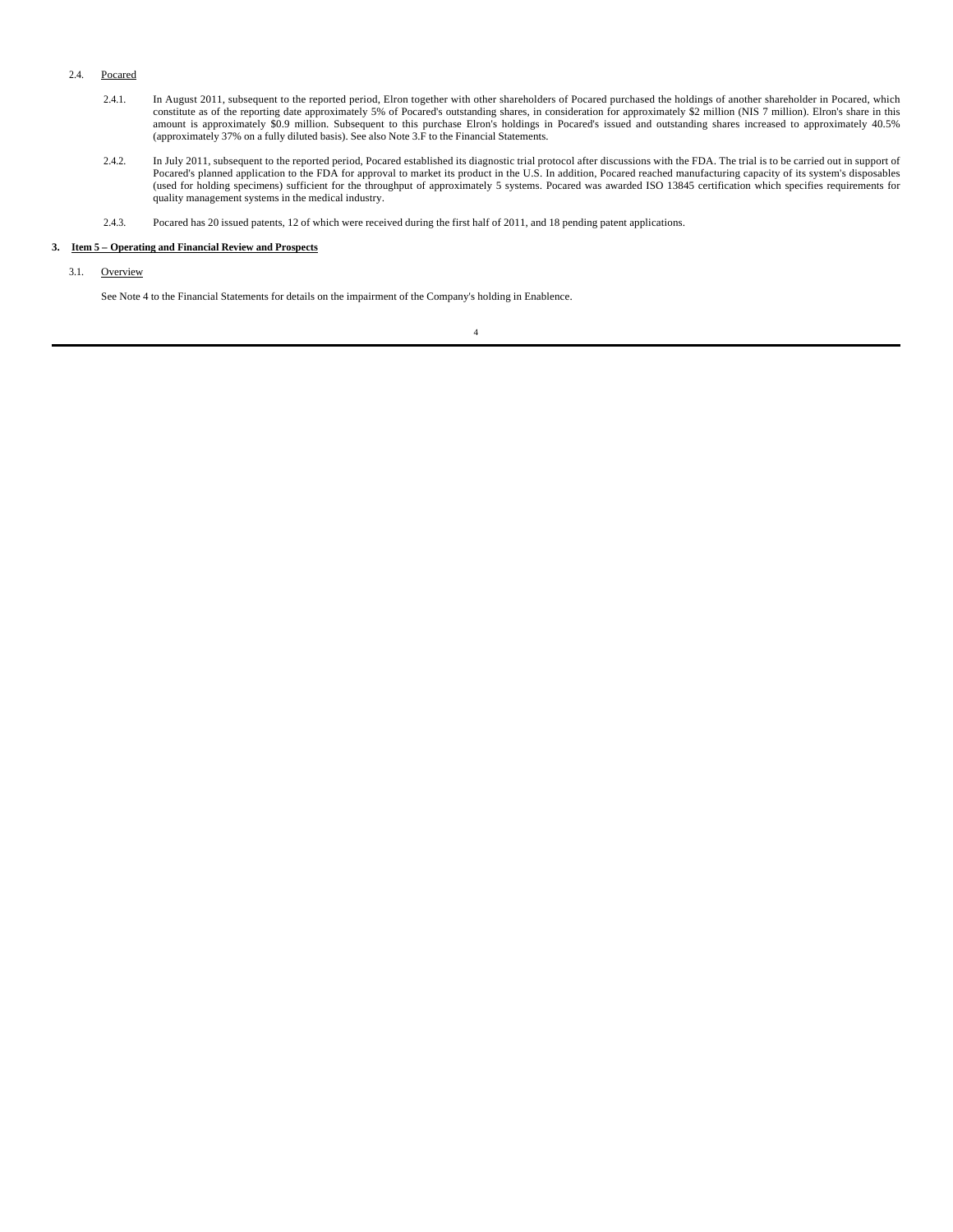# 3.2. Global Economic Status

See Section 2.2. of the Board of Directors Report for details regarding the impact of the global economic status on the Company.

Ari Bronshtein CEO

August 10, 2011, Tel Aviv, Israel

Yaron Elad CFO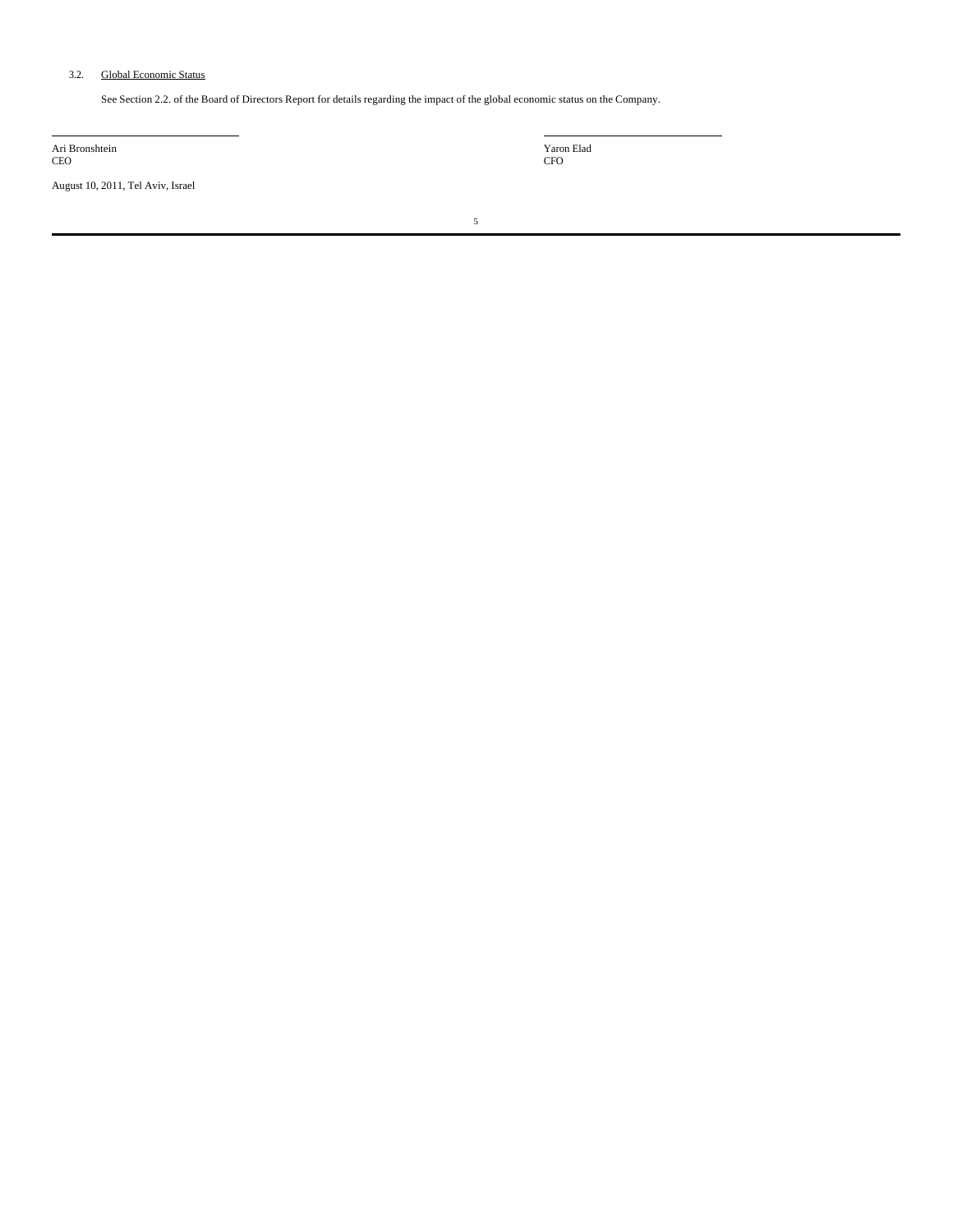### **1. Board of Directors' Analysis of the Company's Business**

#### **1.1. General**

Elron Electronic Industries Ltd. ("Elron" or "the Company"), a member of the IDB Holding Group, is a high technology operational holding company that operates through subsidiaries, associates and other companies classified as available-for-sale investments, referred to as "group companies". Elron generally invests in companies in a manner that vests it with influence on<br>their direction and management Advanced Defense Systems Ltd. ("Rafael"), the largest research and development organization of Israel's Ministry of Defense. RDC has first rights to exploit commercially certain technologies of Rafael in non-military markets.

Elron supports its group companies and is directly involved in their direction including through membership on their boards of directors and communication with their managements, selecting and manning senior management positions, business plan preparation, research and development and operational guidance, and introductions to potential strategic partners. Elron's group companies currently comprise public and privately held companies at various levels of development and progress. See the annex to the interim consolidated financial statements as of June 30, 2011 for details on Elron's holdings.

The field of technology in which the group companies operate is characterized by the high degree of risk inherent in their products, their continuous technological innovation and their penetration into world markets, which require investment of considerable resources and continuous development efforts. The future success of Elron's group companies is dependent upon their technological quality, intellectual property, prices and nature of their products in comparison to the products of their competitors and their ability to introduce new products to the markets at the right time, while offering cost effective solutions suitable to their customers' needs. Furthermore, the future success of Elron's group companies is dependent upon the condition of the capital markets and their ability to raise financing.

Elron's main goal is to build and realize value for its shareholders through the sale to third parties of a portion or all of its holdings in, or the issuance of shares by, its group companies, while simultaneously seeking opportunities to acquire or invest in new and existing companies at different stages of development including early stage and more mature companies. The Company believes that this strategy is conducive to its goal of increasing shareholder value as well as contributes to obtaining capital to support the growth of its group companies and to investing in new business opportunities. The nature of Elron's business, therefore, is expected to result in volatility in its results of operations, depending on the transactions that occur within a given period.

Elron's operational results in any given period are due, for the most part, to the results of operations of those of its group companies which are accounted by the Company under the consolidation or equity method of accounting and dispositions and changes in holdings of group companies as well as impairment charges. As most of Elron's group companies are technology companies which have not yet generated significant revenues and which invest considerable resources in research and development and in marketing activities, without further exit transactions the Company has experienced, and expects to continue to experience, losses in respect of these companies to the extent they are accounted by it under the consolidation or equity method of accounting, as well as impairment charges for those investments in which the carrying amount will exceed the fair value.

Elron's capital resources in any given period are primarily affected by the extent of its investment in existing and new companies, the realization of certain holdings, available credit lines or loans, as well as the impact of any dividends or distributions to its shareholders and/or from its group companies. The results of operations of Elron's group companies, and consequently, Elron's results of operations and capital resources, are affected by general economic conditions as well as by factors specifically related to the technology markets and capital markets, which significantly affect the ability of Elron's group companies to raise financing and Elron's ability to dispose of holdings and realize gains from its holdings.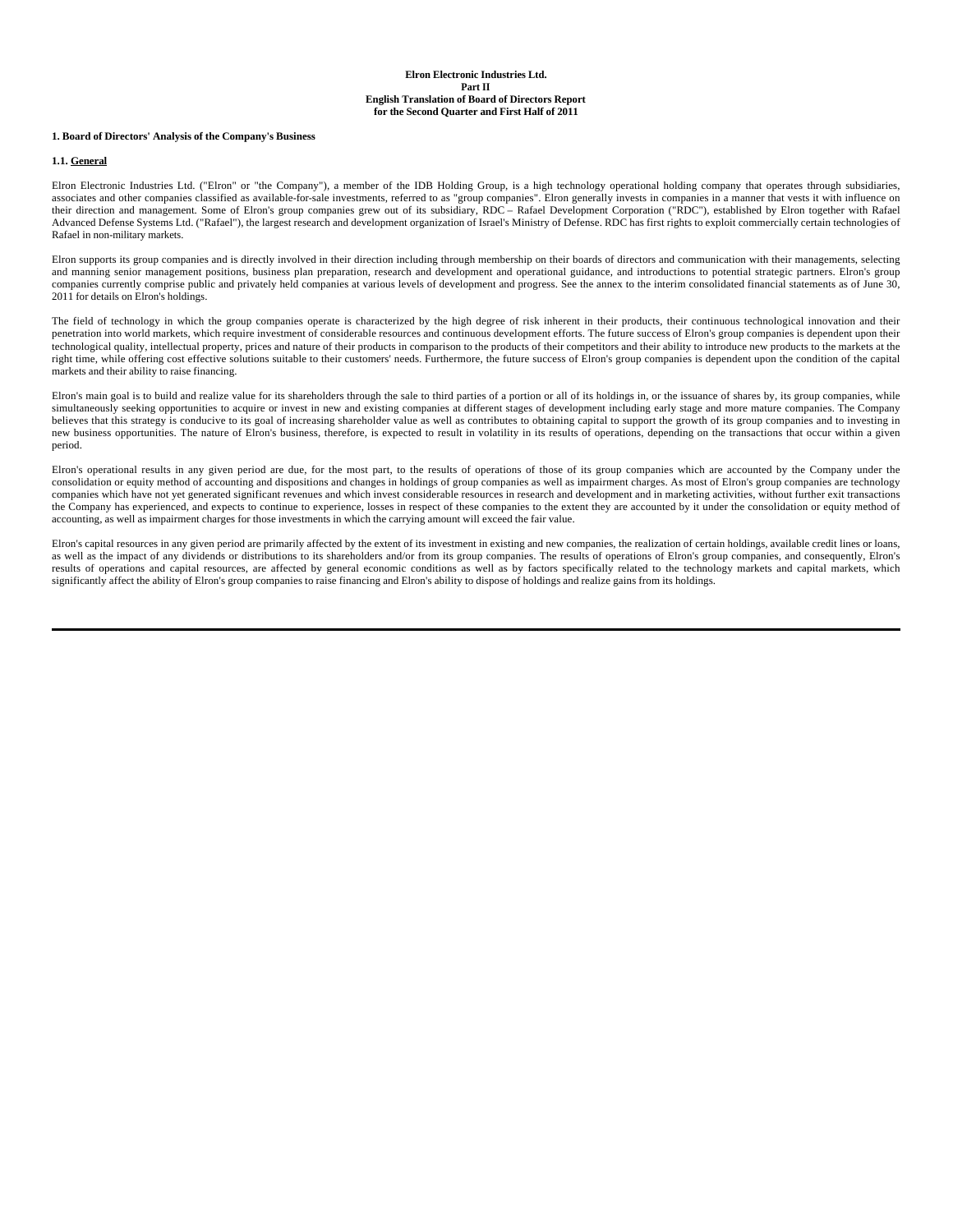During 2009-2011, the Company continued to invest in and support its existing group companies, investing in fewer existing companies than in the past with the intent of focusing on such companies. In addition, during the first half of 2011, the Company executed several investments in new companies, and intends to continue to invest in new companies.

#### **1.2. Major Events in the Reporting Period and Subsequently**

The major events are described in Notes 3 and 4 to the Company's interim consolidated financial statements as of June 30, 2011, and in the "Material Changes and Updates that Occurred in the Company's Business in the Three Months Ended June 30, 2011" part of the quarterly report, the most notable of which are the following:

**Investment in Kyma.** Kyma is engaged in the development of a miniature, radar technology based device, which allows for the continuous monitoring of chronic heart failure patients from home. In September 2010, Elron completed an investment in Kyma in the amount of \$1 million. Following the investment, Elron held approximately 27% of Kyma's outstanding shares. Pursuant to the investment agreement between Elron and Kyma, Elron had the right to invest, as of January 1, 2011, an additional amount of \$4 million in Kyma. In January 2011, Elron exercised such right. Following the investments in Kyma, Elron held approximately 65% of Kyma's outstanding shares. In March 2011, the investment in Kyma, including any rights and obligations with respect to this investment, was transferred to RDC, in consideration for the amount invested by Elron (including transaction costs). Following the transfer of the investment to RDC, Elron holds approximately 33% of Kyma indirectly, and approximately 65% on a consolidated basis. See Note 3.E to the interim consolidated financial statements as of June 30, 2011 for additional details regarding the investment in Kyma.

**Establishment of Navitrio.** In May 2011, the Company founded Navitrio Ltd. ("Navitrio") together with another partner, in order to invest in projects in the digital field, including internet, electronic and cellular trade platforms, applications, etc. Elron holds 80% of Navitrio's outstanding shares. In June 2011, the Company completed its first investment in Navitrio in the amount of \$1.5 million. See also Note 3.I to the interim consolidated financial statements as of June 30, 2011.

**Renewal of BrainsGate's Clinical Trials.** See Section 2.3.2 of the "Material Changes and Updates that Occurred in the Company's Business in the Three Months Ended June 30, 2011" part of the quarterly report.

### **1.3. Results of Operations**

The loss attributable to Elron's shareholders in the second quarter and first half of 2011 amounted to \$16,412 and \$20,760 thousand, respectively, as compared to income of \$81,083 and \$68,186 thousand, respectively, in the second quarter and first half of 2010. The loss per share attributable to Elron's shareholders in the second quarter and first half of 2011 amounted to \$0.57 and \$0.73, respectively, as compared to income per share of \$2.72 and \$2.27, respectively, in the second quarter and first half of 2010.

The loss for the second quarter and first half of 2011 resulted primarily from impairment expenses in the amount of approximately \$9,224 thousand recorded in the second quarter of 2011, mainly in respect of Elron's holding in Enablence. These expenses are included in Elron's share of the net loss of its group companies (net of non-controlling interest) in the amount of approximately \$16,116 and \$21,290 thousand, respectively, in the second quarter and first half of 2011, which also includes the losses of Starling, Pocared, NuLens and BrainsGate, and excess cost amortization expenses in respect of certain group companies, mainly Given Imaging, in the amount of approximately \$1,186 and \$2,375 thousand, respectively. The aforementioned loss was partially offset by a gain from changes in holdings in the amount of approximately \$810 and \$2,000 thousand (net of non-controlling interest) in the second quarter and first half of 2011, respectively, which resulted primarily from a decrease in the Company's holding in Given Imaging, as a result of the exercise and expiration of options granted to Given Imaging employees.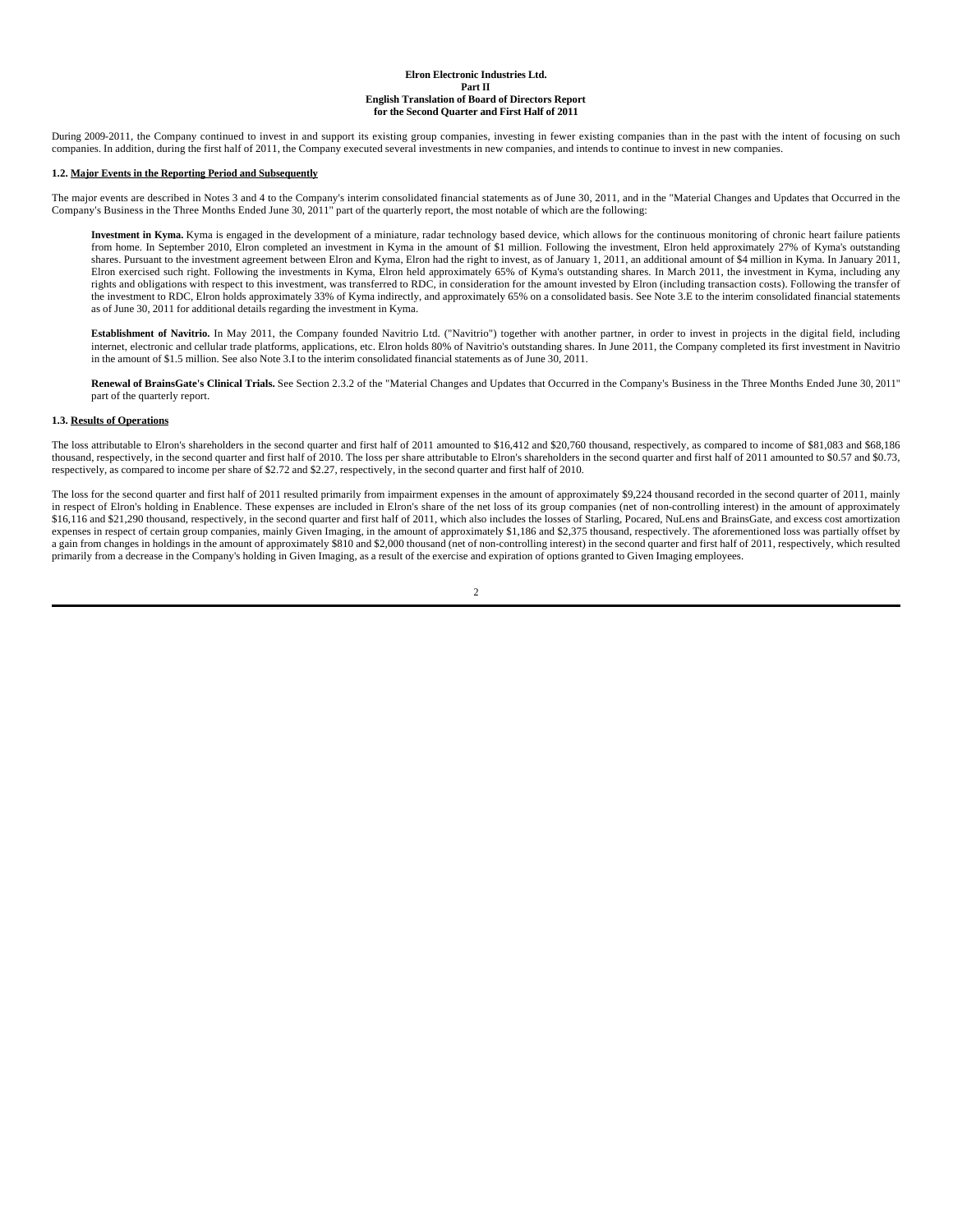Income for the second quarter and first half of 2010 resulted mainly from gains in respect of the completion of the sale of Medingo Ltd. ("Medingo") in the amount of \$70,800 thousand (net of<br>non-controlling interest and of Elron's share of the net loss of its group companies in the amount of approximately \$10,563 and \$21,834 thousand (net of non-controlling interest), respectively, in the second quarter and first<br>half of 2010, which resulted

### **1.3.1. Composition of the Company's Results of Operations**

|                        |                                                                                                                                                                                                                             | For the                                                           |                                                 |                                                              |
|------------------------|-----------------------------------------------------------------------------------------------------------------------------------------------------------------------------------------------------------------------------|-------------------------------------------------------------------|-------------------------------------------------|--------------------------------------------------------------|
| ended June 30,<br>2011 | ended June 30.<br>2010                                                                                                                                                                                                      | ended June 30.<br>2011                                            | months ended<br>June 30, 2010                   | For the year ended<br>December 31,<br>2010                   |
|                        |                                                                                                                                                                                                                             |                                                                   |                                                 | audited                                                      |
|                        |                                                                                                                                                                                                                             | \$thousands                                                       |                                                 |                                                              |
| 8,263                  | 3,373                                                                                                                                                                                                                       | 3,868                                                             | 1,718                                           | 9.608                                                        |
|                        |                                                                                                                                                                                                                             |                                                                   |                                                 |                                                              |
|                        | 156.571                                                                                                                                                                                                                     |                                                                   | 156,641                                         | 160,010                                                      |
|                        |                                                                                                                                                                                                                             |                                                                   |                                                 | 2,739                                                        |
| 12,418                 | 161.482                                                                                                                                                                                                                     | 5,795                                                             | 159.373                                         | 172,357                                                      |
| 2,695                  | 1.502                                                                                                                                                                                                                       | 1,538                                                             | 774                                             | 3,948                                                        |
| 9,069                  | 10,665                                                                                                                                                                                                                      | 4,678                                                             | 4,400                                           | 18,209                                                       |
| 3,358                  | 4,000                                                                                                                                                                                                                       | 1,370                                                             | 1,917                                           | 6,551                                                        |
| 4,597                  | 7,875                                                                                                                                                                                                                       | 2,400                                                             | 3,237                                           | 13,577                                                       |
|                        |                                                                                                                                                                                                                             |                                                                   |                                                 | 10.863                                                       |
|                        |                                                                                                                                                                                                                             | 86                                                                |                                                 | 1,484                                                        |
| 956                    | 3,964                                                                                                                                                                                                                       | 427                                                               | 2,384                                           | 3,031                                                        |
|                        |                                                                                                                                                                                                                             |                                                                   |                                                 | 3,136                                                        |
| 36,364                 | 38,865                                                                                                                                                                                                                      | 23,968                                                            | 18.978                                          | 60,799                                                       |
| (23,946)               | 122,617                                                                                                                                                                                                                     | (18, 173)                                                         | 140,395                                         | 111,558                                                      |
|                        | 8,508                                                                                                                                                                                                                       |                                                                   | 8.824                                           | 6,112                                                        |
| (23,946)               | 114,109                                                                                                                                                                                                                     | (18, 173)                                                         | 131,571                                         | 105,446                                                      |
| (20,760)               | 68,186                                                                                                                                                                                                                      | (16, 412)                                                         | 81,083                                          | 60,678                                                       |
| (3,186)                | 45,923                                                                                                                                                                                                                      | (1,761)                                                           | 50,488                                          | 44,768                                                       |
| (0.73)                 | 2.27                                                                                                                                                                                                                        | (0.57)                                                            | 2.72                                            | 1.98                                                         |
| (0.73)                 | 2.16                                                                                                                                                                                                                        | (0.57)                                                            | 2.67                                            | 1.98                                                         |
|                        | For the six months<br>Gain from disposal of businesses and associates and changes in holdings in<br>2,411<br>1,744<br>5,546<br>171<br>9,972<br>Basic income (loss) per share attributable to the Company's shareholders (in | For the six months<br>unaudited<br>1.538<br>7,152<br>718<br>2,989 | three months<br>1.037<br>890<br>3,133<br>10,336 | For the three<br>unaudited<br>1.014<br>2.611<br>364<br>3,291 |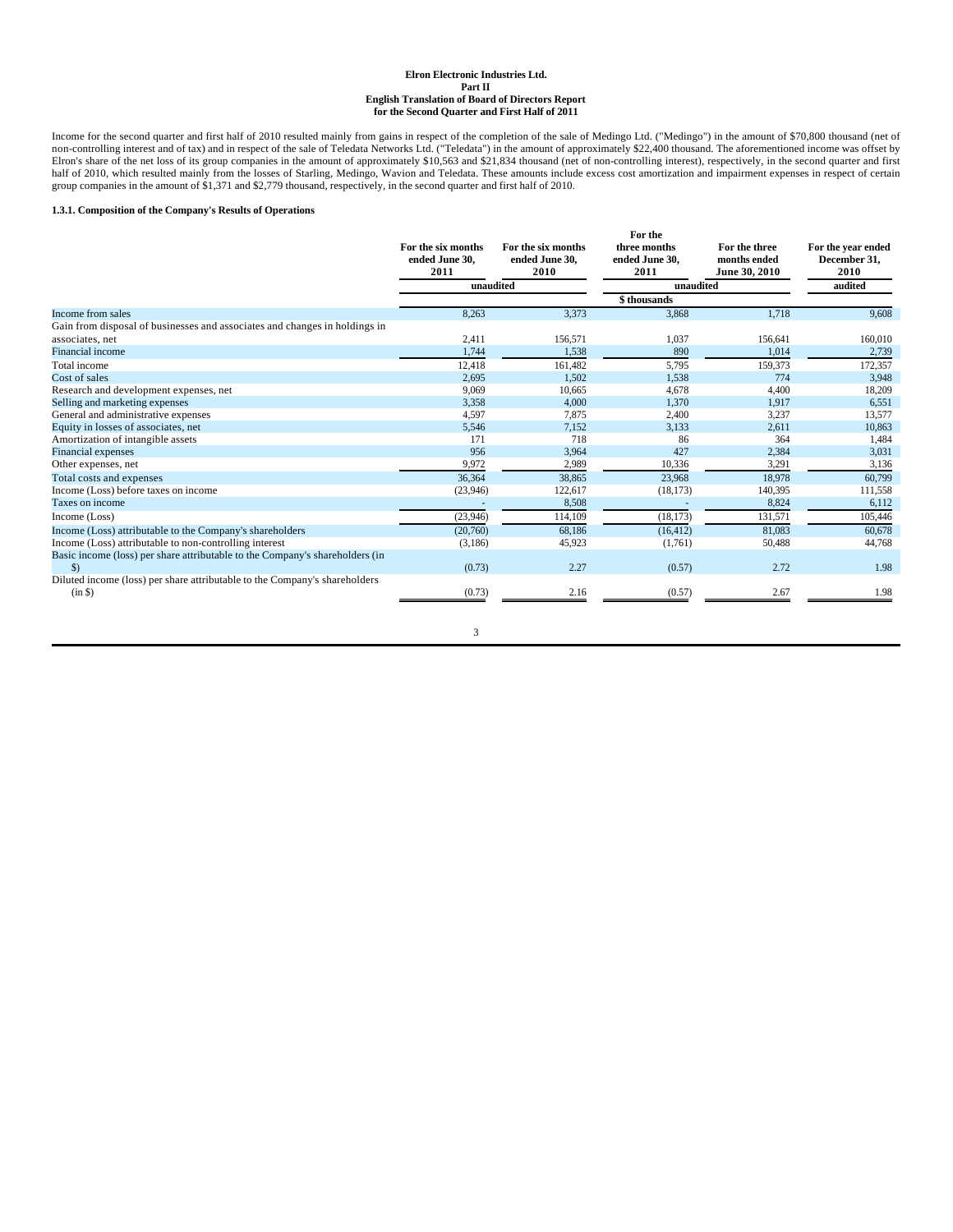### **1.3.2. Analysis of the Company's Results of Operations**

#### **Income from sales**

This item mainly included income from Wavion's sales in the amount of \$3,868 and \$8,263 thousand, respectively, in the second quarter and first half of 2011, compared with \$1,718 and \$3,366 thousand, respectively, in the first second quarter and first half of 2010. The increase in Wavion's sales was primarily due to Wavion's increased marketing and sales efforts.

### **Gain from Disposal of Businesses and Associates and Changes in Holdings in Associates, net**

In the second quarter and first half of 2011 gains from disposal of businesses and associates and changes in holdings in associates, net, amounted to \$1,037 and \$2,411 thousand, respectively. The gain in the second quarter and first half of 2011 resulted primarily from an approximately \$810 and \$1,596 thousand gain (net of non-controlling interest), respectively, in the second quarter<br>and first half of 2011, re approximately \$407 thousand gain due to the initial consolidation of Kyma in the first quarter of 2011.

In the second quarter and first half of 2010 gains from disposal of businesses and associates and changes in holdings in associates, net, amounted to \$156,641 and \$156,571 thousand, respectively, resulting mainly from gains in respect of the completion of the sale of Medingo in the amount of \$133,506 thousand and in respect of the completion of the sale of Teledata in the amount of \$22,364 thousand.

#### **Financial Income**

Financial income in the second quarter and first half of 2011 amounted to \$890 and \$1,744 thousand, respectively, and resulted mainly from interest income on bank deposits and other financial assets, and from translation differences accumulated on loans granted to Starling by Elron and RDC.

Financial income in the second quarter and first half of 2010 amounted to \$1,014 and \$1,538 thousand, respectively, and resulted mainly from interest income from loans granted by the Company to associates and from interest income on bank deposits.

#### **Cost of Sales**

Cost of sales consisted primarily of expenses related to salaries and materials associated with supplying products to Wavion. Cost of sales in the second quarter and first half of 2011 amounted to \$1,538 and \$2,695 thousand, respectively, compared with \$774 and \$1,502 thousand, respectively, in the second quarter and first half of 2010. The increase in cost of sales resulted primarily from the increase in Wavion's sales, as aforementioned.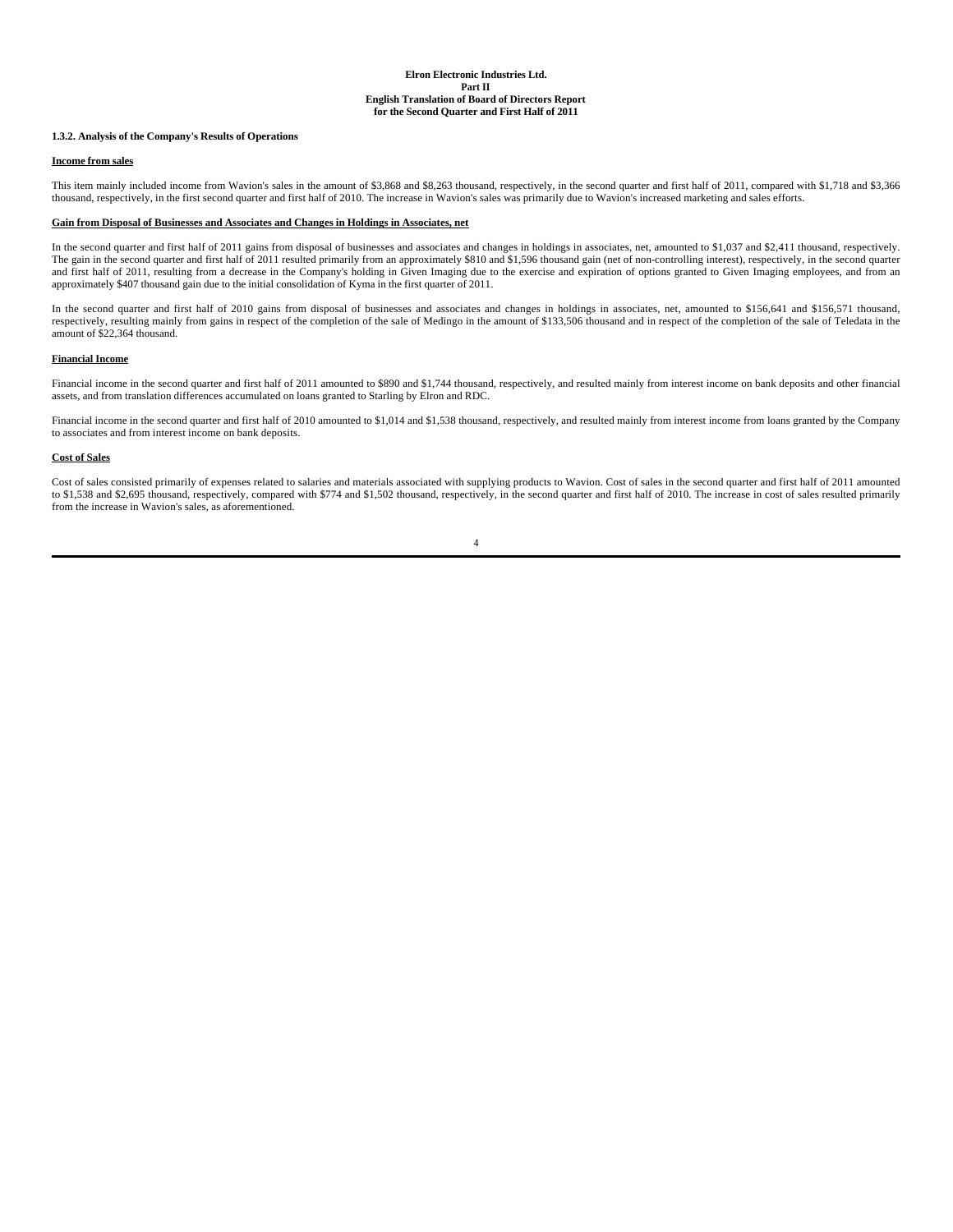### **Operating Expenses**

Operating expenses in the second quarter and first half of 2011 amounted to \$8,448 and \$17,024 thousand, respectively, compared with \$9,554 and \$22,540 thousand, respectively, in the second quarter and first half of 2010, and comprised mainly of research and development expenses, net, selling and marketing expenses, and general and administrative expenses of Elron's and RDC's corporate operations and of consolidated companies (excluding amortization of intangible assets which also constitutes part of operating expenses under IFRS but is presented separately). The following table summarizes the operating results of the Company and its main consolidated companies:

|                 | For the six months<br>ended June 30,<br>2011 | For the six months<br>ended June 30,<br>2010 | For the three<br>months ended<br>June 30, 2011 | For the three<br>months ended<br>June 30, 2010 |
|-----------------|----------------------------------------------|----------------------------------------------|------------------------------------------------|------------------------------------------------|
|                 | unaudited                                    |                                              | unaudited                                      |                                                |
|                 |                                              | \$ thousands                                 |                                                |                                                |
| Corporate       | 2,037                                        | 2,146                                        | 1,043                                          | 1,095                                          |
| <b>RDC</b>      | 983                                          | 3,242                                        | 426                                            | 1,026                                          |
| Wavion          | 5,755                                        | 4,083                                        | 2,367                                          | 1,695                                          |
| Medingo*        |                                              | 6,877                                        |                                                | 2,718                                          |
| <b>Starling</b> | 5,225                                        | 4,318                                        | 3,036                                          | 2,187                                          |
| Kyma **         | 1,230                                        |                                              | 676                                            | $\sim$                                         |
| Other           | 1,794                                        | 1,874                                        | 900                                            | 833                                            |

\* Medingo was consolidated in the Company's financial results until the date of its sale in May 2010.

\*\* Kyma is consolidated in the Company's financial results since January 2011 due to the Company obtaining control over it.

**Corporate:** Corporate operating expenses in the second quarter and first half of 2011 amounted to \$1,043 and \$2,037 thousand, respectively, compared with \$1,095 and \$2,146 thousand, respectively, in the second quarter and first half of 2010.

RDC: RDC's operating expenses in the second quarter and first half of 2011 amounted to \$426 and \$983 thousand, respectively, compared with \$1,026 and \$3,242 thousand, respectively, in the second quarter and first half of 2010. The decrease in expenses resulted mainly from a one-time expense recorded in the second quarter and first half of 2010 in respect of a settlement agreement with the former CEO of RDC (see Note 19 to the consolidated financial statements as of December 31, 2010).

Wavion: Wavion's operating expenses in the second quarter and first half of 2011 amounted to \$2,367 and \$5,755 thousand, respectively, compared with \$1,695 and \$4,083 thousand, respectively, in the second quarter and first half of 2010. The increase resulted mainly from Wavion's increased marketing and sales efforts and the increase in its operations and sales turnover. Wavion's operating loss in the second quarter and first half of 2011 amounted to \$37 and \$187 thousand, respectively, compared with \$780 and \$2,234 thousand, respectively, in the second quarter and first half of 2010. The abovementioned factors along with an improvement in Wavion's gross profit margin led to a decrease in its operating loss.

**Medingo:** As aforementioned, Medingo's results were consolidated in Elron's statements until the date of its sale in May 2010. Medingo's operating expenses and operating loss in the second quarter and first half of 2010 amounted to \$2,718 and \$6,877 thousand, respectively.

Starling: Starling's operating expenses and operating loss in the second quarter and first half of 2011 amounted to \$3,036 and \$5,225 thousand, respectively, compared with \$2,187 and \$4,318 thousand, respectively, in the second quarter and first half of 2010. The increase resulted mainly from expenses in respect of an inventory write-down and provisions for repairs due to prolonged technical problems with Starling's ground products and delays in solving such problems, and in respect of raw materials which in Starling's estimation can no longer be used in its products.

**Kyma:** As aforementioned, Kyma's results are consolidated in Elron's statements as of January 2011 due to the Company obtaining control over it. Kyma's operating expenses and operating loss in the second quarter and first half of 2011 amounted to \$676 and \$1,230 thousand, respectively.

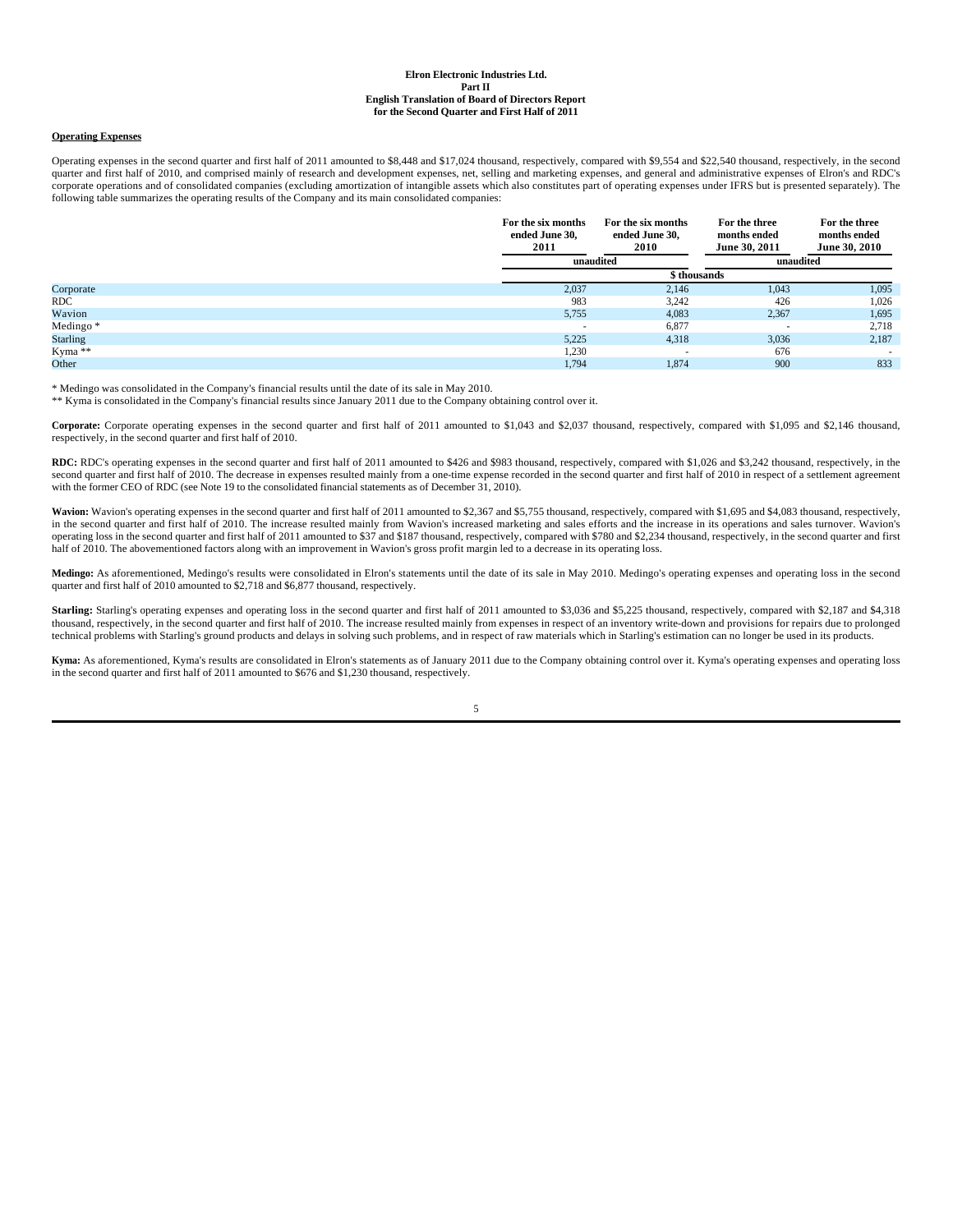#### **Equity in Losses of Associates, net**

Elron's share of net losses of associates resulted from holdings in certain investments that are accounted for under the equity method. The Company's share of net losses of associates in the second quarter and first half of 2011 amounted to \$3,133 and \$5,546 thousand, respectively, compared with \$2,611 and \$7,152 thousand, respectively, in the second quarter and first half of 2011.

The decrease in Elron's share of net losses of associates in the first half of 2011 compared with the first half of 2010 resulted mainly from the disposition of certain associates during 2010, including Teledata and Impliant Inc. ("Impliant"), which had generated losses in this period. This decrease was partially offset by a decrease in Given Imaging's income (see analysis of Given Imaging's results of operations below).

As most of the group companies have not yet generated significant revenues and invest considerable resources in research and development and in marketing activities, Elron has experienced, and expects to continue to experience, losses in respect of these companies. In addition, see "Analysis of the Results of Operations of the Company's Major Associates" below.

#### **Amortization of Intangible Assets**

Amortization of intangible assets in the second quarter and first half of 2011 amounted to \$86 and \$171 thousand, respectively, compared with \$364 and \$718 thousand, respectively, in the second quarter and first half of 2010, and resulted from the amortization of technology attributed to Wavion. The decrease in the amortization amount resulted mainly from the decline in value of such technology in 2010 (see Note 3.C.2.C to the consolidated financial statements as of December 31, 2010), which led to a decrease in the quarterly amortization amount.

#### **Financial Expenses**

Financial expenses in the second quarter and first half of 2011 amounted to \$427 and \$956 thousand, respectively, and resulted mainly from an increase in the market value of Starling's convertible debentures.

Financial expenses in the second quarter and first half of 2010 amounted to \$2,384 and \$3,964 thousand, respectively, and resulted mainly from interest expenses from loans granted to Elron, RDC and Wavion, and from an increase in the market value of Starling's convertible debentures.

#### **Other Expenses, net**

Other expenses, net, in the second quarter and first half of 2011 amounted to \$10,336 and \$9,972 thousand, respectively, and resulted mainly from an impairment charge in respect of the Company's holding in Enablence in the amount of approximately \$8,831 thousand (see also Note 4 to the interim consolidation financial statements as of June 30, 2011) which was recognized in the second quarter of 2011, from an impairment loss in respect of the Company's holding in BPT in the amount of approximately \$400 thousand, and from expenses in respect of an inventory write-down recognized by Starling in the amount of approximately \$860 thousand in the first half of 2011 due to prolonged technical problems with Starling's ground products and delays in solving such problems, and due to raw materials which in Starling's estimation can no longer be used in its products. Expenses were offset by an approximately \$400 thousand gain resulting from the sale of a portion of Elron's holding in GigOptix shares in the first quarter of 2011 (see Note 4 to the interim consolidated financial statements as of June 30, 2011), and from an approximately \$130 thousand gain resulting from the sale of Elron's holding in Elbit Vision Systems Ltd. ("EVS") in the second quarter of 2011.

Other expenses, net, in the second quarter and first half of 2010 amounted to \$3,291 and \$2,989 thousand, respectively, and resulted mainly from an impairment charge in respect of the investment in Impliant which resulted from the decision of Impliant's board of directors to cease its operations, and from amortization of intangible assets attributed to technology of Wavion.

#### **Taxes on Income**

No taxes on income were recorded during the second quarter and first half of 2011.

Taxes on income were recorded in the second quarter and first half of 2010 in the amount of \$8,824 and \$8,508 thousand, respectively, and were incurred because RDC's gain from the sale of Medingo exceeded RDC's cumulative losses for tax purposes. Therefore, the gain from such sale required RDC to remit taxes and record current tax and deferred tax expenses accordingly.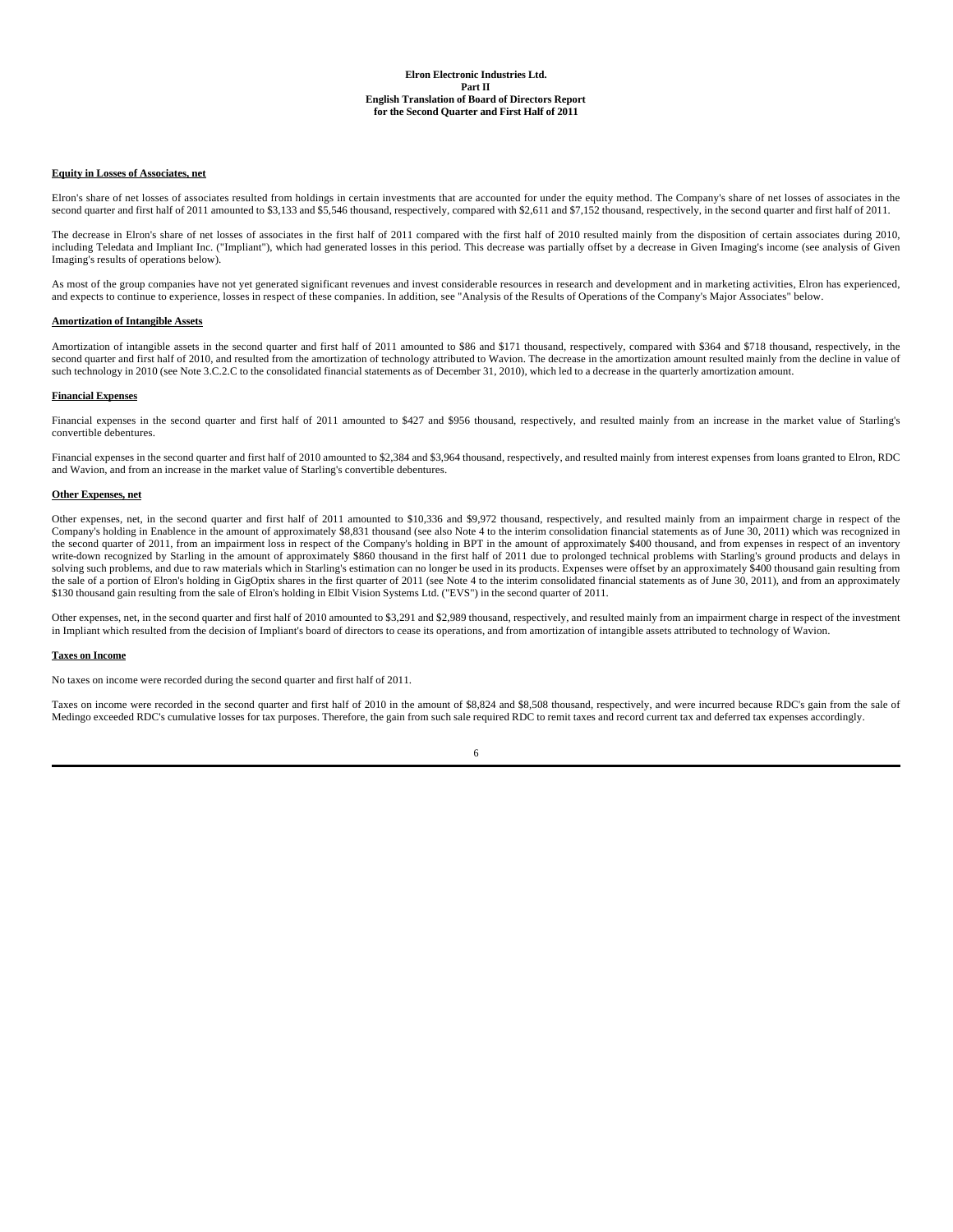**1.3.3. Analysis of the Results of Operations of the Company's Major Associates**

Given Imaging (an approximately 27% direct and indirect holding through RDC) reported the following results of operations (according to IFRS):

|                  | For the six<br>months ended<br>June 30, 2011 | For the six months<br>ended June 30,<br>2010 | Increase/<br><b>Decrease</b> | For the three<br>months ended<br>June 30, 2011 | For the three<br>months ended<br>June 30, 2010 | Increase/<br><b>Decrease</b> |
|------------------|----------------------------------------------|----------------------------------------------|------------------------------|------------------------------------------------|------------------------------------------------|------------------------------|
|                  |                                              | unaudited                                    |                              |                                                | unaudited                                      |                              |
|                  |                                              | \$ thousands                                 |                              |                                                | sthousands }                                   | $\frac{0}{0}$                |
| <b>Sales</b>     | 84.742                                       | 74,231                                       | 14.16                        | 44,773                                         | 42,134                                         | 6.26                         |
| Operating income | 4,086                                        | 3.951                                        | 3.42                         | 2,382                                          | 2,988                                          | (20.28)                      |
|                  |                                              |                                              |                              |                                                |                                                |                              |

The increase in Given Imaging's sales in the second quarter and first half of 2011 compared with the second quarter and first half of 2010 resulted mainly from the inclusion of the sales of Sierra<br>Scientific Instruments wh of 2010. The decrease in Given Imaging's operating income in the second quarter of 2011 compared with the second quarter of 2010 resulted primarily from an increase in research and development expenses and selling and marketing expenses, as well as from a one-time decrease in gross profit. The decrease in net income in the second quarter of 2011 compared with the second quarter of 2010 resulted from a decrease in operating income and from tax expenses in the second quarter of 2011, as opposed to one-time tax income in the second quarter of 2010. The decrease in net income in the first half of 2011 compared with the first half of 2010 resulted from a decrease in operating income and from one-time tax income and financial income in respect of translation differences recorded in the first half of 2010, and from tax expenses recorded in the first half of 2011.

#### **1.4. Liquidity and Capital Resources**

|                                                                                                        |                    |                    | June 30, 2011 | <b>December 31, 2010</b> |
|--------------------------------------------------------------------------------------------------------|--------------------|--------------------|---------------|--------------------------|
|                                                                                                        |                    |                    | (unaudited)   | (audited)                |
|                                                                                                        |                    |                    |               | \$ thousands             |
| Total assets in the consolidated statement of financial position                                       |                    |                    | 223,479       | 250,338                  |
| Investments in associates and available for sale assets (including assets classified as held for sale) |                    |                    | 134.764       | 146,801                  |
| Other long-term receivables                                                                            |                    |                    | 2,557         | 28,218                   |
| Current assets (excluding assets classified as held for sale)                                          |                    |                    | 80,092        | 69,645                   |
| Intangible assets, net                                                                                 |                    |                    | 3,809         | 3,595                    |
| <b>Current liabilities</b>                                                                             |                    |                    | 15,954        | 14,782                   |
| Long-term liabilities                                                                                  |                    |                    | 16.514        | 16.083                   |
| <b>Total liabilities</b>                                                                               |                    |                    | 32.468        | 30,845                   |
| Equity including non-controlling interest                                                              |                    |                    | 191.011       | 219,493                  |
|                                                                                                        | For the six months | For the six months | For the three | For the three            |

| Elron's and RDC's primary cash flows (non-consolidated) *          | ended June 30.<br>2011 | ended June 30.<br>2010 | months ended<br>June 30, 2011 | months ended<br><b>June 30, 2010</b> |
|--------------------------------------------------------------------|------------------------|------------------------|-------------------------------|--------------------------------------|
|                                                                    | unaudited              |                        | unaudited                     |                                      |
|                                                                    |                        | \$ thousands           |                               |                                      |
| Proceeds from disposal of non-current investments of Elron and RDC | 1.615                  | 111.272                | 261                           | 111.272                              |
| Investments in Elron's and RDC's group companies **                | 22.176                 | 24.465                 | 13.110                        | 12.708                               |
| Raising of RDC's debt ***                                          | 1,000                  |                        | 1,000                         |                                      |
| Repayment of Elron's and RDC's loans ***                           |                        | 26,661                 |                               | 26.661                               |

\* The amounts presented include RDC's cash flows in full (100%) in addition to Elron's cash flows.

\*\* Excluding Elron's investment in RDC and the consideration transferred from RDC following the transfer of the investment in Kyma to RDC.

\*\*\* Including raising and repayment of RDC's shareholder loan to Rafael only.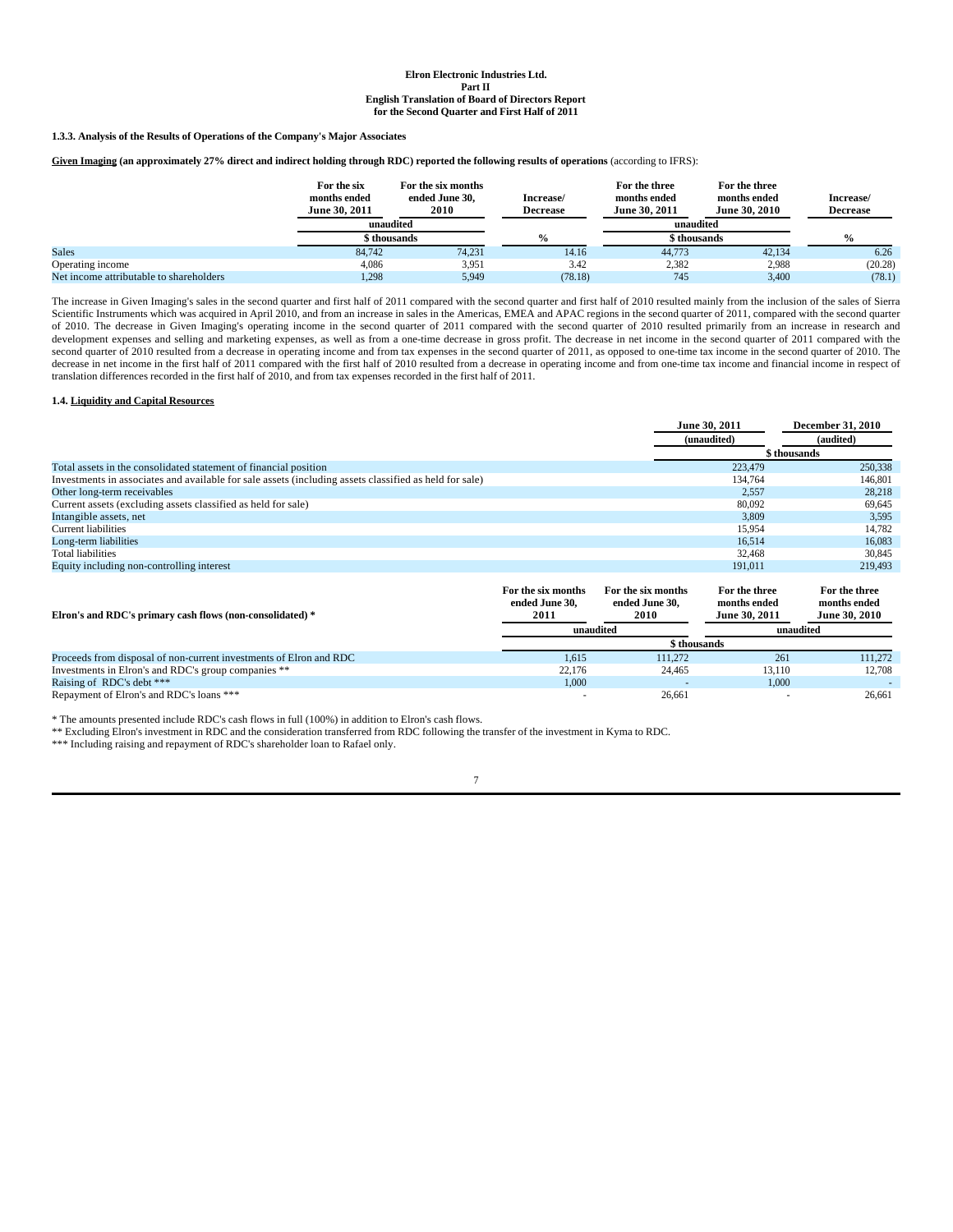Consolidated cash and cash equivalents at June 30, 2011 were \$37,919 thousand, compared with \$56,539 thousand at December 31, 2010. Non-consolidated cash and cash equivalents at June 30, 2011 were \$27,524 thousand, compared with \$40,714 thousand at December 31, 2010. The Company is exploring options for securing additional financing for its operations, including obtaining a 2011 were \$27,524 thousand, comp bank credit line.

At June 30, 2011 RDC had a long-term loan in the amount of \$2,000 thousand granted by Elron and Rafael in equal portions (see also Note 3 to the interim consolidated financial statements as of June 30, 2011).

The main uses of cash in the second quarter and first half of 2011 were investments and loans to group companies in the amount of \$9,361 and \$17,624 thousand, respectively, granted by Elron, and in the amount of \$3,749 and \$4,552 thousand, respectively, granted by RDC.

The main uses of cash in the second quarter and first half of 2010 were investments and loans to group companies in the amount of \$12,783 and \$18,430 thousand, respectively, granted by Elron, and in the amount of \$5,925 an of \$3,500 and \$10,000 thousand, respectively, and to prepay RDC's debt to its shareholders in the aggregate amount of approximately \$32,000 thousand, including \$19,000 thousand to Elron and \$13,000 thousand to Rafael.

Elron's and RDC's investments in group companies during the first half of 2011 and 2010 are set forth in the following table (see also Note 3 to the interim consolidated financial statements for additional details regarding the Company's and RDC's investments in group companies during the first half of 2011):

|                                         |                                              | <b>Elron</b>                                 | <b>RDC</b>                                   |                                              |  |
|-----------------------------------------|----------------------------------------------|----------------------------------------------|----------------------------------------------|----------------------------------------------|--|
|                                         | For the six months<br>ended June 30,<br>2011 | For the six months<br>ended June 30,<br>2010 | For the six months<br>ended June 30,<br>2011 | For the six months<br>ended June 30,<br>2010 |  |
|                                         |                                              |                                              | unaudited                                    |                                              |  |
|                                         |                                              |                                              | \$ thousands                                 |                                              |  |
| <b>Consolidated Companies*</b>          |                                              |                                              |                                              |                                              |  |
| Starling                                | 3,948                                        | 5,063                                        | 4,552                                        | 5,837                                        |  |
| Kyma **                                 | 4,000                                        |                                              |                                              |                                              |  |
| Navitrio ***                            | 1,500                                        | $\overline{\phantom{a}}$                     | $\overline{\phantom{a}}$                     |                                              |  |
| Wavion                                  | 931                                          | 3,350                                        | $\overline{a}$                               |                                              |  |
| Medingo ****                            | $\overline{\phantom{a}}$                     | 461                                          | $\sim$                                       | 4,207                                        |  |
| $Sync-Rx$                               |                                              |                                              | $\overline{\phantom{a}}$                     | 992                                          |  |
| Xsights                                 |                                              |                                              |                                              | 1,000                                        |  |
|                                         | 10,379                                       | 8,874                                        | 4,552                                        | 12,035                                       |  |
| <b>Associates and Other Investments</b> |                                              |                                              |                                              |                                              |  |
| Pocared                                 | 4,296                                        | 1,400                                        |                                              |                                              |  |
| NuLens                                  | 1,042                                        | 2,000                                        |                                              |                                              |  |
| Whitewater                              | 1,146                                        |                                              |                                              |                                              |  |
| Safend                                  | 447                                          | 156                                          |                                              |                                              |  |
| <b>BPT</b>                              | 314                                          |                                              |                                              |                                              |  |
|                                         | 7,245                                        | 3,556                                        |                                              |                                              |  |
| <b>Total investments</b>                | 17,624                                       | 18,430                                       | 4,552                                        | 12,035                                       |  |

\* These investments do not affect the cash included in the interim consolidated financial statements. Furthermore, Elron granted RDC a \$1,000 thousand loan in the first half of 2011, as aforementioned (in the first half of 2010 RDC was granted a \$6,000 thousand loan).

\*\* Kyma's results are consolidated in the Company's financial results since January 2011 due to the Company obtaining control over it. The amounts exclude the consideration transferred from RDC following the transfer of the investment in Kyma to RDC.

\*\*\* Navitrio's results are consolidated in the Company's financial results since its establishment in May 2011. \*\*\*\* Medingo was consolidated in the Company's financial results until the date of its sale in May 2010.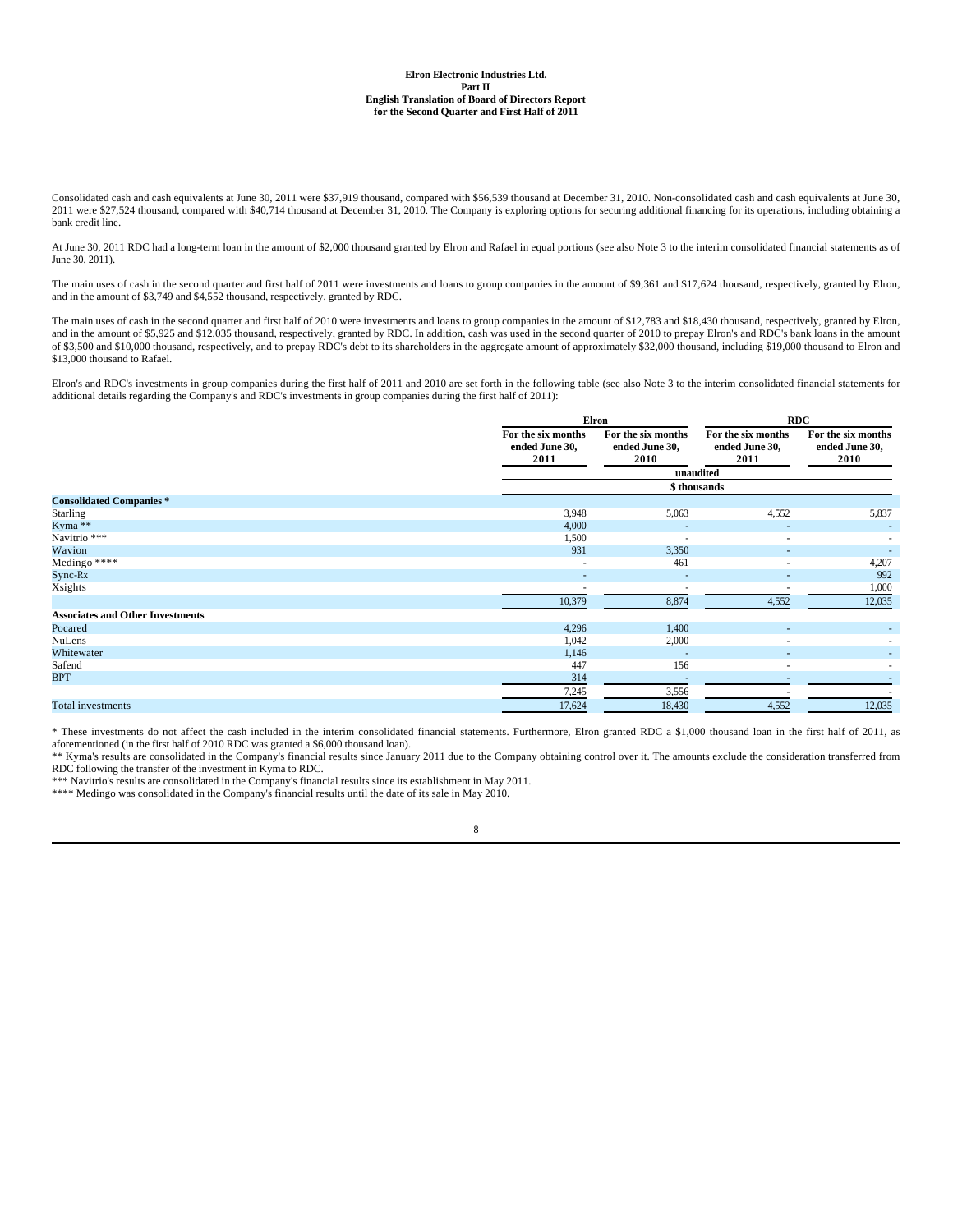Subsequent to the reporting date and through August 10, 2011, investments amounted to approximately \$3,884 thousand as detailed below:

|                                         | Elron       | <b>RDC</b> |
|-----------------------------------------|-------------|------------|
|                                         | unaudited   |            |
|                                         | \$thousands |            |
| <b>Consolidated Companies</b>           |             |            |
| <b>Starling</b>                         | 464         | 536        |
| <b>Associates and Other Investments</b> |             |            |
| Safend                                  | 139         |            |
| <b>BrainsGate</b>                       | 2,354       |            |
| Pocared *                               | 887         |            |
| <b>Total investments</b>                | 3,884       | 536        |

\* The acquisition of Pocared shares from a third party – see Note 3.F to the interim consolidated financial statements as of June 30, 2011.

Proceeds from the sale of Elron's and RDC's non-current investments during the first half of 2011 mainly include Elron's proceeds in the amount of \$1,301 thousand from the sale of GigOptix shares in the first quarter of 2011, Elron's and RDC's proceeds in the amount of \$15 and \$38 thousand, respectively, received in the first quarter of 2011 in respect of the sale of Sela -Semiconductors Engineering Laboratories Ltd. which was completed in the third quarter of 2009, and Elron's proceeds in the amount of \$261 thousand from the sale of its entire holding in EVS in the second quarter of 2011.

Proceeds from the sale of Elron's and RDC's non-current investments during the first half of 2010 included Elron's and RDC's cash consideration received in the second quarter of 2010 from the sale of Medingo in the amount of approximately \$13,686 and \$93,514 thousand, respectively, and Elron's cash consideration received in the second quarter of 2010 in the amount of approximately \$3,000 thousand from the sale of Teledata. In addition, Elron and RDC received approximately \$2,700 and \$19,300 thousand, respectively, in consideration of the sale of Medingo, which was deposited in escrow for two years.

Convertible debentures at June 30, 2011 amounted to \$2,417 thousand compared with \$3,385 thousand at December 31, 2010. The convertible debentures balance represents the minority portion of the convertible debentures issued by Starling. The decrease was due to the second payment out of four equal payments made in June 2011 in respect of the convertible debentures principal.

Shareholders' equity attributable to shareholders at June 30, 2011 was \$170,457 thousand, representing approximately 76% of the total assets in the statement of financial position, compared with<br>\$195,921 thousand, represen attributable to shareholders in the amount of \$20,760 thousand in the first half of 2011 and from a decrease in capital reserves for assets classified as held for sale in the amount of \$4,205 thousand, mainly due to the decrease in the fair value of the investment in Enablence shares held by the Company (see also Note 4 to the interim consolidated financial statements as of June 30, 2011). The decrease in the ratio of shareholders' equity attributable to shareholders to total assets mainly resulted from the decrease in shareholders' equity as described above.

Consolidated working capital at June 30, 2011 (excluding available for sale financial assets presented as assets held for sale) amounted to \$64,138 thousand, compared with \$54,863 thousand at December 31, 2010. The increase in working capital resulted mainly from the reclassification of current maturities as current assets in respect of amounts received in the sale of Medingo that were<br>deposited in long-term es increase was offset by a decrease in the cash balance.

Intangible assets as of June 30, 2011 amounted to \$3,809 thousand, and mainly included intangible assets attributed to the agreement with Rafael in the amount of \$3,051 thousand and technology in the amount of \$578 thousand resulting from the initial consolidation of Wavion in 2008 and Kyma in 2011. Intangible assets as of December 31, 2010 amounted to \$3,595 thousand, and mainly included intangible assets attributed to the agreement with Rafael in the amount of \$3,051 thousand and technology in the amount of \$342 thousand resulting from the initial consolidation of Wavion. The increase in intangible assets resulted mainly from a \$407 thousand increase resulting from the initial consolidation of Kyma which was partially offset by the periodic amortization of technology attributed to Wavion resulting from the initial consolidation of Wavion.

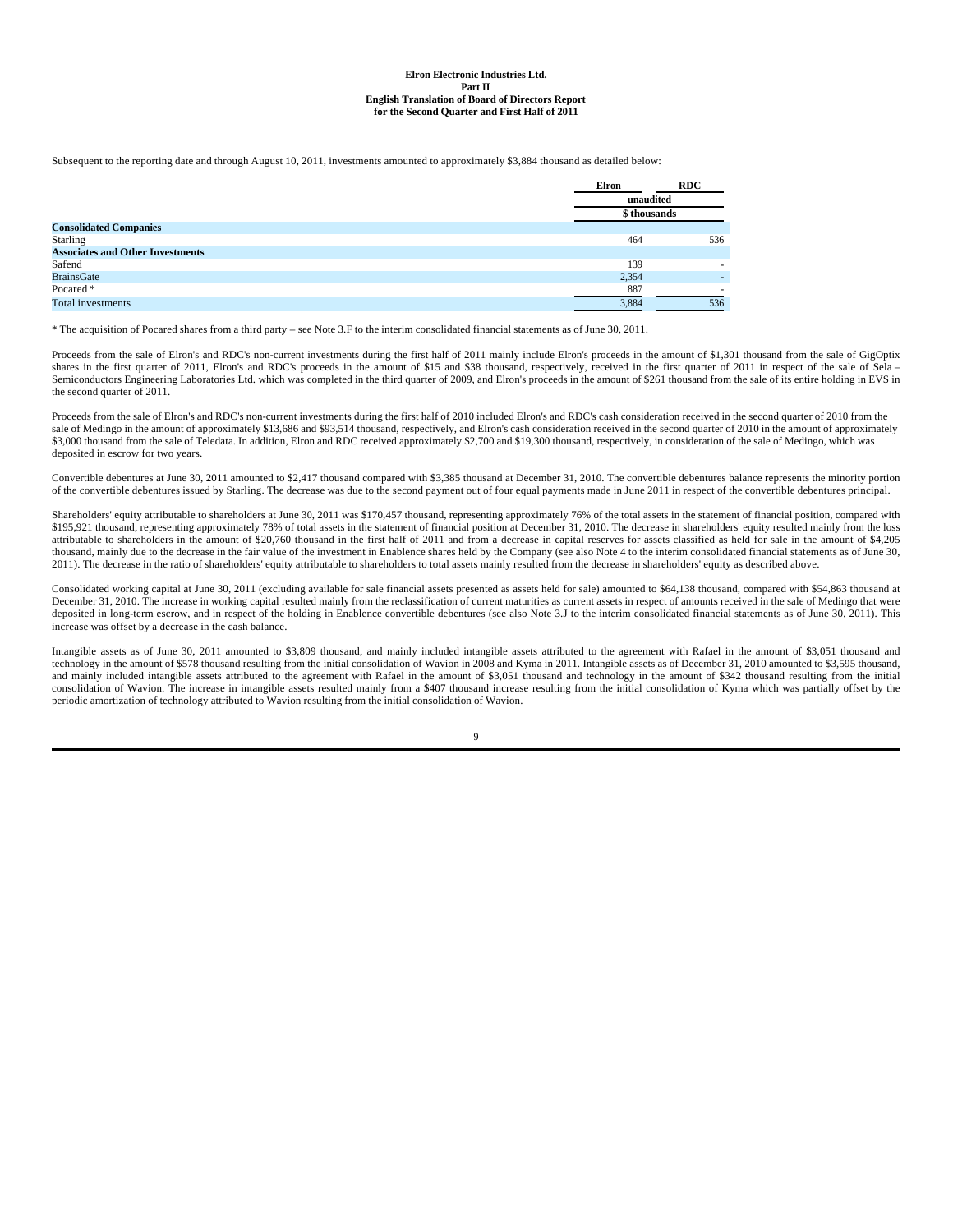### **2. Exposure to and Management of Market Risks**

The report in this section refers to Elron and its consolidated companies to the extent that the exposure to market risks is material to Elron. The Company's risk management policy is implemented only for Elron itself. Elron does not determine the risk management policy for its group companies, and has not taken any action in the reported period to hedge market risks resulting from<br>operations of its group companies with respect to the market risks to which the Company is exposed, the Company's policy for management of such risks, the officer responsible for their management and the means of supervision<br>and implementation of the polic Exchange Commission.

### **2.1. Report on Linkage Bases**

Presented below is the Company's consolidated linkage balance at June 30, 2011, December 31, 2010 and June 30, 2010.

The linkage balance includes balances in respect of Starling, whose operating currency (NIS) differs from that of the Company (U.S. dollars).

### **As of June 30, 2011 (\$ thousands) (unaudited)**

|                                                     | NIS<br>(CPI) | <b>USD</b><br>(or USD |                  | <b>NIS</b>   | Non-            |         |
|-----------------------------------------------------|--------------|-----------------------|------------------|--------------|-----------------|---------|
|                                                     | linked)      | linked)               | Other currencies | (not linked) | monetary item** | Total   |
| Assets <sup>*</sup>                                 |              |                       |                  |              |                 |         |
| Cash and cash equivalents                           |              | 33,803                |                  | 5,916        |                 | 39,719  |
| Restricted cash                                     | 89           | 330                   |                  |              |                 | 419     |
| Trade receivables                                   |              | 2,413                 | 6                | 1,338        |                 | 3,757   |
| Other account receivables                           | 1,124        | 448                   |                  | 606          | 2,341           | 4,519   |
| Inventories                                         |              |                       |                  |              | 5,065           | 5,065   |
| Assets held for sale                                |              |                       |                  |              | 3,211           | 3,211   |
| Investments in associates                           |              |                       |                  |              | 111,081         | 111,081 |
| Other investments (accounted as available for sale) |              |                       |                  |              | 20.472          | 20,472  |
| Property, plant and equipment, net                  |              |                       |                  |              | 2,257           | 2,257   |
| Intangible assets, net                              |              |                       |                  |              | 3,809           | 3,809   |
| Other long-term receivables                         | 470          | 28,274                |                  | 264          | 162             | 29,170  |
| Total assets                                        | 1,683        | 65,268                | 6                | 8,124        | 148,398         | 223,479 |
| <b>Liabilities*</b>                                 |              |                       |                  |              |                 |         |
| Trade payables                                      |              | 719                   |                  | 2,135        |                 | 2,854   |
| Other account payables                              | 24           | 1,053                 |                  | 5,486        | 2,427           | 8,990   |
| Long term loans from banks and others               |              | 3,359                 |                  |              |                 | 3,359   |
| Convertible debentures                              | 2,417        |                       |                  |              |                 | 2,417   |
| Royalty bearing government grants                   |              | 9,732                 |                  |              |                 | 9,732   |
| Employee benefits, net                              |              |                       |                  |              | 103             | 103     |
| Deferred taxes                                      |              |                       |                  |              | 4,932           | 4,932   |
| Other long term liabilities                         |              |                       |                  |              | 81              | 81      |
| <b>Total liabilities</b>                            | 2,441        | 14,863                |                  | 7,621        | 7,543           | 32,468  |

\* Non-current assets and liabilities in this table include the current maturities in respect thereof.

\*\* Including items that are not financial items.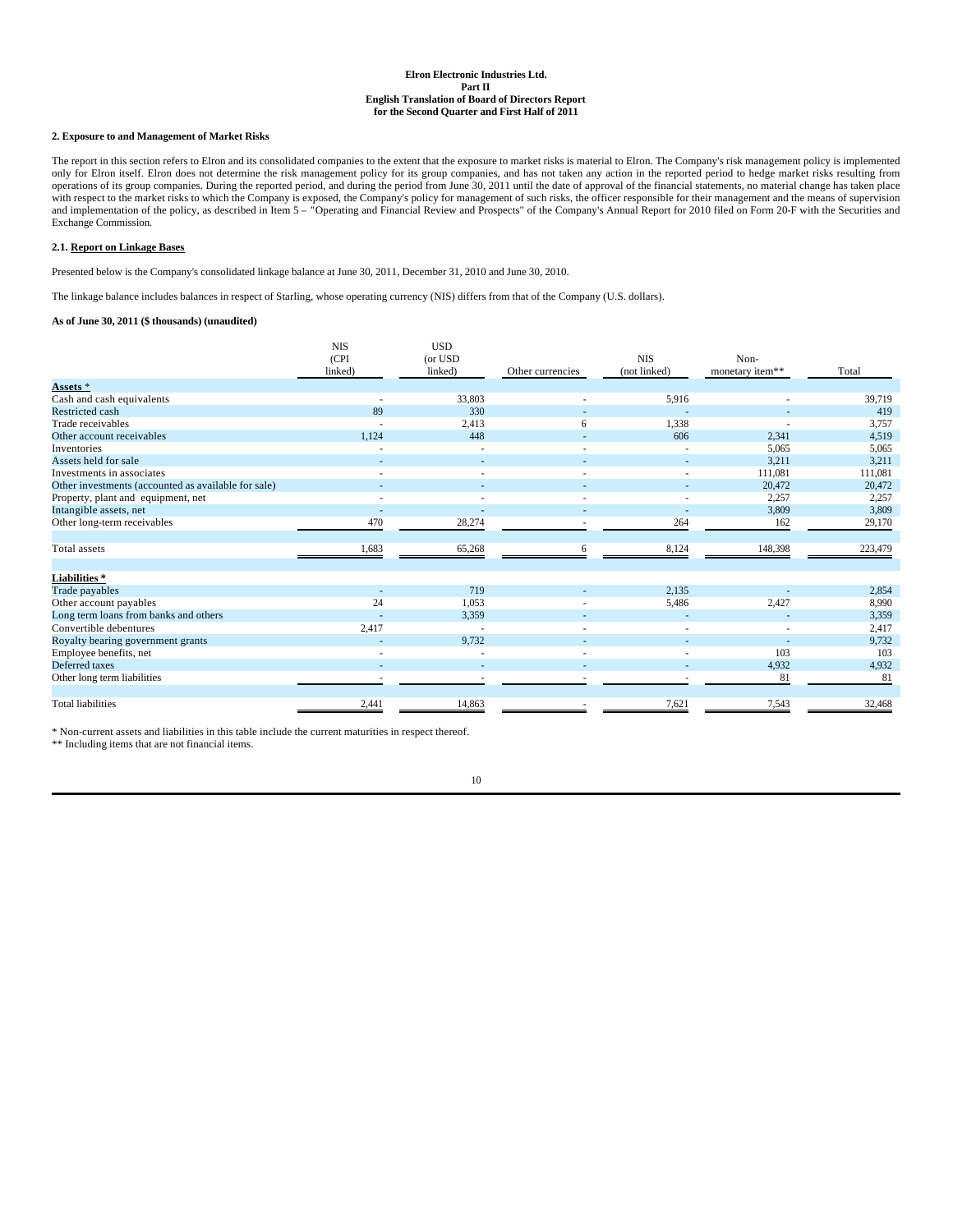**As of December 31, 2010 (\$ thousands) (audited)**

|                                                     | <b>NIS</b><br>(CPI)<br>linked) | <b>USD</b><br>(or USD<br>linked) | Other currencies | <b>NIS</b><br>(not linked) | Non-<br>monetary item** | Total   |
|-----------------------------------------------------|--------------------------------|----------------------------------|------------------|----------------------------|-------------------------|---------|
| Assets *                                            |                                |                                  |                  |                            |                         |         |
| Cash and cash equivalents                           |                                | 51,205                           |                  | 5,334                      |                         | 56,539  |
| <b>Restricted cash</b>                              | 65                             | 300                              |                  |                            |                         | 365     |
| Trade receivables                                   |                                | 2,842                            |                  | 219                        |                         | 3,061   |
| Other account receivables                           |                                | 643                              |                  | 1,210                      | 2,471                   | 4,324   |
| Inventories                                         | ٠                              |                                  |                  |                            | 5,356                   | 5,356   |
| Assets held for sale                                |                                |                                  |                  |                            | 17,211                  | 17,211  |
| Investments in associates                           |                                |                                  |                  |                            | 109.369                 | 109,369 |
| Other investments (accounted as available for sale) |                                |                                  |                  |                            | 20,221                  | 20,221  |
| Property, plant and equipment, net                  |                                |                                  |                  |                            | 2,079                   | 2,079   |
| Intangible assets, net                              |                                |                                  |                  |                            | 3,595                   | 3,595   |
| Other long-term receivables                         |                                | 27,997                           |                  | 221                        |                         | 28,218  |
| Total assets                                        | 65                             | 82,987                           |                  | 6,984                      | 160,302                 | 250,338 |
| Liabilities*                                        |                                |                                  |                  |                            |                         |         |
| Trade payables                                      |                                | 494                              | 14               | 3,348                      |                         | 3,856   |
| Other account payables                              | 128                            | 489                              |                  | 5.482                      | 1.931                   | 8,030   |
| Long term loans from banks and others               |                                | 1,385                            |                  |                            |                         | 1,385   |
| Convertible debentures                              | 3,385                          |                                  |                  |                            |                         | 3,385   |
| Royalty bearing government grants                   |                                | 9,156                            |                  |                            |                         | 9,156   |
| Employee benefits, net                              |                                |                                  |                  |                            | 134                     | 134     |
| Deferred taxes                                      |                                |                                  |                  |                            | 4,746                   | 4,746   |
| Other long term liabilities                         |                                |                                  |                  |                            | 153                     | 153     |
| <b>Total liabilities</b>                            | 3,513                          | 11,524                           | 14               | 8,830                      | 6,964                   | 30,845  |

\* Non-current assets and liabilities in this table include the current maturities in respect thereof. \*\* Including items that are not financial items.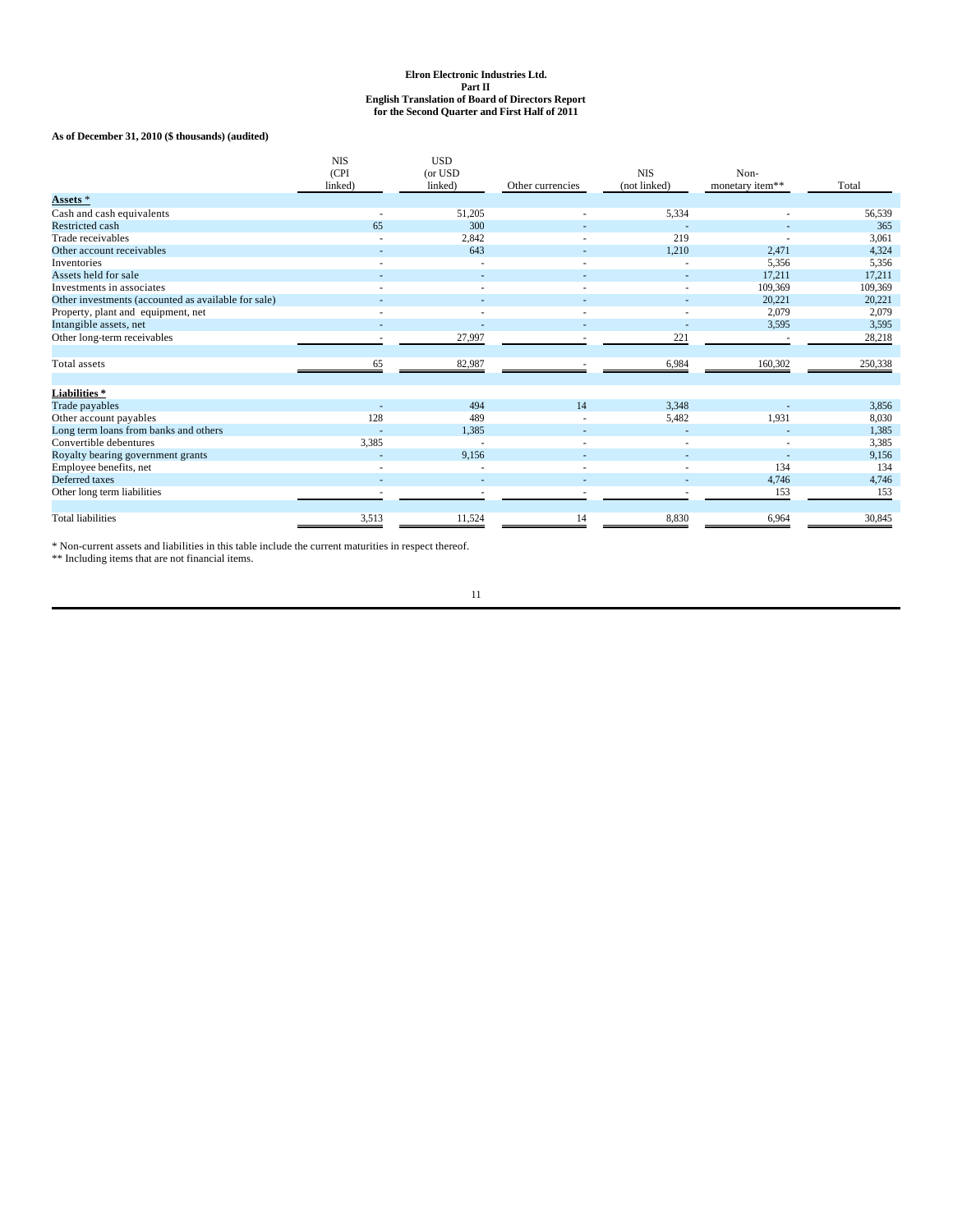**As of June 30, 2010 (\$ thousands) (unaudited)**

|                                                     | <b>NIS</b><br>(CPI<br>linked) | <b>USD</b><br>(or USD<br>linked) | Other currencies | <b>NIS</b><br>(not linked) | Non-<br>monetary item | Total   |
|-----------------------------------------------------|-------------------------------|----------------------------------|------------------|----------------------------|-----------------------|---------|
| <b>Assets</b>                                       |                               |                                  |                  |                            |                       |         |
| Cash and cash equivalents                           |                               | 103,202                          |                  | 25,487                     |                       | 128,689 |
| Restricted cash                                     |                               |                                  |                  | 59                         |                       | 59      |
| Trade receivables                                   |                               | 1,323                            |                  | 112                        |                       | 1,435   |
| Other current assets                                |                               | 1.762                            |                  | 1.711                      | 2,893                 | 6,366   |
| Inventories                                         |                               |                                  |                  |                            | 5.410                 | 5,410   |
| Investments in associates                           |                               |                                  |                  |                            | 111,848               | 111,848 |
| Other investments (accounted as available for sale) |                               |                                  |                  |                            | 27,752                | 27,752  |
| Property, plant and equipment, net                  |                               |                                  |                  |                            | 1.948                 | 1.948   |
| Intangible assets, net                              |                               |                                  |                  |                            | 5,493                 | 5,493   |
| Other long-term receivables                         |                               | 27,087                           |                  | 247                        | 18                    | 27,352  |
| <b>Total</b> assets                                 |                               | 133,374                          |                  | 27,616                     | 155,362               | 316,352 |
| <b>Liabilities</b>                                  |                               |                                  |                  |                            |                       |         |
| Trade payables                                      |                               | 425                              | 54               | 2,947                      |                       | 3,426   |
| Other current liabilities                           | 30                            | 4.937                            |                  | 4,289                      | 3,821                 | 13,077  |
| Long term loans from banks and others               |                               | 26,642                           |                  |                            |                       | 26,642  |
| Long term loan from shareholders                    | 16.728                        |                                  |                  |                            |                       | 16,728  |
| Convertible debentures                              | 3,068                         |                                  |                  |                            |                       | 3,068   |
| Royalty bearing government grants                   |                               | 8,739                            |                  |                            |                       | 8,739   |
| Employee benefits, net                              |                               |                                  |                  |                            | 141                   | 141     |
| Deferred taxes                                      |                               |                                  |                  |                            | 5.000                 | 5,000   |
| Other long term liabilities                         |                               |                                  |                  |                            | 2,102                 | 2,102   |
| <b>Total liabilities</b>                            | 19,826                        | 40.743                           | 54               | 7,236                      | 11,064                | 78,923  |

\* Non-current assets and liabilities in this table include the current maturities in respect thereof. \*\* Including items that are not financial items.

The Company and subsidiaries did not have material derivatives positions as of June 30, 2011, December 31, 2010 and June 30, 2010.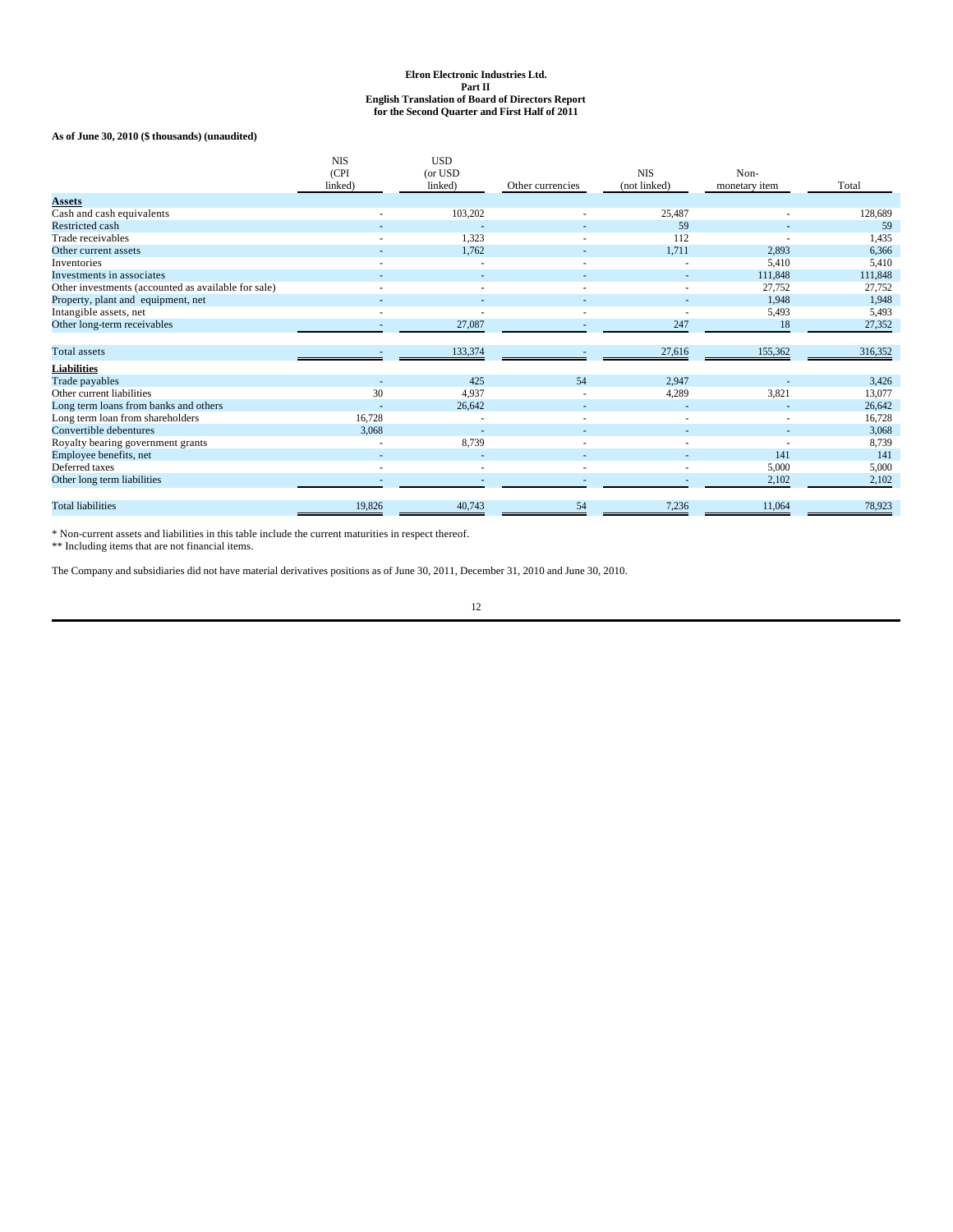### **2.2. Financial Market Conditions**

Since the beginning of 2011, the global financial markets have experienced an increased level of uncertainty. With the start of the year the global economy was affected by a severe blow to Japan's industrial manufacturing (due to the natural disaster), and by rising oil and commodities prices, due, among other things, to the unrest in our region in general, and in Libya in particular. The markets reacted with prices falling following the U.S.'s disappointing financial data in the second and third quarters of 2011, which manifested themselves in a decline in private consumption and a negligible rise in number of employees, in addition to increased uncertainty regarding the way the debts of Southern European countries were generally handled, and Greece's debts in particular, following the downgrade of their ratings. The combined concern over a renewed slowdown in the global financial activity, unsatisfactory handling of the debts of additional European countries (Italy and Spain), and particularly capital market concerns over the repercussions of the downgrade of the U.S.'s rating by S&P, have led to sharp declines in the global financial markets during August 2011.

In the Israeli market, the beginning of 2011 saw the rapid growth trend experienced in 2010 continue. On the other hand, the local capital market was adversely affected by a certain rise in inflation, as well as the aforementioned global developments and continued instability in the Middle East (due, among other things, to the possibility of a unilateral declaration of a Palestinian state in September 2011). These may, in certain scenarios, adversely affect the Israeli market, and the inflow of equity investments. During 2011, the policy of monetary restraint has continued in the Israeli market (among other things in response to the rapid rise in inflation, the continuing rapid rise in housing prices in Israel, and the increase in housing credit), alongside a similar policy<br>in additional develo housing, may lead the government to adopt reforms which may have an economic impact on the market.

Developments in the global markets and particularly in the Euro area and in the U.S., which include securities and exchange rate fluctuations, as well as the local developments described above, have affected and may continue to affect the Company's and its group companies' results of operations, their liquidity, the value of their equity, the value and exit potential of their assets, their<br>business (including the term operations, and the terms of such financing.

#### **2.3. Sensitivity Tests of Financial Instruments**

For details concerning sensitivity tests of sensitive financial instruments included in the interim consolidated financial statements as of June 30, 2011 in accordance with changes in market factors, see Appendix A below.

Following are the summarized results of the sensitivity tests:

#### **As of June 30, 2011**

|                                                                                                                                |            |                | Gain (loss) from changes in interest rates |              |                                                  |          |       |  |
|--------------------------------------------------------------------------------------------------------------------------------|------------|----------------|--------------------------------------------|--------------|--------------------------------------------------|----------|-------|--|
|                                                                                                                                |            |                | Increase                                   |              |                                                  | Decrease |       |  |
|                                                                                                                                |            | 2% at absolute |                                            |              | 2% at absolute                                   |          |       |  |
|                                                                                                                                | Fair value | value          | 10%                                        | 5%           | value                                            | 10%      | 5%    |  |
| Section                                                                                                                        |            |                |                                            | \$ thousands |                                                  |          |       |  |
| Sensitivity to changes in<br>dollar interest rates                                                                             | 2,929      | (42)           | (31)                                       | (15)         | 44                                               | 31       | 16    |  |
|                                                                                                                                |            |                |                                            |              | Gain (loss) from changes in other market factors |          |       |  |
|                                                                                                                                |            |                |                                            | Increase     |                                                  | Decrease |       |  |
|                                                                                                                                |            |                | Fair value                                 | 10%          | 5%                                               | 10%      | 5%    |  |
| Section                                                                                                                        |            |                |                                            |              | \$ thousands                                     |          |       |  |
| Sensitivity to changes in the NIS-dollar exchange rate                                                                         |            |                | 2,698                                      | 270          | 135                                              | (270)    | (135) |  |
| Sensitivity to changes in share prices of available for sale<br>investments (including instruments presented as held for sale) |            | 23.683         | 2.368                                      | 1.184        | (2,368)                                          | (1, 184) |       |  |
| Sensitivity to changes in the price of convertible debentures issued<br>by subsidiary                                          |            |                | (2, 428)                                   | (243)        | (121)                                            | 243      |       |  |
|                                                                                                                                |            |                |                                            |              |                                                  |          |       |  |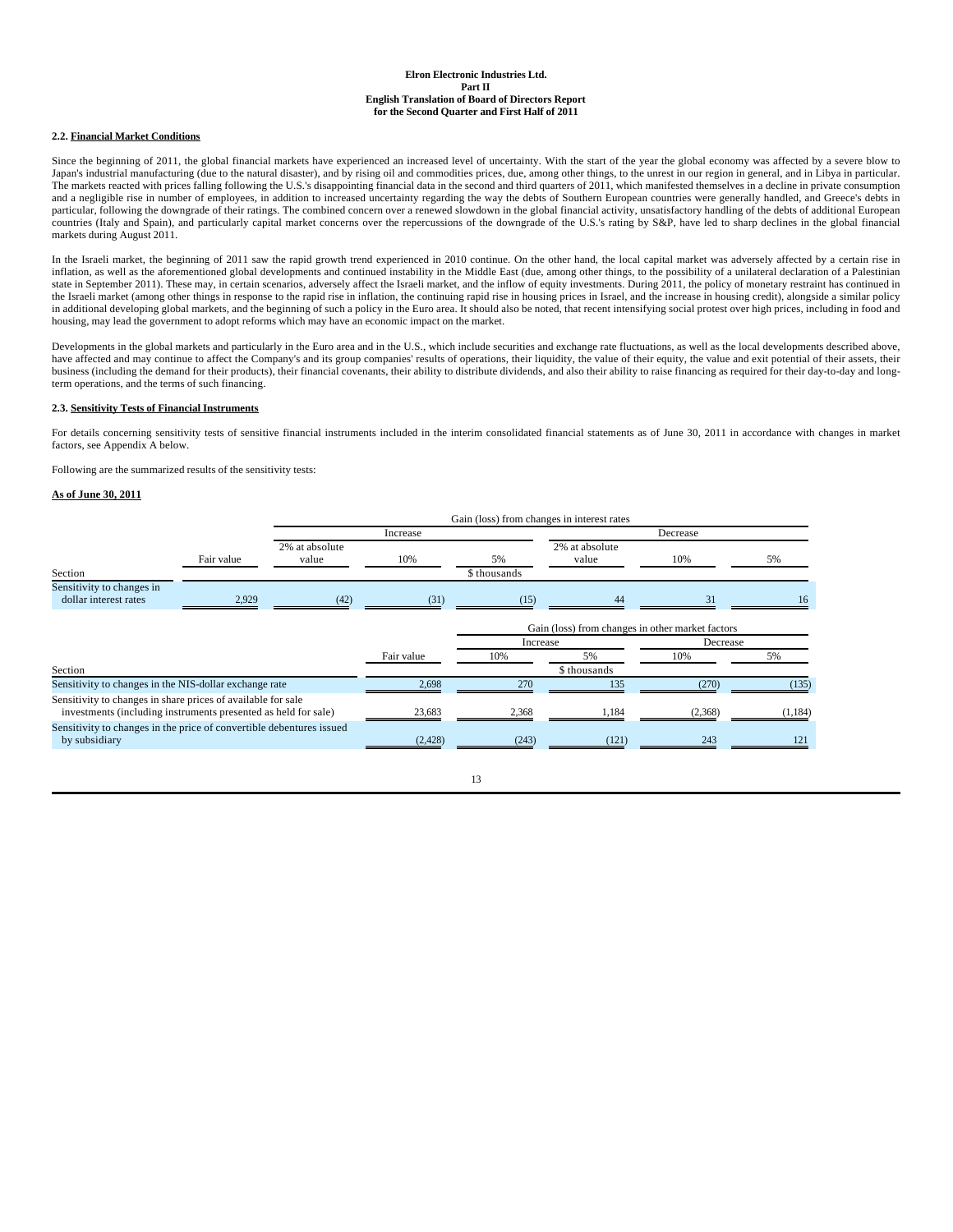# **As of December 31, 2010**

|                                                                                       |            |                         |            | Gain (loss) from changes in interest rates |                                                  |          |          |  |
|---------------------------------------------------------------------------------------|------------|-------------------------|------------|--------------------------------------------|--------------------------------------------------|----------|----------|--|
|                                                                                       |            |                         | Increase   |                                            |                                                  | Decrease |          |  |
|                                                                                       | Fair value | 2% at absolute<br>value | 10%        | 5%                                         | 2% at absolute<br>value                          | 10%      | 5%       |  |
| Section                                                                               |            |                         |            | \$ thousands                               |                                                  |          |          |  |
| Sensitivity to changes in<br>dollar interest rates                                    | 3,293      | (95)                    | (15)       |                                            | 99                                               | 14       |          |  |
|                                                                                       |            |                         |            |                                            | Gain (loss) from changes in other market factors |          |          |  |
|                                                                                       |            |                         |            | Increase                                   |                                                  | Decrease |          |  |
|                                                                                       |            |                         | Fair value | 10%                                        | 5%                                               | 10%      | 5%       |  |
| Section                                                                               |            |                         |            |                                            | \$ thousands                                     |          |          |  |
| Sensitivity to changes in the NIS-dollar exchange rate                                |            |                         | (1,803)    | (180)                                      | (90)                                             | 180      | 90       |  |
| Sensitivity to changes in share prices of available for sale<br>investments           |            |                         | 37,432     | 3.743                                      | 1.872                                            | (3,743)  | (1, 872) |  |
| Sensitivity to changes in the price of convertible debentures issued<br>by subsidiary |            |                         | (3,514)    | (351)                                      | (176)                                            | 351      | 176      |  |

# **As of June 30, 2010**

|                                                        |            | Gain (loss) from changes in interest rates |          |              |                         |              |     |
|--------------------------------------------------------|------------|--------------------------------------------|----------|--------------|-------------------------|--------------|-----|
|                                                        |            |                                            | Increase |              | Decrease                |              |     |
|                                                        | Fair value | 2% at absolute<br>value                    | 10%      | 5%           | 2% at absolute<br>value | 10%          | 5%  |
| Section                                                |            |                                            |          | \$ thousands |                         |              |     |
| Sensitivity to changes in<br>nominal NIS interest rate | (16,941)   | 64                                         |          |              | (57)                    |              | (3) |
| Sensitivity to changes in<br>dollar interest rates     | (22, 845)  | (43)                                       | (21)     | (11)         | 49                      | $^{\circ}$ 1 |     |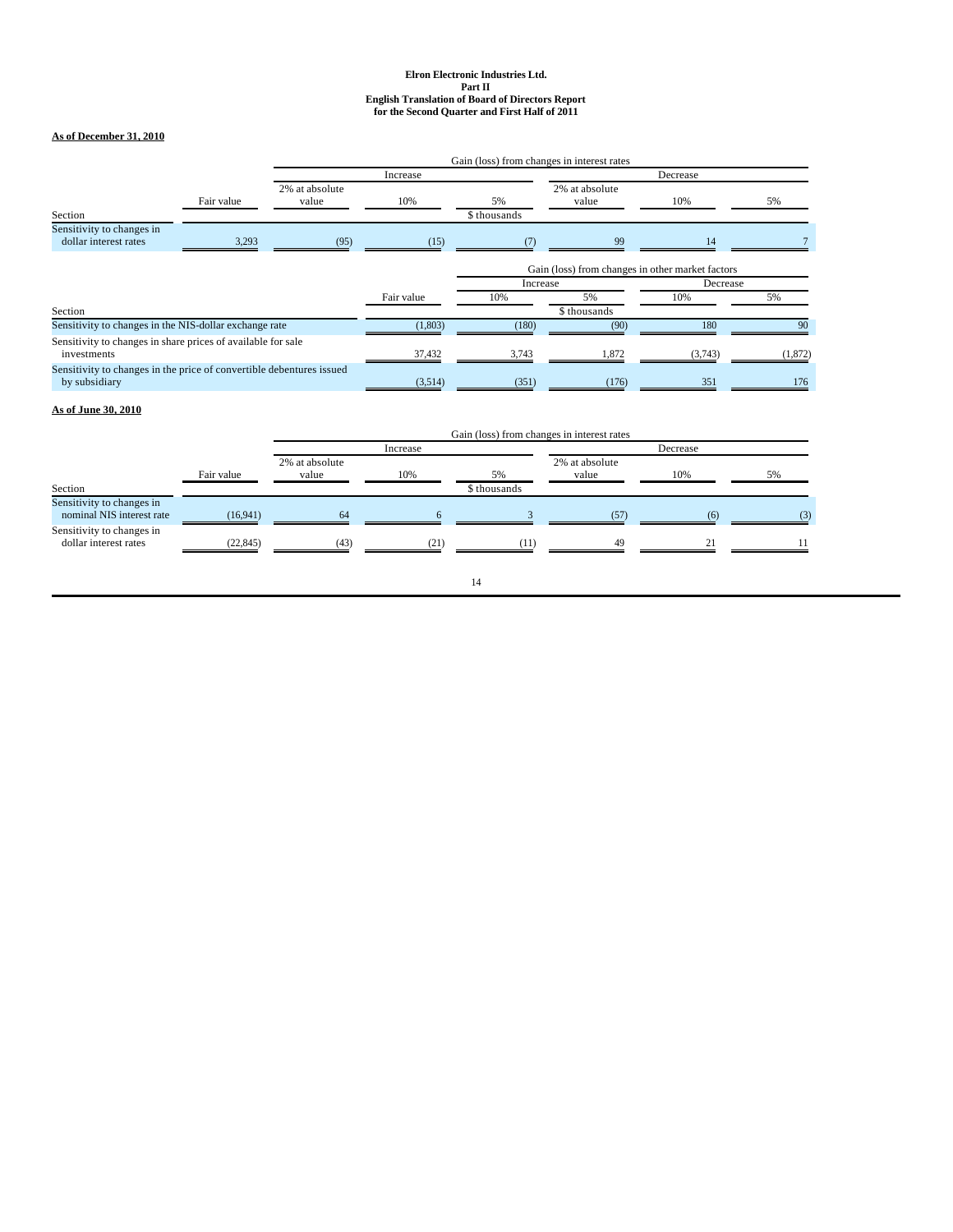|                                                                                          |            | Gain (loss) from changes in other market factors |              |          |         |
|------------------------------------------------------------------------------------------|------------|--------------------------------------------------|--------------|----------|---------|
|                                                                                          | Fair value | Increase                                         |              | Decrease |         |
|                                                                                          |            | 10%                                              | 5%           | 10%      | 5%      |
| Section                                                                                  |            |                                                  | \$ thousands |          |         |
| Sensitivity to changes in the NIS-dollar exchange rate                                   | 5.097      | 510                                              | 255          | (510)    | (255)   |
| Sensitivity to changes in the Consumer Price Index                                       | (16,941)   | (339)                                            | (169)        | 339      | 169     |
| Sensitivity to changes in share prices of investments accounted as<br>available for sale | 27.752     | 2.775                                            | 1.445        | (2.775)  | (1.388) |
| Sensitivity to changes in the price of convertible debentures issued<br>by subsidiary    | (3,068)    | (307)                                            | 153)         | 307      | 153     |

### **3. Aspects of Corporate Governance**

#### **3.1. Donations and Assistance to the Community**

The Company considers donating to and assisting the community in Israel an important element worthy of integrating in its overall activities. Accordingly, on August 10, 2011 the Company's board of directors approved a donation policy, according to which up to 0.5% of the Company's gains in respect of exit transactions shall be allocated to the donation budget ("the budget fund"), in effect as of the sale of Medingo in 2010, to be utilized over the course of several years. The budget fund not utilized during an exit year will be available for use in the ensuing years. In this meeting, the board of directors resolved that the Company will be permitted to donate an amount of up to \$25,000 to different projects and organizations until the end of 2011, and authorized the Company's chairman as the officer responsible for implementing the policy. The Company chose to focus on and give priority to projects in the fields of health, technology education and others.

#### **3.2. Compensation to the Controlling Shareholder**

# Services Agreement with DIC

On May 1, 2009, the Company entered into a services agreement with its controlling shareholder, Discount Investment Corporation Ltd. ("DIC"), for the receipt of general managerial and administrative services from DIC through its management staff (the "Services Agreement"). Under the Services Agreement, the Company receives, among other things, CEO services and other executive officer services. Prior to entering the Services Agreement, the agreement was approved by the Company's audit committee, board of directors and a majority of its shareholders, as required by law. In doing so, the Company's board of directors examined the terms of the agreement and market conditions, and determined that the agreement would benefit Elron by increasing its efficiency and cost savings.

Following a request made by the Israel Securities Authority to have the board of directors hold a discussion on the Services Agreement in accordance with Regulation 10(b)(4) of the Israel Securities Regulations (Periodic and Immediate Reports), 5730-1970, the Company's board of directors held a discussion on the Services Agreement and the association between the remuneration paid DIC under the agreement and DIC's contribution to the Company.

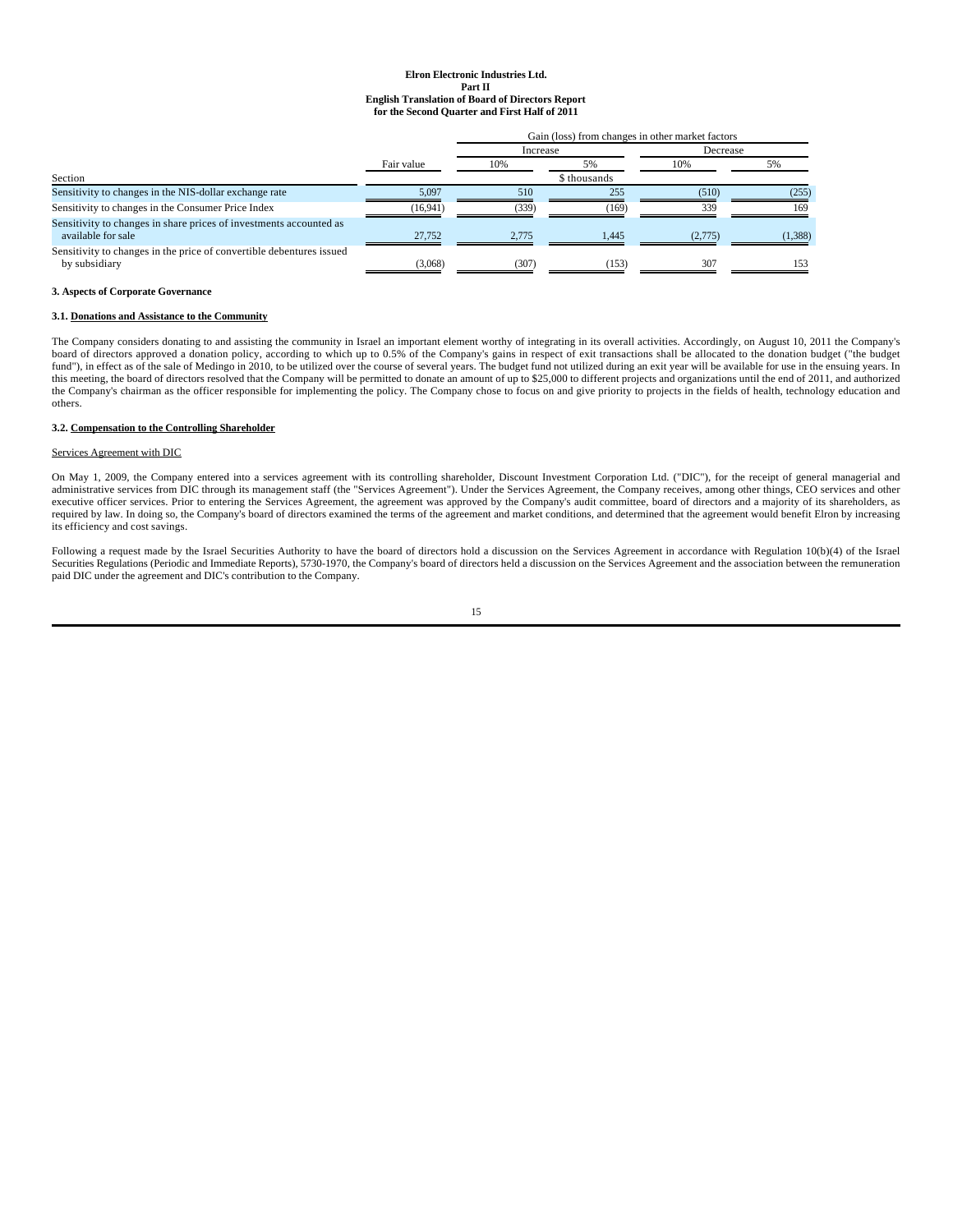In its discussion the board of directors was presented data regarding the fee paid DIC under the Services Agreement, and data regarding the decrease in the Company's general and administrative expenses after entering into the Services Agreement.

The Company's board of directors is of the opinion that the remuneration paid DIC under the Services Agreement reflects the services provided the Company under the Services Agreement, and is fair and reasonable, considering the savings in costs the Services Agreement afforded the Company.

#### **3.3. Disclosure Pertaining to the Approval Process of the Financial Statements**

The Company's financial statement examination committee (the "Committee") is the audit committee, the organ in charge of the oversight of the financial statements. The Company's board of directors is the organ in charge of the approval of the financial statements. For details regarding the Committee members, see Item 6 – "Directors, Senior Management and Employees" of the Company's Annual Report for 2010 filed on Form 20-F with the Securities and Exchange Commission.

The Committee holds discussions and makes recommendations to the board of directors regarding the approval process of the financial statements, and delivers its recommendations to the board of directors reasonably sufficient time prior to the approval of the board of directors' meeting, and reports thereto on any flaw or problem, if any, having arisen during the examination. The Company's auditor is invited to and attends the Committee's meetings, as well as the board meetings at which the financial statements are discussed and approved, at which he addresses the audit performed. In addition, the internal auditor attends the Committee's meetings.

The Committee examines, inter alia, through a detailed presentation by the officers and others at the Company, including the Company's CEO – Ari Bronshtein, and CFO – Yaron Elad, the following issues, and makes recommendations thereon to the board of directors: the material issues in the financial reporting, including transactions outside the ordinary course of business (if any), the material estimates and critical assessments used in the financial statements, the valuations, including the assumptions and estimates underlying the same, on which data in the financial statements are based, the completeness and correctness of the disclosure in the financial statements, the reasonableness of the data, the accounting policy implemented and changes having occurred therein, implementation of the principle of due disclosure in the financial statements and related information, the internal controls associated with the financial reporting and the effectiveness thereof, and various aspects of risk control and management, both such that are reflected in the financial statements (such as the report on financial risks), and such that affect the reliability of the financial statements. If necessary, the Committee requests comprehensive reviews on issues of particularly material impact.

The approval of the financial statements involves at least three meetings: Two of the Committee, prior to the board of directors meeting for a comprehensive, in-principle discussion of the material reporting issues and the formulation of recommendations to the board of directors, and the third – of the board of directors, for discussion and approval of the financial statements.

The process of approval of the Company's financial statements as of June 30, 2011, involved three meetings as follows: (1) a meeting of the Committee regarding the material accounting issues and the valuations performed in order to prepare the financial statements, (2) a meeting of the Committee, held prior to the board of directors meeting, for a comprehensive, in-principle discussion of the material reporting issues and the formulation of recommendations to the board of directors regarding the approval of the financial statements, and (3) a meeting of the board of directors, for discussion and approval of the financial statements and periodical reports.

To the Committee meeting held on July 28, 2011, at which the Committee discussed the material accounting issues and examined the valuations used in the preparation of the financial statements, in addition to the Committee members, the following persons were invited and attended: the Company's CFO - Yaron Elad, the Company's Controller - Nir Pinchas, and the Company's auditor. The Company's internal auditor was invited but did not attend.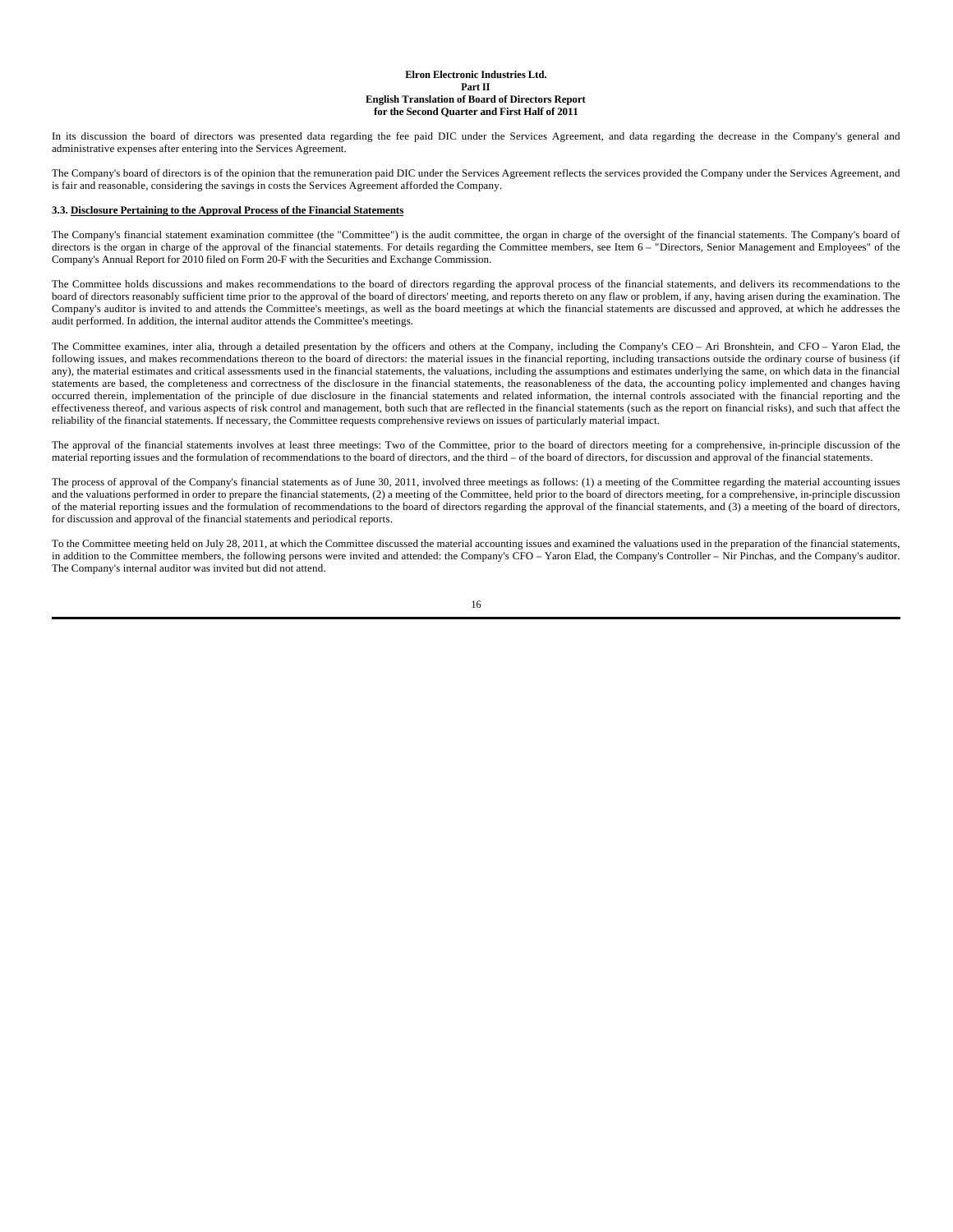To the Committee meeting held on August 8, 2011, at which the Committee discussed and finalized its recommendations to the board of directors regarding approval of the financial statements for the second quarter of 2011, in addition to the Committee members, the following persons were invited and attended: the Company's auditor, Ari Bronshtein – the Company's CEO, Yaron Elad – the Company's CFO, Nir Pinchas – the Company's Controller, Doron Cohen, CPA – the Company's Internal Auditor, and other personnel in the Company. During this meeting, the Committee examined, amongst other issues, the assessments made and evaluations performed in connection with the financial statements for the second quarter of 2011, the accounting policy implemented and the accounting treatment applied to material issues of the Company, and the valuations, including the assumptions and estimates underlying the same, upon which the second quarter 2011 financial statements' data are based, through a detailed presentation of the abovementioned matters by officers and other position holders in the Company, including the CEO – Ari Bronshtein, and the CFO – Yaron Elad. Furthermore, the Company's auditor addressed the review performed. The Committee's recommendations were delivered in writing to the members of the board of directors on August 8, 2011.

At the board of directors meeting held on August 10, 2011, the board of directors discussed the Committee's recommendations and approved the Company's financial statements as of June 30, 2011. The Committee's recommendations and a draft of the quarterly report were delivered in writing to the members of the board of directors 2 business days prior to the board of directors deterctors attended the said mech board of directors meeting: Chairman of the board – Arie Mientkavich, Gad Arbel, Avraham Asheri, Yaacov Goldman, Gabi Barbash, Rona Dankner and Arieh Ovadia.

#### **3.4. Updated Guidelines for Classifying Transactions as Negligible**

Pursuant to Item 7B – "Major Shareholders and Related Party Transactions" of the Company's Annual Report for 2010 filed on Form 20-F with the Securities and Exchange Commission, on August 10, 2011 the Company's board of directors resolved to update the policy determining the guidelines and rules for the classification of a transaction by the Company or by a consolidated company with a related party in which the Company's controlling shareholder has a personal interest as a negligible transaction, and resolved, that effective as of the date of the resolution, the policy will also include an absolute quantitative examination for determining whether a transaction is negligible, as follows: In the absence of any special qualitative considerations given the heye of any specific circums on the Company), it will be considered a negligible transaction, if the relevant criteria calculated for the transaction (one or more, as set out in Item 7B – "Major Shareholders and Related Party Transactions" of the Company's Annual Report for 2010 filed on Form 20-F with the Securities and Exchange Commission) is less than one percent (1%) of the Company's equity according to the Company's last consolidated financial statements, and if the transaction amount does not exceed \$1.2 million.

#### **4. Disclosure Directives Relating to Financial Reporting**

### **4.1. Critical Accounting Estimates**

Regarding the contingent consideration element from the sale of Medingo, see Note 3 to the interim consolidated financial statements as of June 30, 2011, and regarding the loss resulting from the impairment charge in respect of the Company's holding in Enablence shares recognized in the second quarter of 2011, see Note 4 to the interim consolidated financial statements as of June 30, 2011. With the exception of the aforementioned, as of the reporting date, no material changes have taken place with respect to the critical accounting estimates used in the preparation of the Company's financial statements.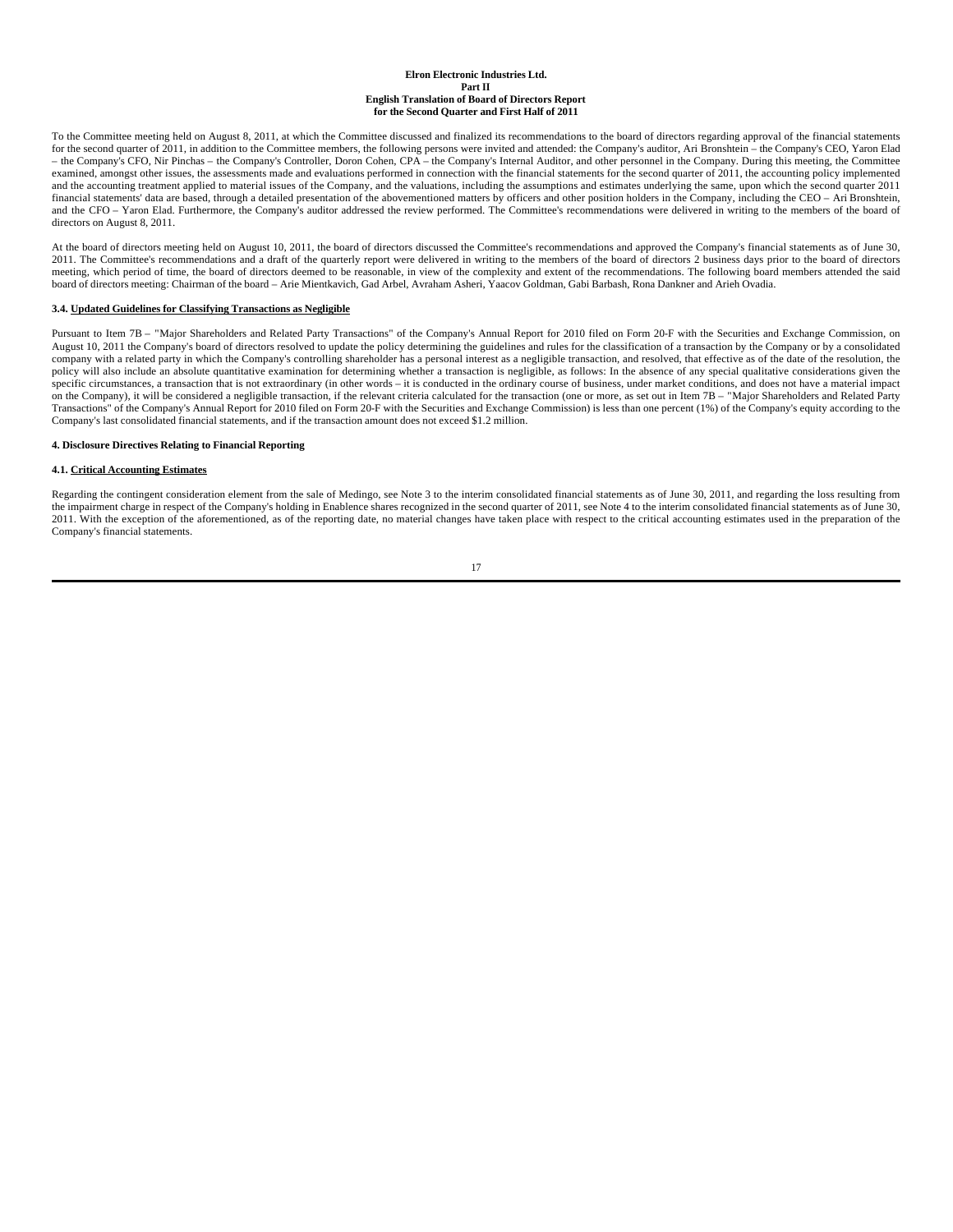Arie Mientkavich Chairman

August 10, 2011, Tel Aviv

Ari Bronshtein CEO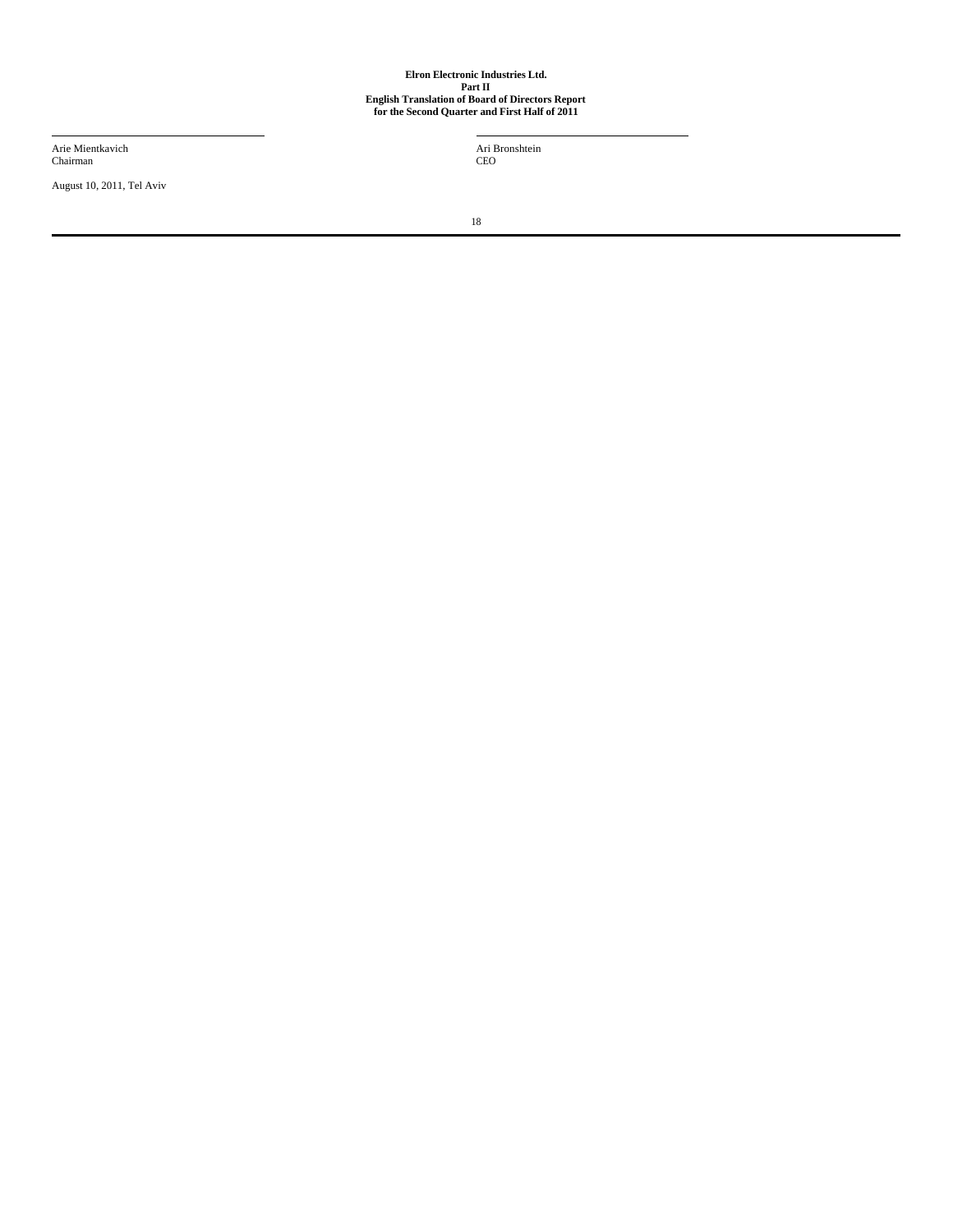**Appendix A**

### **to the Board of Directors Report as of June 30, 2011**

# **Sensitivity tests of sensitive financial instruments included in the interim consolidated financial statements as of June 30, 2011, in accordance with changes in market factors**

The following tables describe sensitivity tests of the fair value of financial instruments held by the Company and its subsidiaries. The following comments should be considered with regards to the tables below:

- 
- 1. The instruments that appear below are not necessarily presented in the financial statements at fair value.<br>2. Starling's operating currency (NIS) is different from that of the Company and its other subsidiaries (U.S. Do rate in financial instruments held by Starling. It should be noted that the effect of the difference between Starling's currency and the Company's currency is reflected in the Company's<br>shareholders' equity under capital r
- 3. The exchange rates according to which the sensitivity tests were carried out are the closing rates on the day of calculation.

# **a. Sensitivity Tests of the Balances as of June 30, 2011**

# **Sensitivity test of changes in dollar interest rates**

|                                                                   |            |                      | Gain (loss) from changes in dollar interest rates |              |                      |          |      |
|-------------------------------------------------------------------|------------|----------------------|---------------------------------------------------|--------------|----------------------|----------|------|
|                                                                   |            |                      | Increase                                          |              |                      | Decrease |      |
|                                                                   | Fair value | 2% Absolute<br>value | 10%                                               | 5%           | 2% Absolute<br>value | 10%      | 5%   |
| Section                                                           |            |                      |                                                   | \$ thousands |                      |          |      |
| Other long-term receivables<br>(including current)<br>maturities) | 4.444      | (104)                | (52)                                              | (26)         | 110                  | 53       | 27   |
| Loans from banks<br>and others (including)<br>current maturities) | (1,515)    | 62                   | 21                                                | 11           | (66)                 | (22)     | (11) |
|                                                                   | 2.929      | (42)                 | (31)                                              | (15)         | AA                   | 31       | 16   |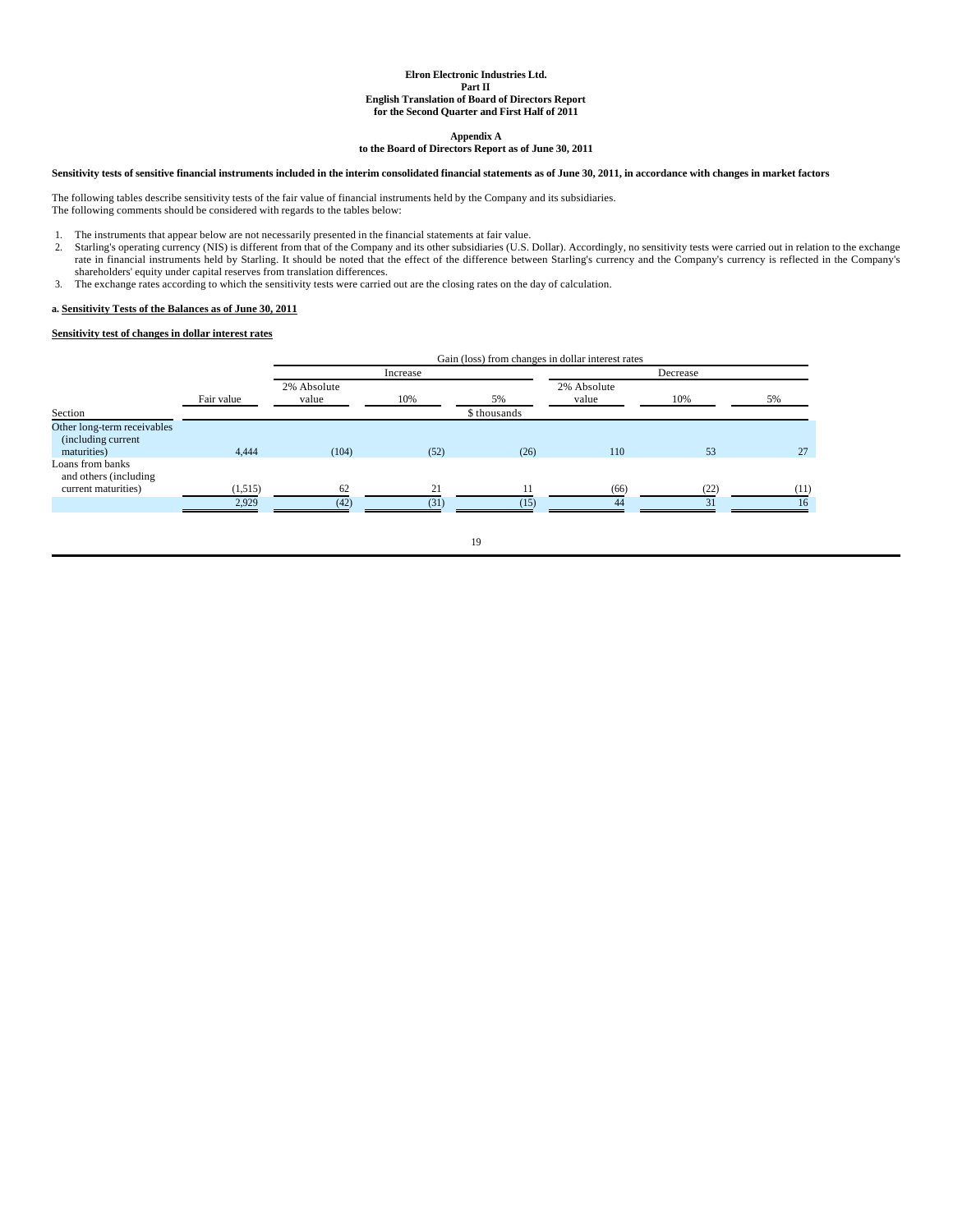# **Sensitivity test of changes in the dollar exchange rate \***

|                                                 |            |          | Gain (loss) from changes in the<br>dollar-NIS exchange rate |          |       |  |
|-------------------------------------------------|------------|----------|-------------------------------------------------------------|----------|-------|--|
|                                                 |            | Increase |                                                             | Decrease |       |  |
|                                                 | Fair value | 10%      | 5%                                                          | 10%      | 5%    |  |
| Section                                         |            |          | \$ thousands                                                |          |       |  |
| <b>Current Assets:</b>                          |            |          |                                                             |          |       |  |
| Other account receivables and trade receivables | 2,870      | 287      | 144                                                         | (287)    | (144) |  |
| Cash and cash equivalents                       | 4,679      | 468      | 234                                                         | (468)    | (234) |  |
| Non-current assets:                             |            |          |                                                             |          |       |  |
| Long-term receivables                           | 661        | 66       | 33                                                          | (66)     | (33)  |  |
| <b>Current liabilities:</b>                     |            |          |                                                             |          |       |  |
| Trade payables and other account payables       | (5,512)    | (551)    | (276)                                                       | 551      | 276   |  |
|                                                 |            |          |                                                             |          |       |  |
|                                                 | 2,698      | 270      | 135                                                         | (270)    | (135) |  |

\*Sensitivity tests for the influence of the Euro exchange rate were not presented due to their negligible influence.

# **Sensitivity test of changes in prices of other investments (accounted for as available for sale)**

|                                    |            |          | Gain (loss) from changes in the<br>price of shares |          |          |  |
|------------------------------------|------------|----------|----------------------------------------------------|----------|----------|--|
|                                    |            | Increase |                                                    | Decrease |          |  |
|                                    | Fair value | 10%      | 5%                                                 | 10%      | 5%       |  |
| Section                            |            |          | \$ thousands                                       |          |          |  |
| Other investments                  | 20,472     | 2,047    | 1,024                                              | (2,047)  | (1,024)  |  |
| Assets classified as held for sale | 3,211      | 321      | 160                                                | (321)    | (160)    |  |
|                                    | 23,683     | 2,368    | 1,184                                              | (2,368)  | (1, 184) |  |

# **Sensitivity test of changes in the price of convertible debentures issued by a subsidiary**

|                        |            | Gain (loss) from changes in the<br>price of convertible debentures |              |          |     |
|------------------------|------------|--------------------------------------------------------------------|--------------|----------|-----|
|                        |            | Increase                                                           |              | Decrease |     |
|                        | Fair value | 10%                                                                | 5%           | 10%      | 5%  |
| Section                |            |                                                                    | \$ thousands |          |     |
| Convertible debentures | (2.428)    | (243)                                                              | (121)        | 243      | 121 |

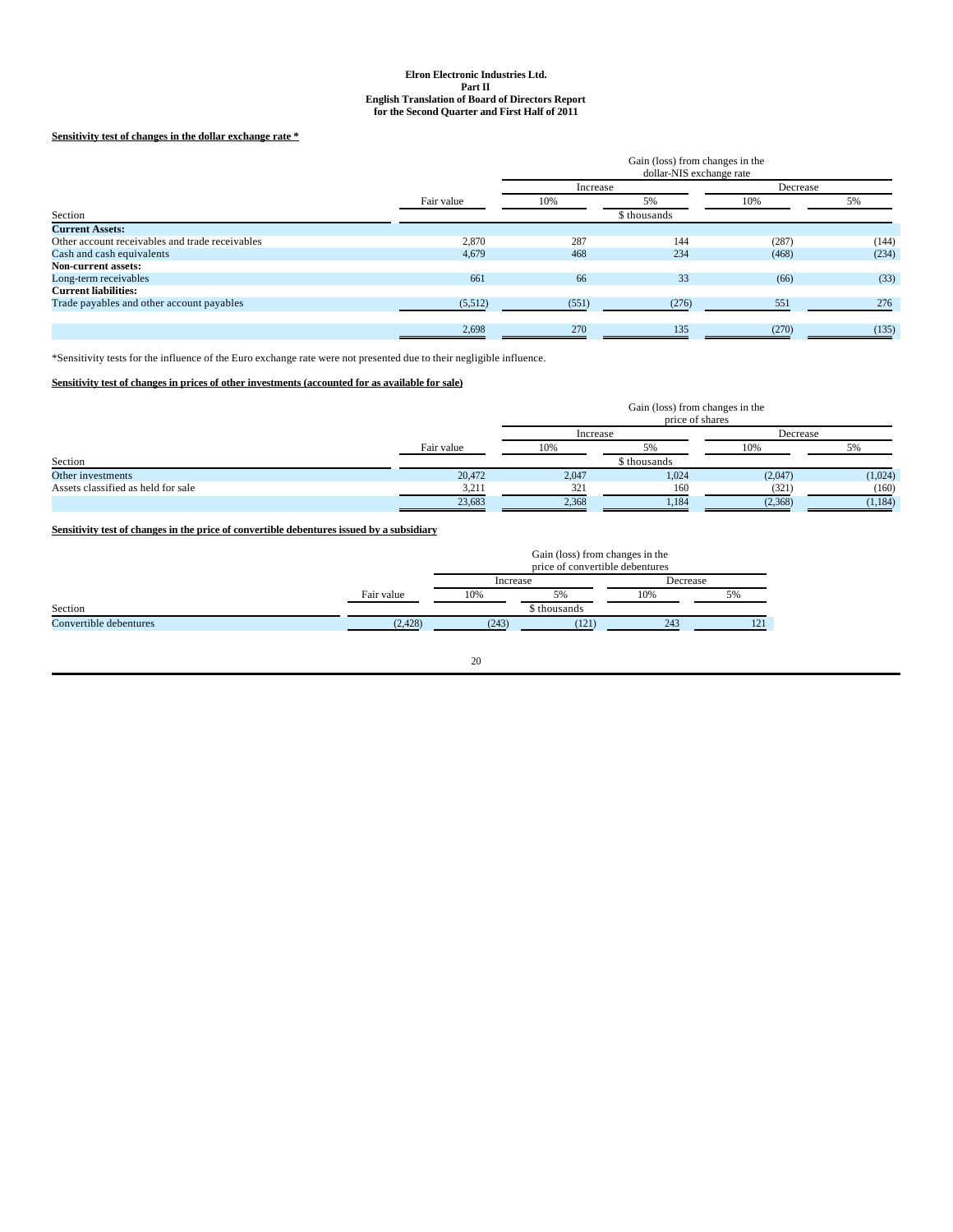# **b. Sensitivity Tests of the Balances at December 31, 2010**

**Sensitivity test of changes in dollar interest rates**

|                                           |            | Gain (loss) from changes in dollar interest rates |          |              |                   |      |          |
|-------------------------------------------|------------|---------------------------------------------------|----------|--------------|-------------------|------|----------|
|                                           |            |                                                   | Increase |              |                   |      |          |
|                                           | Fair value | 2% Absolute value                                 | 10%      | 5%           | 2% Absolute value | 10%  |          |
| Section                                   |            |                                                   |          | \$ thousands |                   |      |          |
| Other long-term receivables               | 3,828      | (104)                                             | (32)     | (16)         | 109               | 32   | 16       |
| Loans from banks<br>and others (including |            |                                                   |          |              |                   |      |          |
| current maturities)                       | (535)      |                                                   |          |              | (10)              | (18) | $\alpha$ |
|                                           | 3,293      | (95)                                              | (15      |              | QQ                |      |          |

# **Sensitivity test of changes in the dollar-NIS exchange rate \***

|                                                 | Gain (loss) from changes in the dollar-NIS exchange rate |       |          |       |          |
|-------------------------------------------------|----------------------------------------------------------|-------|----------|-------|----------|
|                                                 |                                                          |       | Increase |       | Decrease |
|                                                 | Fair value                                               | 10%   | 5%       | 10%   | 5%       |
| Section                                         | \$ thousands                                             |       |          |       |          |
| <b>Current Assets:</b>                          |                                                          |       |          |       |          |
| Other account receivables and trade receivables | 1.103                                                    | 110   | 55       | (110) | (55)     |
| Cash and cash equivalents                       | 3,788                                                    | 379   | 189      | (379) | (189)    |
| <b>Current liabilities:</b>                     |                                                          |       |          |       |          |
| Trade payables and other account payables       | 155                                                      | 16    | 8        | (16)  | (8)      |
| <b>Non-current liabilities:</b>                 |                                                          |       |          |       |          |
| Loans from shareholders                         | (6, 849)                                                 | (685) | (342)    | 685   | 342      |
|                                                 |                                                          |       |          |       |          |
|                                                 | (1,803)                                                  | (180) | (90)     | 180   | -90      |

\*Sensitivity tests of the influence of the Euro exchange rate were not presented due to their negligible influence.

# **Sensitivity test of changes in prices of other investments (accounted for as available for sale)**

|                                    |            | Gain (loss) from changes in the<br>price of shares |              |          |          |  |
|------------------------------------|------------|----------------------------------------------------|--------------|----------|----------|--|
|                                    |            | Increase                                           |              | Decrease |          |  |
|                                    | Fair value | 10%                                                | 5%           | 10%      | 5%       |  |
| Section                            |            |                                                    | \$ thousands |          |          |  |
| Other investments                  | 20,221     | 2,022                                              | 1,011        | (2,022)  | (1,011)  |  |
| Assets classified as held for sale | 17.211     | 1,721                                              | 861          | (1, 721) | (861)    |  |
|                                    | 37,432     | 3,743                                              | 1,872        | (3,743)  | (1, 872) |  |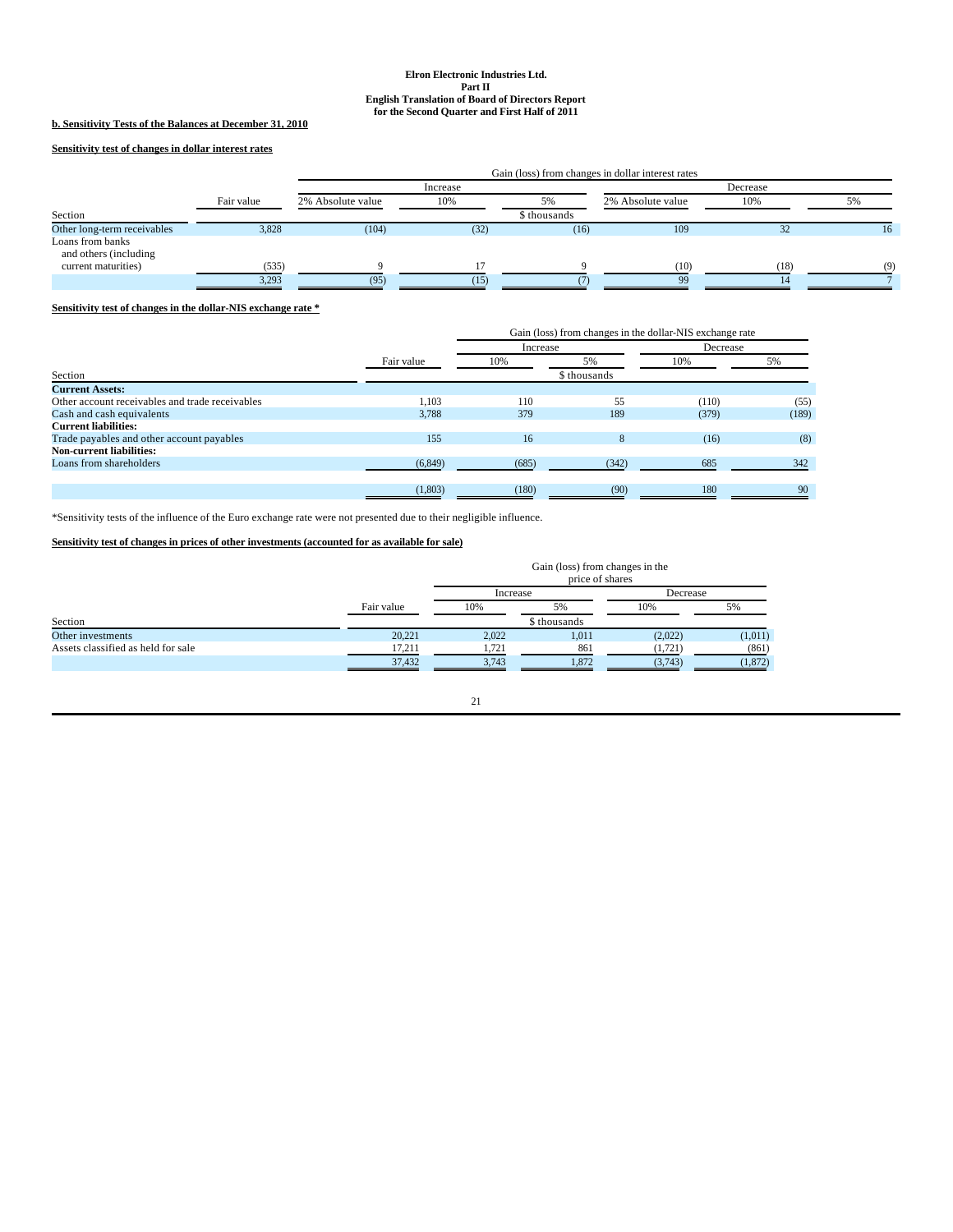# **Sensitivity Test and changes in the price of convertible debentures issued by a subsidiary**

|                        |            | Gain (loss) from changes in the<br>price of convertible debentures |              |          |     |
|------------------------|------------|--------------------------------------------------------------------|--------------|----------|-----|
|                        |            | Increase                                                           |              | Decrease |     |
|                        | Fair value | 10%                                                                | 5%           | 10%      | 5%  |
| Section                |            |                                                                    | \$ thousands |          |     |
| Convertible debentures | (3.514)    | (351)                                                              | (176)        | 351      | 176 |

**c. Sensitivity Test of the Balances at June 30, 2010**

**Sensitivity test of changes in dollar interest rates**

|                                                                  |            | Gain (loss) from changes in dollar interest rates |          |              |                      |      |    |
|------------------------------------------------------------------|------------|---------------------------------------------------|----------|--------------|----------------------|------|----|
|                                                                  |            |                                                   | Increase |              |                      |      |    |
|                                                                  | Fair value | 2% Absolute<br>value                              | 10%      | 5%           | 2% Absolute<br>value | 10%  | 5% |
| Section                                                          |            |                                                   |          | \$ thousands |                      |      |    |
| Other long-term receivables                                      | 3,779      | (139)                                             | (35)     | (18)         | 147                  | 35   | 18 |
| Loans from banks<br>and others (including<br>current maturities) | (26, 624)  | 96                                                | 14       |              | (98)                 | (14) |    |
|                                                                  | (22, 845)  | (43)                                              | (21)     | (11)         | 49                   |      |    |

# **Sensitivity test of changes in nominal NIS interest rate**

|                         |            |             | Gain (loss) from changes in nominal NIS interest rates |             |             |     |    |
|-------------------------|------------|-------------|--------------------------------------------------------|-------------|-------------|-----|----|
|                         |            | Increase    |                                                        |             | Decrease    |     |    |
|                         |            | 2% Absolute |                                                        |             | 2% Absolute |     |    |
|                         | Fair value | value       | 10%                                                    | 5%          | value       | 10% | 5% |
| Section                 |            |             |                                                        | s thousands |             |     |    |
| Loans from shareholders | (16.941)   | 64          |                                                        |             | (57)        |     |    |
|                         |            |             |                                                        |             |             |     |    |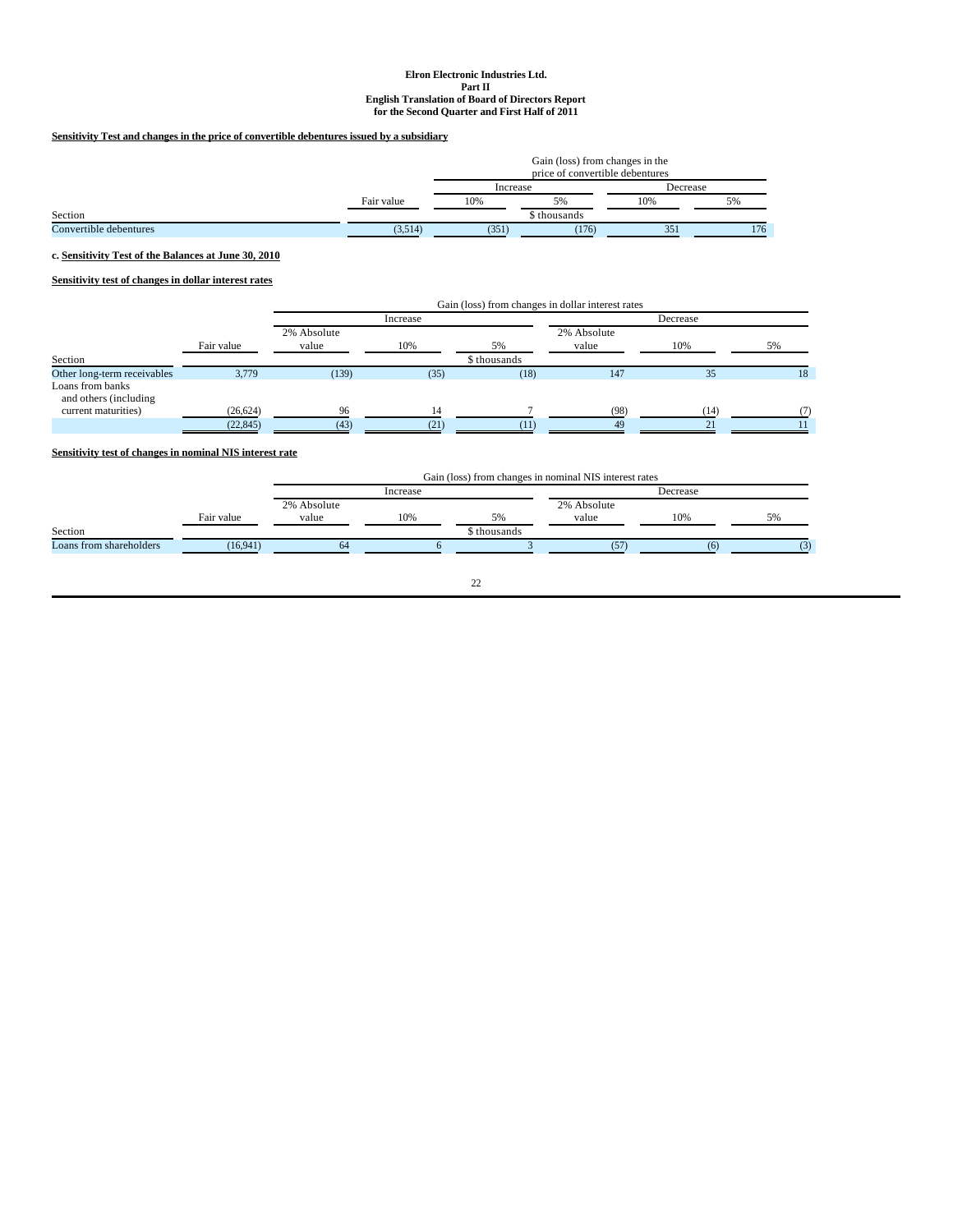# **Sensitivity test of changes in the dollar exchange rate \***

|                                              |            | Gain (loss) from changes in the<br>dollar-NIS exchange rate |              |         |          |
|----------------------------------------------|------------|-------------------------------------------------------------|--------------|---------|----------|
|                                              |            |                                                             | Increase     |         | Decrease |
|                                              | Fair value | 10%                                                         | 5%           | 10%     | 5%       |
| Section                                      |            |                                                             | \$ thousands |         |          |
| <b>Current Assets:</b>                       |            |                                                             |              |         |          |
| Other current assets and trade receivables   | 1,461      | 146                                                         | 73           | (146)   | (73)     |
| Cash and cash equivalents                    | 25,006     | 2,501                                                       | 1,250        | (2,501) | (1,250)  |
| <b>Non-current assets:</b>                   |            |                                                             |              |         |          |
| Long-term receivables                        | 188        | 19                                                          | 9            | (19)    | (9)      |
| <b>Current liabilities:</b>                  |            |                                                             |              |         |          |
| Trade payables and other current liabilities | (4,617)    | (462)                                                       | (231)        | 462     | 231      |
| <b>Non-current liabilities:</b>              |            |                                                             |              |         |          |
| Loans from shareholders                      | (16, 941)  | (1,694)                                                     | (847)        | 1,694   | 847      |
|                                              |            |                                                             |              |         |          |
|                                              | 5,097      | 510                                                         | 255          | (510)   | (255)    |

\*Sensitivity tests for the influence of the Euro exchange rate were not presented due to their negligible influence.

# **Sensitivity test of changes in the Israeli Consumer Price Index**

|                         | Gain (loss) from changes in the Israeli<br><b>Consumer Price Index</b> |          |             |          |     |
|-------------------------|------------------------------------------------------------------------|----------|-------------|----------|-----|
|                         |                                                                        | Increase |             | Decrease |     |
|                         | Fair value                                                             | 2%       | 1%          | 2%       | 1%  |
| Section                 |                                                                        |          | s thousands |          |     |
| Loans from shareholders | (16, 941)                                                              | (339)    | (169)       | 339      | 169 |

For purposes of possible further impact of Consumer Price Index changes on the results of the Company's activity – see Consolidated linkage balance sheet, section 2.1 above.

# **Sensitivity test of changes in prices of other investments (accounted for as available for sale)**

|                   |            | Gain (loss) from changes in the<br>price of shares |              |          |          |
|-------------------|------------|----------------------------------------------------|--------------|----------|----------|
|                   |            | Increase                                           |              | Decrease |          |
|                   | Fair value | 10%                                                | 5%           | 10%      | 5%       |
| Section           |            |                                                    | \$ thousands |          |          |
| Other investments | 27,752     | 2.775                                              | 1,388        | (2, 775) | (1, 388) |

# **Sensitivity test of changes in the price of convertible debentures issued by a subsidiary**

|                        | Gain (loss) from changes in the<br>price of convertible debentures |          |              |          |     |
|------------------------|--------------------------------------------------------------------|----------|--------------|----------|-----|
|                        |                                                                    | Increase |              | Decrease |     |
|                        | Fair value                                                         | 10%      | 5%           | 10%      | 5%  |
| Section                |                                                                    |          | \$ thousands |          |     |
| Convertible debentures | (3.068)                                                            | (307)    | (153)        | 307      | 153 |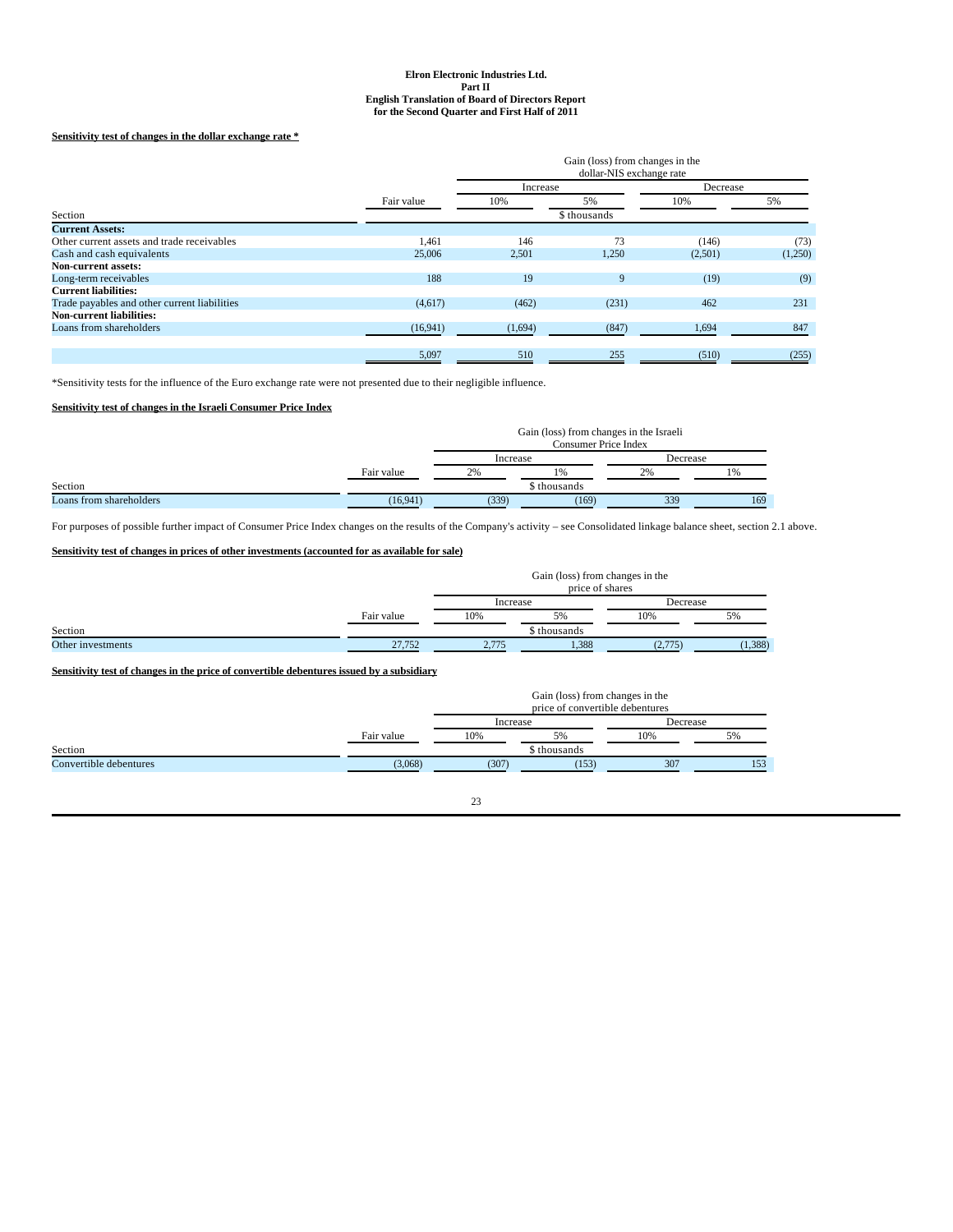**Elron Electronic Industries Ltd. Part III English Translation of Interim Consolidated Financial Statements**

> **As of June 30, 2011 Unaudited**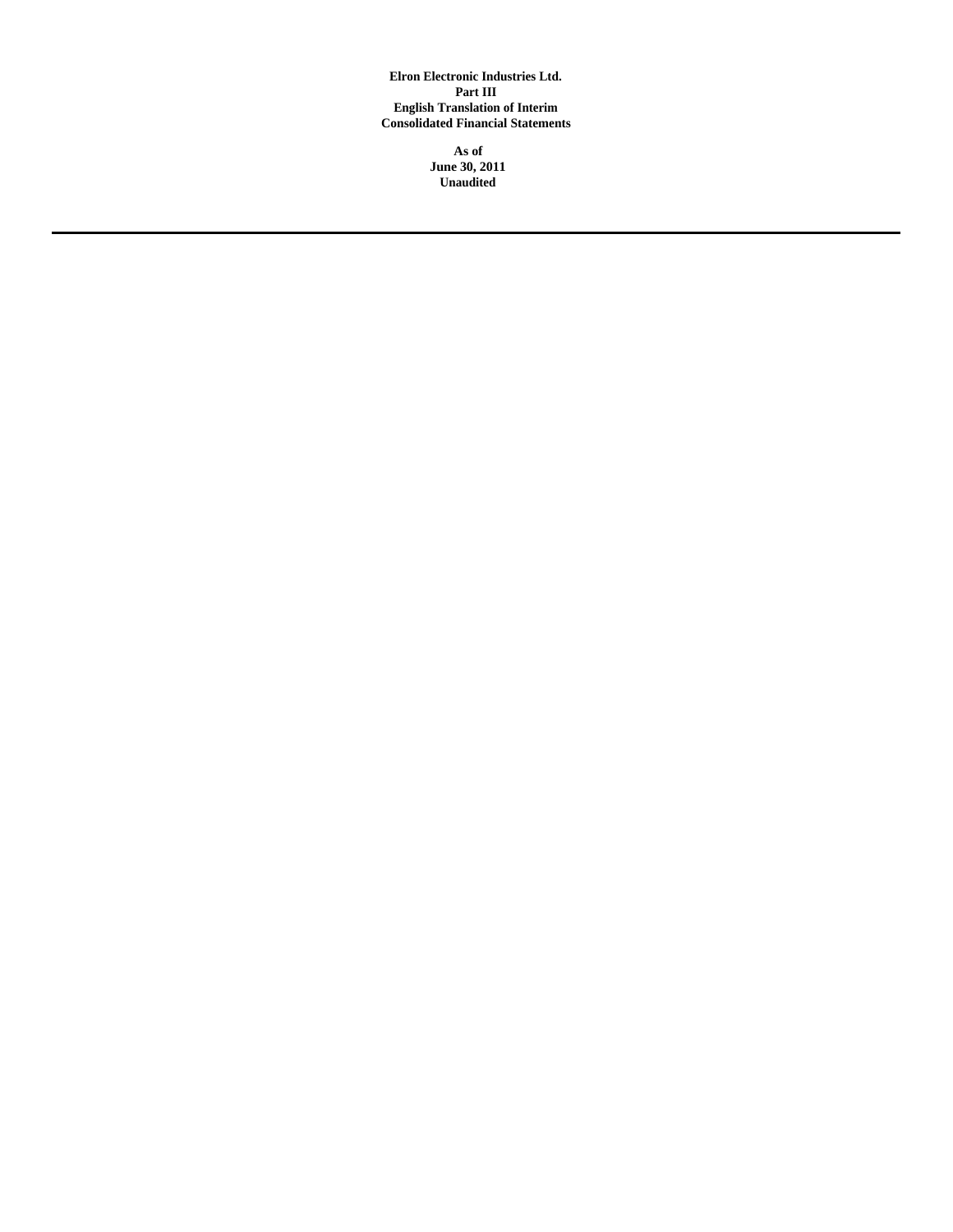# **English Translation of Interim Consolidated Financial Statements as of June 30, 2011**

**Contents**

|                                                                                                                                                                     | Page           |
|---------------------------------------------------------------------------------------------------------------------------------------------------------------------|----------------|
| <b>Auditors' Review Report</b>                                                                                                                                      | $\overline{2}$ |
| <b>Consolidated Statements of Financial Position</b>                                                                                                                | $3-4$          |
| <b>Consolidated Statements of Income</b>                                                                                                                            | 5              |
| <b>Consolidated Statements of Comprehensive Income</b>                                                                                                              | 6              |
| <b>Consolidated Statements of Changes in Equity</b>                                                                                                                 | $7 - 11$       |
| <b>Consolidated Statements of Cash Flows</b>                                                                                                                        | $12 - 13$      |
| Notes to the Interim Consolidated Financial Statements                                                                                                              | 14-39          |
| Appendix to the Interim Consolidated Financial Statements -<br>Details relating to investments in the interim consolidated financial statements as of June 30, 2011 | 40             |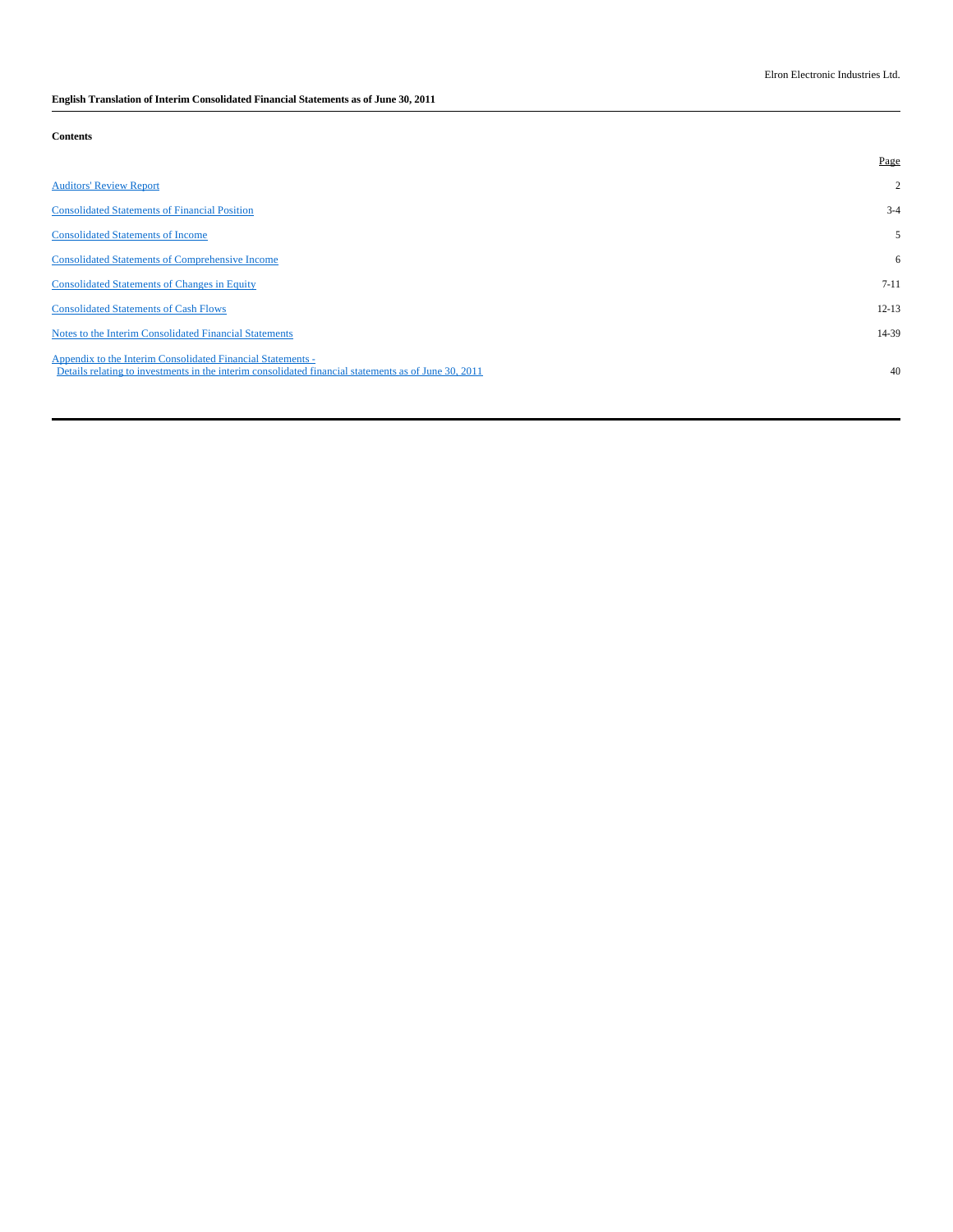### **Auditors' review report to the shareholders of Elron Electronic Industries Ltd.**

#### **Introduction**

We have reviewed the accompanying financial information of Elron Electronic Industries Ltd. and its subsidiaries ("the Group"), which comprises the condensed consolidated balance sheet as of June 30, 2011 and the related condensed consolidated statements of income, comprehensive income, changes in equity and cash flows for the six and three months then ended. The Company's board of directors and management are responsible for the preparation and presentation of interim financial information for these periods in accordance with IAS 34, "Interim Financial Reporting". Our responsibility is to express a conclusion on this interim financial information based on our review.

We did not review the condensed interim financial information of certain associate, the investment in which, at equity, amounted to approximately \$48,381 thousand as of June 30, 2011, and the Group's share in its earnings amounted to approximately \$260 thousand and \$235 thousand for the six and three months then ended, respectively. The condensed interim financial information of this company was reviewed by other auditors, whose review reports have been furnished to us, and our conclusion, insofar as it relates to the financial information in respect of this company, is based on the review reports of the other auditors.

#### **Scope of review**

We conducted our review in accordance with Review Standard 1 of the Institute of Certified Public Accountants in Israel, "Review of Interim Financial Information Performed by the Independent Auditor of the Entity." A review of interim financial information consists of making inquiries, primarily of persons responsible for financial and accounting matters, and applying analytical and<br>other review procedures. A to obtain assurance that we would become aware of all significant matters that might be identified in an audit. Accordingly, we do not express an audit opinion.

#### **Conclusion**

Based on our review and the review reports of other auditors, nothing has come to our attention that causes us to believe that the accompanying interim financial information is not prepared, in all material respects, in accordance with IAS 34.

In addition to the abovementioned, based on our review and the review reports of other auditors, nothing has come to our attention that causes us to believe that the accompanying interim financial information does not comply, in all material respects, with the disclosure requirements of Chapter D of the Securities Regulations (Periodic and Immediate Reports), 1970.

Tel-Aviv, Israel **KOST FORER GABBAY & KASIERER**<br>August 10, 2011 **All and Structure August 10, 2011 All and Structure August 10, 2011** A Member of Ernst & Young Global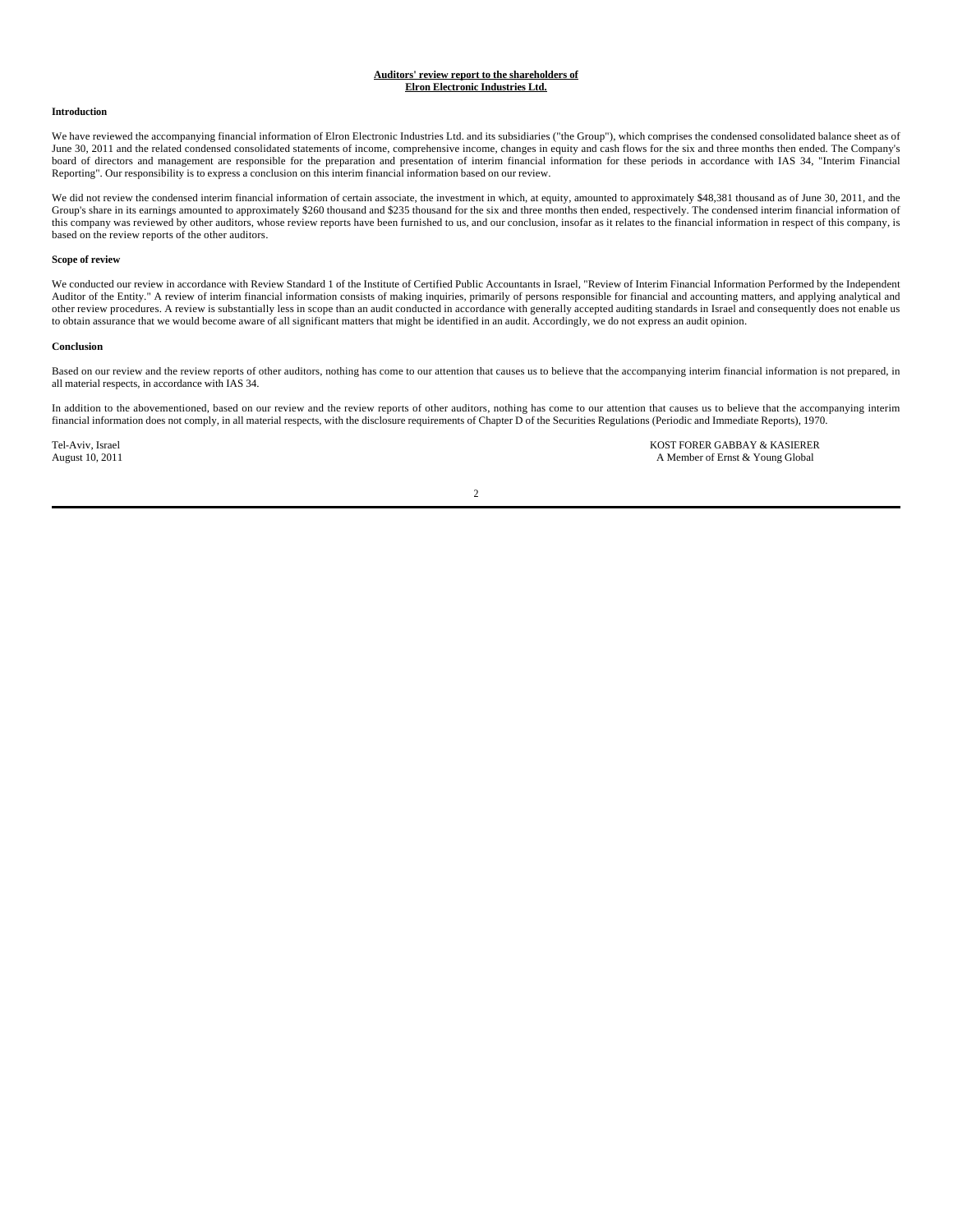# **Consolidated Statements of Financial Position**

|                                                     |         | June 30                  |         |  |
|-----------------------------------------------------|---------|--------------------------|---------|--|
|                                                     | 2011    | 2010                     | 2010    |  |
|                                                     |         | <b>Unaudited</b>         |         |  |
|                                                     |         | \$ thousands             |         |  |
| <b>Current assets</b>                               |         |                          |         |  |
| Cash and cash equivalents                           | 39,719  | 128,689                  | 56,539  |  |
| Restricted cash                                     | 419     | 59                       | 365     |  |
| Trade receivables                                   | 3,757   | 1,435                    | 3,061   |  |
| Other accounts receivables                          | 31,132  | 6,366                    | 4,324   |  |
| Inventories                                         | 5,065   | 5,410                    | 5,356   |  |
|                                                     |         |                          |         |  |
|                                                     | 80,092  | 141,959                  | 69,645  |  |
|                                                     |         |                          |         |  |
| Assets held for sale                                | 3,211   | $\overline{\phantom{a}}$ | 17,211  |  |
|                                                     |         |                          |         |  |
| <b>Non-current assets</b>                           |         |                          |         |  |
| Investments in associates                           | 111,081 | 111,848                  | 109,369 |  |
| Other investments (accounted as available for sale) | 20,472  | 27,752                   | 20,221  |  |
| Other long-term receivables                         | 2,557   | 27,352                   | 28,218  |  |
| Property, plant and equipment, net                  | 2,257   | 1,948                    | 2,079   |  |
| Intangible assets, net                              | 3,809   | 5,493                    | 3,595   |  |
|                                                     |         |                          |         |  |
|                                                     | 140,176 | 174,393                  | 163,482 |  |
|                                                     |         |                          |         |  |
|                                                     | 223,479 | 316,352                  | 250,338 |  |
|                                                     |         |                          |         |  |

The accompanying notes are an integral part of the interim consolidated financial statements.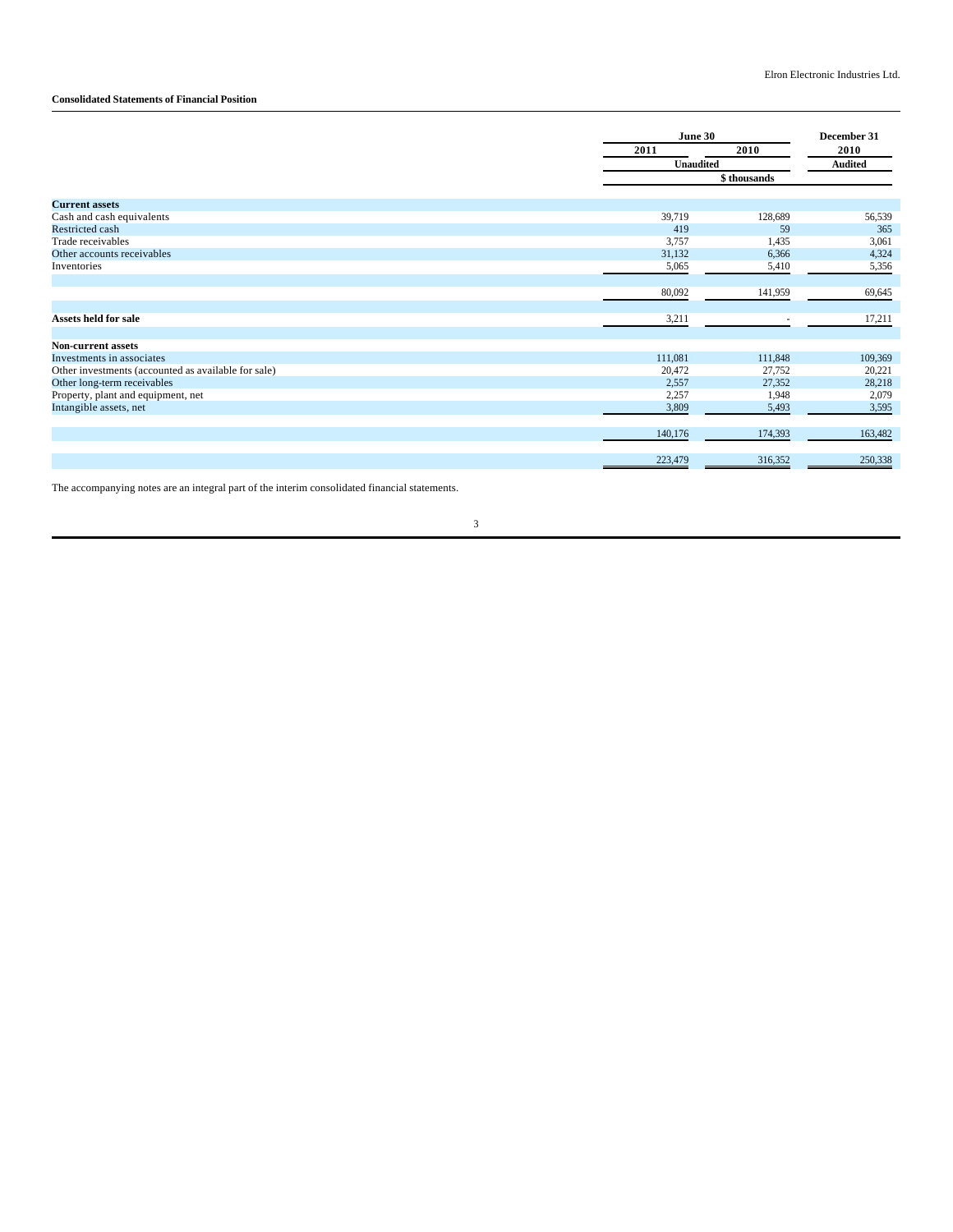# **Consolidated Statements of Financial Position**

|                                                   |                  | June 30<br>2010<br>2011 |                        |
|---------------------------------------------------|------------------|-------------------------|------------------------|
|                                                   |                  |                         |                        |
|                                                   | <b>Unaudited</b> |                         | 2010<br><b>Audited</b> |
|                                                   |                  | \$thousands             |                        |
|                                                   |                  |                         |                        |
| <b>Current liabilities</b>                        |                  |                         |                        |
| Short term credit and loans from banks and others | 1,955            | 26,642                  | 850                    |
| Loans from shareholders                           |                  | 16,728                  | $\sim$                 |
| Trade payables                                    | 2,854            | 3,426                   | 3,856                  |
| Other accounts payables                           | 9,791            | 13,077                  | 8,801                  |
| Current maturities of convertible debentures      | 1,354            | 1,146                   | 1,275                  |
|                                                   | 15,954           | 61,019                  | 14,782                 |
|                                                   |                  |                         |                        |
| <b>Long-term liabilities</b>                      |                  |                         |                        |
| Long-term loans from banks and others             | 1,404            | ÷.                      | 535                    |
| Convertible debentures                            | 1,063            | 1,922                   | 2,110                  |
| Royalty bearing government grants                 | 8,931            | 8,739                   | 8,385                  |
| Employee benefits                                 | 103              | 141                     | 134                    |
| Other long term liabilities                       | 81               | 2,102                   | 153                    |
| Deferred tax liabilities                          | 4,932            | 5,000                   | 4,746                  |
|                                                   | 16,514           | 17,904                  | 16,063                 |
|                                                   |                  |                         |                        |
| Equity attributable to the Company's shareholders |                  |                         |                        |
|                                                   |                  |                         |                        |
| Issued capital                                    | 9,573            | 9,573                   | 9,573                  |
| Share premium                                     | 190,378          | 190,328                 | 190,378                |
| Capital reserves                                  | 10,075           | 11,494                  | 14,855                 |
| Accumulated deficit                               | (39, 569)        | (14, 369)               | (18, 885)              |
|                                                   | 170,457          | 197,026                 | 195,921                |
| <b>Non-controlling interests</b>                  | 20,554           | 40,403                  | 23,572                 |
|                                                   |                  |                         |                        |
| <b>Total equity</b>                               | 191,011          | 237,429                 | 219,493                |
|                                                   | 223,479          | 316,352                 | 250,338                |
|                                                   |                  |                         |                        |

The accompanying notes are an integral part of the interim consolidated financial statements.

| Arie<br>Mientkavich               | $\Delta$ r<br>shtein<br>Bron                    | --<br>Yaron Elad                               |
|-----------------------------------|-------------------------------------------------|------------------------------------------------|
| ~<br>hairman of the<br>: Board of | ecutive Officer<br><b>Thief</b><br>$\mathbf{v}$ | $V_1$ ce<br>$v$ resident $\alpha$ .            |
| <b>Directors</b>                  |                                                 | 0.05<br>$\sim$<br>. hief<br>Financia<br>LLIUU. |

Approval date of the interim consolidated financial statements: August 10, 2011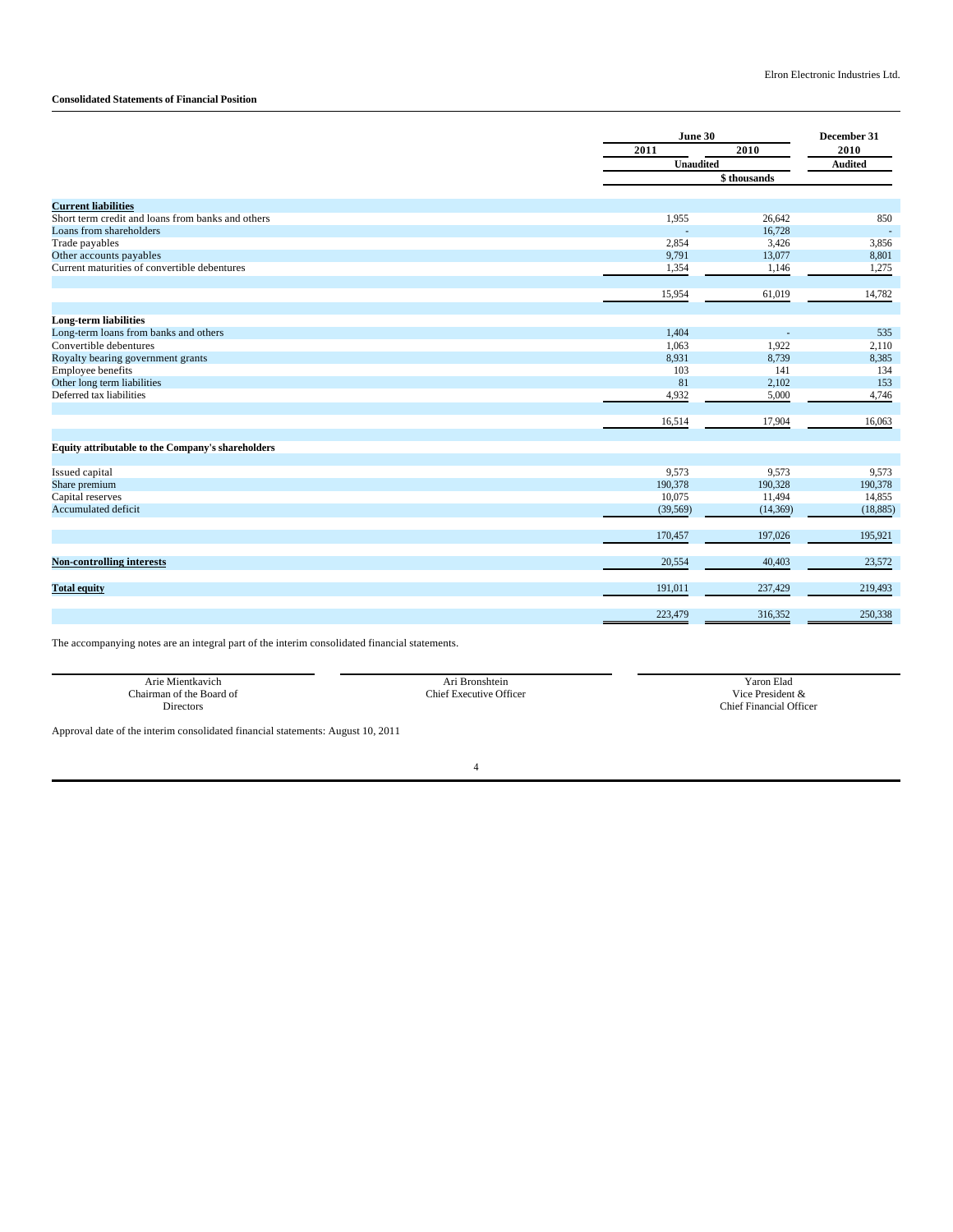# **Consolidated Statements of Income**

|                                                                                   | <b>Six months ended</b><br>June 30 |                                           | Three months ended<br>June 30 |          | For the<br>vear ended<br>December 31 |
|-----------------------------------------------------------------------------------|------------------------------------|-------------------------------------------|-------------------------------|----------|--------------------------------------|
|                                                                                   | 2011                               | 2010                                      | 2011                          | 2010     | 2010                                 |
|                                                                                   |                                    | <b>Unaudited</b>                          |                               |          | <b>Audited</b>                       |
|                                                                                   |                                    | (except for income (loss) per share data) |                               |          |                                      |
| <b>Income</b>                                                                     |                                    |                                           |                               |          |                                      |
| Income from sales                                                                 | 8,263                              | 3,373                                     | 3,868                         | 1,718    | 9,608                                |
| Gain from disposal of investee companies and changes in holdings, net             | 2,411                              | 156,571                                   | 1,037                         | 156,641  | 160,010                              |
| Financial income                                                                  | 1,744                              | 1,538                                     | 890                           | 1,014    | 2,739                                |
|                                                                                   | 12,418                             | 161,482                                   | 5,795                         | 159,373  | 172,357                              |
| <b>Cost and expenses</b>                                                          |                                    |                                           |                               |          |                                      |
| Cost of sales                                                                     | 2,695                              | 1,502                                     | 1,538                         | 774      | 3,948                                |
| Research and development expenses, net                                            | 9,069                              | 10,665                                    | 4,678                         | 4,400    | 18,209                               |
| Selling and marketing expenses                                                    | 3,358                              | 4,000                                     | 1,370                         | 1,917    | 6,551                                |
| General and administrative expenses                                               | 4,597                              | 7,875                                     | 2,400                         | 3,237    | 13,577                               |
| Equity in losses of associates, net                                               | 5,546                              | 7,152                                     | 3,133                         | 2,611    | 10,863                               |
| Amortization of intangible assets                                                 | 171                                | 718                                       | 86                            | 364      | 1,484                                |
| Financial expenses                                                                | 956                                | 3,964                                     | 427                           | 2,384    | 3,031                                |
| Other expenses, net                                                               | 9,972                              | 2,989                                     | 10,336                        | 3,291    | 3,136                                |
|                                                                                   | 36,364                             | 38,865                                    | 23,968                        | 18,978   | 60,799                               |
| Income (loss) before taxes on income                                              | (23,946)                           | 122,617                                   | (18, 173)                     | 140,395  | 111,558                              |
| Taxes on income                                                                   |                                    | (8,508)                                   |                               | (8, 824) | (6,112)                              |
| Net income (loss)                                                                 | (23,946)                           | 114,109                                   | (18, 173)                     | 131,571  | 105,446                              |
| Attributable to:                                                                  |                                    |                                           |                               |          |                                      |
| The Company's shareholders                                                        | (20,760)                           | 68,186                                    | (16, 412)                     | 81,083   | 60,678                               |
| Non-controlling interests                                                         | (3,186)                            | 45,923                                    | (1,761)                       | 50,488   | 44,768                               |
|                                                                                   | (23,946)                           | 114,109                                   | (18, 173)                     | 131,571  | 105,446                              |
| Net income (loss) per share attributable to the Company's<br>shareholders (in \$) |                                    |                                           |                               |          |                                      |
| Basic net income (loss)                                                           | (0.73)                             | 2.27                                      | (0.57)                        | 2.72     | 1.98                                 |
| Diluted net income (loss)                                                         | (0.73)                             | 2.16                                      | (0.57)                        | 2.67     | 1.98                                 |

The accompanying notes are an integral part of the interim consolidated financial statements.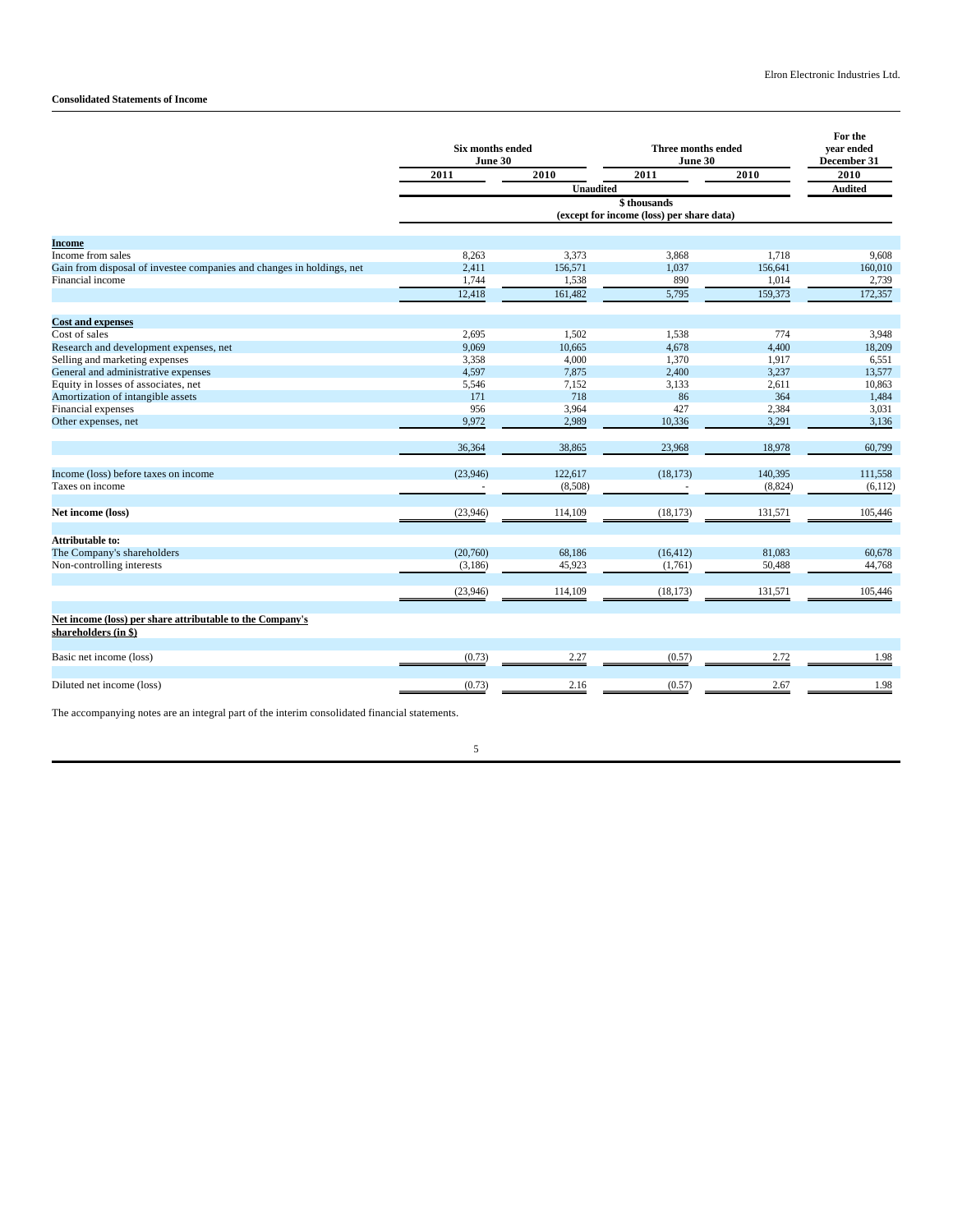# **Consolidated Statements of Comprehensive Income**

|                                                                                | <b>Six months ended</b><br>June 30 |                  | Three months ended<br>June 30 | For the<br>year ended<br>December 31 |                |
|--------------------------------------------------------------------------------|------------------------------------|------------------|-------------------------------|--------------------------------------|----------------|
|                                                                                | 2011                               | 2010             | 2011                          | 2010                                 | 2010           |
|                                                                                |                                    | <b>Unaudited</b> |                               |                                      | <b>Audited</b> |
|                                                                                |                                    |                  |                               |                                      |                |
| Net income (loss)                                                              | (23,946)                           | 114,109          | (18, 173)                     | 131,571                              | 105,446        |
| Other comprehensive income (loss) (after tax):                                 |                                    |                  |                               |                                      |                |
| Gain (loss) from available for sale financial assets                           | (4,661)                            | 2,092            | 1.425                         | 782                                  | 9.585          |
| Transfer to the statement of income in respect of available for sale financial |                                    |                  |                               |                                      |                |
| assets                                                                         | 782                                |                  | 1.197                         |                                      |                |
| Foreign currency translation differences for foreign operations                | (1,200)                            | 347              | (620)                         | 481                                  | (1,269)        |
| Actuarial loss from defined benefit plan                                       |                                    |                  | $\overline{\phantom{a}}$      |                                      | (57)           |
| Group's share of other comprehensive loss of companies accounted for under     |                                    |                  |                               |                                      |                |
| the equity method                                                              | (33)                               | (69)             | (33)                          | (35)                                 | (204)          |
| Total other comprehensive income (loss)                                        | (5,112)                            | 2,370            | 1,969                         | 1,228                                | 8,055          |
| <b>Total comprehensive income (loss)</b>                                       | (29,058)                           | 116,479          | (16,204)                      | 132,799                              | 113,501        |
| Attributable to:                                                               |                                    |                  |                               |                                      |                |
| Company's shareholders                                                         | (25,568)                           | 70.469           | (14.284)                      | 82.181                               | 69.100         |
| Non-controlling interests                                                      | (3,490)                            | 46,010           | (1,920)                       | 50,618                               | 44,401         |
|                                                                                | (29,058)                           | 116,479          | (16,204)                      | 132,799                              | 113,501        |

The accompanying notes are an integral part of the interim consolidated financial statements.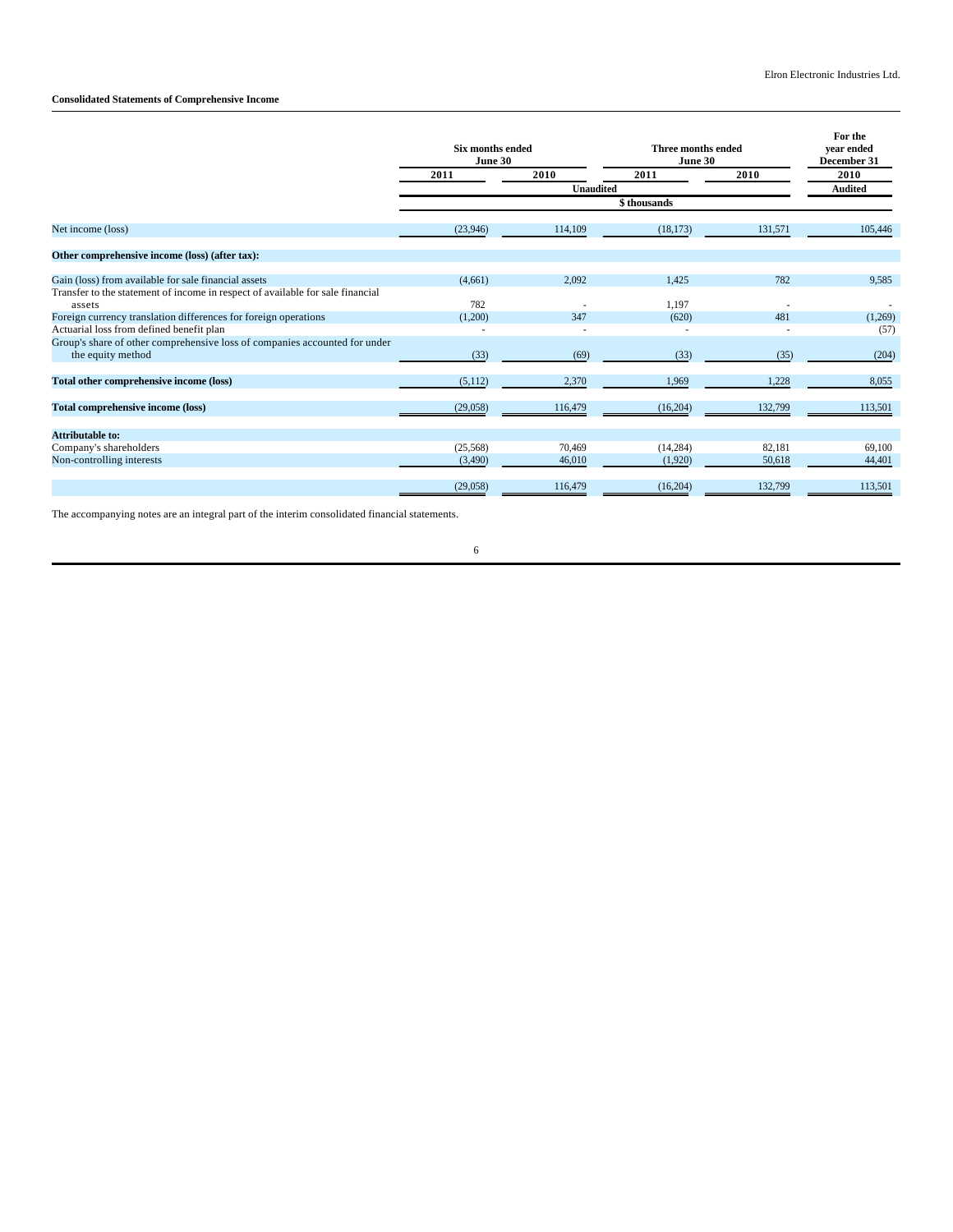|                                                                                                             |                          |                  |                                                                              |                                                                    |                                                                           |                                                          | Attributable to the Company's shareholders                                                                       |                                                                                               |                                                        |                        |           |                                  |                        |
|-------------------------------------------------------------------------------------------------------------|--------------------------|------------------|------------------------------------------------------------------------------|--------------------------------------------------------------------|---------------------------------------------------------------------------|----------------------------------------------------------|------------------------------------------------------------------------------------------------------------------|-----------------------------------------------------------------------------------------------|--------------------------------------------------------|------------------------|-----------|----------------------------------|------------------------|
|                                                                                                             | <b>Issued</b><br>capital | Share<br>premium | Capital<br>reserve<br>for<br>transactions<br>with<br>controlling<br>interest | Revaluation<br>reserve from<br>consolidation<br>of<br>subsidiaries | Capital<br>reserve<br>for<br>available<br>for sale<br>financial<br>assets | Capital<br>reserve<br>from<br>translation<br>differences | Capital<br>reserve<br>from<br>transactions<br>with non-<br>controlling<br>interests<br>Unaudited<br>\$ thousands | Capital<br>reserve<br>for<br>available<br>for sale<br>financial<br>assets<br>held for<br>sale | Accumulated<br>deficit from<br>share based<br>payments | Accumulated<br>deficit | Total     | Non-<br>controlling<br>interests | <b>Total</b><br>equity |
|                                                                                                             |                          |                  |                                                                              |                                                                    |                                                                           |                                                          |                                                                                                                  |                                                                                               |                                                        |                        |           |                                  |                        |
| <b>Balance</b> at<br><b>January 1, 2011</b><br>(Audited)                                                    | 9,573                    | 190,378          | 351                                                                          | 150                                                                | 10,293                                                                    | (228)                                                    | 80                                                                                                               | 4,209                                                                                         | 1,194                                                  | (20,079)               | 195,921   | 23,572                           | 219,493                |
| Total<br>comprehensive<br>income (loss)                                                                     |                          |                  |                                                                              |                                                                    | 297                                                                       | (900)                                                    |                                                                                                                  | (4,205)                                                                                       |                                                        | (20, 760)              | (25, 568) | (3, 490)                         | (29, 058)              |
| Share-based<br>payments in<br>respect of<br>awards issued by                                                |                          |                  |                                                                              |                                                                    |                                                                           |                                                          |                                                                                                                  |                                                                                               |                                                        |                        |           |                                  |                        |
| subsidiaries (*)<br>Expiration of share                                                                     |                          |                  |                                                                              |                                                                    |                                                                           |                                                          | 104                                                                                                              |                                                                                               |                                                        |                        | 104       | 93                               | 197                    |
| based payment<br>instruments                                                                                |                          |                  |                                                                              |                                                                    |                                                                           |                                                          |                                                                                                                  |                                                                                               | (19)                                                   | 19                     |           |                                  |                        |
| Reclassification of<br>revaluation<br>reserve in<br>respect of<br>acquisition of<br>subsidiary in<br>stages |                          |                  |                                                                              | (76)                                                               |                                                                           |                                                          |                                                                                                                  |                                                                                               |                                                        | 76                     |           |                                  |                        |
| Increase in the<br>non-controlling<br>interest due to<br>additional<br>investment in<br>subsidiary (see     |                          |                  |                                                                              |                                                                    |                                                                           |                                                          |                                                                                                                  |                                                                                               |                                                        |                        |           |                                  |                        |
| Note 3.C)<br>Non-controlling<br>interests arising<br>from initially<br>consolidated                         |                          |                  |                                                                              |                                                                    |                                                                           |                                                          |                                                                                                                  |                                                                                               |                                                        |                        |           | 469                              | 469                    |
| subsidiary (see<br>Note 3.E)                                                                                |                          |                  |                                                                              |                                                                    |                                                                           |                                                          |                                                                                                                  |                                                                                               |                                                        |                        |           | (90)                             | (90)                   |
| <b>Balance at June</b><br>30, 2011                                                                          | 9,573                    | 190,378          | 351                                                                          | 74                                                                 | 10,590                                                                    | (1, 128)                                                 | 184                                                                                                              |                                                                                               | 1,175                                                  | (40, 744)              | 170,457   | 20,554                           | 191,011                |

 $(\ast)$  including effects of expiration and exercise of share based payment instruments of subsidiaries.

The accompanying notes are an integral part of the interim consolidated financial statements.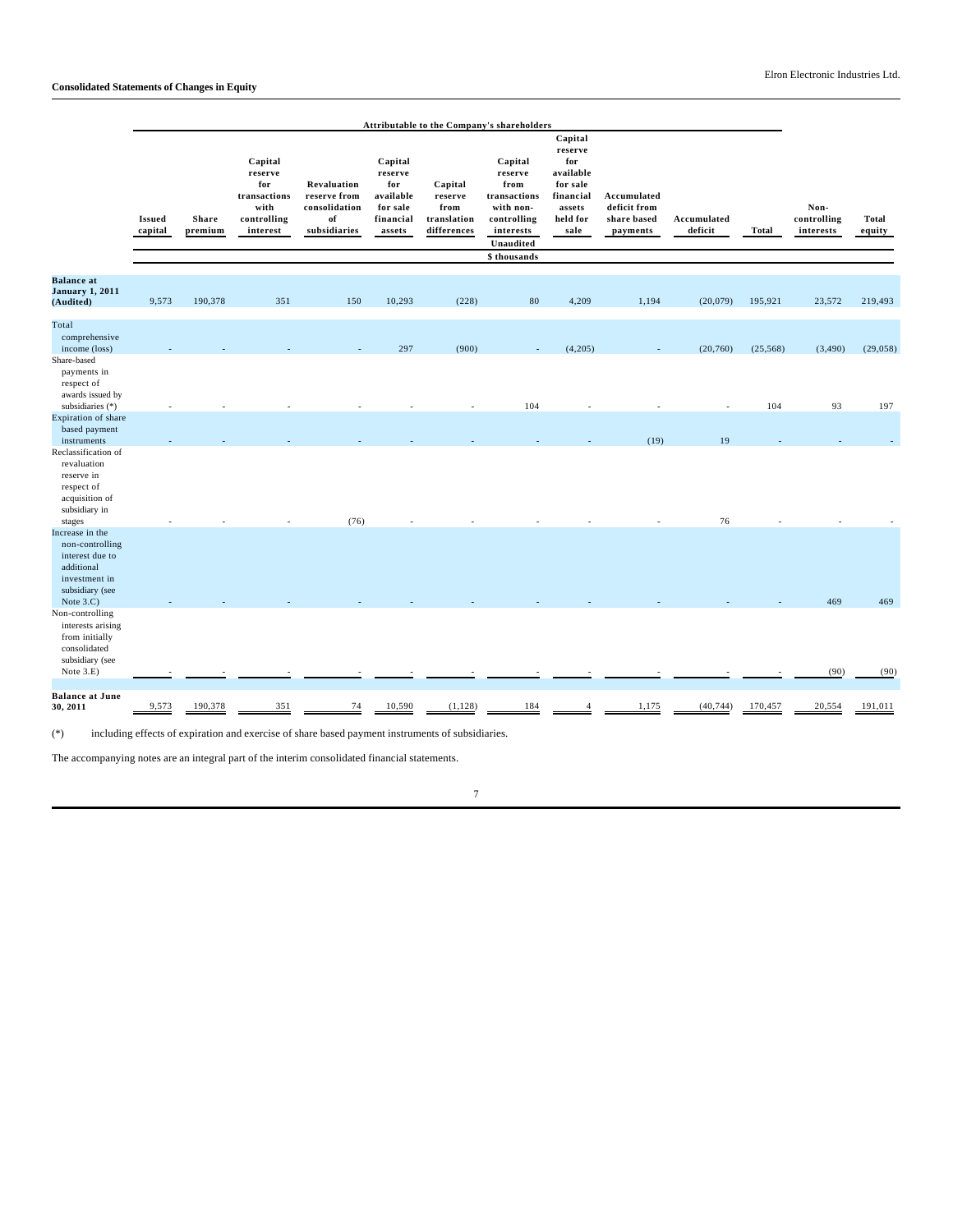# **Consolidated Statements of Changes in Equity (Cont.)**

|                                                                                                    |                          |                         |                                                                              |                                                                    | Attributable to the Company's shareholders                                |                                                                       |                                                        |                        |         |                                |                        |
|----------------------------------------------------------------------------------------------------|--------------------------|-------------------------|------------------------------------------------------------------------------|--------------------------------------------------------------------|---------------------------------------------------------------------------|-----------------------------------------------------------------------|--------------------------------------------------------|------------------------|---------|--------------------------------|------------------------|
|                                                                                                    | <b>Issued</b><br>capital | <b>Share</b><br>premium | Capital<br>reserve<br>for<br>transactions<br>with<br>controlling<br>interest | Revaluation<br>reserve from<br>consolidation<br>of<br>subsidiaries | Capital<br>reserve<br>for<br>financial<br>assets<br>available<br>for sale | Capital<br>reserve<br>from<br>translation<br>differences<br>Unaudited | Accumulated<br>deficit from<br>share based<br>payments | Accumulated<br>deficit | Total   | Non<br>controlling<br>interest | <b>Total</b><br>equity |
|                                                                                                    |                          |                         |                                                                              |                                                                    |                                                                           | \$ thousands                                                          |                                                        |                        |         |                                |                        |
| Balance at January 1,<br>2010 (Audited)                                                            | 9,573                    | 190,328                 | 217                                                                          | 4,127                                                              | 5.000                                                                     | 723                                                                   | 1.180                                                  | (84, 679)              | 126,469 | (4,376)                        | 122,093                |
| Total comprehensive<br>income                                                                      |                          |                         |                                                                              |                                                                    | 2.033                                                                     | 250                                                                   |                                                        | 68.186                 | 70,469  | 46.010                         | 116,479                |
| Share-based payments in<br>respect of awards issued<br>by subsidiaries                             |                          |                         |                                                                              |                                                                    |                                                                           |                                                                       |                                                        |                        |         | 929                            | 929                    |
| Reclassification of<br>revaluation reserve in<br>respect of acquisition of<br>subsidiary in stages |                          |                         |                                                                              | (856)                                                              |                                                                           |                                                                       |                                                        | 856                    |         |                                |                        |
| Increase in the non-<br>controlling interest due<br>to additional                                  |                          |                         |                                                                              |                                                                    |                                                                           |                                                                       |                                                        |                        |         |                                |                        |
| investment in subsidiary<br>Change in non-controlling<br>interest due to sale of a<br>subsidiary   |                          |                         |                                                                              |                                                                    |                                                                           |                                                                       |                                                        |                        | $\sim$  | 641<br>(2,801)                 | 641<br>(2,801)         |
| Share based payment                                                                                |                          |                         |                                                                              |                                                                    |                                                                           |                                                                       | 88                                                     |                        | 88      |                                | 88                     |
| Balance at June 30,<br>2010                                                                        | 9,573                    | 190,328                 | 217                                                                          | 3,271                                                              | 7,033                                                                     | 973                                                                   | 1,268                                                  | (15, 637)              | 197,026 | 40,403                         | 237,429                |

The accompanying notes are an integral part of the interim consolidated financial statements.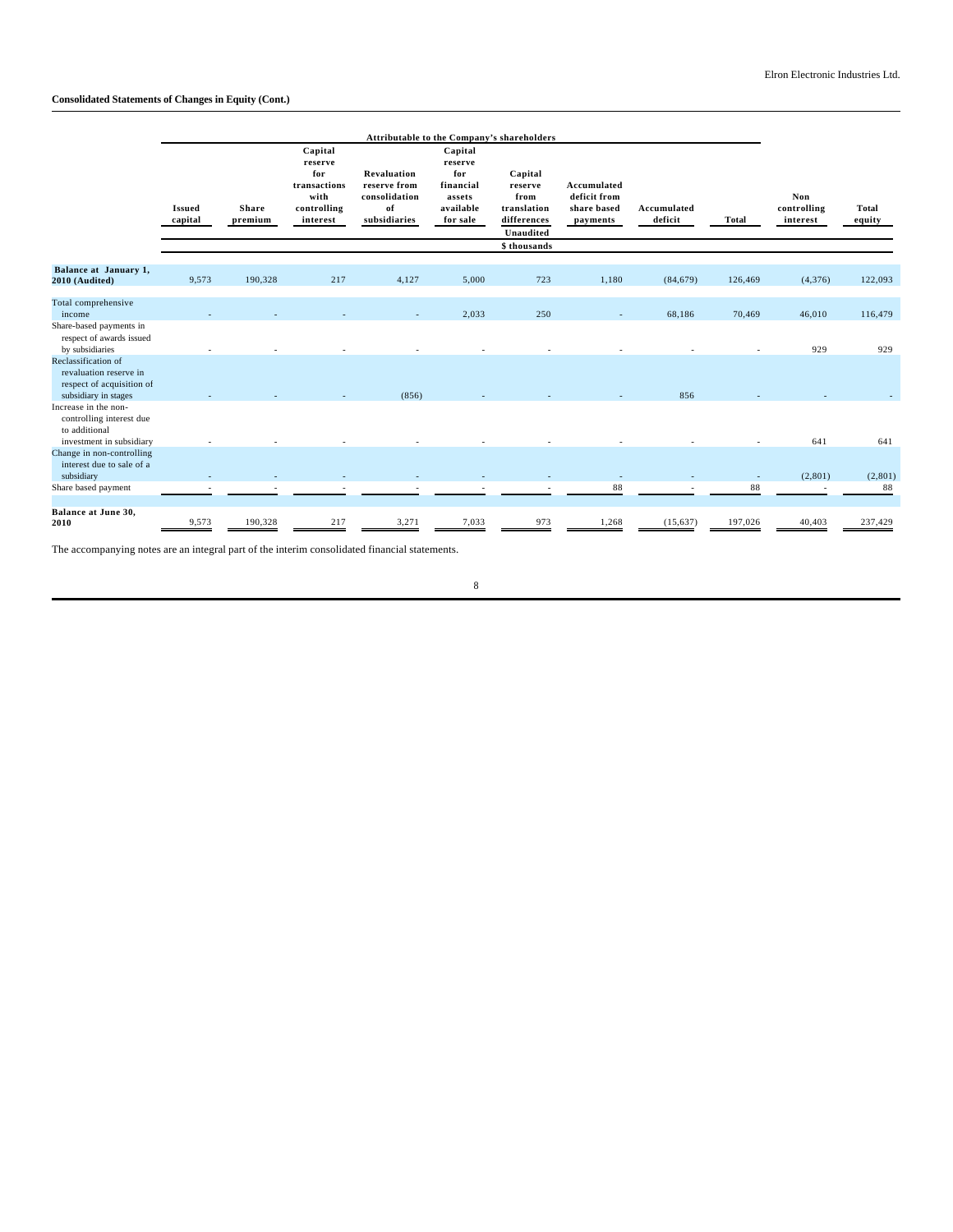|                                                                                                   | Attributable to the Company's shareholders |                  |                                                                              |                                                                    |                                                                           |                                                          |                                                                                                                  |                                                                                               |                                                        |                        |              |                                  |                        |
|---------------------------------------------------------------------------------------------------|--------------------------------------------|------------------|------------------------------------------------------------------------------|--------------------------------------------------------------------|---------------------------------------------------------------------------|----------------------------------------------------------|------------------------------------------------------------------------------------------------------------------|-----------------------------------------------------------------------------------------------|--------------------------------------------------------|------------------------|--------------|----------------------------------|------------------------|
|                                                                                                   | <b>Issued</b><br>capital                   | Share<br>premium | Capital<br>reserve<br>for<br>transactions<br>with<br>controlling<br>interest | Revaluation<br>reserve from<br>consolidation<br>of<br>subsidiaries | Capital<br>reserve<br>for<br>available<br>for sale<br>financial<br>assets | Capital<br>reserve<br>from<br>translation<br>differences | Capital<br>reserve<br>from<br>transactions<br>with non-<br>controlling<br>interests<br>Unaudited<br>\$ thousands | Capital<br>reserve<br>for<br>available<br>for sale<br>financial<br>assets<br>held for<br>sale | Accumulated<br>deficit from<br>share based<br>payments | Accumulated<br>deficit | <b>Total</b> | Non-<br>controlling<br>interests | <b>Total</b><br>equity |
| <b>Balance at April</b>                                                                           |                                            |                  |                                                                              |                                                                    |                                                                           |                                                          |                                                                                                                  |                                                                                               |                                                        |                        |              |                                  |                        |
| 1,2011                                                                                            | 9,573                                      | 190,378          | 351                                                                          | 112                                                                | 10,527                                                                    | (663)                                                    | 124                                                                                                              | (2,526)                                                                                       | 1,194                                                  | (24, 389)              | 184,681      | 22,492                           | 207,173                |
| Total                                                                                             |                                            |                  |                                                                              |                                                                    |                                                                           |                                                          |                                                                                                                  |                                                                                               |                                                        |                        |              |                                  |                        |
| comprehensive                                                                                     |                                            |                  |                                                                              |                                                                    |                                                                           |                                                          |                                                                                                                  |                                                                                               |                                                        |                        |              |                                  |                        |
| income (loss)<br>Share-based                                                                      |                                            |                  |                                                                              |                                                                    | 63                                                                        | (465)                                                    |                                                                                                                  | 2,530                                                                                         |                                                        | (16, 412)              | (14, 284)    | (1,920)                          | (16, 204)              |
| payments in<br>respect of<br>awards issued by                                                     |                                            |                  |                                                                              |                                                                    |                                                                           |                                                          |                                                                                                                  |                                                                                               |                                                        |                        |              |                                  |                        |
| subsidiaries (*)                                                                                  |                                            |                  |                                                                              |                                                                    |                                                                           |                                                          | 60                                                                                                               |                                                                                               |                                                        | ٠                      | 60           | (18)                             | 42                     |
| Expiration of share<br>based payment<br>instruments                                               |                                            |                  |                                                                              |                                                                    |                                                                           |                                                          |                                                                                                                  |                                                                                               | (19)                                                   | 19                     |              |                                  |                        |
| Reclassification of<br>revaluation<br>reserve in<br>respect of<br>acquisition of<br>subsidiary in |                                            |                  |                                                                              |                                                                    |                                                                           |                                                          |                                                                                                                  |                                                                                               |                                                        |                        |              |                                  |                        |
| stages                                                                                            |                                            |                  |                                                                              | (38)                                                               |                                                                           |                                                          |                                                                                                                  |                                                                                               |                                                        | 38                     |              |                                  |                        |
| <b>Balance at June</b><br>30, 2011                                                                | 9,573                                      | 190,378          | 351                                                                          | 74                                                                 | 10,590                                                                    | (1, 128)                                                 | 184                                                                                                              |                                                                                               | 1,175                                                  | (40, 744)              | 170,457      | 20,554                           | 191,011                |

(\*) including effects of expiration and exercise of share based payment instruments of subsidiaries.

The accompanying notes are an integral part of the interim consolidated financial statements.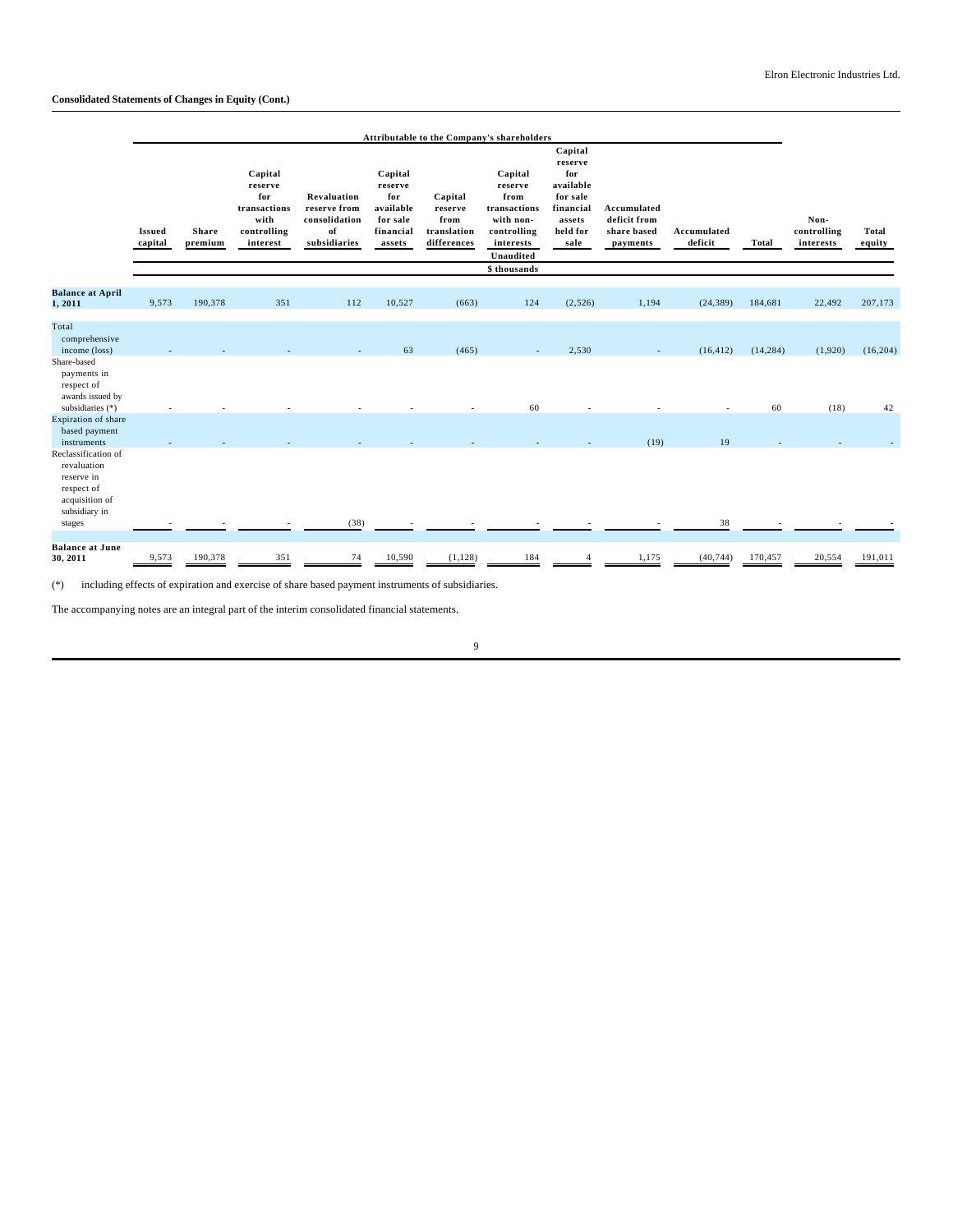|                                                                                                                                               |                          |                         |                                                                                               |                                                                    | Attributable to the Company's shareholders                                                 |                                                                                        |                                                        |                        |              |                                |                        |
|-----------------------------------------------------------------------------------------------------------------------------------------------|--------------------------|-------------------------|-----------------------------------------------------------------------------------------------|--------------------------------------------------------------------|--------------------------------------------------------------------------------------------|----------------------------------------------------------------------------------------|--------------------------------------------------------|------------------------|--------------|--------------------------------|------------------------|
|                                                                                                                                               | <b>Issued</b><br>capital | <b>Share</b><br>premium | Capital<br>reserves<br>in<br>respect<br>of<br>transactions<br>with<br>controlling<br>interest | Revaluation<br>reserve from<br>consolidation<br>of<br>subsidiaries | Capital<br>reserves<br>in<br>respect<br>of<br>financial<br>assets<br>available<br>for sale | Capital<br>reserves<br>from<br>translation<br>differences<br>Unaudited<br>\$ thousands | Accumulated<br>deficit from<br>share based<br>payments | Accumulated<br>deficit | <b>Total</b> | Non<br>controlling<br>interest | <b>Total</b><br>equity |
| <b>Balance at April 1,</b><br>2010                                                                                                            | 9,573                    | 190,328                 | 217                                                                                           | 3,971                                                              | 6,281                                                                                      | 627                                                                                    | 1,209                                                  | (97, 420)              | 114,786      | (8,103)                        | 106,683                |
| Total comprehensive<br>income<br>Share-based payments in<br>respect of awards issued                                                          |                          |                         |                                                                                               |                                                                    | 752                                                                                        | 346                                                                                    |                                                        | 81,083                 | 82,181       | 50,618                         | 132,799                |
| by subsidiaries<br>Reclassification of<br>revaluation reserve in<br>respect of acquisition of<br>subsidiary in stages to<br>retained earnings |                          |                         |                                                                                               | (700)                                                              |                                                                                            |                                                                                        |                                                        | 700                    |              | 567                            | 567                    |
| Increase in the non-<br>controlling interest due<br>to additional<br>investment in subsidiary                                                 |                          |                         |                                                                                               |                                                                    |                                                                                            |                                                                                        |                                                        |                        |              | 122                            | 122                    |
| Change in non-controlling<br>interest due to sale of a<br>subsidiary<br>Share based payment                                                   |                          |                         |                                                                                               |                                                                    |                                                                                            |                                                                                        | 59                                                     |                        | $\sim$<br>59 | (2, 801)                       | (2,801)<br>59          |
| <b>Balance at June 30,</b><br>2010                                                                                                            | 9,573                    | 190,328                 | 217                                                                                           | 3,271                                                              | 7,033                                                                                      | 973                                                                                    | 1,268                                                  | (15, 637)              | 197,026      | 40,403                         | 237,429                |

The accompanying notes are an integral part of the interim consolidated financial statements.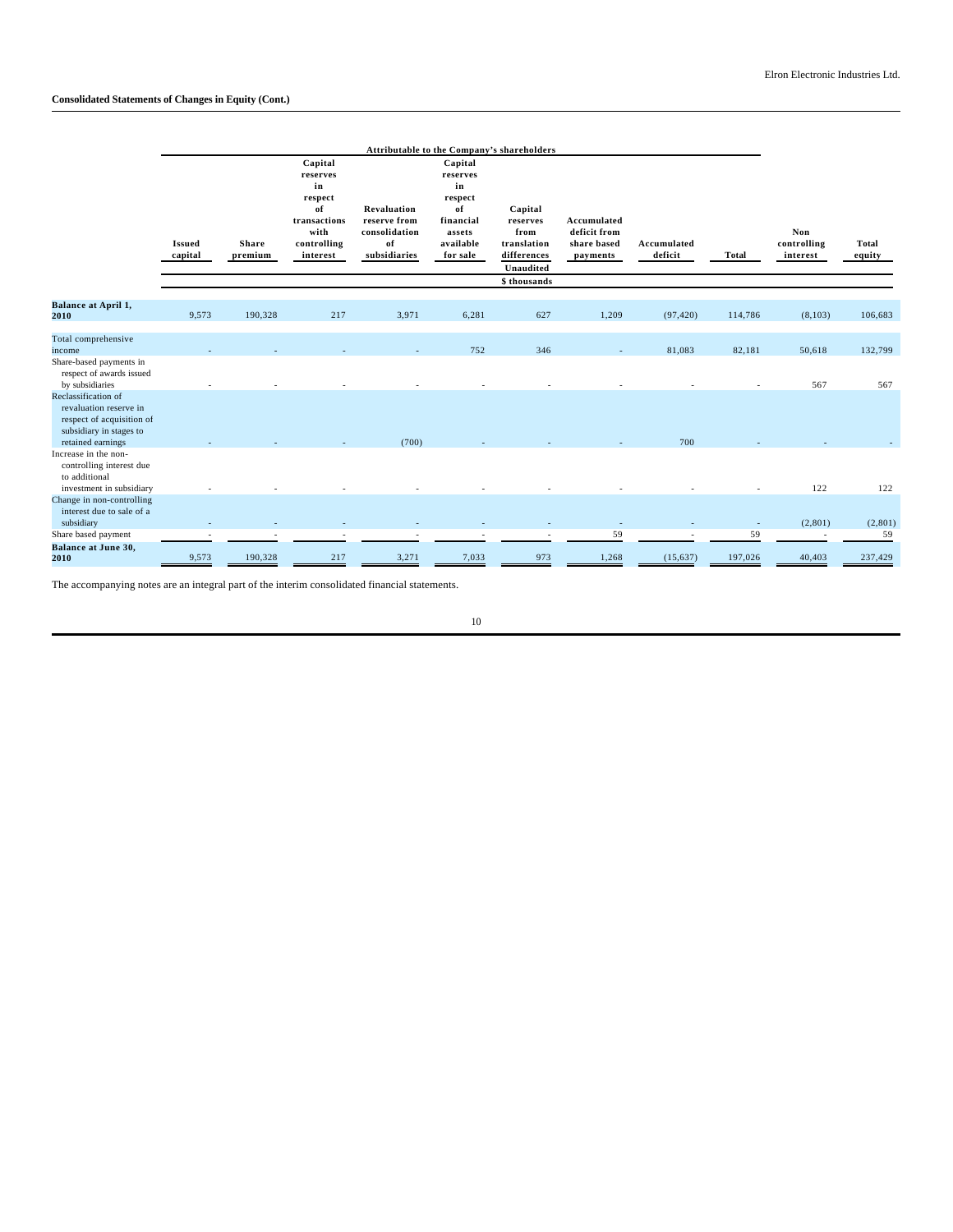|                                                                                                                |                          |                  |                                                                              |                                                                    |                                                                           |                                                          | Attributable to the Company's shareholders                                                                     |                                                                                               |                                                        |                        |         |                                  |                 |
|----------------------------------------------------------------------------------------------------------------|--------------------------|------------------|------------------------------------------------------------------------------|--------------------------------------------------------------------|---------------------------------------------------------------------------|----------------------------------------------------------|----------------------------------------------------------------------------------------------------------------|-----------------------------------------------------------------------------------------------|--------------------------------------------------------|------------------------|---------|----------------------------------|-----------------|
|                                                                                                                | <b>Issued</b><br>capital | Share<br>premium | Capital<br>reserve<br>for<br>transactions<br>with<br>controlling<br>interest | Revaluation<br>reserve from<br>consolidation<br>of<br>subsidiaries | Capital<br>reserve<br>for<br>available<br>for sale<br>financial<br>assets | Capital<br>reserve<br>from<br>translation<br>differences | Capital<br>reserve<br>from<br>transactions<br>with non-<br>controlling<br>interests<br>Audited<br>\$ thousands | Capital<br>reserve<br>for<br>available<br>for sale<br>financial<br>assets<br>held for<br>sale | Accumulated<br>deficit from<br>share based<br>payments | Accumulated<br>deficit | Total   | Non-<br>controlling<br>interests | Total<br>equity |
| Balance at                                                                                                     |                          |                  |                                                                              |                                                                    |                                                                           |                                                          |                                                                                                                |                                                                                               |                                                        |                        |         |                                  |                 |
| January 1, 2010                                                                                                | 9,573                    | 190,328          | 217                                                                          | 4,127                                                              | 5,000                                                                     | 723                                                      |                                                                                                                |                                                                                               | 1,180                                                  | (84, 679)              | 126,469 | (4, 376)                         | 122,093         |
| Total<br>comprehensive<br>income (loss)                                                                        |                          |                  |                                                                              |                                                                    | 9,502                                                                     | (951)                                                    |                                                                                                                |                                                                                               |                                                        | 60,549                 | 69,100  | 44,401                           | 113,501         |
| Share-based<br>payments in<br>respect of awards<br>issued by                                                   |                          |                  |                                                                              |                                                                    |                                                                           |                                                          |                                                                                                                |                                                                                               |                                                        |                        |         |                                  |                 |
| subsidiaries<br>Expiration of share<br>based payments<br>in respect of<br>awards issued by                     |                          |                  |                                                                              |                                                                    |                                                                           |                                                          |                                                                                                                |                                                                                               |                                                        |                        |         | 1,039                            | 1,039           |
| subsidiaries<br>Share based                                                                                    |                          |                  |                                                                              |                                                                    |                                                                           |                                                          | 80                                                                                                             |                                                                                               |                                                        |                        | 80      | (80)                             |                 |
| payments                                                                                                       |                          |                  |                                                                              |                                                                    |                                                                           |                                                          |                                                                                                                |                                                                                               | 88                                                     | $\overline{a}$         | 88      | $\overline{\phantom{a}}$         | 88              |
| Exercise of options                                                                                            |                          |                  |                                                                              |                                                                    |                                                                           |                                                          |                                                                                                                |                                                                                               |                                                        |                        |         |                                  |                 |
| into shares<br>Purchase of options<br>from non-<br>controlling                                                 |                          | 50               |                                                                              |                                                                    |                                                                           |                                                          |                                                                                                                |                                                                                               | (74)                                                   | 74                     | 50      |                                  | 50              |
| interests<br>Reclassification of<br>revaluation<br>reserve in<br>respect of<br>acquisition of<br>subsidiary in |                          |                  |                                                                              |                                                                    |                                                                           |                                                          |                                                                                                                |                                                                                               |                                                        |                        |         | (255)                            | (255)           |
| stages<br>ncrease in the<br>non-controlling<br>interest due to<br>additional<br>investment in                  |                          |                  |                                                                              | (3,977)                                                            |                                                                           |                                                          |                                                                                                                |                                                                                               |                                                        | 3,977                  |         |                                  |                 |
| subsidiary                                                                                                     |                          |                  |                                                                              |                                                                    |                                                                           |                                                          |                                                                                                                |                                                                                               |                                                        |                        |         | 641                              | 641             |
| Dividend to non-<br>controlling                                                                                |                          |                  |                                                                              |                                                                    |                                                                           |                                                          |                                                                                                                |                                                                                               |                                                        |                        |         |                                  |                 |
| interests<br>Capital reserve<br>from transaction<br>with controlling                                           |                          |                  |                                                                              |                                                                    |                                                                           |                                                          |                                                                                                                |                                                                                               |                                                        |                        |         | (14,997)                         | (14,997)        |
| interests                                                                                                      |                          |                  | 134                                                                          |                                                                    |                                                                           |                                                          |                                                                                                                |                                                                                               |                                                        |                        | 134     |                                  | 134             |
| Classification of<br>non-current<br>assets as held for                                                         |                          |                  |                                                                              |                                                                    |                                                                           |                                                          |                                                                                                                |                                                                                               |                                                        |                        |         |                                  |                 |
| sale<br>Change in non-                                                                                         |                          |                  |                                                                              |                                                                    | (4,209)                                                                   |                                                          |                                                                                                                | 4,209                                                                                         |                                                        |                        |         |                                  |                 |

controlling

interests due to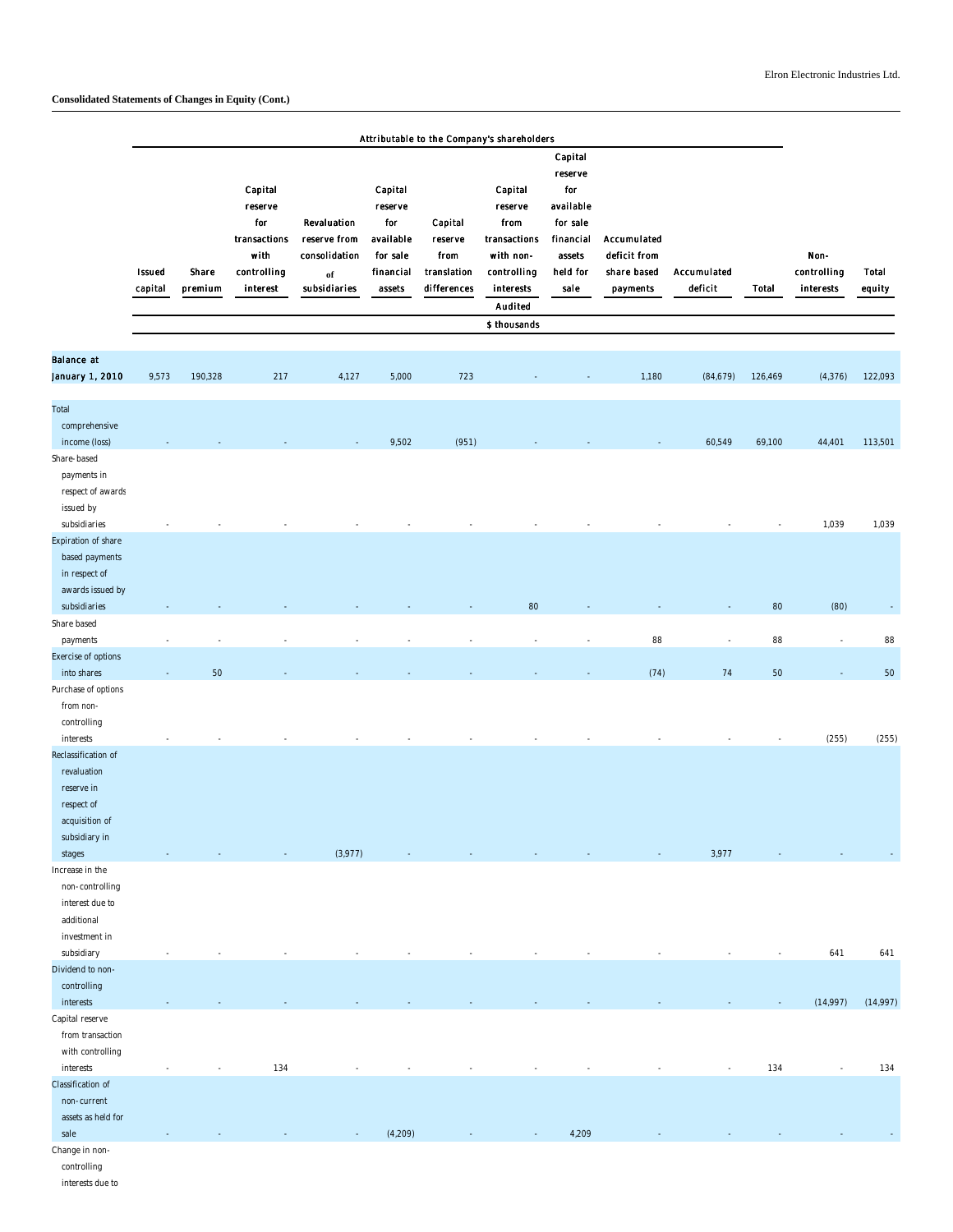| sale of a                                                                                     |       |         |     |     |        |       |    |       |       |          |                          |         |         |
|-----------------------------------------------------------------------------------------------|-------|---------|-----|-----|--------|-------|----|-------|-------|----------|--------------------------|---------|---------|
| subsidiary                                                                                    | ۰     |         | . . | . . | $\sim$ |       |    |       |       |          | $\overline{\phantom{a}}$ | (2,801) | (2,801) |
|                                                                                               |       |         |     |     |        |       |    |       |       |          |                          |         |         |
| Balance at                                                                                    |       |         |     |     |        |       |    |       |       |          |                          |         |         |
| December 31,                                                                                  |       |         |     |     |        |       |    |       |       |          |                          |         |         |
| 2010                                                                                          | 9.573 | 190.378 | 351 | 150 | 10,293 | (228) | 80 | 4,209 | 1.194 | (20,079) | 195,921                  | 23,572  | 219,493 |
|                                                                                               |       |         |     |     |        |       |    |       |       |          |                          |         |         |
| The accompanying notes are an integral part of the interim consolidated financial statements. |       |         |     |     |        |       |    |       |       |          |                          |         |         |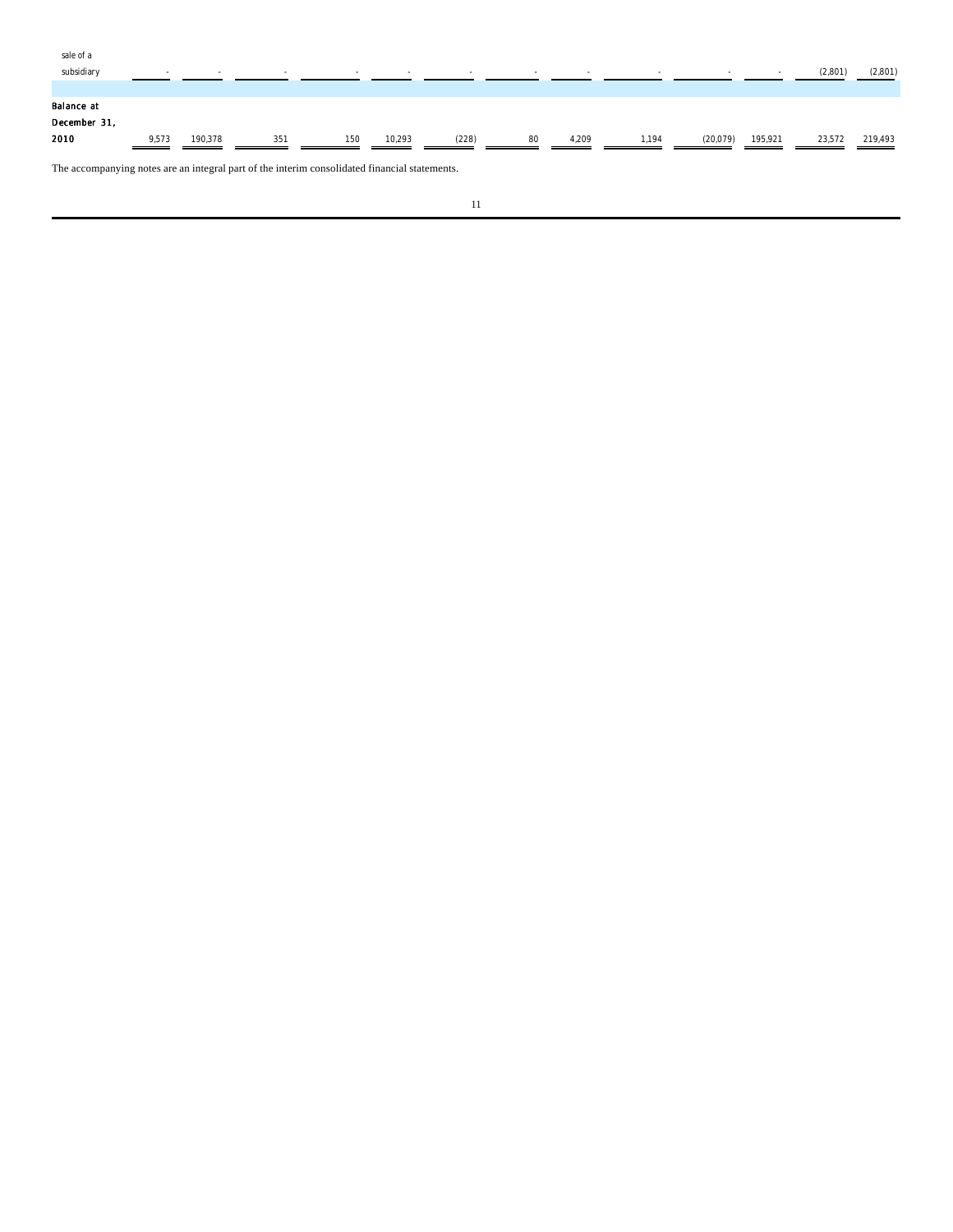|                                                                          | <b>Six months ended</b><br>June 30 |                  | Three months ended<br>June 30 |              | For the<br>vear ended<br>December 31 |
|--------------------------------------------------------------------------|------------------------------------|------------------|-------------------------------|--------------|--------------------------------------|
|                                                                          | 2011                               | 2010             | 2011                          | 2010         | 2010                                 |
|                                                                          |                                    | <b>Unaudited</b> |                               |              | <b>Audited</b>                       |
|                                                                          |                                    |                  | \$thousands                   |              |                                      |
| <b>Cash flows from operating activities</b>                              |                                    |                  |                               |              |                                      |
| Net income (loss)                                                        | (23,946)                           | 114,109          | (18, 173)                     | 131,571      | 105,446                              |
| Adjustments to reconcile net income (loss) to net cash used in operating |                                    |                  |                               |              |                                      |
| activities:                                                              |                                    |                  |                               |              |                                      |
| Adjustments to the profit or loss items:                                 |                                    |                  |                               |              |                                      |
| Depreciation and amortization                                            | 586                                | 1.234            | 296                           | 614          | 2,412                                |
| Financial expenses (income), net                                         | (61)                               | 1.122            | 108                           | 974          | 1.777                                |
| Stock based compensation and changes in liability in respect of call     |                                    |                  |                               |              |                                      |
| options                                                                  | 161                                | 1.023            | $\mathbf{1}$                  | 633          | 1.131                                |
| Accrued interest on loans from shareholders                              |                                    | (9)              | $\overline{a}$                | (311)        | 742                                  |
| Gain from sale of investments in available for sale financial assets     | (543)                              | (28)             | (128)                         |              | (28)                                 |
| Reevaluation of restricted cash                                          |                                    |                  |                               | $\mathbf{1}$ |                                      |
| Loss (gain) from sale of property and equipment                          | (6)                                | (3)              | (6)                           | 9            | 66                                   |
| Loss from impairment of investments                                      | 9,224                              | 1,780            | 9,224                         | 1,780        | 1,780                                |
| Loss from impairment of intangible assets                                |                                    | 1.230            |                               | 1.230        | 2,421                                |
| Change in fair value of convertible debentures                           | 514                                | 945              | 223                           | 354          | 1.331                                |
| Gain from disposal of investee companies and changes in holdings,        |                                    |                  |                               |              |                                      |
| net                                                                      | (2,411)                            | (156.571)        | (1,037)                       | (156.641)    | (160.010)                            |
| Equity in losses of associates, net                                      | 5,546                              | 7,152            | 3,133                         | 2,611        | 10,863                               |
| Taxes on income                                                          |                                    | 8,508            | L.                            | 8,824        | 6,112                                |
| Other                                                                    |                                    | (923)            | 112                           | (748)        | (2,637)                              |
|                                                                          | 13,010                             | (134, 540)       | 11,926                        | (140, 670)   | (134,040)                            |
| Changes in Assets and Liabilities:                                       |                                    |                  |                               |              |                                      |
| Decrease (increase) in trade receivables                                 | (696)                              | 649              | 826                           | 633          | (977)                                |
| Decrease (increase) in other accounts receivables                        | 678                                | (1,707)          | (219)                         | (678)        | (591)                                |
| Decrease (increase) in inventories                                       | 342                                | (1,946)          | 1,064                         | (1,411)      | (2,501)                              |
| Decrease in liabilities in respect of government grants                  | (325)                              | (15)             | (447)                         | (241)        | (1,282)                              |
| Increase (decrease) in trade payables                                    | (1,057)                            | 70               | (1,024)                       | 807          | 371                                  |
| Increase (decrease) in other accounts payables                           | 799                                | 2,133            | (663)                         | (575)        | 651                                  |
|                                                                          | (259)                              | (816)            | (463)                         | (1, 465)     | (4,329)                              |
| Cash paid and received during the period for:                            |                                    |                  |                               |              |                                      |
| Taxes received                                                           |                                    |                  |                               |              | 770                                  |
| Taxes paid                                                               |                                    |                  |                               |              | (1,734)                              |
| Interest paid                                                            | (325)                              | (1,380)          | (299)                         | (1,129)      | (2,708)                              |
| Interest received                                                        | 386                                | 258              | 191                           | 155          | 931                                  |
|                                                                          | 61                                 | (1, 122)         | (108)                         | (974)        | (2,741)                              |
| Net cash used in operating activities                                    | (11, 134)                          | (22, 369)        | (6,818)                       | (11, 538)    | (35, 664)                            |
|                                                                          |                                    |                  |                               |              |                                      |

The accompanying notes are an integral part of the interim consolidated financial statements.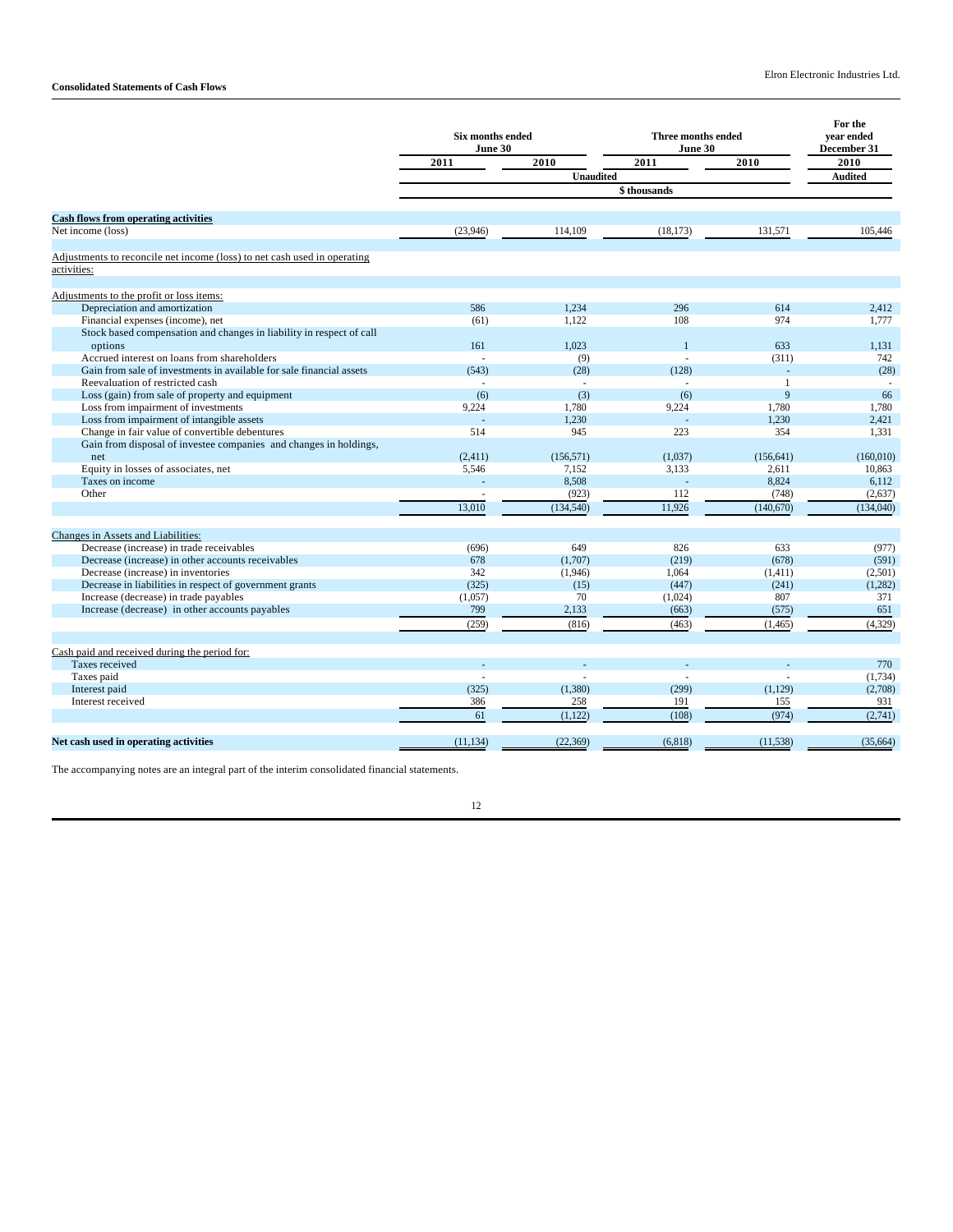|                                                                               | <b>Six months ended</b><br>June 30 |                  | <b>Three months ended</b><br>June 30 |          | For the<br>vear ended<br>December 31 |
|-------------------------------------------------------------------------------|------------------------------------|------------------|--------------------------------------|----------|--------------------------------------|
|                                                                               | 2011                               | 2010             | 2011                                 | 2010     | 2010                                 |
|                                                                               |                                    | <b>Unaudited</b> |                                      |          | <b>Audited</b>                       |
|                                                                               |                                    |                  |                                      |          |                                      |
| <b>Cash flows from investment activities</b>                                  |                                    |                  |                                      |          |                                      |
| Purchase of property and equipment                                            | (492)                              | (780)            | (350)                                | (600)    | (1,267)                              |
| Investment in associates and other companies                                  | (7, 248)                           | (3,556)          | (4,613)                              | (1,401)  | (5,155)                              |
| Purchase of intangible assets                                                 | (9)                                | (196)            | (9)                                  | (58)     | (216)                                |
| Proceeds from sale of property and equipment                                  | 11                                 | 64               | 11                                   | 39       | 78                                   |
| Proceeds from sale of investments in subsidiaries net of cash disposed of in  |                                    |                  |                                      |          |                                      |
| their deconsolidation                                                         | ٠                                  | 106,962          |                                      | 106.962  | 107,395                              |
| Proceeds from sale of investment in associates and other companies            | 53                                 | 3,937            |                                      | 3,937    | 5,062                                |
| Proceeds from sale of investment in available for sale financial assets       | 1,562                              | 157              | 261                                  |          | 157                                  |
| Acquisition of initially consolidated subsidiary less cash acquired (see also |                                    |                  |                                      |          |                                      |
| Note $3.E$ )                                                                  | 668                                |                  |                                      |          |                                      |
| Investments in deposits                                                       | (26)                               |                  | (16)                                 |          | (285)                                |
|                                                                               |                                    |                  |                                      |          |                                      |
| Net cash provided by (used in) investment activities                          | (5,481)                            | 106,588          | (4,716)                              | 108,879  | 105,769                              |
|                                                                               |                                    |                  |                                      |          |                                      |
| <b>Cash flows from financing activities</b>                                   |                                    |                  |                                      |          |                                      |
| Receipt of government grants                                                  | 388                                | 382              | 29                                   | 345      | 1,499                                |
| Repayment of government grants                                                | (219)                              | (196)            |                                      | (196)    | (314)                                |
| Proceeds from exercise of options                                             |                                    |                  |                                      |          | 50                                   |
| Investment of non-controlling interests in subsidiaries                       | 469                                | 641              |                                      | 122      | 641                                  |
| Award paid to CEO by controlling interests                                    |                                    |                  |                                      |          | 134                                  |
| Dividend paid to non-controlling interest                                     | ä,                                 |                  |                                      |          | (14,997)                             |
| Purchase of options from non-controlling interests                            |                                    |                  |                                      |          | (255)                                |
| Repayment of long-term loans from shareholders                                | J.                                 |                  |                                      |          | (16,279)                             |
| Receipt of long-term loans from banks and others                              | 1.000                              | 6.000            | 1.000                                | 2.250    | 6,750                                |
| Repayment of other long-term loans and liabilities                            | (100)                              | (26,000)         | (75)                                 | (26,000) | (52,500)                             |
| Repayment of convertible debentures                                           | (1, 356)                           | (1,150)          | (1, 356)                             | (1,150)  | (1,150)                              |
| Short-term credit from banks and others, net                                  | 1,054                              | (722)            | 551                                  | (420)    | (264)                                |
| Net cash provided by (used in) financing activities                           | 1,236                              | (21,045)         | 149                                  | (25,049) | (76, 685)                            |
|                                                                               |                                    |                  |                                      |          |                                      |
| Exchange rate differences in respect of cash and cash equivalents             | (1, 441)                           | 768              | (509)                                | 768      | (1,628)                              |
| Increase (decrease) in cash and cash equivalents                              | (16, 820)                          | 63,942           | (11, 894)                            | 73,060   | (8,208)                              |
| Cash and cash equivalents of a disposal group held for sale                   |                                    |                  |                                      | 1,012    |                                      |
| Cash and cash equivalents at the beginning of the period                      | 56,539                             | 64,747           | 51,613                               | 54,617   | 64,747                               |
|                                                                               |                                    |                  |                                      |          |                                      |
| Cash and cash equivalents at the end of the period                            | 39,719                             | 128,689          | 39,719                               | 128,689  | 56,539                               |

The accompanying notes are an integral part of the interim consolidated financial statements.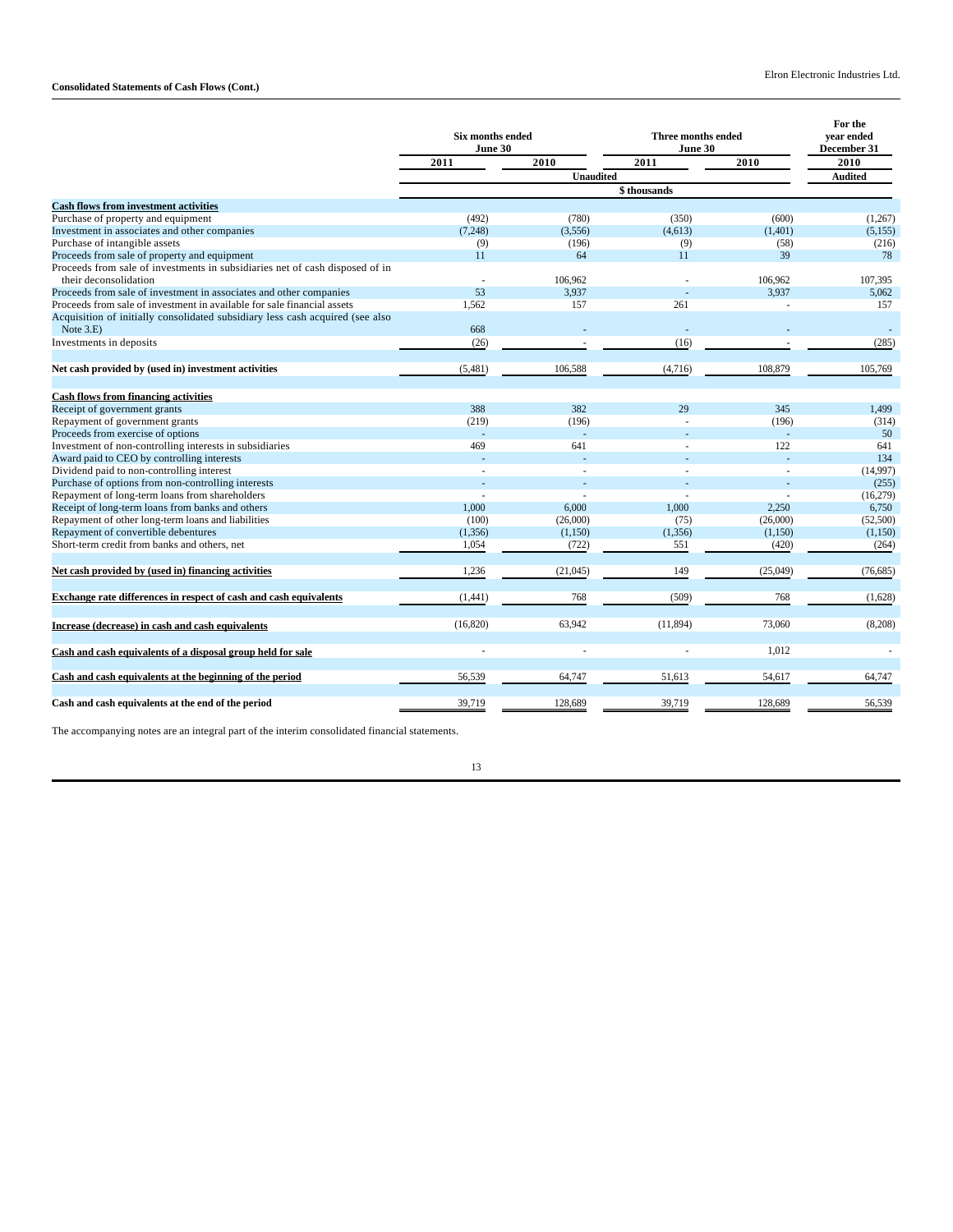#### **Note 1 – General**

Elron Electronic Industries Ltd. ("Elron" or "the Company") is a high technology operational holding company with holdings in private and public companies in various technology fields such as medical devices and other fields. The Company is an Israeli-resident company incorporated in Israel, traded on the Tel-Aviv Stock Exchange, its main trade market, and the Over-The-Counter market in the United States. Its registered address is 3 Azrieli Center, Triangle Tower, 42nd floor, Tel Aviv, Israel.

The Company's controlling shareholder is Discount Investment Corporation Ltd. ("DIC"), an Israeli-resident company, traded on the Tel-Aviv Stock Exchange. DIC holds approximately 50.46% of the Company as of June 30, 2011.

DIC's parent company is IDB Development Corporation Ltd. ("IDB"), which is wholly-owned by IDB Holding Corporation Ltd. The control nucleus of DIC is comprised of Ganden Holdings Ltd., Manor Holdings B.A. Ltd. and Avraham Livnat Ltd., which have a voting agreement between them regarding their shares in IDB Holding Corporation Ltd. The ultimate parent company of IDB Holding Corporation Ltd. is Ganden Holdings Ltd., and Mr. Nochi Dankner is the ultimate controlling shareholder.

The accompanying consolidated financial statements have been prepared as of June 30, 2011, and for the six and three months then ended ("interim consolidated financial statements") in accordance with International Financial Reporting Standards ("IFRS"), as issued by the International Accounting Standards Board ("IASB"), in a condensed format. The interim<br>consolidated financial statements are presente statements should be read in conjunction with the Company's annual consolidated financial statements as of December 31, 2010 and the year then ended and accompanying notes ("the annual consolidated financial statements").

#### **Note 2 – Significant Accounting Policies**

# **A. Basis of presentation**

The interim consolidated financial statements were prepared in accordance with generally accepted accounting policies for the preparation of financial statements for interim periods as prescribed in IAS 34 – Interim Financial Reporting, and in accordance with Section D of the Israeli Securities Regulations (Periodic and Immediate Reports), 1970.

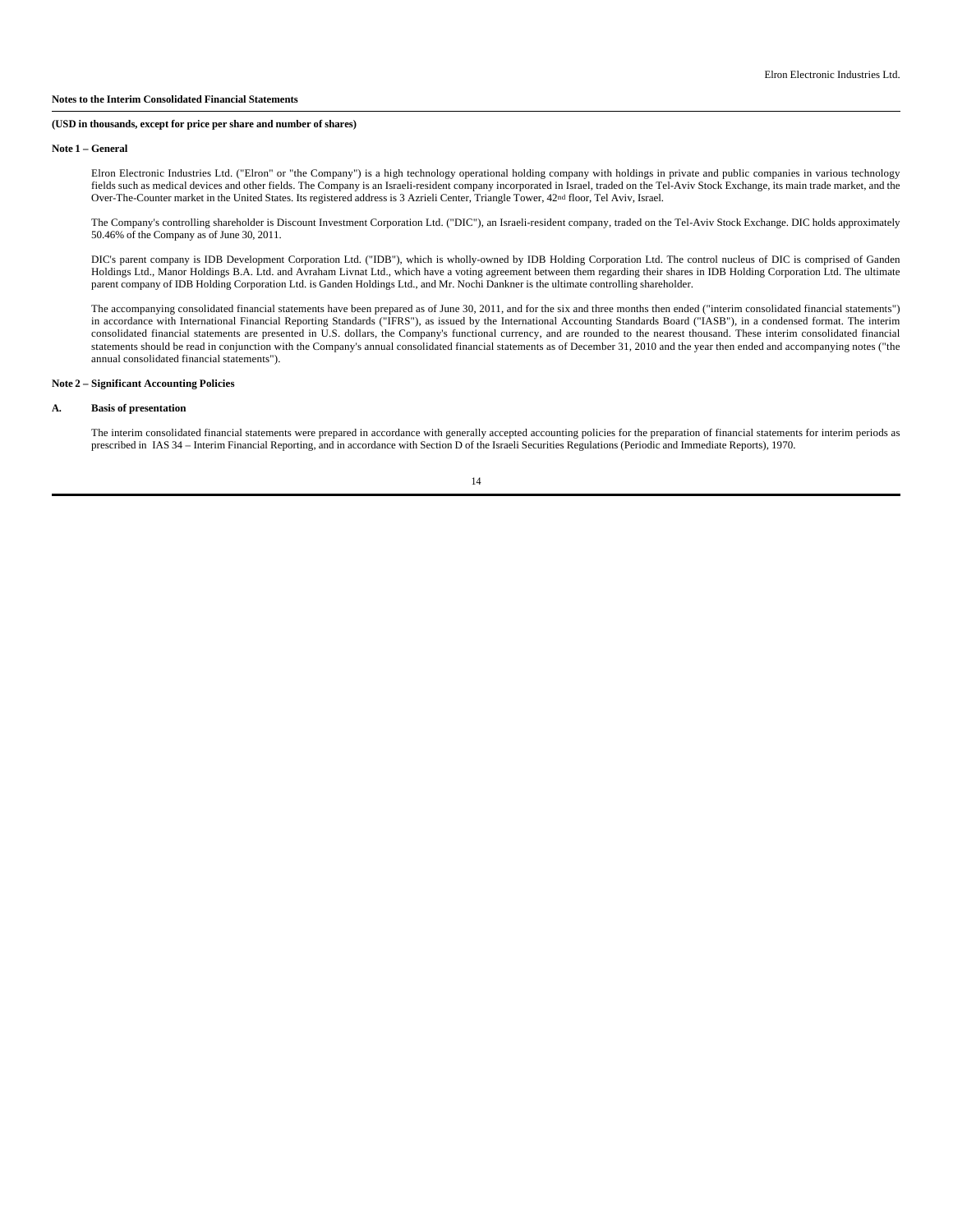#### **Note 2 – Significant Accounting Policies (Cont.)**

#### **A. Basis of presentation (Cont.)**

The significant accounting policies followed in the preparation of the interim consolidated financial statements are consistent with those applied in preparation of the annual consolidated financial statements, with the ex

#### 1. **IFRS 7 - Financial Instruments: Disclosure**

The amendment to IFRS 7 clarifies the Standard's disclosure requirements, mainly in regards with the connection between the quantitative disclosures and the qualitative<br>disclosures as well as the nature and scope of risks the company and revises the disclosure requirements for credit risk. The amendment is adopted commencing on January 1, 2011.

The necessary disclosures will be included in the Company's annual financial statements once applicable.

## 2. **IAS 24 - Related Party Disclosures**

The amendment to IAS 24 clarifies the definition of a related party in order to simplify the identification of the relationship with a related party and to avoid inconsistent<br>adoption of this definition. In addition, gover government and other government related companies. The amendment is adopted retrospectively commencing on January 1, 2011.

The amendment did not have a material effect on the Company's interim consolidated financial statements.

#### 3. **IAS 32 - Financial Instruments: Presentation - Classification of Rights Issues**

The amendment to IAS 32 determines that rights, options or warrants to acquire a fixed number of the Company's equity instruments, for a fixed amount of any currency, are classified as equity instruments if the Company offers the rights, options or warrants pro rata to all of its existing owners of the same class of its non-derivative equity instruments. The amendment is adopted retrospectively commencing on January 1, 2011.

The amendment did not have a material effect on the Company's interim consolidated financial statements.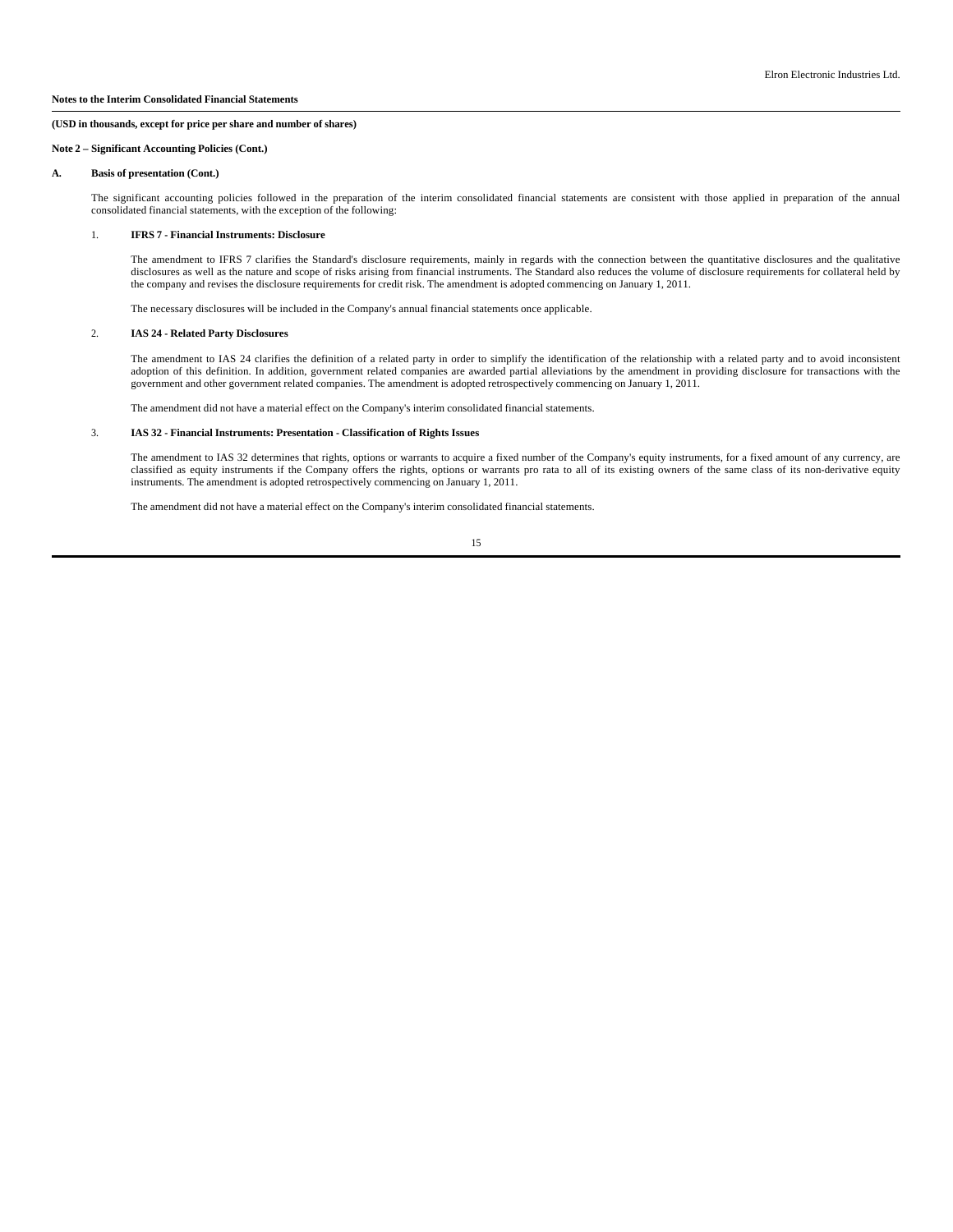#### **Note 2 – Significant Accounting Policies (Cont.)**

#### **A. Basis of presentation (Cont.)**

#### 4. **IAS 34 - Interim Financial Reporting**

The Company is applying the amendment to IAS 34, Interim Financial Reporting ("the Amendment"), since January 1, 2011. Pursuant to the amendment, new disclosure requirements were introduced to interim financial reporting regarding the circumstances that are likely to affect the fair value of financial instruments and their classification, the transfers of financial instruments between different fair value levels and changes in the classification of financial assets. In addition, the materiality threshold, which was included in the minimal disclosure requirements prior to the amendment, was cancelled.

The amendment did not have a material effect on the Company's interim consolidated financial statements.

# **B. Disclosure of new IFRS standards in the period prior to their adoption**

#### **IFRS 9 - Financial Instruments**

 a. In November 2009, the IASB issued the first part of Phase I of IFRS 9, "Financial Instruments", as part of a project to replace IAS 39, "Financial Instruments: Recognition and Measurement". IFRS 9 focuses mainly on the classification and measurement of financial assets and it applies to all financial assets within the scope of IAS 39.

According to IFRS 9, upon initial recognition, all the financial assets (including hybrid contracts with financial asset hosts) will be measured at fair value. In subsequent periods, debt instruments can be measured at amortized cost if both of the following conditions are met:

- The asset is held within a business model whose objective is to hold assets in order to collect the contractual cash flows.
- The contractual terms of the financial asset give rise, on specified dates, to cash flows that are solely payments of principal and interest on the principal amount outstanding.

Notwithstanding the aforesaid, upon initial recognition, the Company may designate a debt instrument that meets both of the abovementioned conditions as measured at fair value through profit or loss if this designation eliminates or significantly reduces a measurement or recognition inconsistency ("accounting mismatch") that would have otherwise arisen.

Subsequent measurement of all other debt instruments and financial assets will be at fair value.

Financial assets that are equity instruments will be measured in subsequent periods at fair value and the changes will be recognized in the statement of income or in other comprehensive income (loss), in accordance with the election of the accounting policy on an instrument-by-instrument basis (amounts recognized in other comprehensive income cannot be subsequently transferred to profit or loss). If the equity instruments are held for trading, they must be measured at fair value through profit or loss. This election is final and irrevocable.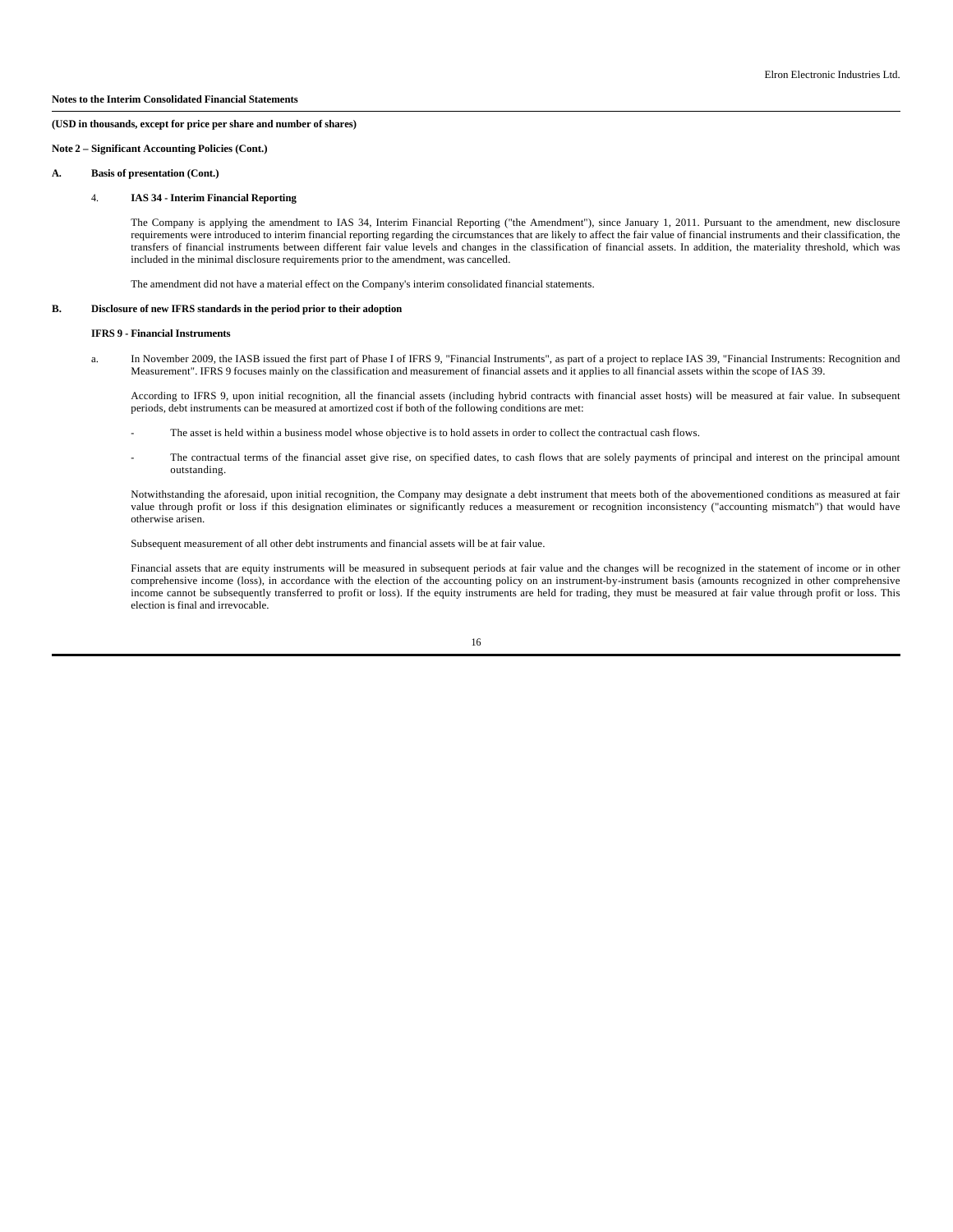#### **Note 2 – Significant Accounting Policies (Cont.)**

# **B. Disclosure of new IFRS standards in the period prior to their adoption (Cont.)**

#### **IFRS 9 - Financial Instruments (Cont.)**

However, when an entity changes its business model for managing financial assets, it shall reclassify all affected financial assets. In all other circumstances, reclassification of financial instruments is not permitted.

The Standard will be effective starting January 1, 2013. Earlier application is permitted. Early adoption will be done with a retrospective restatement of comparative figures, subject to the reliefs set out in the Standard.

 b. In October 2010, the IASB issued certain amendments to IFRS 9 regarding derecognition and financial liabilities. According to those amendments, the provisions of IAS 39 will continue to apply to derecognition and financial liabilities which are not measured at fair value through profit or loss (designated at fair value through profit or loss). Namely the classification and measurement provisions of IAS 39 will continue to apply to financial liabilities held for trading and financial liabilities measured at amortized cost.

The adjustments arising from these amendments affect the measurement of a liability for which the fair value option had been chosen. Pursuant to the amendments, the amount of the adjustment to the liability's fair value - attributed to changes in credit risk - will be carried to other comprehensive income. All other fair value adjustments will be carried<br>to the statement of income. If carryi mismatch in the income statement, then that adjustment also will be carried to the income statement rather than to other comprehensive income.

Furthermore, according to the amendments, derivative liabilities in respect of certain unquoted equity instruments can no longer be measured at cost but rather only at fair value.

The amendments are effective commencing January 1, 2013. Earlier application is permitted provided that the Company also adopts the provisions of IFRS 9 regarding the classification and measurement of financial assets (the asset stage). First-time adoption of these amendments will be done retrospectively by restating comparative data, subject to the exemptions provided by the amendments.

The Company is evaluating the possibility of early adoption of the first part of Phase I of IFRS 9 (the asset stage) and its adoption's expected effects on the financial statements.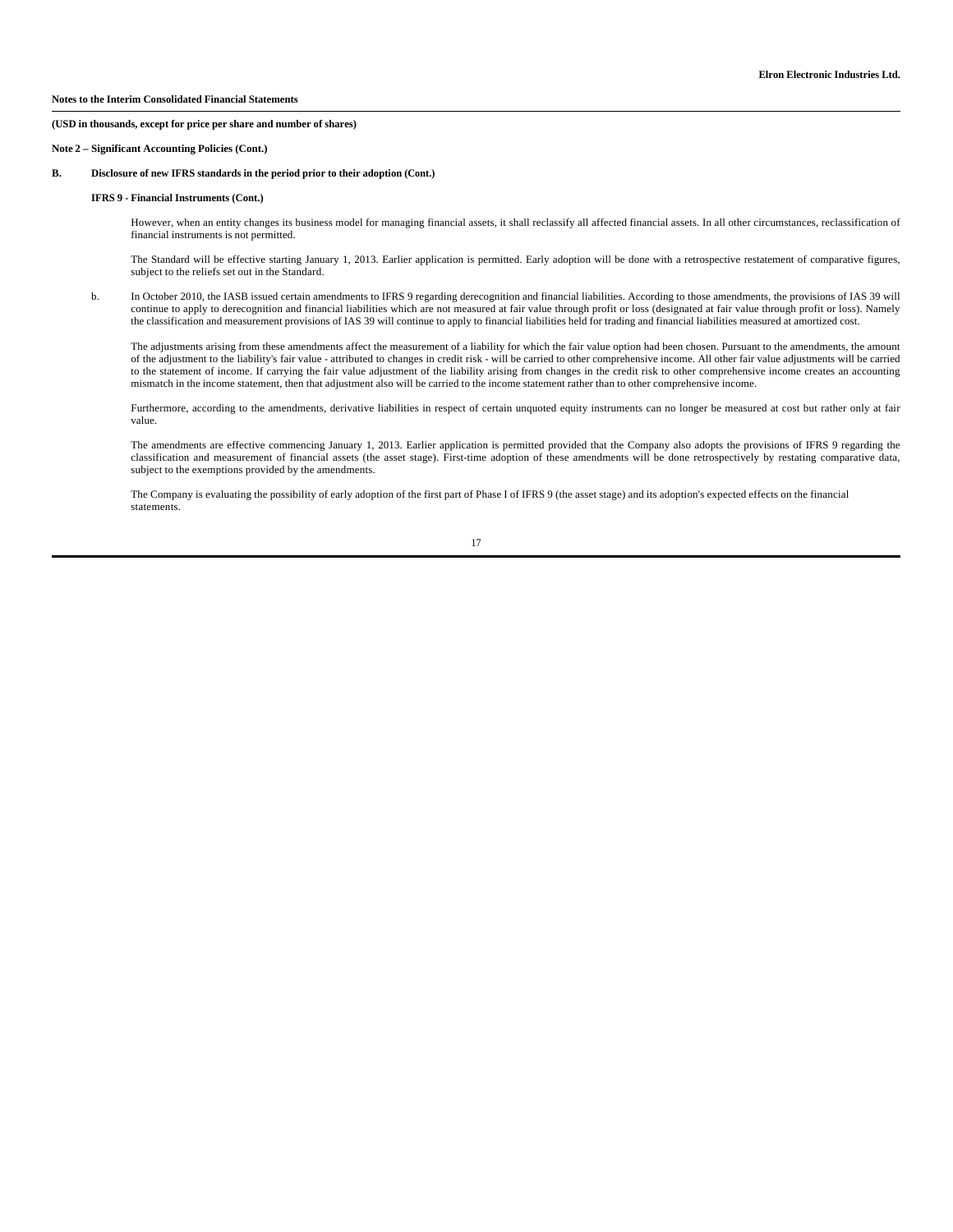#### **Note 2 – Significant Accounting Policies (Cont.)**

# **B. Disclosure of new IFRS standards in the period prior to their adoption (Cont.)**

#### **A new suite of new accounting standards regarding consolidation of financial statements and other issues**

In May 2011 the IASB issued a new suite of new accounting standards regarding consolidation of financial statements and other issues. The new suite of standards replaces existing standards regarding consolidation of financial statements and joint arrangements and includes a number of changes with respect to investments in associates. The Company is evaluating the standards' adoption's expected effects on the financial statements.

Presented hereunder is a summary of the new standards that were issued:

1. IFRS 10*Consolidated Financial Statements* ("IFRS 10") - IFRS 10 replaces the requirements of IAS 27 *Consolidated and Separate Financial Statements* and the requirements of SIC-12 *Consolidation – Special Purpose Entities* with respect to the consolidation of financial statements, so that the requirements of IAS 27 will continue to be valid only for separate financial statements (IAS 27R (Revised 2011), *Separate Financial Statements)*. IFRS 10 introduces a new single control model for determining whether an investor controls an investee and should therefore consolidate it. (This model is implemented with respect to all investees, including investees that currently fall into the requirements of SIC 12). According to the model, an investor controls an investee when it is (1) exposed, or has rights, to variable returns from its involvement with that investee, (2) has the ability to affect those returns through its power over that investee and (3) there is a link between the investor's power and the return. In addition, IFRS 10 states that 'De facto' power should be considered when assessing control. This means that the existence of de facto control could require consolidation. When assessing control, all substantive potential voting rights will be taken into account. The structure, reasons for existence and conditions of potential voting rights should be considered. IFRS 10 is applicable retrospectively for annual periods beginning on or after January 1, 2013. Early adoption is permitted providing that disclosure is provided and that the entire consolidation suite is early adopted, meaning also the two additional standards that were issued– IFRS 11 *Joint Arrangements* and IFRS 12 *Disclosure of Involvement with Other Entities*.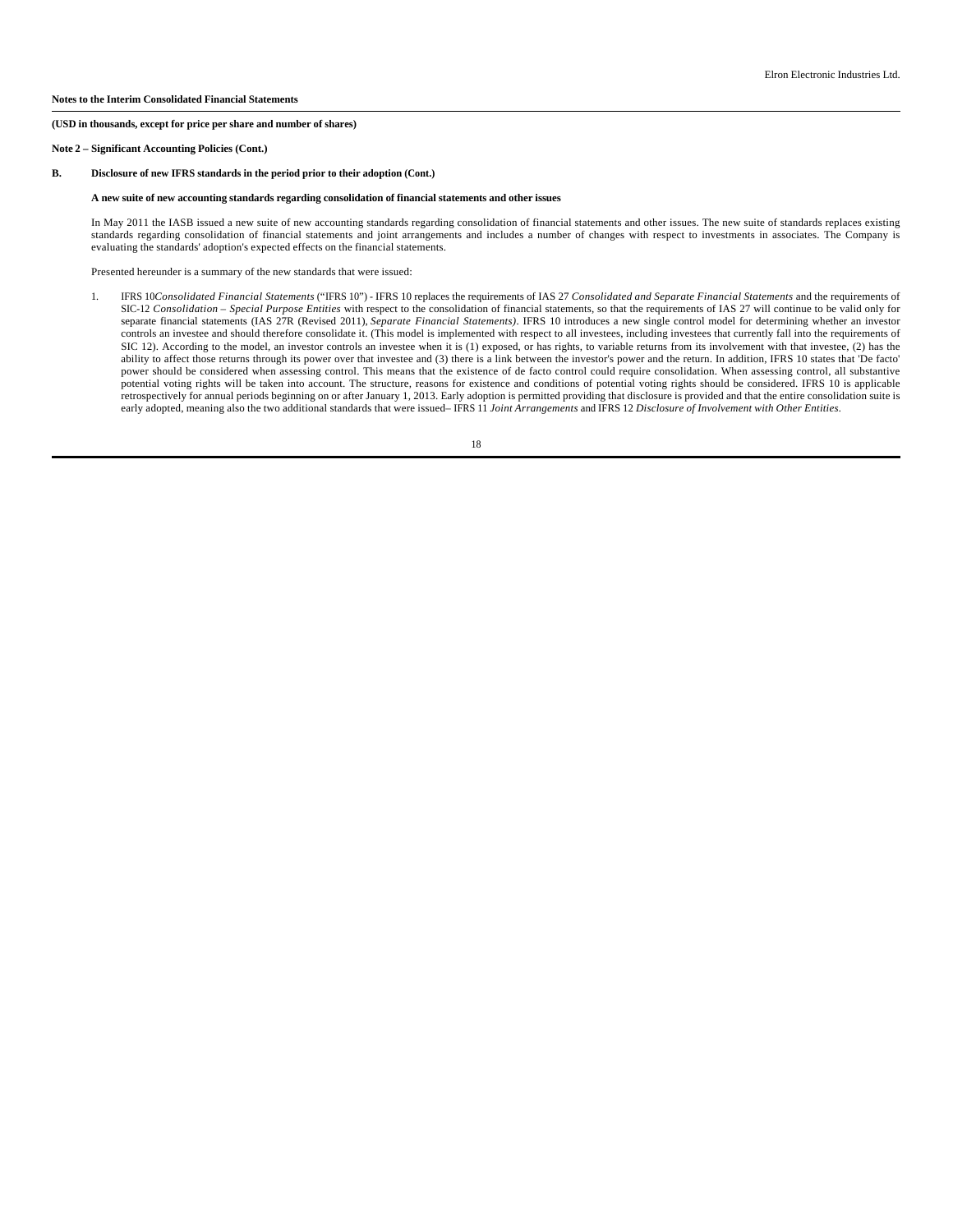#### **Note 2 – Significant Accounting Policies (Cont.)**

# **B. Disclosure of new IFRS standards in the period prior to their adoption (Cont.)**

#### **A new suite of new accounting standards regarding consolidation of financial statements and other issues (Cont.)**

- 2. IFRS 11*Joint Arrangements* ("IFRS 11") IFRS 11 replaces the requirements of IAS 31 *Interests in Joint Ventures* and amends part of the requirements in IAS 28 *Investments in Associates*. IFRS 11 is applicable retrospectively for annual periods beginning on or after January 1, 2013, but there are specific requirements for retrospective implementation in certain cases. Early adoption is permitted providing that disclosure is provided and that the entire consolidation suite is adopted at the same time, meaning also the two additional standards published – IFRS 10 *consolidated financial statements* and IFRS 12 *disclosure of involvement with other entities*.
- 3. IAS 28R,*Investments in Associates and Joint Ventures* ("IAS 28R") **-** IAS 28R replaces the requirements of IAS 28 *Investments in Associates*, as a result of the publication of IFRS 11, as mentioned above. IAS 28R states, among other things, that IFRS 5 applies on an investment, or a portion of an investment, in an associate or a joint venture, that meets the criteria to be classified as held for sale. Until the disposal of the portion of the investment that has been classified as held for sale, the equity method continues to be applied on the portion of the investment that has not been classified as held for sale. Early adoption is permitted providing that disclosure is provided and that the entire consolidation suite<br>is adopted at the same time, meaning al *involvement with other entities*.
- 4. IFRS 12 *Disclosure of Involvement with Other Entities* ("IFRS 12") IFRS 12 contains extensive disclosure requirements for entities that have interests in subsidiaries, joint arrangements (i.e. joint operations or joint ventures), associates and unconsolidated structured entities. IFRS 12 is applicable for annual periods beginning on or after January 1,<br>2013. Early adoption is permitted providi *consolidated financial statements* and IFRS 11 *joint arrangements*. Nevertheless, it is permitted to voluntarily provide the additional disclosures required by IFRS 12 prior to its adoption without early adopting the other standards.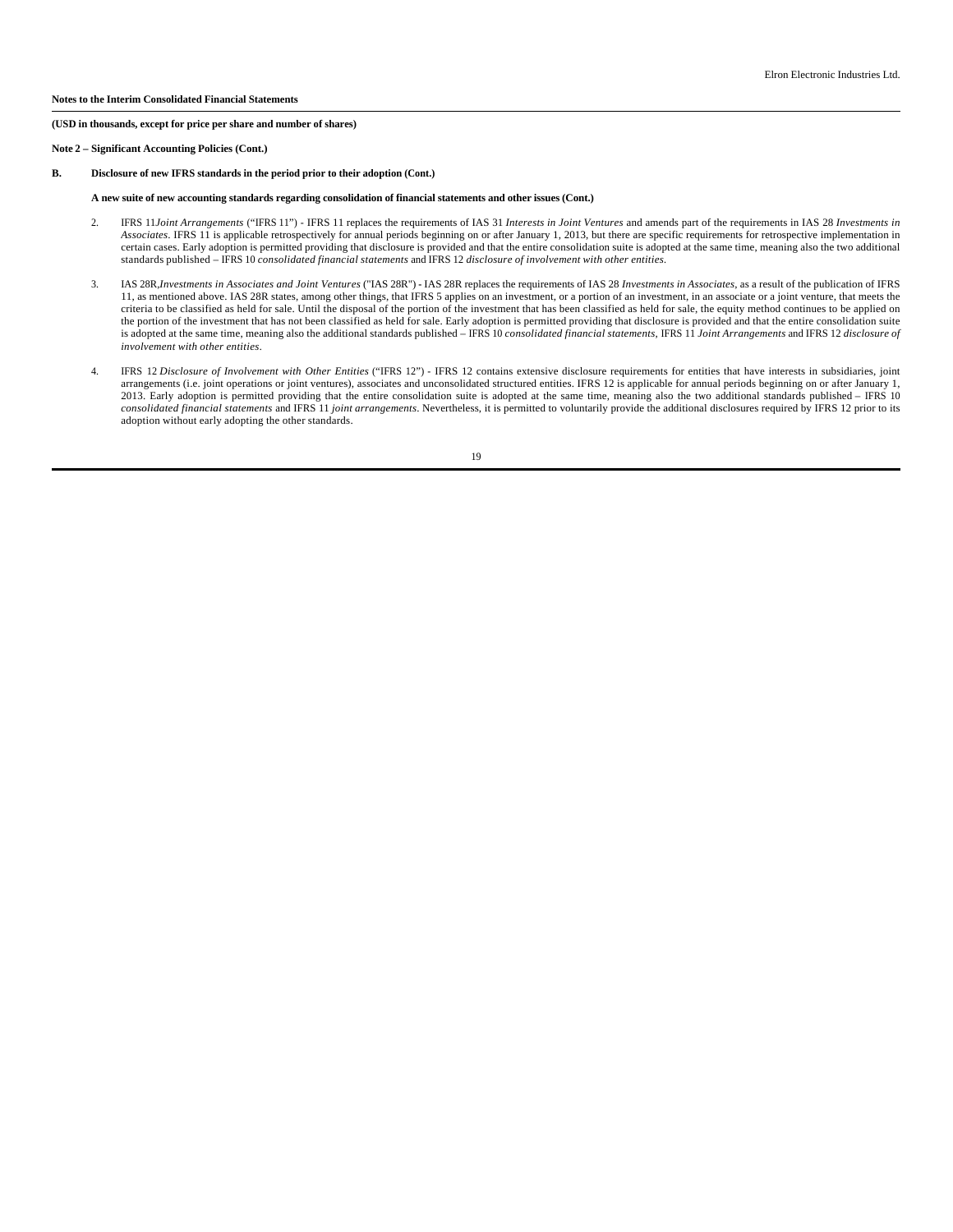#### **Note 2 – Significant Accounting Policies (Cont.)**

#### **B. Disclosure of new IFRS standards in the period prior to their adoption (Cont.)**

## **IFRS 13** *Fair Value Measurement* **("IFRS 13")**

In May 2011 the IASB issued IFRS 13. IFRS 13 replaces the fair value measurement guidance contained in individual IFRSs with a single source of fair value measurement guidance. It defines fair value, establishes a framework for measuring fair value and sets out disclosure requirements for fair value measurements. IFRS 13 does not introduce new requirements to measure assets or liabilities at fair value. IFRS 13 applies to assets, liabilities and an entity's own equity instruments that, under other IFRSs, are required or permitted to be measured at fair value or when disclosure of fair value is provided. Nevertheless, IFRS 13 does not apply to share based payment transactions within the scope of IFRS 2 *Share-Based Payment* and leasing transactions within the scope of IAS 17 *Leases*. IFRS 13 does not apply to measurements that are similar to but are not fair value (such as the measurement of the net realizable value of inventory, in accordance with IAS 2 *Inventories*, and the measurement of value in use, in accordance with IAS 36 *Impairment of Assets*). IFRS 13 is applicable prospectively for annual periods beginning on or after January 1, 2013. Earlier application is permitted with disclosure of that fact. The disclosure requirements of IFRS 13 need not be applied in comparative information for periods before initial application.

The Company is evaluating the standard adoption's expected effects on the financial statements.

#### **IAS 1,** *Presentation of Financial Statement***s: Presentation of Items of Other Comprehensive Income ("the amendment")**

In June 2011 the IASB issued an amendment to IAS 1, *Presentation of Financial Statements: Presentation of Items of Other Comprehensive Income.* The amendment changes the presentation of items of other comprehensive income ("OCI") in the financial statements, so that items of OCI that may be reclassified to profit or loss in the future, would be presented separately from those that would never be reclassified to profit or loss. Additionally, the amendment changes the title of the Statement of Comprehensive Income to Statement of Profit or Loss and Other Comprehensive Income. However, entities are still allowed to use other titles. The amendment is effective for annual periods beginning on or after July 1, 2012. The amendment will be applied retrospectively. Early adoption is permitted providing that disclosure is provided.

The Company is evaluating the amendment adoption's expected effects on the financial statements.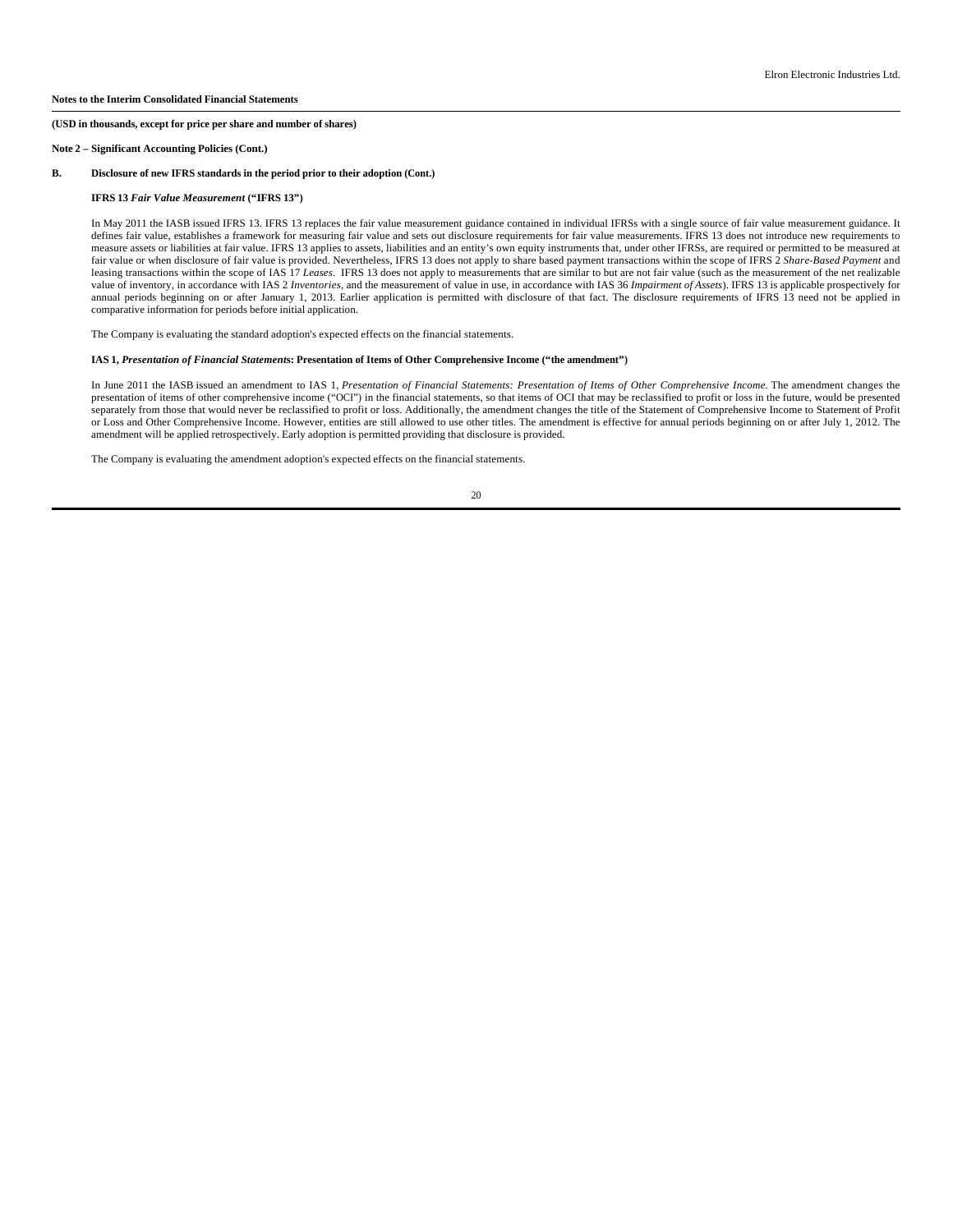## **Note 3 – Material Changes During the Reporting Period**

#### **A. Starling**

Starling Advanced Communications Ltd. ("Starling"), a subsidiary, provides mobile SATCOM broadband connectivity solutions for aircraft and ground vehicles. Elron directly holds approximately 31% of Starling's outstanding shares, and approximately additional 36% indirectly through its consolidated subsidiary RDC – Rafael Development Corporation Ltd. ("RDC").

In January 2011, Elron and RDC signed a loan agreement to provide Starling with a loan in the aggregate amount of up to \$1,500. Elron's share in this amount was approximately \$700. The amount was advanced to Starling during February 2011.

In April 2011, Elron and RDC signed an additional loan agreement to provide Starling with a loan in the aggregate amount of up to \$7,000. Elron's share in this amount was approximately \$3,300. The amount was advanced to Starling by Elron and RDC during the second quarter.

In June 2011, Starling made its second payment in respect of the Convertible Debentures principal in the amount of approximately \$3,600. Elron's and RDC's share in the principal and<br>interest payment was approximately \$1,70

As of the reporting date, Elron and RDC hold 8,466,725 and 4,760,064 Convertible Debentures, respectively, out of a total of 21,182,000 Convertible Debentures. The Convertible Debentures held by Elron and RDC represent approximately 62.4% of the outstanding par value as of June 30, 2011.

During the second quarter of 2011, due to prolonged technical problems with Starling's ground products and delays in solving such problems, and due to raw materials which in Starling's estimation can no longer be used in its products, Starling recognized an inventory write-down as an expense in the amount of approximately \$800 (approximately \$50 during the<br>first quarter of 2011). The expense i

In July 2011, subsequent to the reporting date, Elron and RDC signed an additional loan agreement to provide Starling with a loan in the aggregate amount of up to \$2,000. Elron's share<br>in this amount was approximately \$930 be advanced to Starling upon its request and according to its cash flow necessities.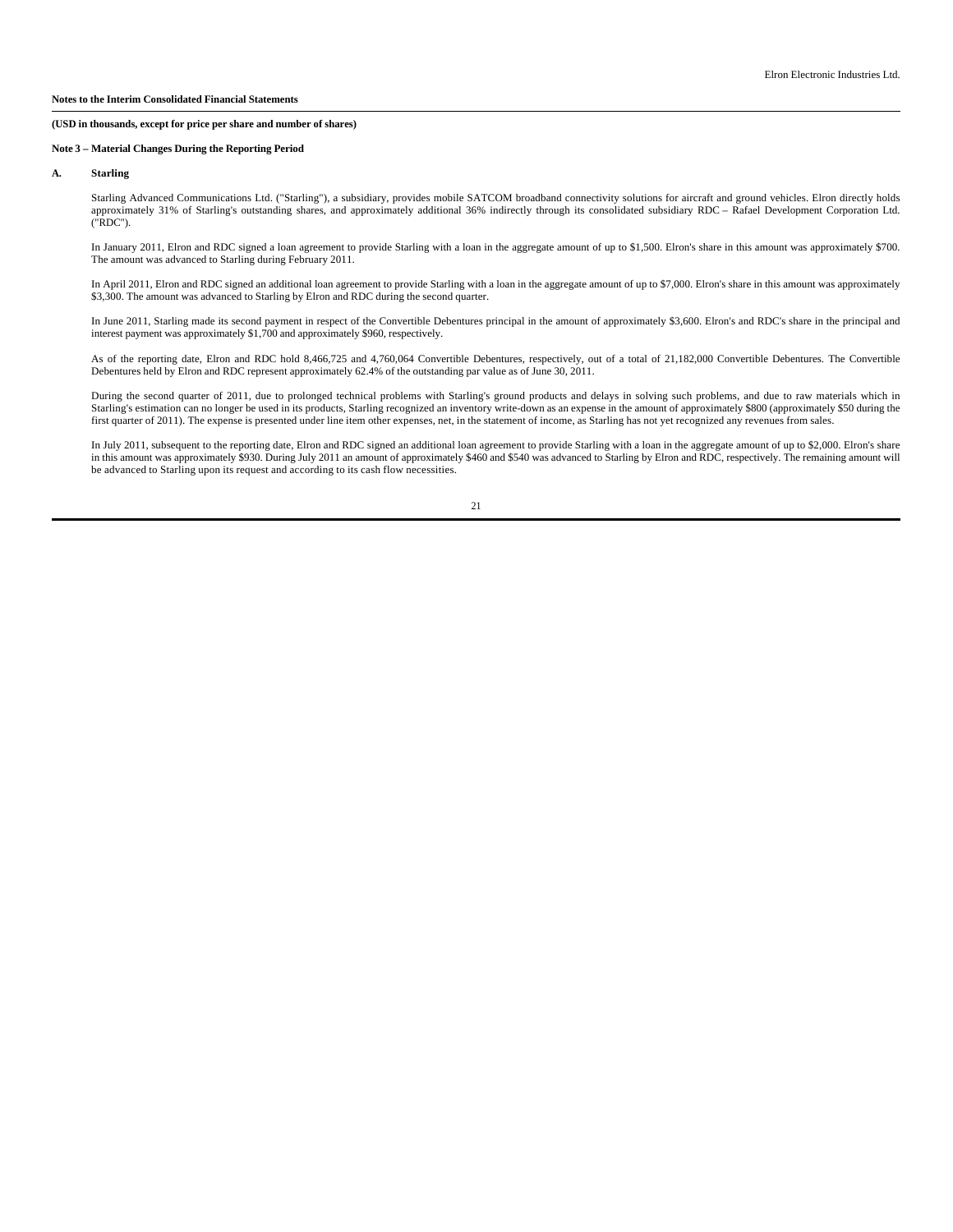## **Note 3 – Material Changes during the Reporting Period (Cont.)**

#### В. **B. Medingo**

As mentioned in Note 3.C.2.b to the annual consolidated financial statements, in May 2010, the sale of Medingo Ltd. ("Medingo") to F. Hoffmann-La Roche Ltd. (the "Acquirer") was completed. Pursuant to the sale agreement, in addition to the immediate consideration received in the transaction, the sellers, including Elron and RDC, may gradually receive a consideration of up to \$40,000, conditional upon Medingo achieving, gradually, over a certain period, certain operational milestones, including , inter alia, the establishment of a production line with certain operational characteristics, ("Contingent Consideration"). As explained in the said note, the net gain recorded in respect of the sale did not include recognition of the Contingent Consideration element, mainly because in management's estimation, the fair value of this element could not be reliably estimated. As indicated in the said note, the Company examines and shall examine at every financial reporting date whether there is any change in the circumstances or in the information to which it has access, which would enable it to reliably measure the fair value of the Contingent Consideration element.

Pursuant to the sale agreement, on March 31, 2011, the Company received a report from the Acquirer according to which, at this stage:

- 1. There are certain operational risks, outlined in the said report from the Acquirer, which may lead to delays or prevent the achievement of the milestones, including inter alia, due to the unsuitability of the required operational characteristics.
- 2. It can reasonably be assumed that Medingo is expected to achieve some of the said operational milestones. However, there are operational risks as detailed in paragraph 1 above.
- 3. It is not possible to provide information as to the possibility of the fourth milestone being achieved.

On June 30, 2011 the Company received an additional report from the Acquirer according to which no material changes have occurred since the aforementioned report.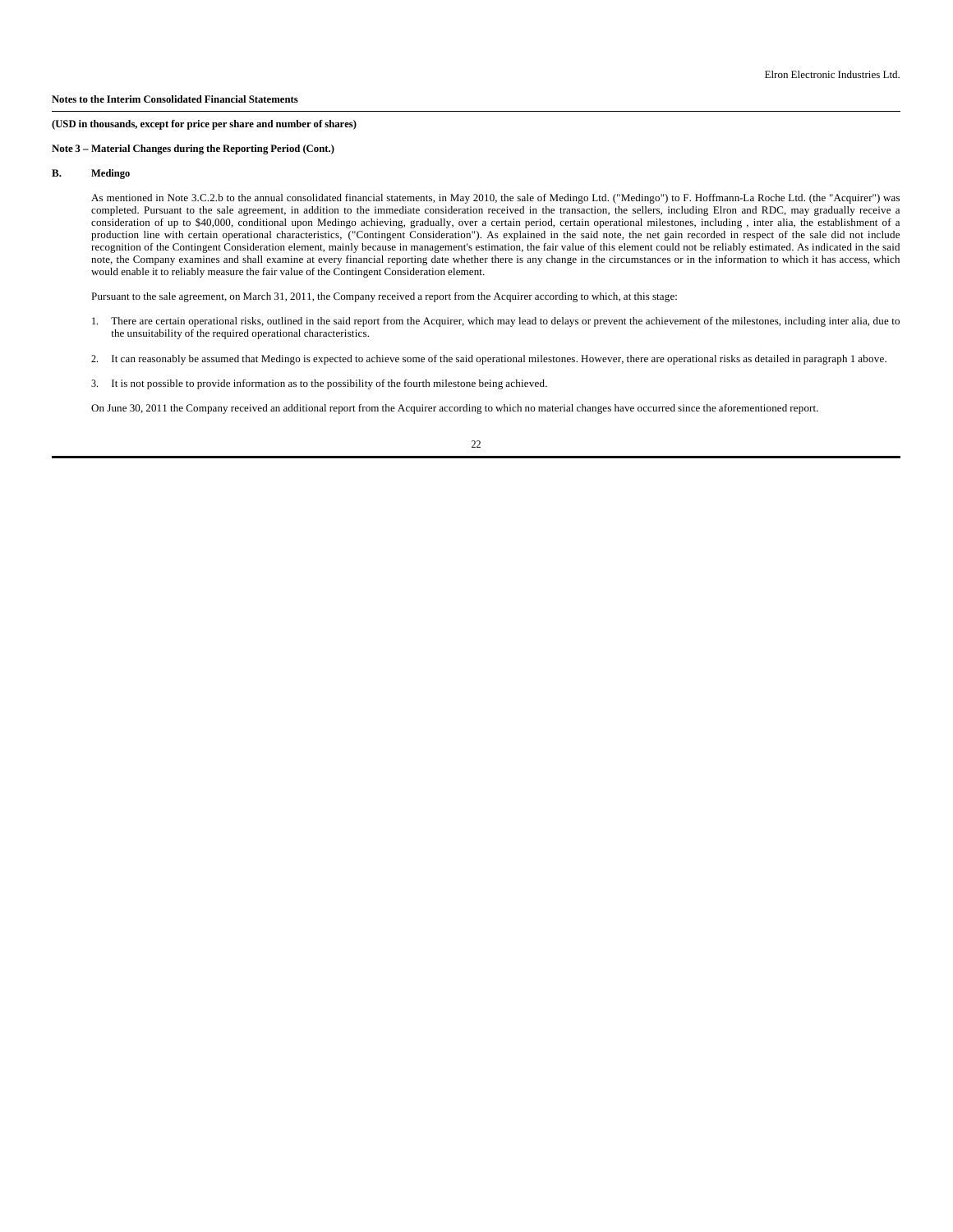# **Note 3 – Material Changes during the Reporting Period (Cont.)**

# **B. Medingo (Cont.)**

The Company considered the aforementioned information and the combination of circumstances following the said reports from the Acquirer, and in management's estimation, at this stage it is unable to estimate and to substantiate reliable probabilities of achieving the relevant milestones. Since Medingo's achievement of the abovementioned operational milestones is not under the control of the Company, but rather under the control of the Acquirer, the Company has no access, at this stage, to sufficient information to enable the substantiation of the range of reasonable fair value estimates. Therefore, as of the reporting date, it is still not possible to reliably estimate the fair value of this element, and a gain has not yet been recognized in respect of the Contingent Consideration. Furthermore, there is no certainty that such gain will be recorded in the future.

The achievement of the portion of the milestones in respect of which certain information was received will entitle Elron to an additional consideration of up to \$2,600, and will entitle RDC<br>to an additional consideration o approximately \$12,000 (a consolidated net gain of up to approximately \$21,500) may be recorded at later stages in respect of these milestones.

The achievement of the last milestone in respect of which no information was received will entitle Elron to an additional consideration of up to \$400, and will entitle RDC to an additional<br>consideration of up to \$4,100, ou (a consolidated net gain of up to approximately \$3,000) may be recorded at later stages in respect of this milestone.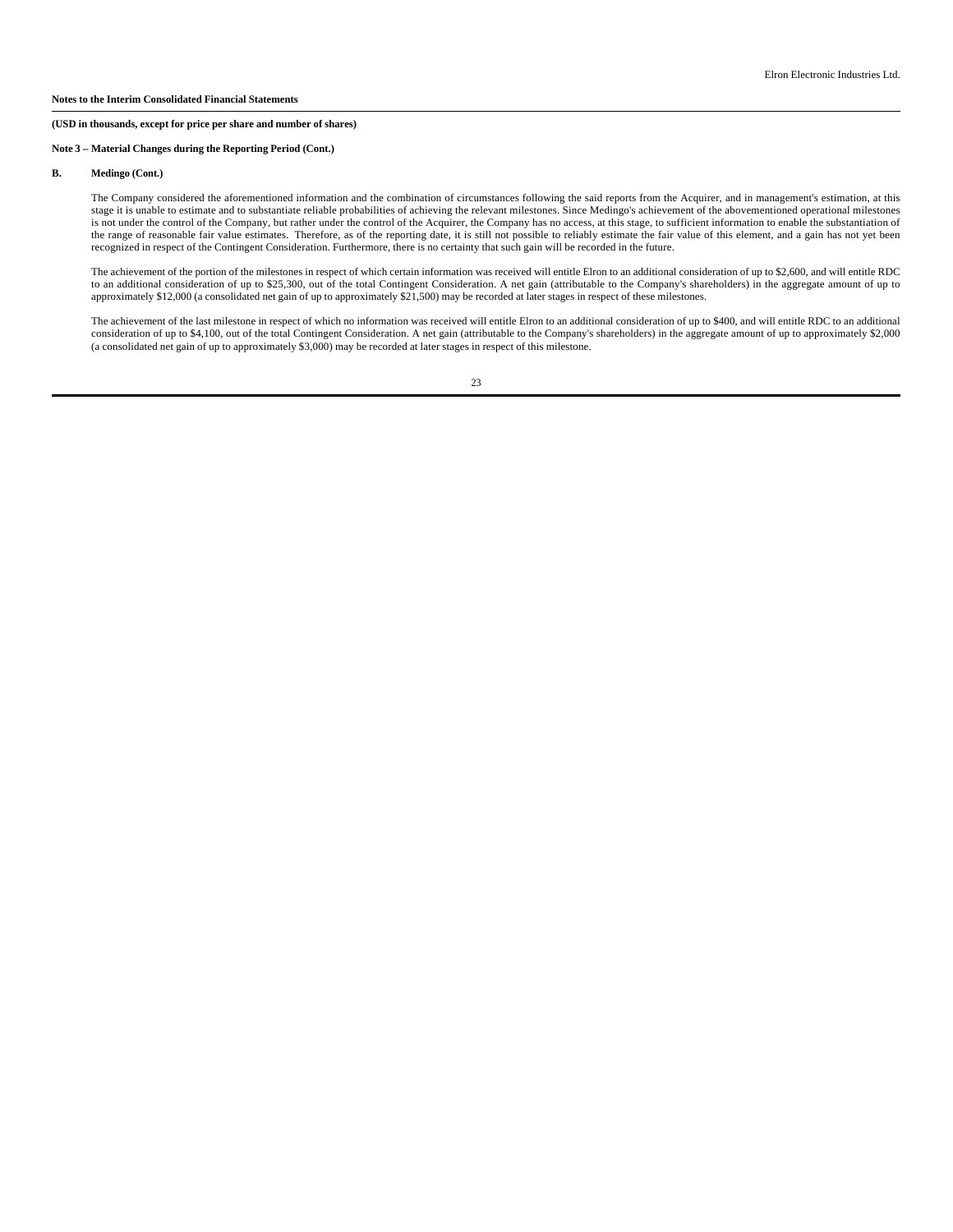# **Note 3 – Material Changes during the Reporting Period (Cont.)**

## **C. Wavion**

Wavion Inc. ("Wavion"), a subsidiary, provides outdoor Wi-Fi base station solutions which provide increased coverage and capacity, enhanced penetration, and immunity to interference as compared with conventional Wi-Fi acce

In March 2011, Elron together with another shareholder of Wavion, invested an aggregate amount of \$1,400 in Wavion, of which Elron's share was approximately \$900. The investment did not result in any material change to Elron's holdings of Wavion's outstanding shares.

## **D. RDC**

RDC is a holding company consolidated by Elron. Elron holds 50.1% of RDC's outstanding shares, through DEP Technology Holdings Ltd. ("DEP"), a subsidiary fully owned by Elron.

RDC establishes and develops projects and companies that commercially exploit technologies which were developed by Rafael Advanced Defense Systems Ltd. ("Rafael") for military uses.

In May 2011, RDC signed a loan agreement with Elron and Rafael in the aggregate amount of up to \$10,000, of which Elron's share is approximately \$5,000. A payment in respect of the<br>loan in the amount of approximately \$2,00

# **E. Kyma**

Kyma Medical Technologies Ltd. ("Kyma") is developing an innovative remote patient monitoring (RPM) solution for Congestive Heart Failure (CHF) patients.

In September 2010, Elron and Kyma signed an investment agreement according to which Elron invested \$1,000 in Kyma in consideration for 65,738 Preferred B shares. Following this transaction, Elron held approximately 27% of things, to an additional approximately 38% of Kyma's outstanding shares.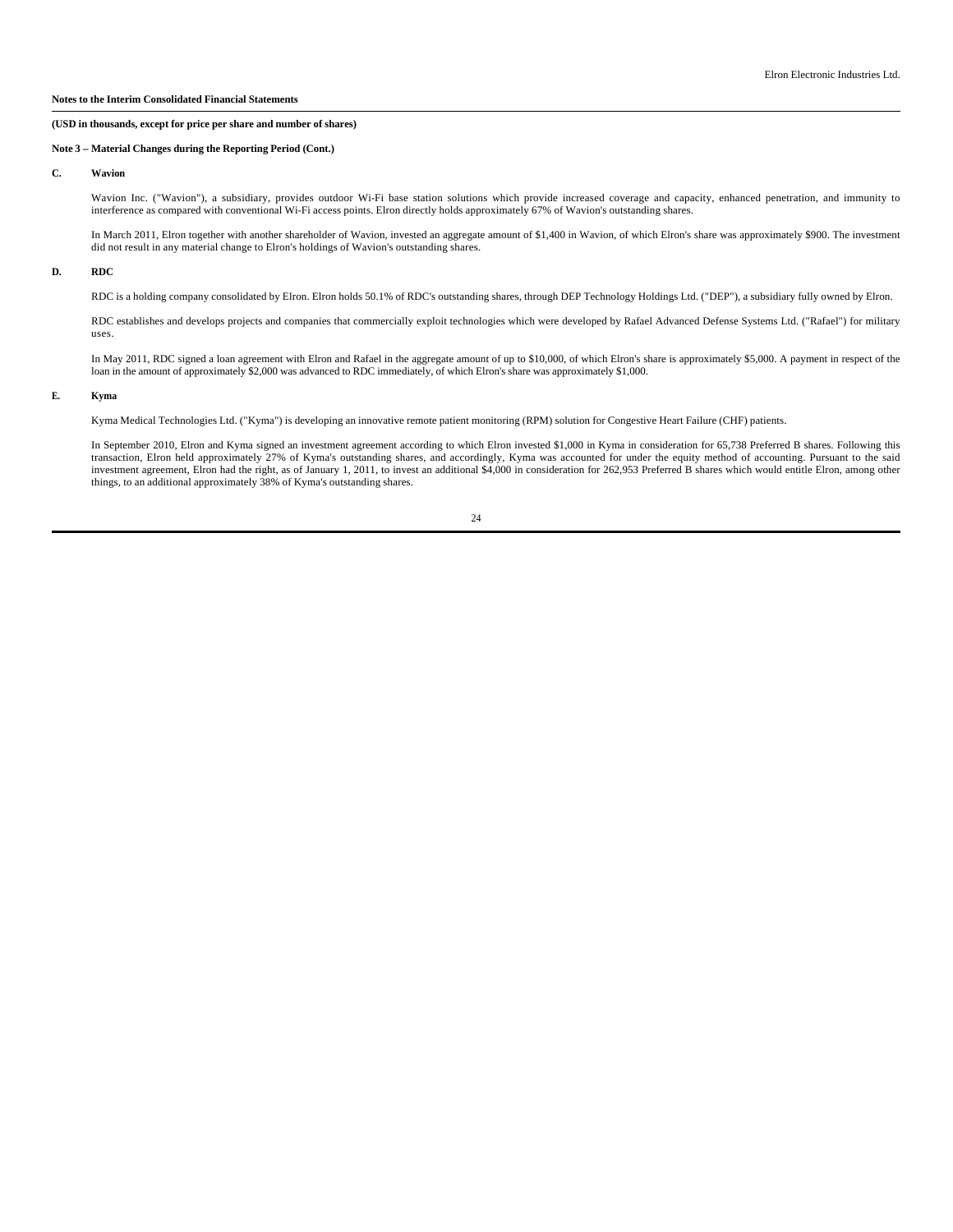# **Note 3 – Material Changes During the Reporting Period (Cont.)**

## **E. Kyma (Cont.)**

In January 2011, Elron exercised this right, and invested an additional \$4,000 in Kyma. Following this investment, Elron's holding in Kyma's outstanding shares increased to approximately 65%. Following this investment, Kym value of Kyma's shares held by the Company prior to obtaining control (a fair value of \$1,000 less the carrying amount of the prior holding in the amount of \$603). This gain was recorded under line item gain from disposal of investee companies and changes in holdings, net, in the Statement of Income.

The impact on the assets and liabilities in the consolidated statement of financial position in Elron's financial statements as of the date of initial consolidation of Kyma's financial statements was as follows:

|                                    | <b>Carrying amount</b><br>in Kyma's<br>financial<br>statements at the<br>date of initial<br>consolidation | <b>Adjustment to</b><br>fair value<br>\$ thousands | <b>Values</b><br>recognized upon<br>initial<br>consolidation |
|------------------------------------|-----------------------------------------------------------------------------------------------------------|----------------------------------------------------|--------------------------------------------------------------|
|                                    |                                                                                                           | unaudited                                          |                                                              |
| Cash and cash equivalents          | 4,668                                                                                                     | ٠                                                  | 4,668                                                        |
| Restricted cash                    | 14                                                                                                        | ۰                                                  | 14                                                           |
| Other account receivables          | 328                                                                                                       |                                                    | 328                                                          |
| Other long-term receivables        | 16                                                                                                        | ۰                                                  | 16                                                           |
| Property, plant and equipment, net | 50                                                                                                        | $\overline{\phantom{a}}$                           | 50                                                           |
| Intangible assets                  |                                                                                                           | 407                                                | 407                                                          |
| Trade payables                     | (23)                                                                                                      | ٠                                                  | (23)                                                         |
| Other account payables             | (136)                                                                                                     | ÷.                                                 | (136)                                                        |
| Royalty bearing government grants  | (414)                                                                                                     | $\overline{\phantom{a}}$                           | (414)                                                        |
| Non-controlling interests          | 90                                                                                                        |                                                    | 90                                                           |
| Purchase consideration transferred | 4,593                                                                                                     | 407                                                | 5,000                                                        |

The purchase consideration of the business combination amounted to \$5,000 and included a \$4,000 cash payment as well as an amount of \$1,000 which represents the fair value of the Company's investment on the date control was obtained as a result of its revaluation to fair value on the purchase date (as aforementioned).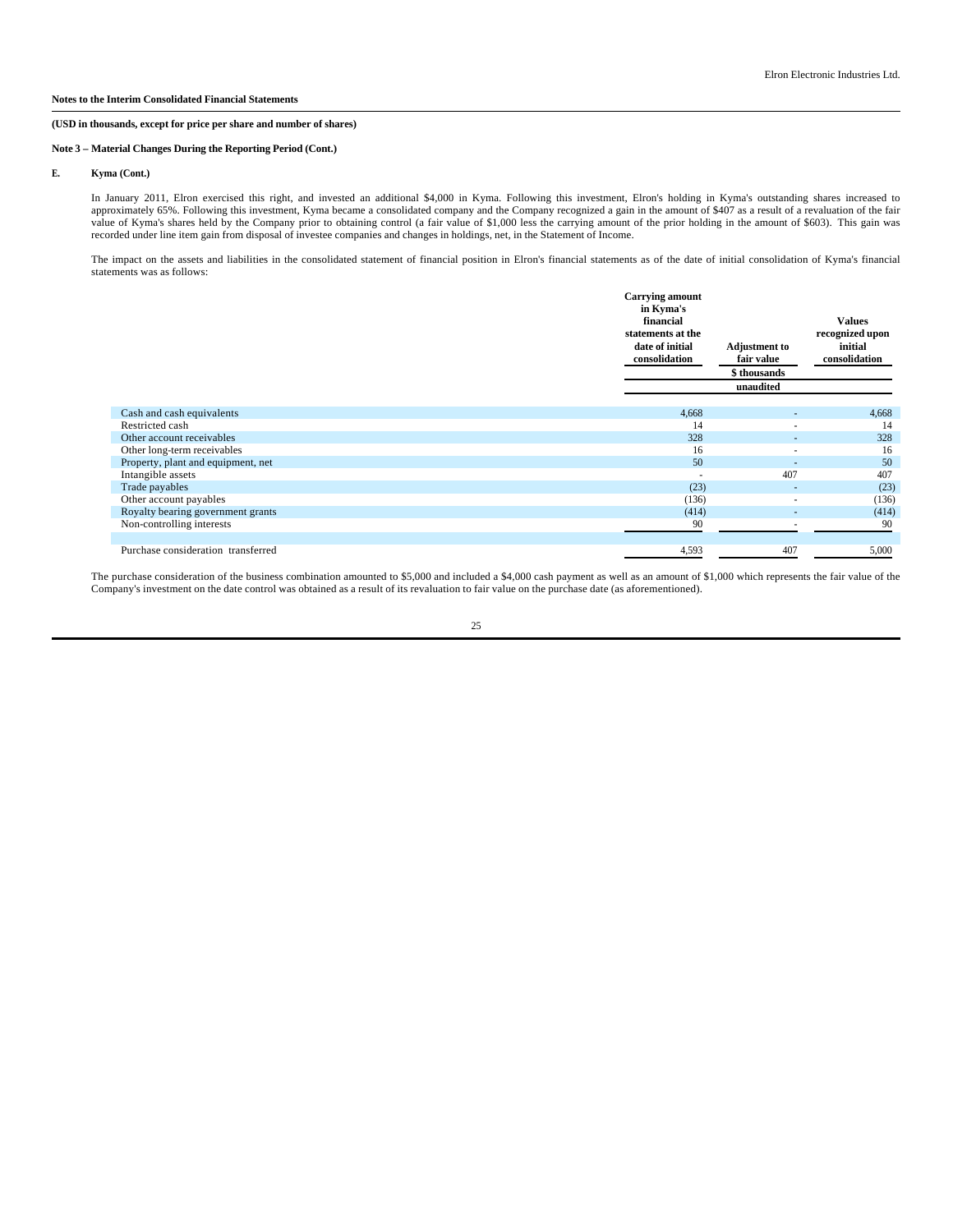# **(USD in thousands, except for price per share and number of shares)**

# **Note 3 – Material Changes during the Reporting Period (Cont.)**

# **E. Kyma (Cont.)**

Analysis of cash flows on acquisition:

|                                                                             | \$ thousands<br>unaudited |
|-----------------------------------------------------------------------------|---------------------------|
| Cash and cash equivalents acquired with the company as of the purchase date | 4,668                     |
| Cash paid                                                                   | (4,000)                   |
|                                                                             |                           |
|                                                                             | 668                       |

Kyma has contributed \$1,250 and \$670 to the loss in the six and three month period ended on June 30, 2011, respectively.

In March 2011, Elron transferred its investment in Kyma, including any rights and obligations in regards to this investment, to RDC in consideration for \$5,000. As a result, Kyma became<br>an RDC subsidiary. As of the reporti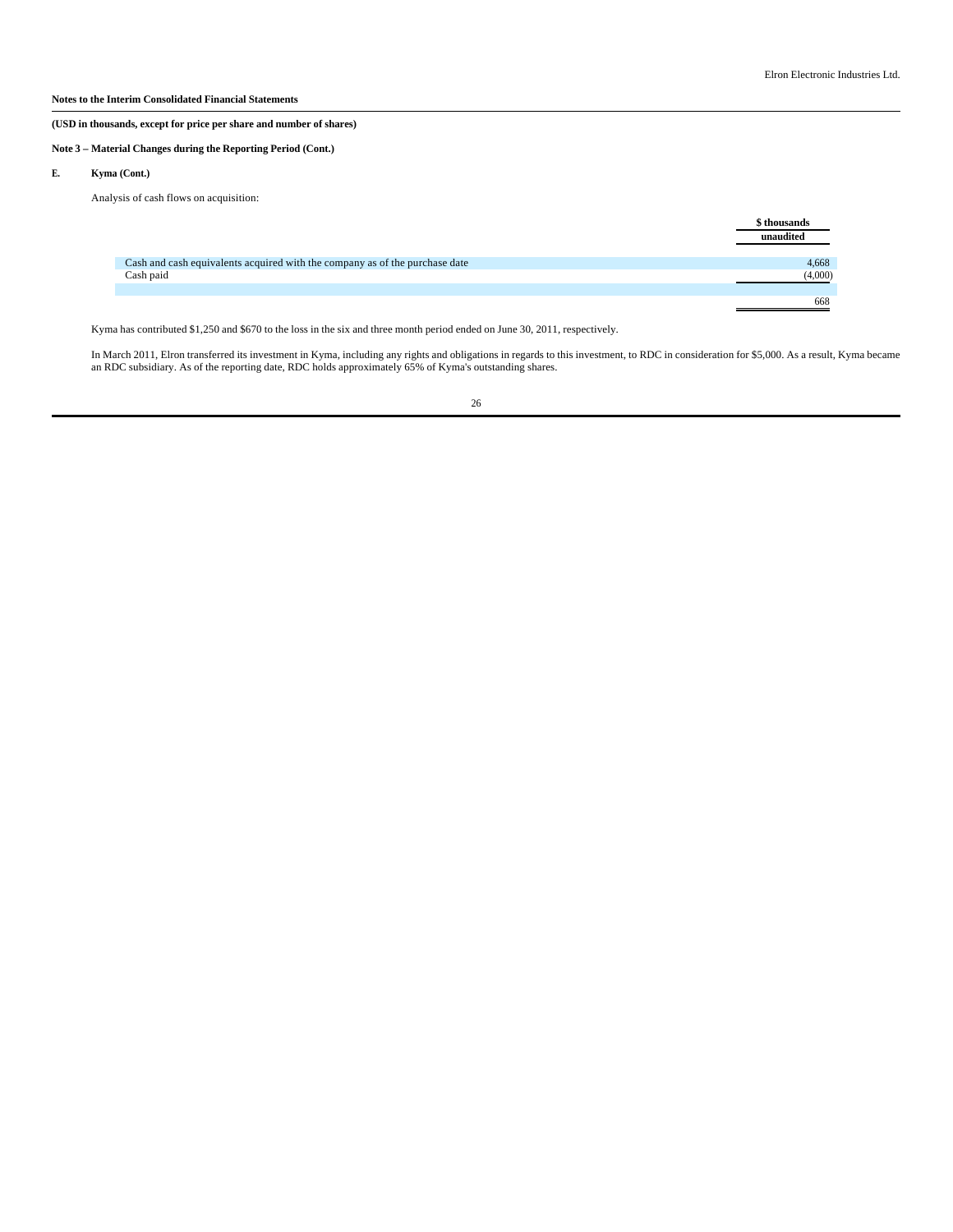# **Note 3 – Material Changes during the Reporting Period (Cont.)**

#### **F. Pocared**

In January 2011, Pocared completed a financing round of approximately \$5,800 in consideration for 9,586,777 Preferred F shares. Elron's share in this amount was approximately \$2,600. In addition, simultaneously with the financing round, convertible loans in the amount of approximately \$9,200 were converted into 15,244,457 Preferred F shares. Elron's share in these loans was approximately \$4,100. Pursuant to the investment agreement, the shareholders of Pocared, including Elron, have the option at their discretion to invest up to an additional approximately \$11,200 in three additional installments, pro rata to their holdings of Pocared. In June 2011, Pocared completed the first installment (out of the additional three installments) of approximately \$3,700 in consideration for 6,170,799 Preferred F shares. Elron's share in this amount was approximately \$1,700.

In August 2011, subsequent to the reporting date, Elron together with other shareholders of Pocared, purchased the holdings of another shareholder in Pocared, which constitute as of the reporting date approximately 5% of Pocared's outstanding shares, in consideration for approximately \$2,000 (NIS 7,000). Elron's share in this amount is approximately \$900. Subsequent to this purchase Elron holds approximately 40.5% of Pocared's outstanding shares.

#### **G. Nulens**

NuLens Ltd. ("NuLens") is developing intra-ocular accommodating lenses, or IOLs, mainly for the treatment of cataracts, presbyopia and low vision.

Elron holds approximately 35% of NuLens's outstanding shares. NuLens is accounted for under the equity method of accounting.

In June 2011, Elron together with other shareholders of NuLens, signed an agreement to invest an aggregate amount of \$4,000 in NuLens in two payments, of which Elron's share is approximately \$1,700. The first payment in the amount of approximately \$2,400 took place immediately, of which Elron's share was approximately \$1,000. The second installment will be<br>advanced conditionally upon NuLens achie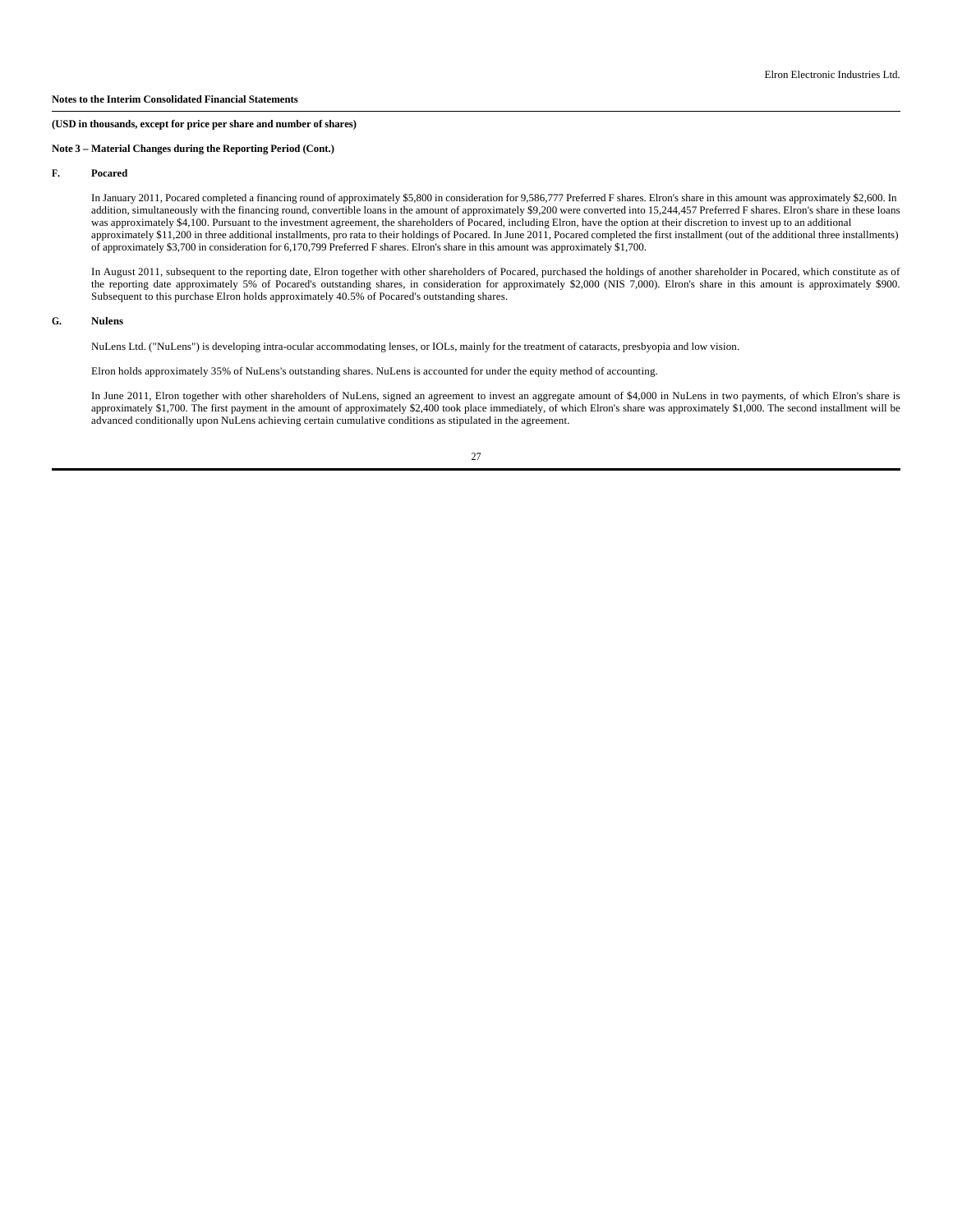# **Note 3 – Material Changes during the Reporting Period (Cont.)**

## **H. BrainsGate**

BrainsGate Ltd. ("BrainsGate) is developing a minimally invasive treatment platform for patients suffering from Central Nervous System diseases.

As of the reporting date, Elron holds approximately 23% of BrainsGate's outstanding shares. BrainsGate is accounted for under the equity method of accounting.

In July 2011, subsequent to the reporting date, BrainsGate signed an investment agreement with its major shareholders, including Elron ("the Major Shareholders"), whereby approximately \$20,000 is to be advanced in three installments in consideration for Preferred D shares and warrants for Preferred D shares. The first installment in the amount of \$6,700 was advanced immediately in consideration for 8,743,525 preferred D shares and 2,185,884 warrants to Preferred D shares. Elron's share in this amount was approximately \$2,400. According to the agreement, the major shareholders are obligated to advance the second and third installments in January and July 2012.

Subsequent to the first installment Elron holds approximately 27% of BrainsGate's outstanding shares.

## **I. Navitrio**

In May 2011, Elron together with another investor founded Navitrio Ltd. ("Navitrio"), a subsidiary, in order to invest in projects in the digital field, including internet, electronic and cellular trade platforms, applications etc.

Elron directly holds 80% of Navitrio's outstanding shares.

In June 2011 Elron invested \$1,500 in Navitrio. The investment did not result in any change to Elron's holdings of Navitrio's outstanding shares.

J. During the second quarter of 2011 current maturities in respect with Elron's and RDC's share in cash received from the sale of Medingo in the amount of \$22,639 held in long term escrow (see also Note 3.C.2.b to the annu Technologies Inc. ("Enablence") received in the sale of Teledata Networks Ltd. ("Teledata") (see also Note 4.C below) were classified from line item other long-term receivables in noncurrent assets into line item other accounts receivables in current assets.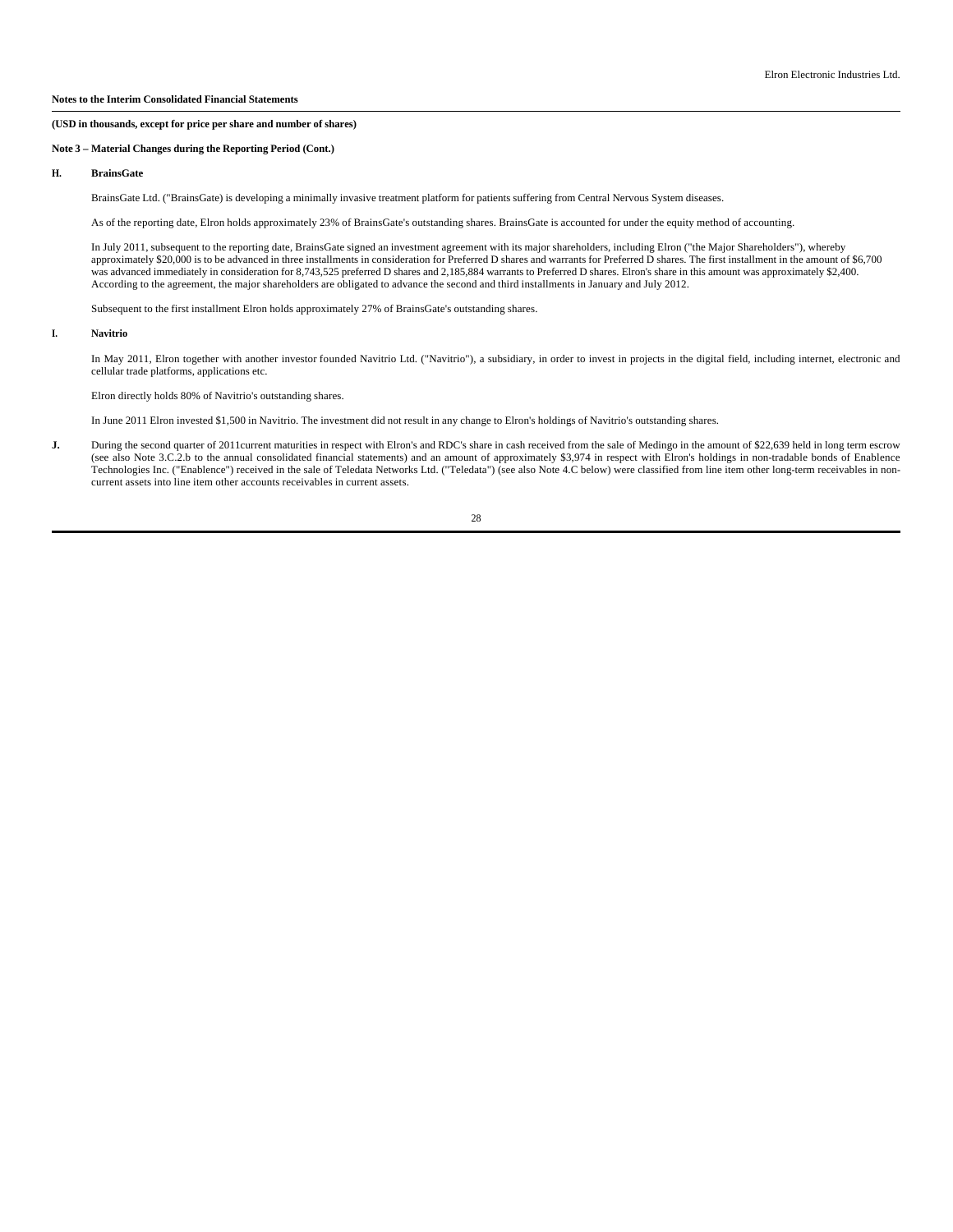# **(USD in thousands, except for price per share and number of shares)**

#### **Note 4 – Assets held for sales**

**A.** As described in Note 9 to the annual consolidated financial statements, in December 2010, the Company's Board of Directors decided to sell the Company's investment in GigOptix Inc. ("GigOptix") and Enablence. In December 2010, the Company engaged with Oppenheimer Inc. in order to sell these shares. According to the Company's management's opinion, the investments in these shares are in compliance with the terms set in IFRS 5 for classification as non- current assets held for sale. Accordingly, the investments in these shares are classified as assets held for sale in the statement of financial position.

The investments in the shares of Enablence and GigOptix continue to be measured in conformity with the provisions of IAS 39, as available for sale investments at fair value.

- B. During the first quarter of 2011, approximately 450,000 shares of GigOptix were sold, representing approximately 58% of Elron's holding in GigOptix, in consideration of approximately \$1,300. The Company recorded a gain of approximately \$400 from this sale.
- C. As described in Note 3.C.1.b to the annual consolidated financial statements, the Company holds shares of Enablence, a foreign company publicly traded on the TSX Venture Exchange, which shares were subject to a lock-up

As of the reporting date, all of Enablence's shares have been released from the lock-up. In addition, all of Enablence's shares, which were held in escrow, have been received.

The fair value of these shares was determined in prior periods by reference to their quoted market price less the discount element ("Discount") in respect of the lock-up period. Since the<br>lock up period ended, the fair val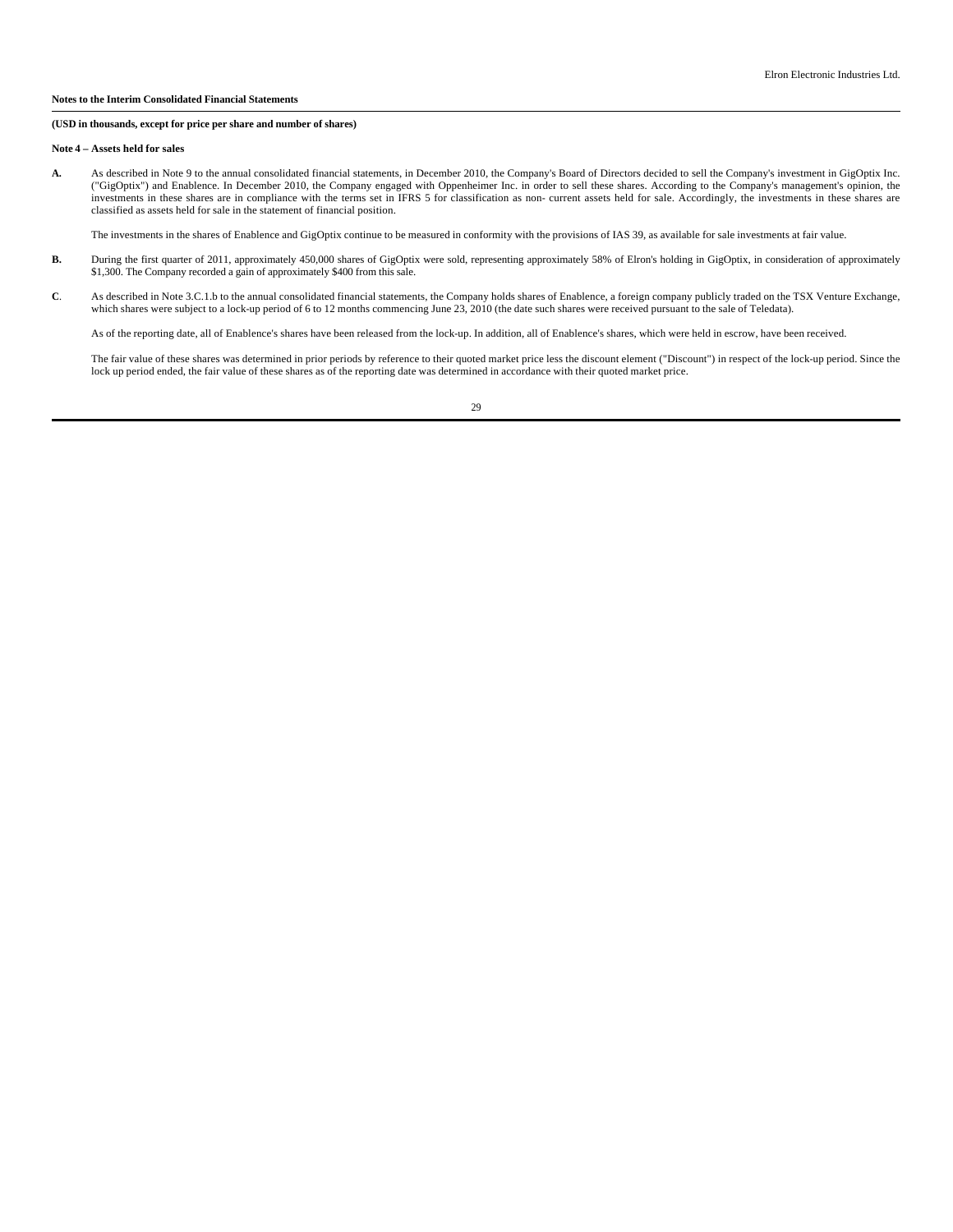## **(USD in thousands, except for price per share and number of shares)**

#### **Note 4 – Assets held for sales (Cont.)**

As of the reporting date, Enablence's share price is CAD 0.080 per share (\$0.083). Accordingly, the fair value of the investment in Enablence's shares amounted to \$2,552, a decrease of<br>approximately \$8,831 compared with th 31, 2010. In the second quarter of 2011 the Company recognized an impairment loss in the amount of \$8,831 after examining at the reporting date the rate of difference between the fair<br>value of its holdings in Enablence and whether there have been any changes in the technological, economic or legal environment, or in the market environment in which Enablence operates. The impairment loss was recorded in line item other expenses, net, in the statement of income.

Subsequent to the reporting date, Enablence's share price as of August 9, 2011 is CAD 0.080 per share (\$0. 081). Accordingly, the fair value of the investment in Enablence's shares amounted to \$2,502.

#### **Note 5 – Contingent Liabilities**

For details regarding pending contingent liabilities and claims against the Company and its group companies as of the date of approval of the interim consolidated financial statements,<br>see Note 19 to the annual consolidate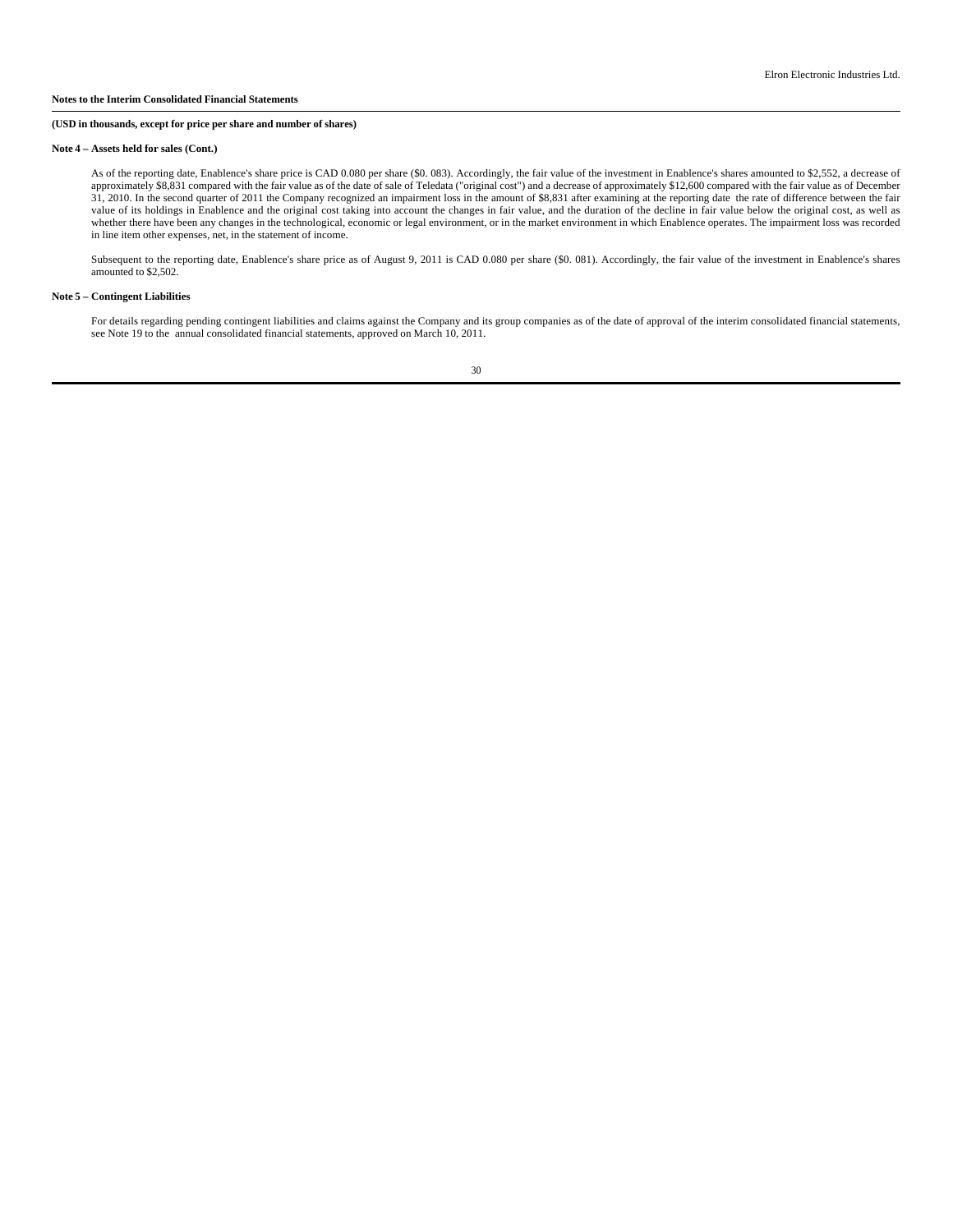#### **(USD in thousands, except for price per share and number of shares)**

# **Note 6 – Inclusion of the financial statements of associate companies accounted for under the equity method of accounting**

The Company did not include condensed data or the financial statements of Given Imaging Ltd., a material associate company, as it reports in accordance with the reporting obligations<br>under chapter E3 to the Israel Securiti

## Note 7 – Summarized data of the financial statements of certain associate companies, unadjusted to the Group's rate of holdings in conformity with the Israeli Securities regulations **(Periodic and Immediate Reports), 1970 (\*)**

| As of June 30, 2011 (unaudited)<br>601<br>497<br>497<br>9,455<br>10,056<br>9,559<br>Pocared Ltd.<br>2,874<br>1,218<br>1,056<br>NuLens Ltd.<br>4,092<br>2,546<br>3,602<br>490<br>۰.<br>As of June 30, 2010 (unaudited)<br>4,154<br>210<br>9,339<br>4,364<br>9,339<br>(4,975)<br>Pocared Ltd.<br>$\overline{\phantom{a}}$<br>5,235<br>1,078<br>754<br>322<br>NuLens Ltd.<br>6,313<br>1,076<br>5,237<br>$\overline{\phantom{a}}$<br>As of December 31, 2010 (audited)<br>517<br>2,052<br>2,569<br>(6,900)<br>9,469<br>9,469<br>Pocared Ltd.<br>$\overline{\phantom{a}}$<br>3,085<br>2,789<br>NuLens Ltd.<br>1,232<br>4,317<br>1,164<br>364<br>1,528<br>۰. | <b>Current</b><br>assets | Non-current<br>assets | <b>Total assets</b> | <b>Current</b><br>liabilities | Non-current<br>liabilities<br>\$ thousands | <b>Total</b><br>liabilities | <b>Equity</b><br>attributable<br>to<br>shareholders<br>of the<br>company | Equity<br>attributable<br>to non-<br>controlling<br>interests |
|--------------------------------------------------------------------------------------------------------------------------------------------------------------------------------------------------------------------------------------------------------------------------------------------------------------------------------------------------------------------------------------------------------------------------------------------------------------------------------------------------------------------------------------------------------------------------------------------------------------------------------------------------------|--------------------------|-----------------------|---------------------|-------------------------------|--------------------------------------------|-----------------------------|--------------------------------------------------------------------------|---------------------------------------------------------------|
|                                                                                                                                                                                                                                                                                                                                                                                                                                                                                                                                                                                                                                                        |                          |                       |                     |                               |                                            |                             |                                                                          |                                                               |
|                                                                                                                                                                                                                                                                                                                                                                                                                                                                                                                                                                                                                                                        |                          |                       |                     |                               |                                            |                             |                                                                          |                                                               |
|                                                                                                                                                                                                                                                                                                                                                                                                                                                                                                                                                                                                                                                        |                          |                       |                     |                               |                                            |                             |                                                                          |                                                               |
|                                                                                                                                                                                                                                                                                                                                                                                                                                                                                                                                                                                                                                                        |                          |                       |                     |                               |                                            |                             |                                                                          |                                                               |
|                                                                                                                                                                                                                                                                                                                                                                                                                                                                                                                                                                                                                                                        |                          |                       |                     |                               |                                            |                             |                                                                          |                                                               |
|                                                                                                                                                                                                                                                                                                                                                                                                                                                                                                                                                                                                                                                        |                          |                       |                     |                               |                                            |                             |                                                                          |                                                               |
|                                                                                                                                                                                                                                                                                                                                                                                                                                                                                                                                                                                                                                                        |                          |                       |                     |                               |                                            |                             |                                                                          |                                                               |
|                                                                                                                                                                                                                                                                                                                                                                                                                                                                                                                                                                                                                                                        |                          |                       |                     |                               |                                            |                             |                                                                          |                                                               |
|                                                                                                                                                                                                                                                                                                                                                                                                                                                                                                                                                                                                                                                        |                          |                       |                     |                               |                                            |                             |                                                                          |                                                               |
|                                                                                                                                                                                                                                                                                                                                                                                                                                                                                                                                                                                                                                                        |                          |                       |                     |                               |                                            |                             |                                                                          |                                                               |
|                                                                                                                                                                                                                                                                                                                                                                                                                                                                                                                                                                                                                                                        |                          |                       |                     |                               |                                            |                             |                                                                          |                                                               |

(\*) The information presented does not include excess cost and goodwill.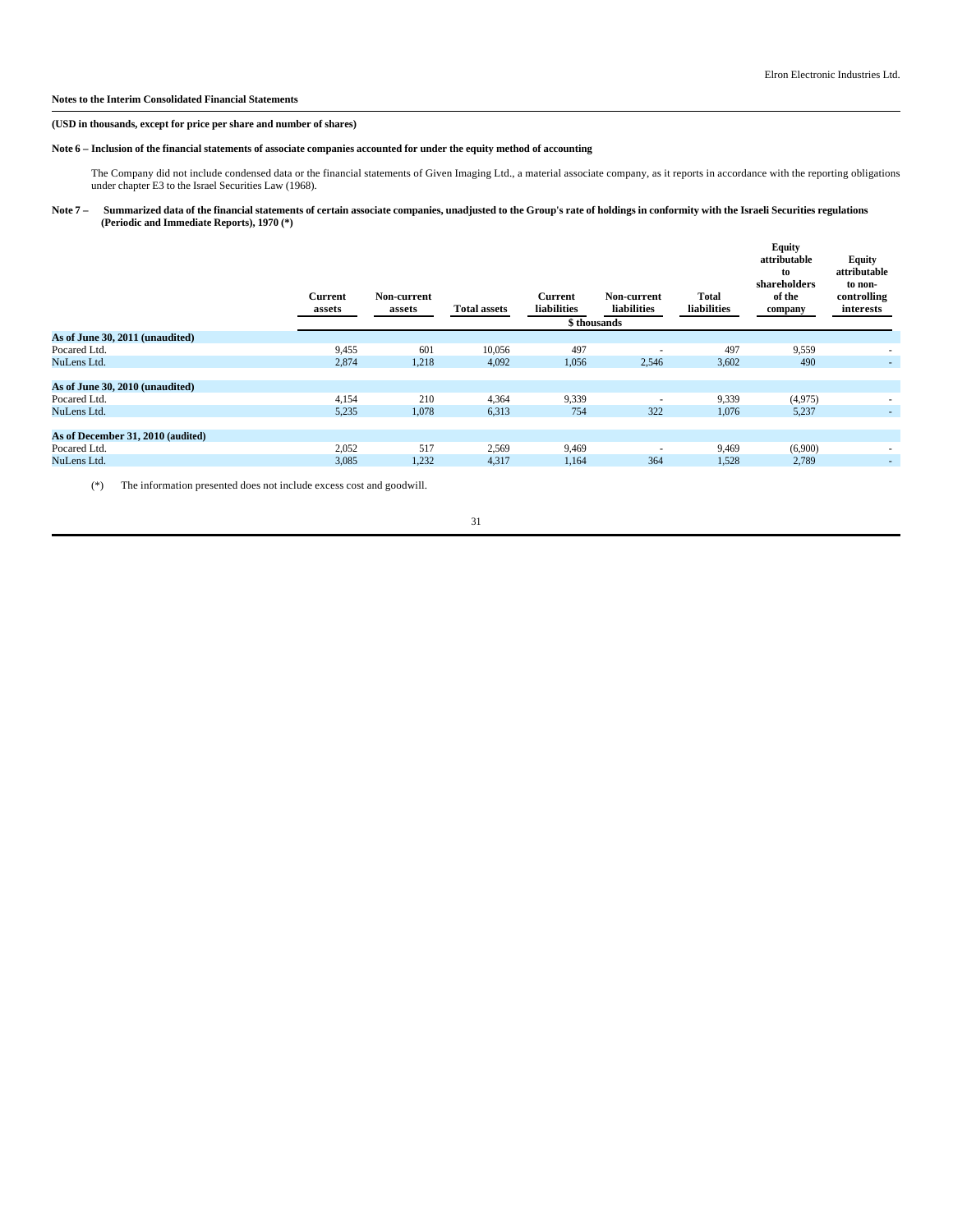**(USD in thousands, except for price per share and number of shares)**

Note 7 – Summarized data of the financial statements of certain associate companies, unadjusted to the Group's rate of holdings in conformity with the Israeli Securities regulations **(Periodic and Immediate Reports), 1970 (\*) (Cont.)**

|                                                                   | <b>Revenues</b>          | <b>Gross profit</b> | <b>Operating loss</b> | <b>Loss from</b><br>continuing<br>operations<br>\$thousands | Loss for the period | Loss attributable<br>to shareholders of<br>the company | Loss attributable<br>to non-controlling<br>interests |
|-------------------------------------------------------------------|--------------------------|---------------------|-----------------------|-------------------------------------------------------------|---------------------|--------------------------------------------------------|------------------------------------------------------|
| For the six months period<br>ended June 30, 2011<br>(unaudited)   |                          |                     |                       |                                                             |                     |                                                        |                                                      |
| Pocared Ltd.                                                      |                          |                     | (2,161)               | (2,113)                                                     | (2,113)             | (2,113)                                                |                                                      |
| NuLens Ltd.                                                       |                          |                     | (2, 423)              | (2, 442)                                                    | (2, 442)            | (2, 442)                                               |                                                      |
| For the six months period<br>ended June 30, 2010<br>(unaudited)   |                          |                     |                       |                                                             |                     |                                                        |                                                      |
| Pocared Ltd.                                                      |                          | ٠                   | (1,623)               | (1,725)                                                     | (1,725)             | (1,725)                                                |                                                      |
| NuLens Ltd.                                                       | ÷                        | ÷                   | (2,579)               | (2,562)                                                     | (2, 562)            | (2,562)                                                |                                                      |
| For the three months period<br>ended June 30, 2011<br>(unaudited) |                          |                     |                       |                                                             |                     |                                                        |                                                      |
| Pocared Ltd.                                                      | $\overline{\phantom{a}}$ | ٠                   | (1,140)               | (1,126)                                                     | (1, 126)            | (1, 126)                                               |                                                      |
| NuLens Ltd.                                                       |                          |                     | (1,204)               | (1,212)                                                     | (1,212)             | (1,212)                                                |                                                      |
| For the three months period<br>ended June 30, 2010<br>(unaudited) |                          |                     |                       |                                                             |                     |                                                        |                                                      |
| Pocared Ltd.                                                      |                          |                     | (801)                 | (883)                                                       | (883)               | (883)                                                  |                                                      |
| NuLens Ltd.                                                       |                          |                     | (1,059)               | (1,044)                                                     | (1,044)             | (1,044)                                                |                                                      |
| For the year ended December<br>31, 2010 (audited)                 |                          |                     |                       |                                                             |                     |                                                        |                                                      |
| Pocared Ltd.                                                      |                          | ٠                   | (3,929)               | (3,679)                                                     | (3,679)             | (3,679)                                                |                                                      |
| NuLens Ltd.                                                       |                          |                     | (5,256)               | (5,247)                                                     | (5,247)             | (5,247)                                                | $\sim$                                               |
|                                                                   |                          |                     | 32                    |                                                             |                     |                                                        |                                                      |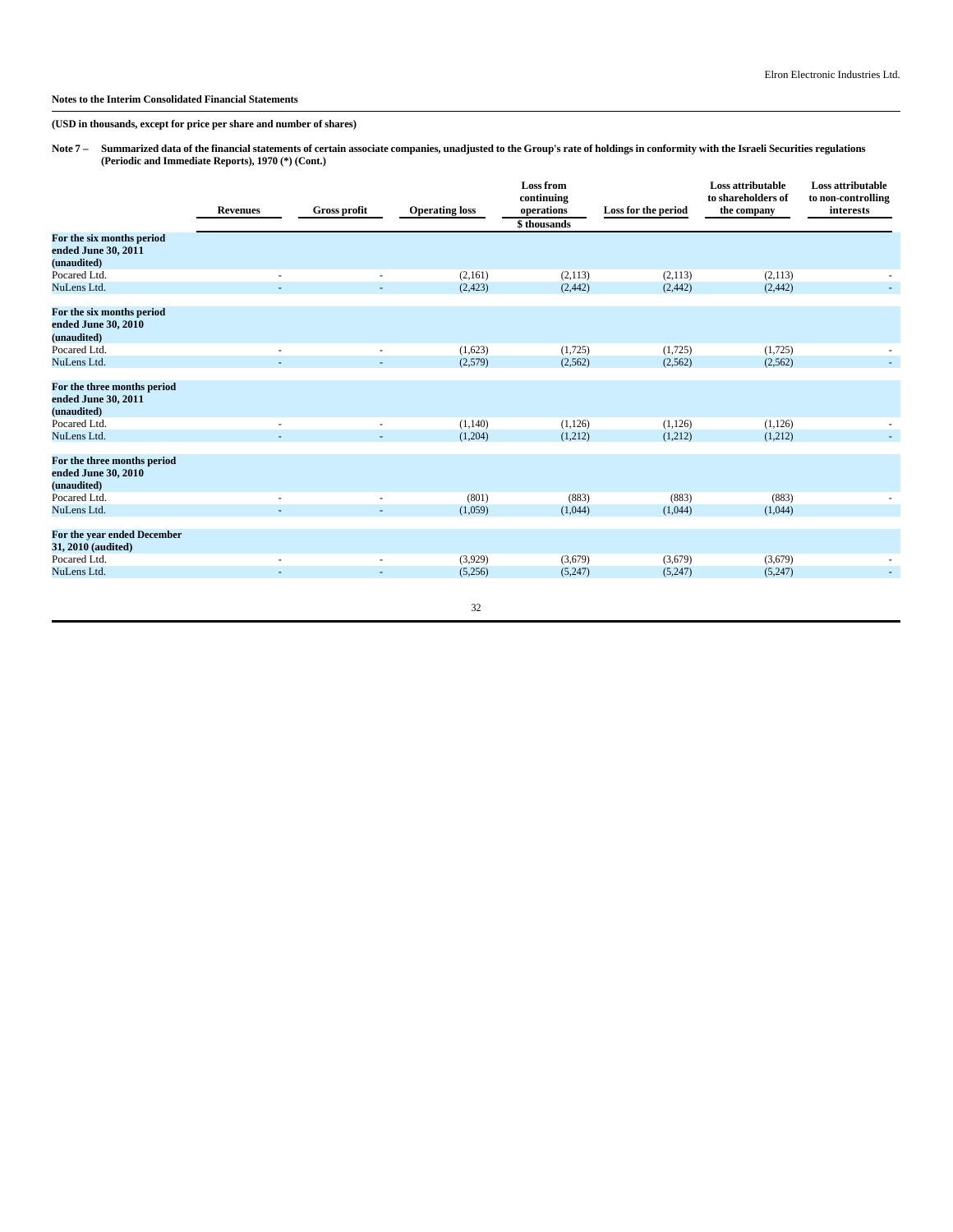#### **(USD in thousands, except for price per share and number of shares)**

#### **Note 8 –Details about valuations, pursuant to the requirements of the Israeli Securities Regulations (Periodic and Immediate Reports), 1970:**

#### A. The investment in Jordan Valley:

The Company presented its investment in Jordan Valley Semiconductors Ltd. ("Jordan Valley") based on the value determined in a valuation carried out by an independent appraiser, Empire Valuation Consultants, LLC ("Empire" or the "Appraiser"). The value of this investment was estimated at approximately \$15,310. The significant information included in this valuation is as follows:

- 1. The identity of the subject of the valuation: Elron's investment in Jordan Valley Semiconductors Ltd.
- 2. The timing of the valuation: As of June 30, 2011. The engagement date between Empire and Elron was June 29, 2011.<br>The value of the subject of the valuation immediately preceding the date of the valuation \$13.510
- The value of the subject of the valuation immediately preceding the date of the valuation \$13,510.
- 4. The value of Jordan Valley that was determined in accordance with the valuation is \$62,040, and accordingly, the value of Elron's interest was determined to be \$15,310. As a result, in the second quarter of 2011 the Company recognized a gain of \$1,800 in other comprehensive income in respect of available for sale financial assets.
- 5. The identity of the Appraiser and his characteristics Empire Valuation Consultants, LLC. The valuation was performed by a team led by Mr. Mark Shayne, a Managing Director with Empire. Mr. Shayne has an M.B.A. from the Stern Graduate School of Business at New York University, and is an Accredited Senior Appraiser (ASA) of the American Society of Appraisers, and Accredited in Business Valuation (ABV) by the American Institute of Certified Public Accountants. Mr. Shayne has experience providing financial consulting, appraisal, due diligence, and expert witness testimony on valuation matters. His areas of expertise include valuation of common and preferred stock, employee and incentive stock options, partnership interests, and intangible assets, among others. There is no dependency between the Appraiser and the Company, the party who ordered the valuation. The Appraiser is indemnified by the Company for expenses which may be incurred to the Appraiser in carrying out this valuation.
- 6. The valuation model in accordance with which the Appraiser worked:
	- a. The DCF Method for determining Jordan Valley's value (enterprise value).
- b. The Black and Scholes model for allocating Jordan Valley's value to different types of shares and for determining the value of Elron's interest accordingly.
- 7. The assumptions according to which the Appraiser carried out the valuation:
	- a. **The capitalization rate (WACC):** 23%.
	- b. **The long term growth rate:** 3% per year. c. **The terminal value as a percentage of the value determined in the valuation**: 44%.
	- d. **The standard deviation**: The volatility used in the Black and Scholes model was 60%.
	- e. **The prices used as the basis for a comparison**: As a comparison for the volatility, six companies were measured and their equity price volatility history was used as a basis for comparison.
	- f. **The number of items that served as the basis for a comparison**: Six companies, as said at e. above, and up to two metrics were sampled, for each of these companies were used as a basis for comparison of Jordan Valley's overall value to the value of comparable publicly listed companies.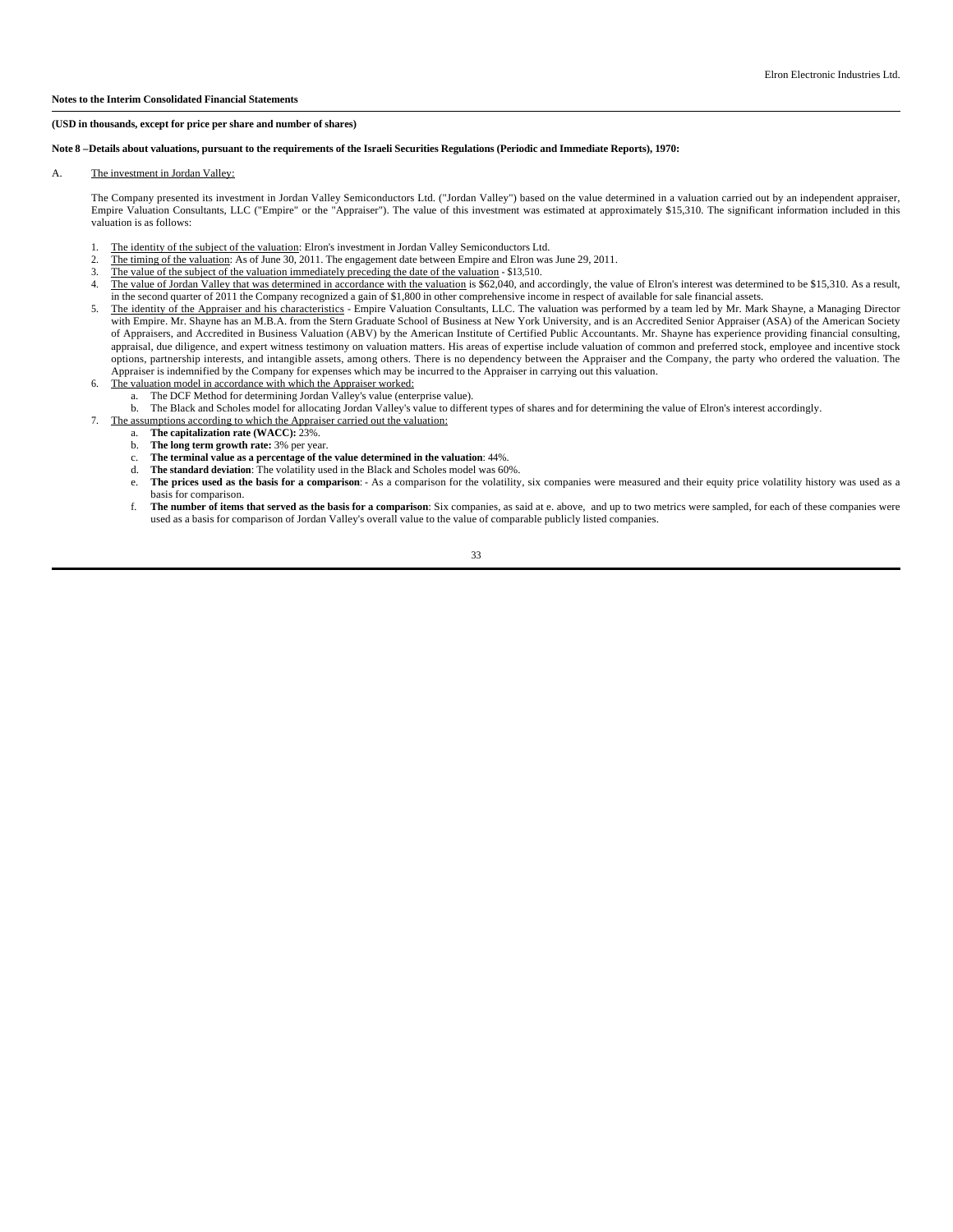## **Note 8 –Details about valuations, pursuant to the requirements of the Israeli Securities Regulations (Periodic and Immediate Reports), 1970 (Cont.):**

#### B. The investment in B.P.T:

The Company presented its investment in B.P.T. Bio Pure Technology Ltd. ("B.P.T") based on the value determined in a valuation carried out by an independent appraiser, Empire Valuation Consultants, LLC ("Empire" or the "Appraiser"). The value of this investment was estimated at approximately \$1,380. The significant information included in this valuation is as follows:

- 1. The identity of the subject of the valuation: Elron's investment in B.P.T. Bio Pure Technology Ltd.
- 2. The timing of the valuation: As of June 30, 2011. The engagement date between Empire and Elron was July 14, 2011.<br>The value of the subject of the valuation immediately preceding the date of the valuation \$2.796 (was e
- The value of the subject of the valuation immediately preceding the date of the valuation \$2,796 (was estimated by Giza Singer Even Ltd.).
- 4. The value of B.P.T that was determined in accordance with the valuation is \$9,300, and accordingly, the value of Elron's interest was determined to be \$1,380. As a result, in the second quarter of 2011 the value of the investment was decreased in an amount of approximately \$1,730, out of which an amount of approximately \$1,330 was recognized in other comprehensive income and an amount of approximately \$400 was recognized as an impairment loss in line item other expenses, net, in the statement of income.
- 5. The identity of the Appraiser and his characteristics Empire Valuation Consultants, LLC. The valuation was performed by a team led by Mr. Mark Shayne, a Managing Director with Empire. Mr. Shayne has an M.B.A. from the Stern Graduate School of Business at New York University, and is an Accredited Senior Appraiser (ASA) of the American Society of Appraisers, and Accredited in Business Valuation (ABV) by the American Institute of Certified Public Accountants. Mr. Shayne has experience providing financial consulting, appraisal, due diligence, and expert witness testimony on valuation matters. His areas of expertise include valuation of common and preferred stock, employee and incentive stock options, partnership interests, and intangible assets, among others. There is no dependency between the Appraiser and the Company, the party who ordered the valuation. The Appraiser is indemnified by the Company for expenses which may be incurred to the Appraiser in carrying out this valuation.
- 6. The valuation model in accordance with which the Appraiser worked:
	- a. The DCF Method for determining B.P.T's value (enterprise value).
	- b. The Black and Scholes model for allocating B.P.T's value to different types of shares and for determining the value of Elron's interest accordingly.
- 7. The assumptions according to which the Appraiser carried out the valuation:
- a. **The capitalization rate (WACC):** 25%. b. **The long term growth rate**: 3% per year.
	-
	- c. **The terminal value as a percentage of the value determined in the valuation**: 83%.
	- The standard deviation: The volatility used in the Black and Scholes model was 90%.
	- e. **The prices used as the basis for a comparison**: As a comparison for the volatility, five companies were measured and their equity price volatility history was used as a basis for comparison.
	- f. **The number of items that served as the basis for a comparison**: five companies, as said at e. above, and up to three metrics were sampled, for each of these companies were used as a basis for comparison of B.P.T's overall value to the value of comparable publicly listed companies.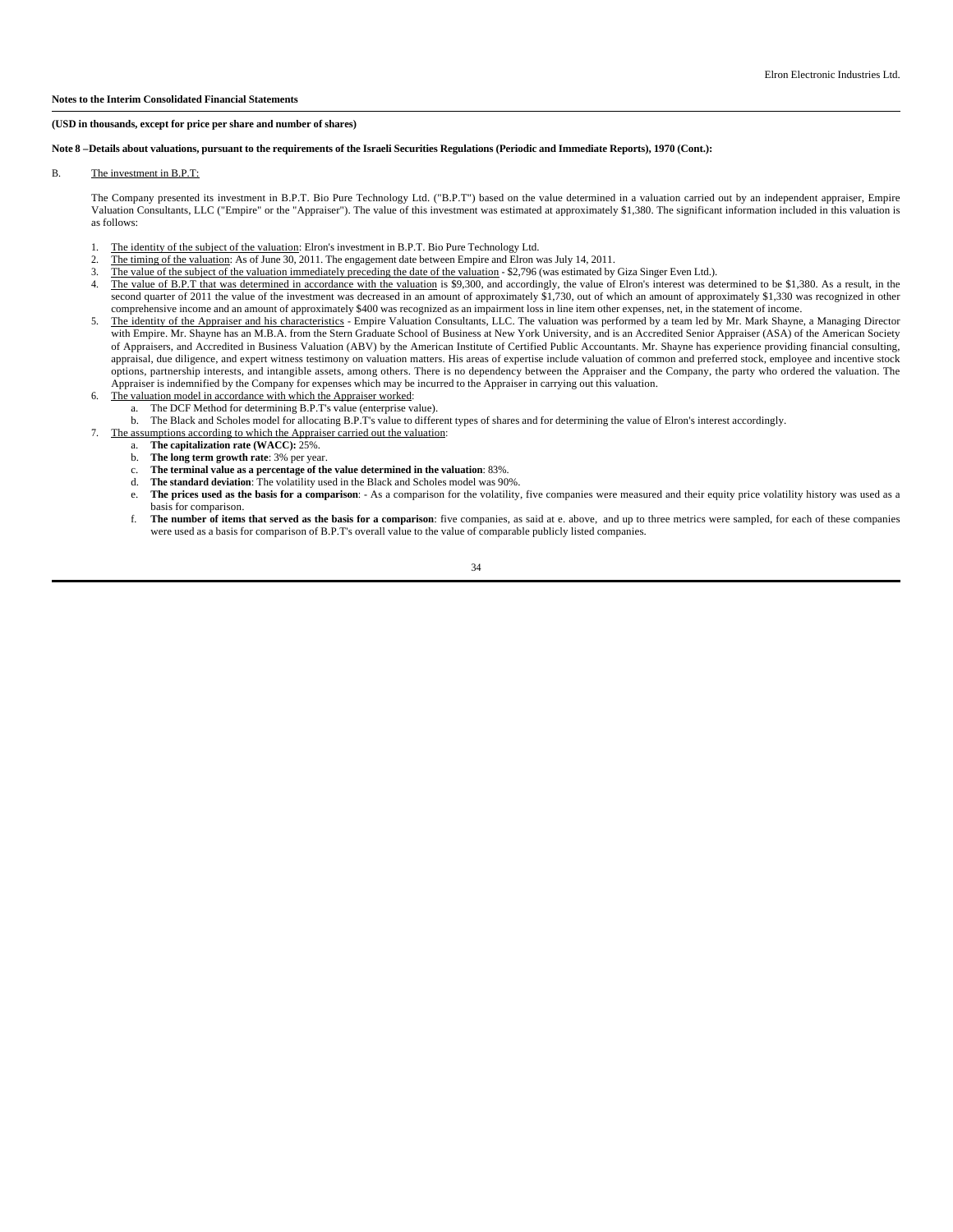# **Note 9– Components of comprehensive income (loss)**

Six months period ended June 30, 2011(unaudited)

|                                                                                                               |                               | Attributable to the Company's shareholders                                    |                                                              |                                                                                             |              |                              |              |
|---------------------------------------------------------------------------------------------------------------|-------------------------------|-------------------------------------------------------------------------------|--------------------------------------------------------------|---------------------------------------------------------------------------------------------|--------------|------------------------------|--------------|
|                                                                                                               | <b>Accumulated</b><br>deficit | <b>Reserve for</b><br>available for sale<br>financial assets<br>held-for-sale | <b>Reserve for</b><br>available-for-sale<br>financial assets | <b>Adjustments</b><br>arising from<br>translating<br>financial<br>statements<br>\$thousands | <b>Total</b> | Non-controlling<br>interests | <b>Total</b> |
| Loss                                                                                                          | (20,760)                      |                                                                               |                                                              |                                                                                             | (20,760)     | (3,186)                      | (23,946)     |
| Gain (loss) from available-for-<br>sale financial assets                                                      |                               | (6, 439)                                                                      | 1,778                                                        |                                                                                             | (4,661)      |                              | (4,661)      |
| Transfer to the statement of<br>income in respect of<br>available-for-sale financial<br>assets                |                               | 2,234                                                                         | (1, 452)                                                     |                                                                                             | 782          |                              | 782          |
| Foreign currency translation<br>differences for foreign<br>operations                                         |                               |                                                                               |                                                              | (900)                                                                                       | (900)        | (300)                        | (1,200)      |
| Group's share of other<br>comprehensive loss of<br>companies accounted for<br>under the equity method,<br>net |                               |                                                                               | (29)                                                         |                                                                                             | (29)         | (4)                          | (33)         |
|                                                                                                               |                               |                                                                               |                                                              |                                                                                             |              |                              |              |
| Total other comprehensive<br>income (loss)                                                                    |                               | (4,205)                                                                       | 297                                                          | (900)                                                                                       | (4,808)      | (304)                        | (5,112)      |
| Total comprehensive income<br>$(\text{loss})$                                                                 | (20,760)                      | (4,205)                                                                       | 297                                                          | (900)                                                                                       | (25, 568)    | (3,490)                      | (29,058)     |
|                                                                                                               |                               |                                                                               | 35                                                           |                                                                                             |              |                              |              |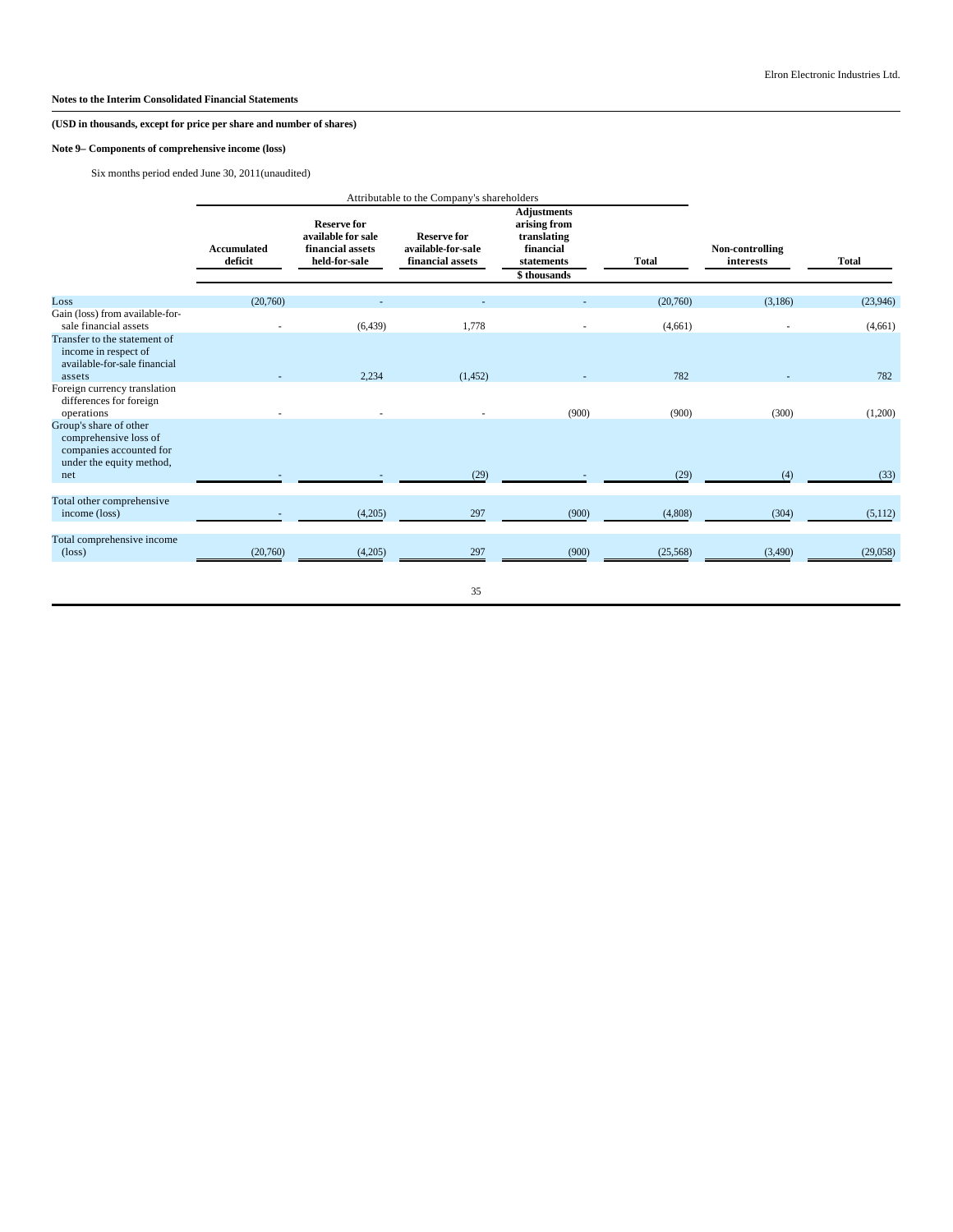# **(USD in thousands, except for price per share and number of shares)**

# **Note 9 - Components of comprehensive income (loss) (Cont.)**

Six months period ended June 30, 2010 (unaudited)

|                                                                                                  |                        | <b>Attributable to the Company's shareholders</b>            |                                                                                             |        |                              |              |
|--------------------------------------------------------------------------------------------------|------------------------|--------------------------------------------------------------|---------------------------------------------------------------------------------------------|--------|------------------------------|--------------|
|                                                                                                  | Accumulated<br>deficit | <b>Reserve for</b><br>available-for-sale<br>financial assets | <b>Adjustments</b><br>arising from<br>translating<br>financial<br>statements<br>\$thousands | Total  | Non-controlling<br>interests | <b>Total</b> |
| Net income                                                                                       | 68,186                 |                                                              |                                                                                             | 68,186 | 45,923                       | 114,109      |
| Gain from available-for-sale financial assets                                                    |                        | 2,092                                                        | $\overline{\phantom{a}}$                                                                    | 2,092  |                              | 2,092        |
| Foreign currency translation differences for foreign<br>operations                               |                        |                                                              | 250                                                                                         | 250    | 97                           | 347          |
| Group's share of other comprehensive loss of<br>companies accounted for under the equity method, |                        |                                                              |                                                                                             |        |                              |              |
| net                                                                                              |                        | (59)                                                         |                                                                                             | (59)   | (10)                         | (69)         |
| Total other comprehensive income                                                                 |                        | 2,033                                                        | 250                                                                                         | 2,283  | 87                           | 2,370        |
| Total comprehensive income                                                                       | 68,186                 | 2,033                                                        | 250                                                                                         | 70,469 | 46,010                       | 116,479      |
|                                                                                                  |                        | 36                                                           |                                                                                             |        |                              |              |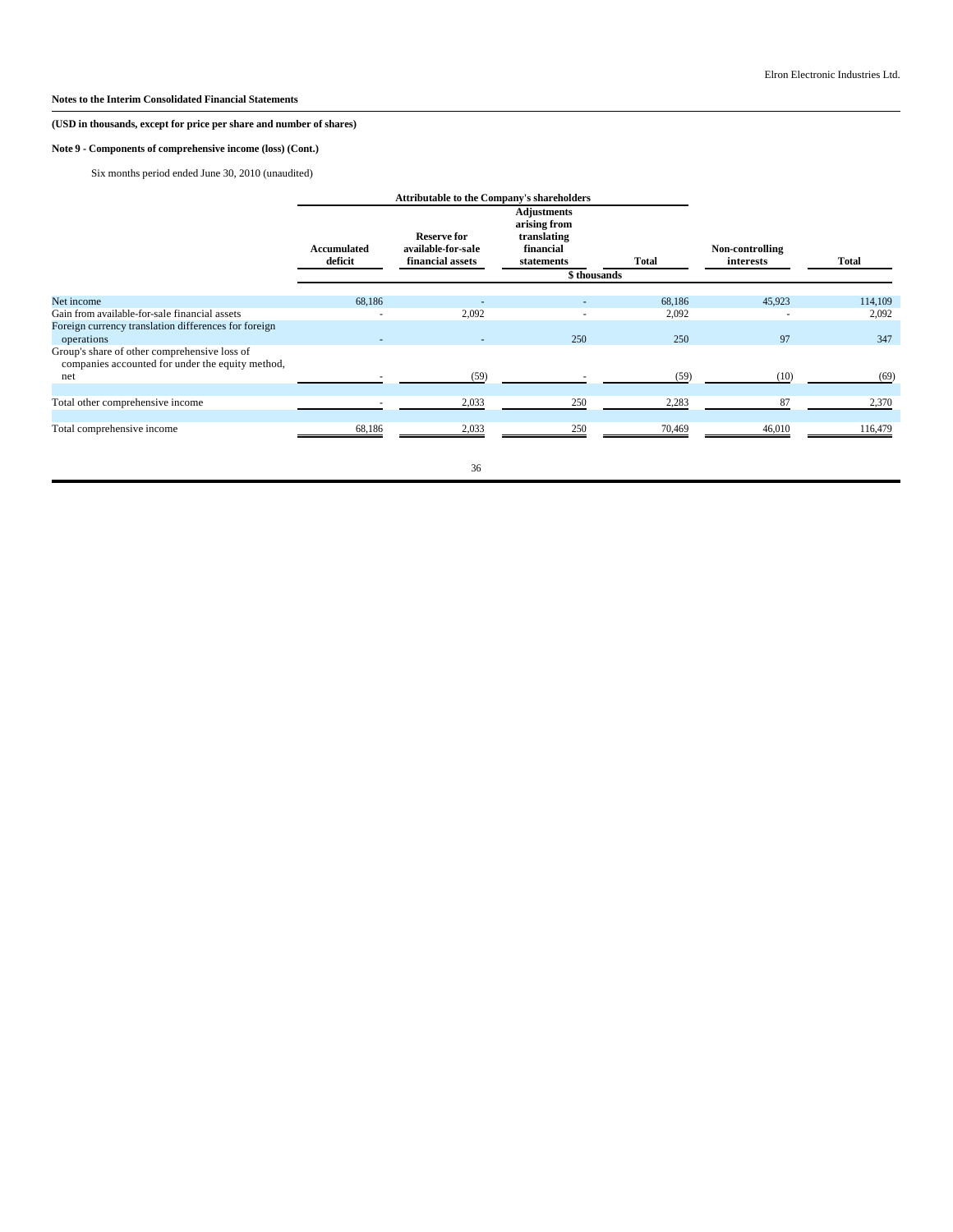# **Note 9 – Components of comprehensive income (loss) (Cont.)**

Three months period ended June 30, 2011(unaudited)

|                                                                                                               |                               | Attributable to the Company's shareholders                                    |                                                              |                                                                                             |              |                              |              |
|---------------------------------------------------------------------------------------------------------------|-------------------------------|-------------------------------------------------------------------------------|--------------------------------------------------------------|---------------------------------------------------------------------------------------------|--------------|------------------------------|--------------|
|                                                                                                               | <b>Accumulated</b><br>deficit | <b>Reserve for</b><br>available for sale<br>financial assets<br>held-for-sale | <b>Reserve for</b><br>available-for-sale<br>financial assets | <b>Adjustments</b><br>arising from<br>translating<br>financial<br>statements<br>\$thousands | <b>Total</b> | Non-controlling<br>interests | <b>Total</b> |
| Loss                                                                                                          | (16, 412)                     |                                                                               |                                                              |                                                                                             | (16, 412)    | (1,761)                      | (18, 173)    |
| Gain (loss) from available-for-<br>sale financial assets                                                      |                               | (119)                                                                         | 1,544                                                        |                                                                                             | 1,425        |                              | 1,425        |
| Transfer to the statement of<br>income in respect of<br>available-for-sale financial<br>assets                |                               | 2,649                                                                         | (1, 452)                                                     |                                                                                             | 1,197        |                              | 1,197        |
| Foreign currency translation<br>differences for foreign<br>operations                                         |                               |                                                                               |                                                              | (465)                                                                                       | (465)        | (155)                        | (620)        |
| Group's share of other<br>comprehensive loss of<br>companies accounted for<br>under the equity method,<br>net |                               |                                                                               | (29)                                                         |                                                                                             | (29)         | (4)                          | (33)         |
|                                                                                                               |                               |                                                                               |                                                              |                                                                                             |              |                              |              |
| Total other comprehensive<br>income (loss)                                                                    |                               | 2,530                                                                         | 63                                                           | (465)                                                                                       | 2,128        | (159)                        | 1,969        |
| Total comprehensive income<br>$(\text{loss})$                                                                 | (16, 412)                     | 2,530                                                                         | 63                                                           | (465)                                                                                       | (14, 284)    | (1,920)                      | (16,204)     |
|                                                                                                               |                               |                                                                               | 37                                                           |                                                                                             |              |                              |              |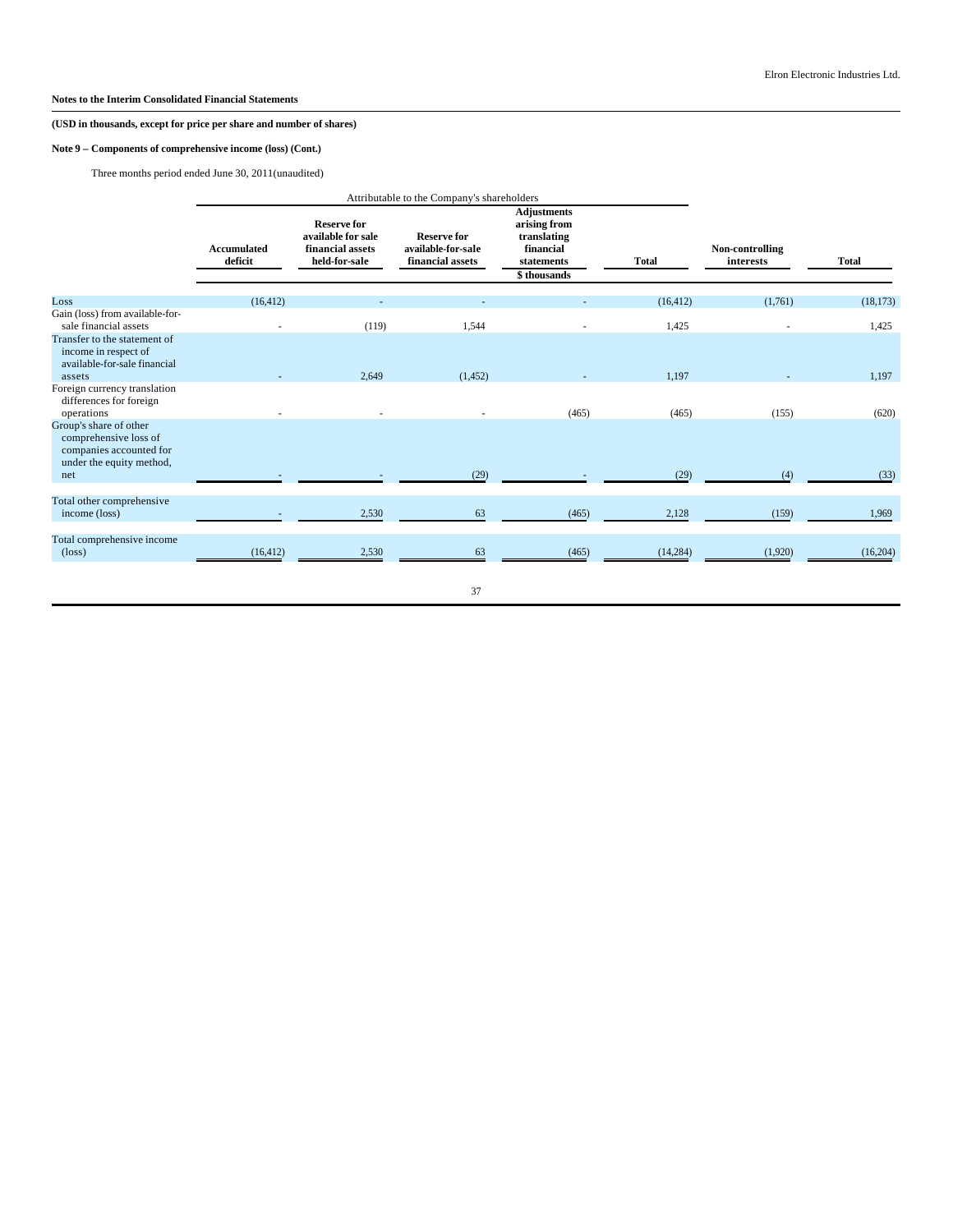# **Note 9 - Components of comprehensive income (loss) (Cont.)**

Three months period ended June 30, 2010 (unaudited)

|                                                                                                  |                               | <b>Attributable to the Company's shareholders</b>            |                                                                                              |        |                              |              |
|--------------------------------------------------------------------------------------------------|-------------------------------|--------------------------------------------------------------|----------------------------------------------------------------------------------------------|--------|------------------------------|--------------|
|                                                                                                  | <b>Accumulated</b><br>deficit | <b>Reserve for</b><br>available-for-sale<br>financial assets | <b>Adjustments</b><br>arising from<br>translating<br>financial<br>statements<br>\$ thousands | Total  | Non-controlling<br>interests | <b>Total</b> |
|                                                                                                  |                               |                                                              |                                                                                              |        |                              |              |
| Net income                                                                                       | 81,083                        |                                                              |                                                                                              | 81,083 | 50,488                       | 131,571      |
| Gain from available-for-sale financial assets                                                    |                               | 782                                                          | $\overline{\phantom{a}}$                                                                     | 782    |                              | 782          |
| Foreign currency translation differences for foreign<br>operations                               |                               |                                                              | 346                                                                                          | 346    | 135                          | 481          |
| Group's share of other comprehensive loss of<br>companies accounted for under the equity method, |                               |                                                              |                                                                                              |        |                              |              |
| net                                                                                              |                               | (30)                                                         |                                                                                              | (30)   | (5)                          | (35)         |
| Total other comprehensive income                                                                 |                               | 752                                                          | 346                                                                                          | 1,098  | 130                          | 1,228        |
| Total comprehensive income                                                                       | 81,083                        | 752                                                          | 346                                                                                          | 82,181 | 50,618                       | 132,799      |
|                                                                                                  |                               | 38                                                           |                                                                                              |        |                              |              |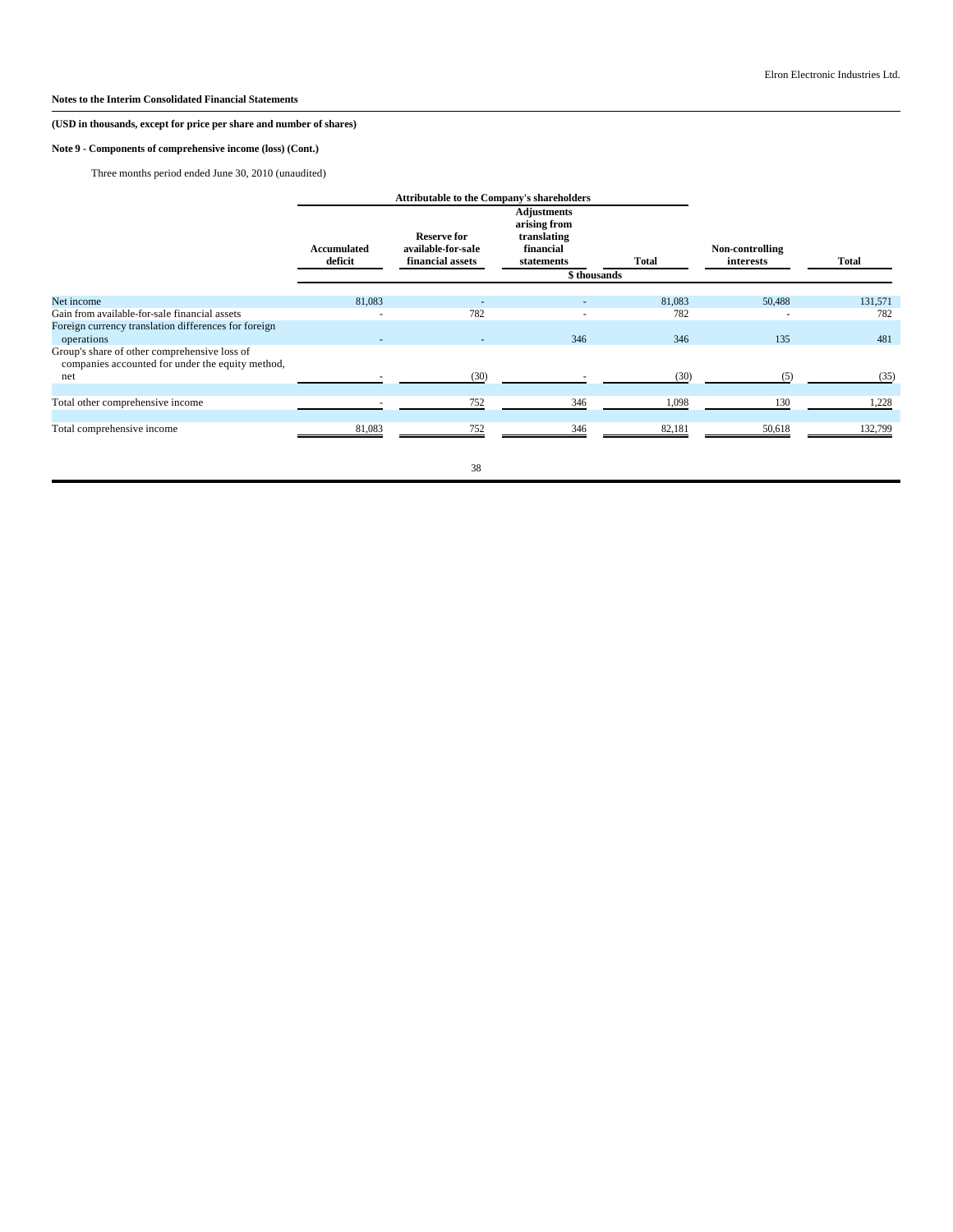# **Note 9 - Components of comprehensive income (loss) (Cont.)**

Year ended December 31, 2010 (audited)

|                                                                                                  |                          | <b>Attributable to the Company's shareholders</b>            |                                                                                             |        |                              |         |
|--------------------------------------------------------------------------------------------------|--------------------------|--------------------------------------------------------------|---------------------------------------------------------------------------------------------|--------|------------------------------|---------|
|                                                                                                  | Accumulated<br>deficit   | <b>Reserve for</b><br>available-for-sale<br>financial assets | <b>Adjustments</b><br>arising from<br>translating<br>financial<br>statements<br>\$thousands | Total  | Non-controlling<br>interests | Total   |
| Net income                                                                                       | 60,678                   |                                                              |                                                                                             | 60,678 | 44,768                       | 105,446 |
| Gain from available-for-sale financial assets                                                    |                          | 9,585                                                        |                                                                                             | 9,585  |                              | 9,585   |
| Foreign currency translation differences for foreign<br>operations                               | $\overline{\phantom{a}}$ |                                                              | (951)                                                                                       | (951)  | (318)                        | (1,269) |
| Actuarial loss from defined benefit plan                                                         | (38)                     |                                                              |                                                                                             | (38)   | (19)                         | (57)    |
| Group's share of other comprehensive loss of<br>companies accounted for under the equity method, |                          |                                                              |                                                                                             |        |                              |         |
| net                                                                                              | (91)                     | (83)                                                         |                                                                                             | (174)  | (30)                         | (204)   |
| Total other comprehensive income (loss)                                                          | (129)                    | 9,502                                                        | (951)                                                                                       | 8,422  | (367)                        | 8,055   |
| Total comprehensive income (loss)                                                                | 60,549                   | 9,502                                                        | (951)                                                                                       | 69,100 | 44,401                       | 113,501 |
|                                                                                                  |                          |                                                              |                                                                                             |        |                              |         |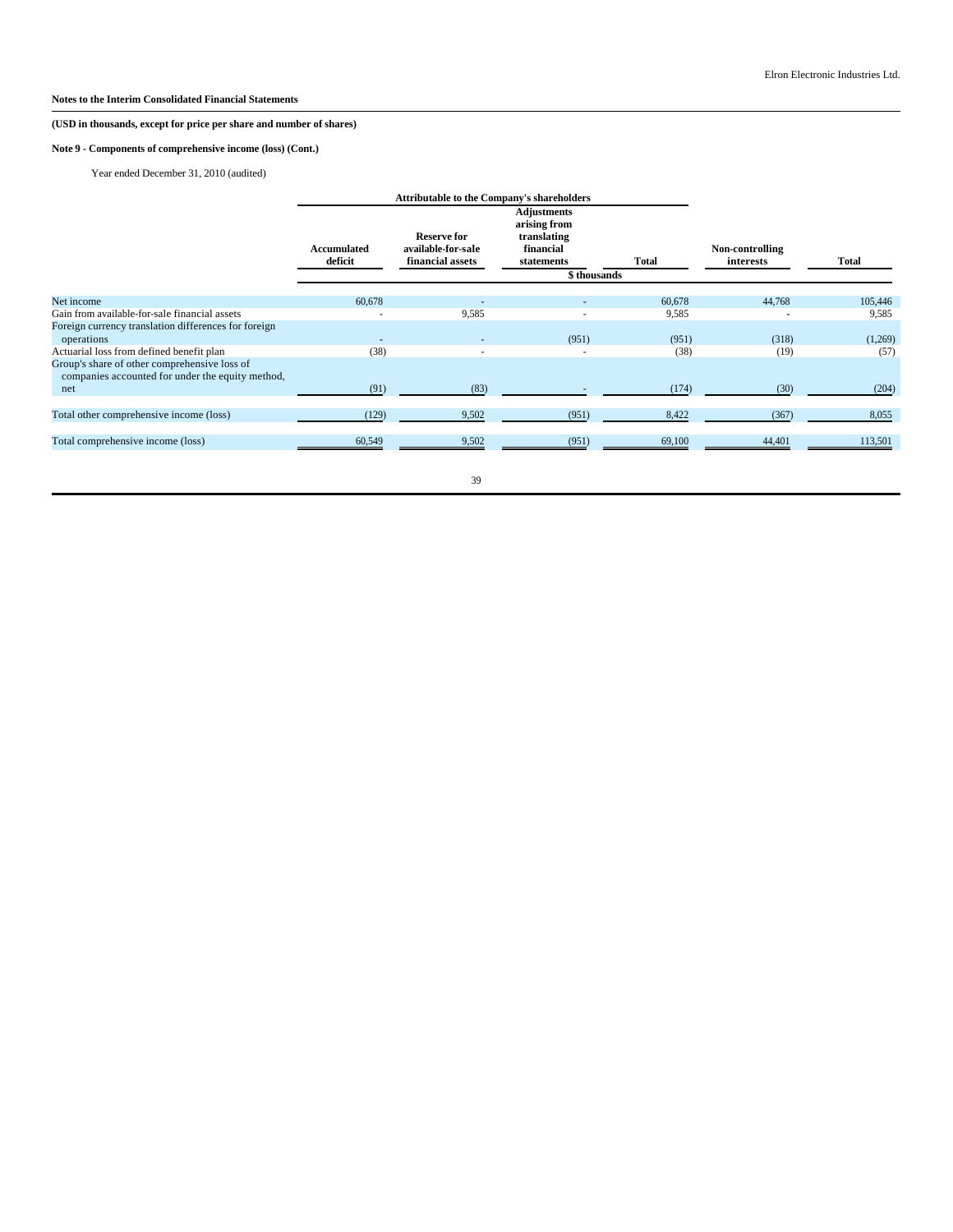|                                         | Rate of holdings in equity |                          | <b>Consolidated</b><br>rate of<br>holdings in<br>equity | Elron's<br>effective rate<br>of holdings<br>in equity ** | <b>Fully diluted</b><br>consolidated<br>rate of<br>holdings | Elron's fully<br>diluted<br>effective rate<br>of holdings<br>$\pm\pm$ | <b>Consolidated</b><br>carrying<br>value of<br>investment | Market value of<br>investment on<br>consolidated basis |                          |
|-----------------------------------------|----------------------------|--------------------------|---------------------------------------------------------|----------------------------------------------------------|-------------------------------------------------------------|-----------------------------------------------------------------------|-----------------------------------------------------------|--------------------------------------------------------|--------------------------|
|                                         | Elron*                     | <b>RDC</b>               | $\frac{0}{0}$                                           |                                                          |                                                             |                                                                       | <b>June 30,</b><br>2011                                   | <b>June 30,</b><br>2011<br>\$ thousands                | August 9,<br>2011        |
| Investments in investee companies       |                            |                          |                                                         |                                                          |                                                             |                                                                       |                                                           |                                                        |                          |
| Subsidiaries:                           |                            |                          |                                                         |                                                          |                                                             |                                                                       |                                                           |                                                        |                          |
| <b>Starling Advanced Communications</b> |                            |                          |                                                         |                                                          |                                                             |                                                                       |                                                           |                                                        |                          |
| Ltd                                     | 31.11                      | 35.86                    | 66.97                                                   | 49.07                                                    | 62.29                                                       | 46.21                                                                 | (2,864)                                                   | 5,183                                                  | 5,077                    |
| SyncRx Ltd.                             |                            | 87.47                    | 87.47                                                   | 43.82                                                    | 78.10                                                       | 39.13                                                                 | 907                                                       |                                                        |                          |
| Actysafe Ltd.                           | $\sim$                     | 100.00                   | 100.00                                                  | 50.10                                                    | 85.00                                                       | 42.59                                                                 | (301)                                                     | ٠                                                      |                          |
| Kyma Medical Technologies Ltd.          | ×,                         | 65.27                    | 65.27                                                   | 32.70                                                    | 53.07                                                       | 26.59                                                                 | 3,756                                                     |                                                        | $\sim$                   |
| Wavion Inc.                             | 66.94                      |                          | 66.94                                                   | 66.94                                                    | 54.91                                                       | 54.91                                                                 | (1, 724)                                                  |                                                        | $\sim$                   |
| Navitrio Ltd.                           | 80.00                      |                          | 80.00                                                   | 80.00                                                    | 80.00                                                       | 80.00                                                                 | 1,500                                                     | ÷                                                      | $\sim$                   |
| Associates:                             |                            |                          |                                                         |                                                          |                                                             |                                                                       |                                                           |                                                        |                          |
| Given Imaging Ltd.                      | 22.43                      | 8.78                     | 31.20                                                   | 26.82                                                    | 26.03                                                       | 22.38                                                                 | 104,209                                                   | 192,609                                                | 160,050                  |
| Aqwise Ltd.                             | 34.03                      | $\overline{\phantom{a}}$ | 34.03                                                   | 34.03                                                    | 29.95                                                       | 29.95                                                                 | 2,795                                                     | ÷                                                      |                          |
| NuLens Ltd.                             | 34.72                      |                          | 34.72                                                   | 34.72                                                    | 29.84                                                       | 29.84                                                                 | 666                                                       |                                                        |                          |
| BrainsGate Ltd.                         | 23.28                      | $\sim$                   | 23.28                                                   | 23.28                                                    | 20.83                                                       | 20.83                                                                 | (427)                                                     |                                                        | ÷.                       |
| Safend Ltd.                             | 24.89                      |                          | 24.89                                                   | 24.89                                                    | 20.25                                                       | 20.25                                                                 | (130)                                                     |                                                        |                          |
| Atlantium Inc.                          | 23.44                      |                          | 23.44                                                   | 23.44                                                    | 20.22                                                       | 20.22                                                                 |                                                           |                                                        | ٠                        |
| Pocared Ltd.                            | 38.21                      |                          | 38.21                                                   | 38.21                                                    | 34.53                                                       | 34.53                                                                 | 3,968                                                     |                                                        | ٠                        |
| Plymedia Inc.                           | 27.96                      |                          | 27.96                                                   | 27.96                                                    | 21.84                                                       | 21.84                                                                 |                                                           |                                                        | ٠                        |
| Other investments:                      |                            |                          |                                                         |                                                          |                                                             |                                                                       |                                                           |                                                        |                          |
| Notal Vision Inc.                       | 22.63                      | $\sim$                   | 22.63                                                   | 22.63                                                    | 17.29                                                       | 17.29                                                                 | 2,079                                                     |                                                        |                          |
| GigOptix Inc.                           | 2.65                       |                          | 2.65                                                    | 2.65                                                     | N/A                                                         | N/A                                                                   | 659                                                       | 659                                                    | 656                      |
| <b>BPT</b> Ltd.                         | 17.45                      | $\overline{\phantom{a}}$ | 17.45                                                   | 17.45                                                    | 15.18                                                       | 15.18                                                                 | 1,380                                                     |                                                        | $\overline{a}$           |
| Jordan Valley Ltd.                      | 18.83                      |                          | 18.83                                                   | 18.83                                                    | 17.51                                                       | 17.51                                                                 | 15,310                                                    | ٠                                                      |                          |
| InnoMed Ventures L.P.                   | 13.92                      |                          | 13.92                                                   | 13.92                                                    | N/A                                                         | N/A                                                                   | 1,112                                                     | ÷                                                      | $\overline{\phantom{a}}$ |
| Enablence Technologies Inc.             | 6.61                       | $\sim$                   | 6.61                                                    | 6.61                                                     | N/A                                                         | N/A                                                                   | 2,552                                                     | 2,552                                                  | 2,502                    |
| WhiteWater Ltd.                         | 1.58                       |                          | 1.58                                                    | 1.58                                                     | 1.49                                                        | 1.49                                                                  | 529                                                       |                                                        | $\sim$                   |

\*) Including holding through Elron's fully-owned subsidiaries. \*\*) Elron's effective holdings include holdings by RDC multiplied by 50.10%.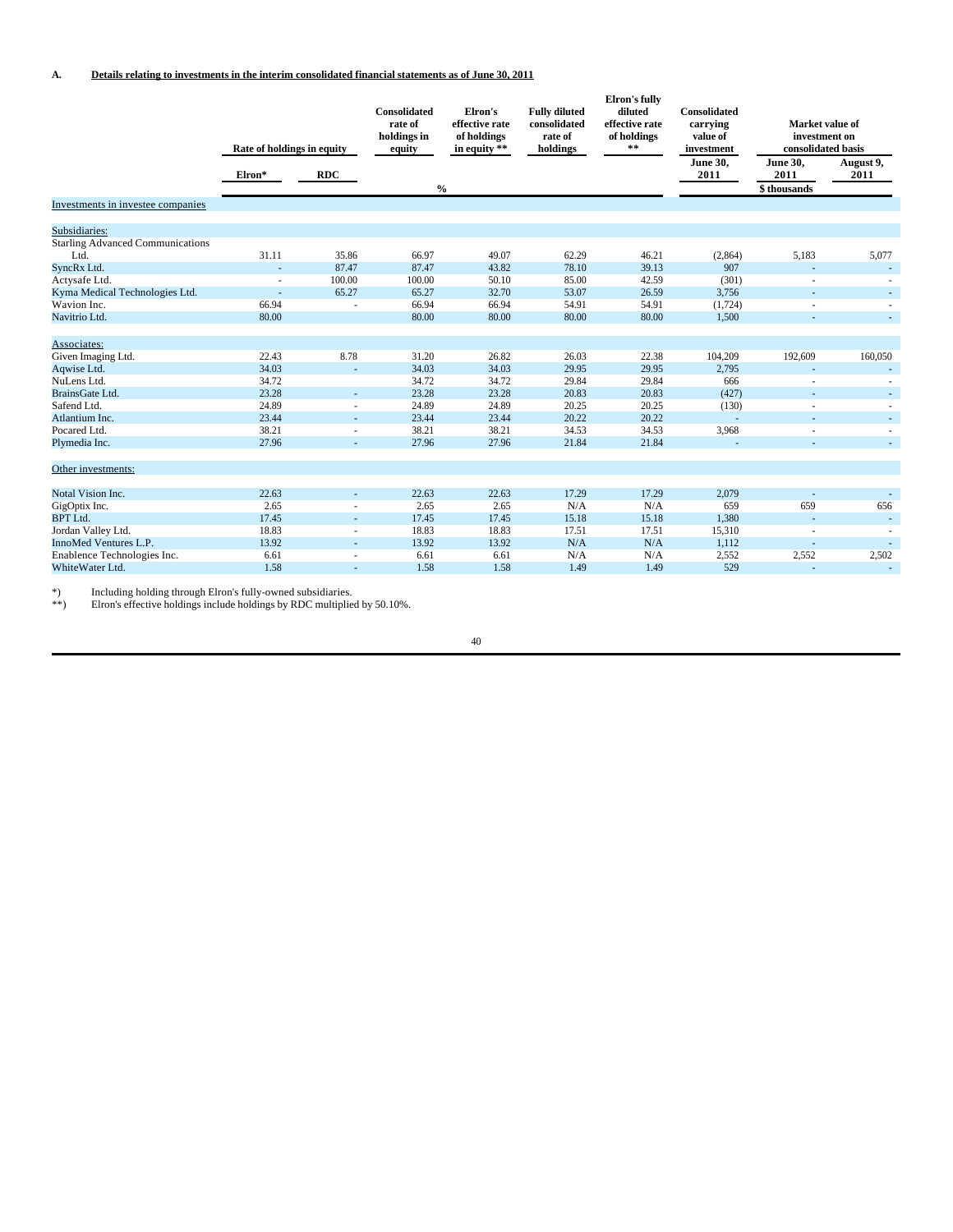#### Elron Electronic Industries Ltd.

# English Translation of Financial Data from the Interim Consolidated Financial Statements Attributable to the Company

# As of June 30, 2011 Unaudited

# **Contents**

|                                                                                                                 | Page           |
|-----------------------------------------------------------------------------------------------------------------|----------------|
| Special Report according to Regulation 38D                                                                      | $\mathfrak{2}$ |
| Data from the Interim Consolidated Financial Statements on the Financial Position Attributable to the Company   | $4 - 5$        |
| Data from the Interim Consolidated Financial Statements on the Income Attributable to the Company               | 6              |
| Data from the Interim Consolidated Financial Statements on the Comprehensive Income Attributable to the Company |                |
| Data from the Interim Consolidated Financial Statements on the Cash Flows Attributable to the Company           | 8-9            |
| <b>Additional Information</b>                                                                                   | 10             |
|                                                                                                                 |                |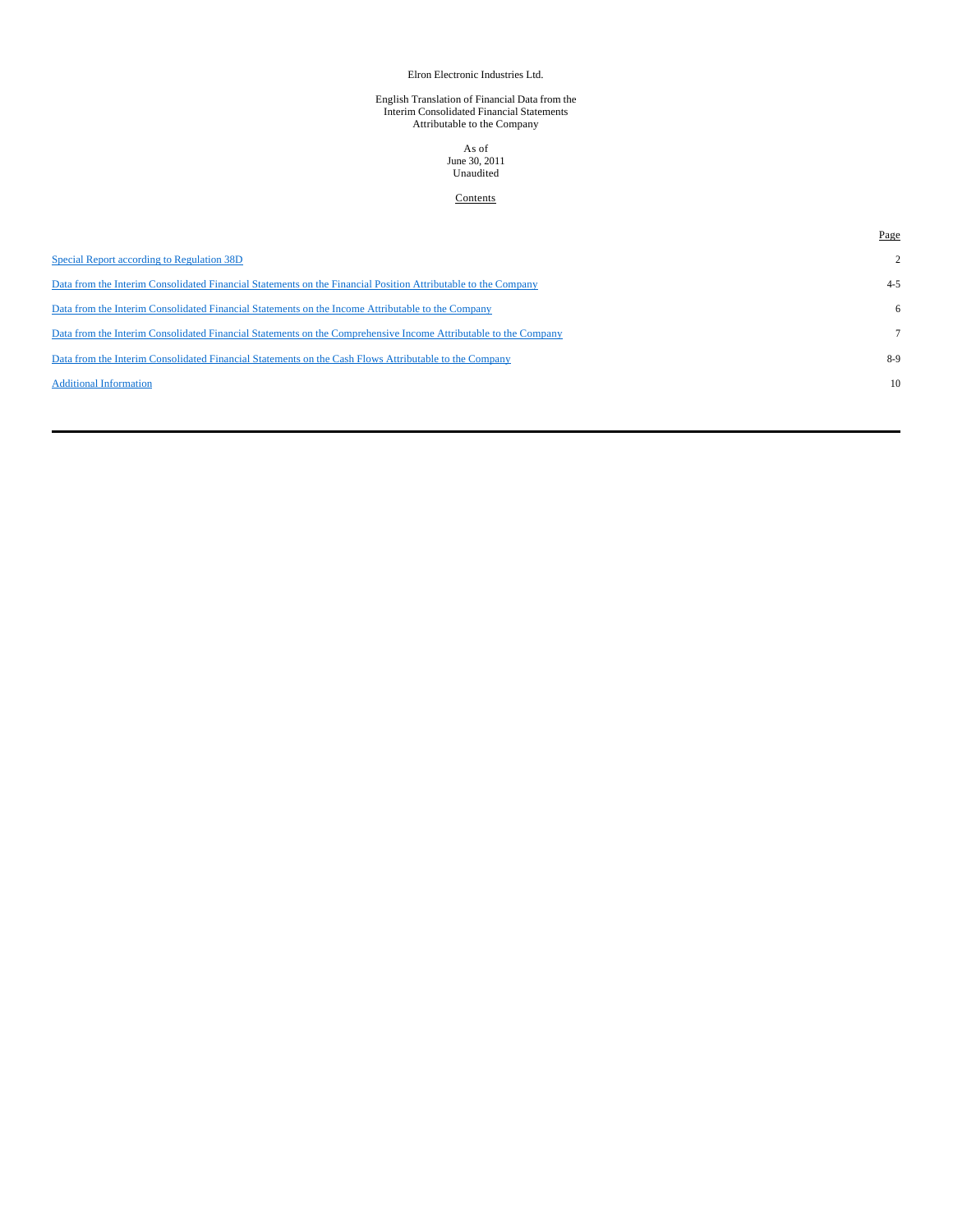#### **Special report to the review of the separate interim financial information in accordance with Regulation 38d to the Israeli Securities Regulations (Periodic and Immediate Reports), 1970**

#### **Introduction**

We have reviewed the interim financial information disclosed in accordance with Regulation 38d to the Israeli Securities Regulations (Periodic and Immediate Reports), 1970 of Elron Electronic Industries Ltd. ("the Company") as of June 30, 2011 and for the six and three months then ended. The Company's board of directors and management are responsible for the separate interim financial information. Our responsibility is to express a conclusion on the separate interim financial information based on our review.

We did not review the separate interim financial information taken from the financial statements of an investee, whose assets less attributable liabilities net, totaled approximately \$34,773 thousand as of June 30, 2011 and the earnings from the investee amounted to approximately \$ 187 thousand and \$169 thousand for the six and three months then ended, respectively. The financial statements of that company were reviewed by other auditors, whose review reports have been furnished to us, and our conclusion, insofar as it relates to the financial statements in respect of that company, is based on the review reports of the other auditors.

#### **Scope of review**

We conducted our review in accordance with Review Standard 1 of the Institute of Certified Public Accountants in Israel, "Review of Interim Financial Information Performed by the Independent Auditor of the Entity." A review of interim financial information consists of making inquiries, primarily of persons responsible for financial and accounting matters, and applying analytical and other review procedures. A review is substantially less in scope than an audit conducted in accordance with generally accepted auditing standards in Israel and consequently does not enable us to obtain assurance that we would become aware of all significant matters that might be identified in an audit. Accordingly, we do not express an audit opinion.

#### **Conclusion**

Based on our review and the review reports of other auditors, nothing has come to our attention that causes us to believe that the accompanying separate interim financial information is not prepared, in all material respects, in accordance with Regulation 38d to the Securities Regulations (Periodic and Immediate Reports), 1970.

Tel-Aviv, Israel **KOST FORER GABBAY & KASIERER**<br>August 10, 2011 **A Member of Ernst & Young Global** A Member of Ernst & Young Global

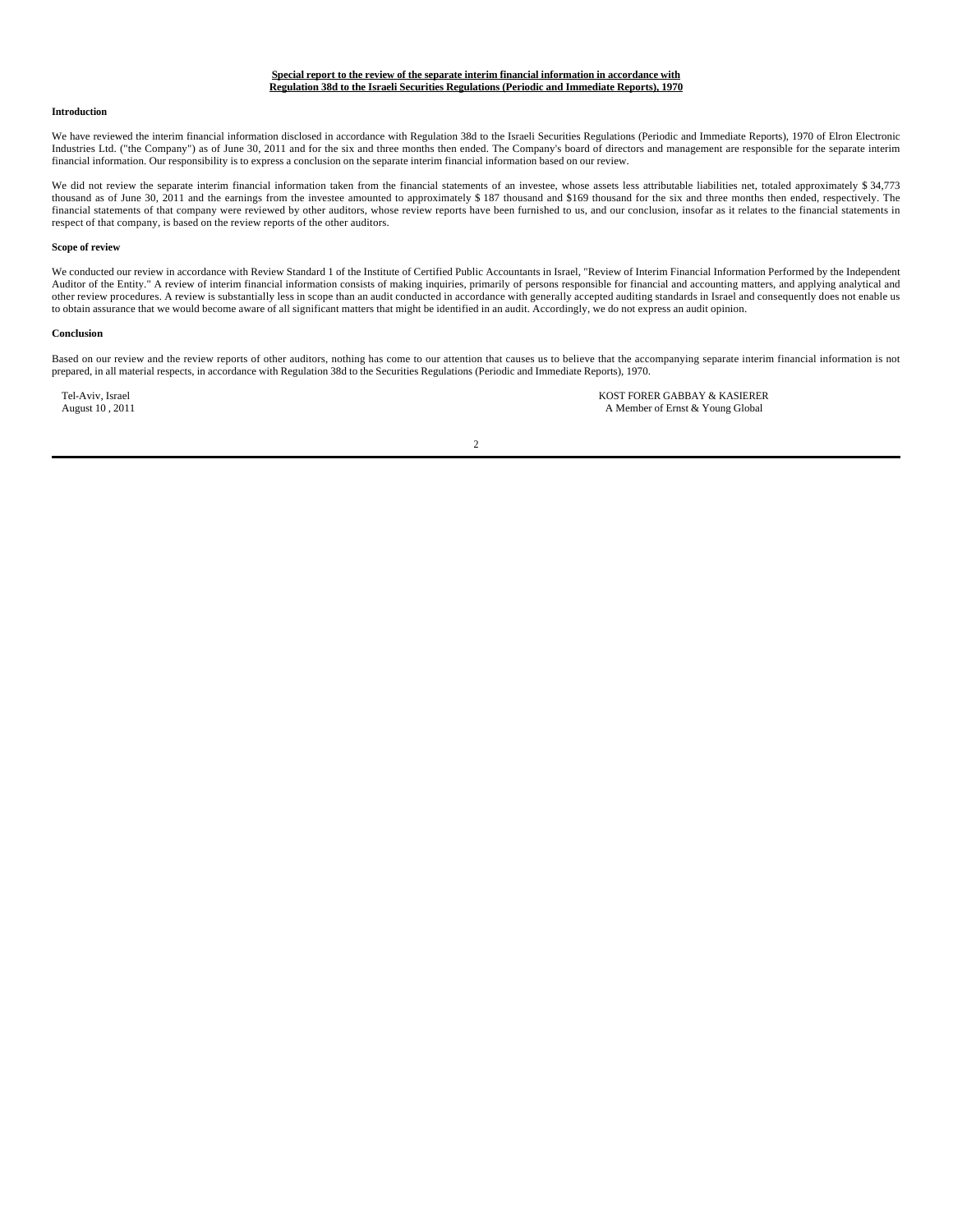#### Special Report according to Regulation 38D Financial Data and Information from the Interim Consolidated Financial Statements Attributable to Elron Electronic Industries Ltd. ("the Company")

The following separate financial data and information attributable to the Company ("separate data") are derived from the Company's Interim Consolidated Financial Statements as of June 30, 2011, and for the three months then ended ("interim consolidated financial statements"), which form part of the Company's periodic reports. The separate data are presented in accordance with Regulation 38D of the Israel Securities Regulations (Periodic and Immediate Reports) - 1970.

The significant accounting policies followed in the preparation of the following separate data are identical to those applied in the preparation of the Company's consolidated annual financial<br>statements for the year ended compliance with the aforementioned regulations.

Presentation of transactions which were eliminated in the interim consolidated financial statements<br>Intercompany balances, transactions and cash flows between the Company and its subsidiaries were eliminated in the prepara

In the separate data, such transactions are presented as follows:

- Financial position data attributable to the Company include balances in respect of the Company's subsidiaries which were eliminated in the interim consolidated financial statements.
- Income and loss data attributable to the Company include income and expenses of the Company resulting from transactions with its subsidiaries, which were eliminated in the interim consolidated financial statements.
- Cash flow data attributable to the Company include cash flows between the Company and its subsidiaries which were eliminated in the interim consolidated financial statements.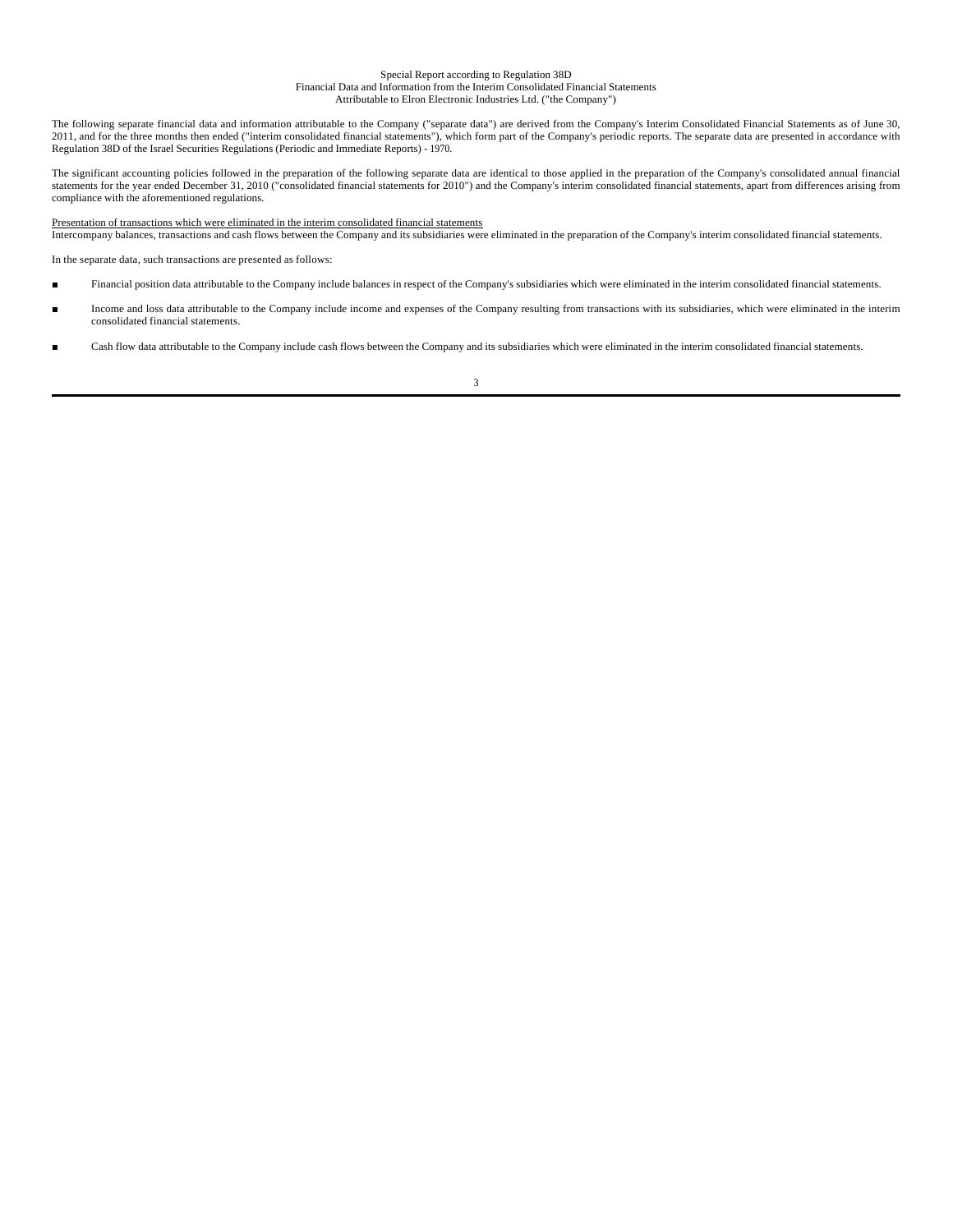Data from the Interim Consolidated Financial Statements on the Financial Position Attributable to the Company as of

|                                                     |              | June 30                  |                |  |
|-----------------------------------------------------|--------------|--------------------------|----------------|--|
|                                                     | 2011         | 2010                     | 2010           |  |
|                                                     |              | <b>Unaudited</b>         | <b>Audited</b> |  |
|                                                     | \$ thousands | \$ thousands             | \$ thousands   |  |
| <b>Current assets</b>                               |              |                          |                |  |
| Cash and cash equivalents                           | 27,524       | 73,018                   | 40,714         |  |
| Other accounts receivables                          | 7,973        | 1,418                    | 1,025          |  |
|                                                     | 35,497       | 74,436                   | 41,739         |  |
| Assets held for sale                                | 3,211        | $\overline{\phantom{a}}$ | 17,211         |  |
| Non-current assets                                  |              |                          |                |  |
| Investments in subsidiaries and associates, net     | 215,558      | 210,556                  | 213,338        |  |
| Other investments (accounted as available for sale) | 19,329       | 26,144                   | 18,438         |  |
| Property, plant and equipment, net                  | 100          | 153                      | 121            |  |
| Other long-term receivables (note 2)                | 1,866        | 6,484                    | 6,792          |  |
|                                                     | 236,853      | 243,337                  | 238,689        |  |
| Total assets                                        | 275,561      | 317,773                  | 297,639        |  |

The accompanying additional information is an integral part of the separate financial data and information.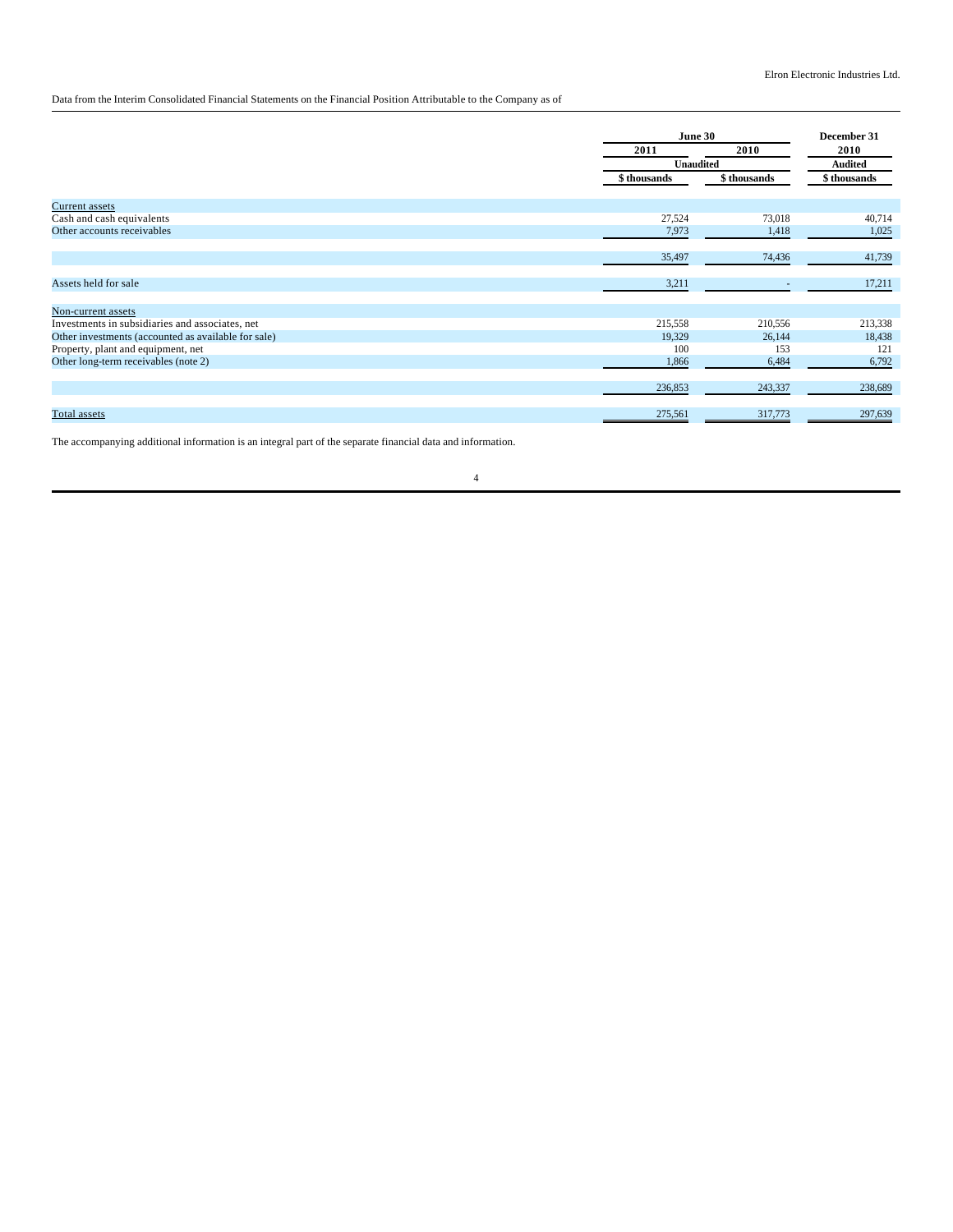Data from the Interim Consolidated Financial Statements on the Financial Position Attributable to the Company as of

|                                                   |              | June 30      |                          |  |
|---------------------------------------------------|--------------|--------------|--------------------------|--|
|                                                   | 2011         | 2010         | 2010                     |  |
|                                                   | Unaudited    |              | <b>Audited</b>           |  |
|                                                   | \$ thousands | \$ thousands | \$ thousands             |  |
| <b>Current liabilities</b>                        |              |              |                          |  |
| Trade payables                                    | 156          | 135          | 234                      |  |
| Other accounts payables                           | 20,891       | 3,306        | 20,600                   |  |
| Loans from banks                                  |              | 26,500       | $\overline{\phantom{a}}$ |  |
| Loan from shareholders                            | ٠            | 16,728       | $\overline{a}$           |  |
|                                                   | 21,047       | 46,669       | 20,834                   |  |
| Long-term liabilities                             |              |              |                          |  |
| Capital notes (note 3)                            | 84,057       | 74,078       | 80,884                   |  |
|                                                   | 84,057       | 74,078       | 80,884                   |  |
| <b>Total Liabilities</b>                          | 105,104      | 120,747      | 101,718                  |  |
| Equity attributable to the Company's shareholders |              |              |                          |  |
| Issued capital                                    | 9,573        | 9,573        | 9,573                    |  |
| Share premium                                     | 190,378      | 190,328      | 190,378                  |  |
| Capital reserves                                  | 10,075       | 11,494       | 14,855                   |  |
| Accumulated deficit                               | (39, 569)    | (14, 369)    | (18, 885)                |  |
| Total equity                                      | 170,457      | 197,026      | 195,921                  |  |
|                                                   | 275,561      | 317,773      | 297,639                  |  |

The accompanying additional information is an integral part of the separate financial data and information.

| .                                               |                                  | $\sim$                                    |
|-------------------------------------------------|----------------------------------|-------------------------------------------|
| Arie<br>Mientkavich                             | Bronshtein                       | Elad<br>r aron                            |
| $\sim$<br>Chairman of the Board<br>of Directors | <b>Executive Officer</b><br>:hie | .<br>$\sim$ President $\infty$<br>$1 + 0$ |
|                                                 |                                  | l Officer<br>Thief.<br>Hinancial<br>.     |

Approval date of the interim consolidated financial statements: August 10, 2011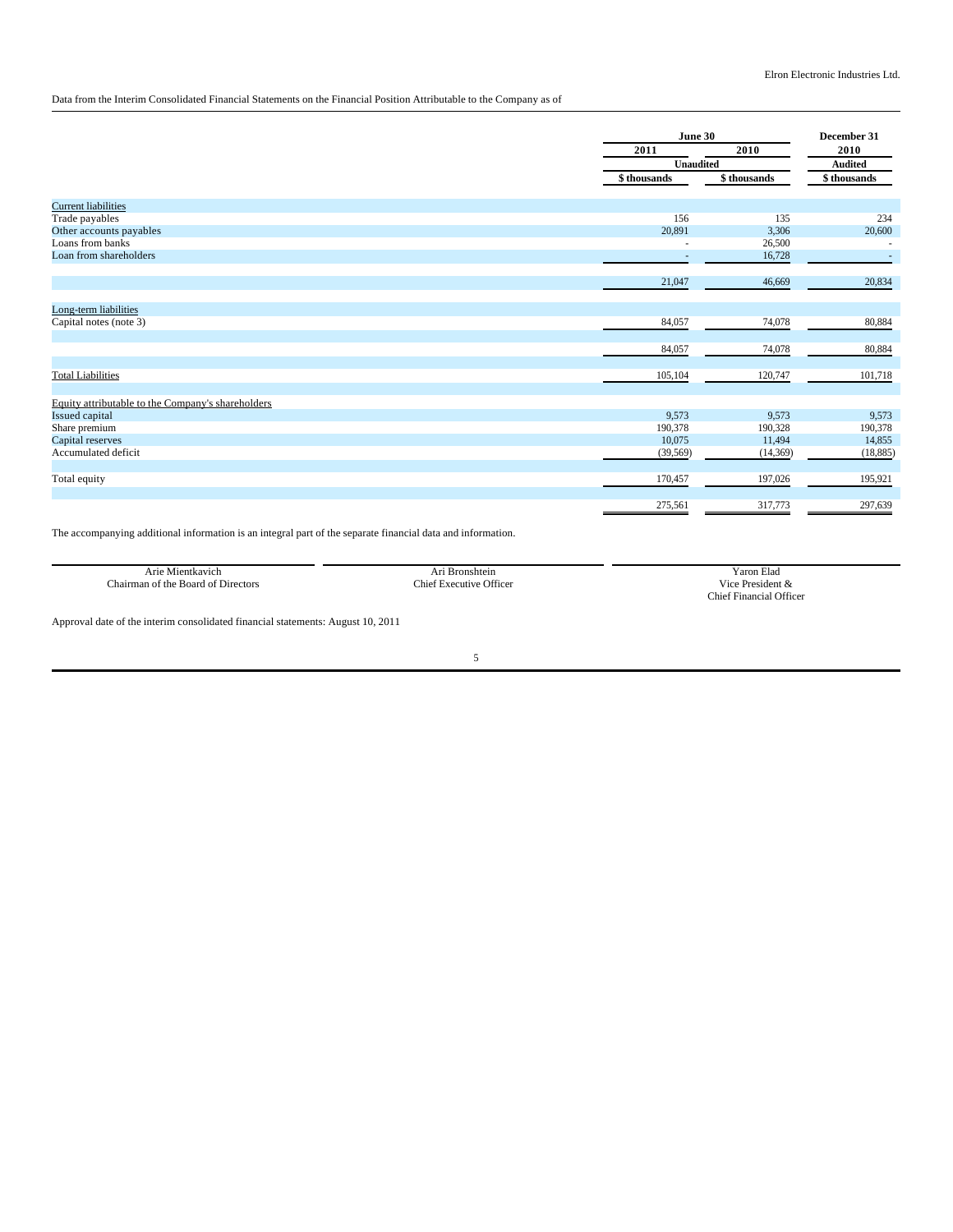## Data from the Interim Consolidated Financial Statements on the Income Attributable to the Company

|                                                                 | Six months ended<br>June 30 |              | Three months ended<br>June 30 |        | For the year ended<br>December 31 |  |
|-----------------------------------------------------------------|-----------------------------|--------------|-------------------------------|--------|-----------------------------------|--|
|                                                                 | 2011                        | 2010         | 2011                          | 2010   | 2010                              |  |
|                                                                 |                             | Unaudited    |                               |        | <b>Audited</b>                    |  |
|                                                                 |                             | \$ thousands |                               |        | \$ thousands                      |  |
| Income                                                          |                             |              |                               |        |                                   |  |
| Financial income                                                | 776                         | 2,192        | 412                           | 2,924  | 1,593                             |  |
|                                                                 |                             |              |                               |        |                                   |  |
| Cost and expenses                                               |                             |              |                               |        |                                   |  |
| General and administrative expenses                             | 2,039                       | 2,146        | 1,055                         | 1,093  | 5,470                             |  |
| Financial expenses                                              | 3,660                       | 243          | 1,869                         |        | 6,671                             |  |
| Other expenses, net                                             | 8,803                       | 2,438        | 9,218                         | 2,436  | 1,191                             |  |
|                                                                 |                             |              |                               |        |                                   |  |
|                                                                 | 14,502                      | 4,827        | 12,142                        | 3,529  | 13,332                            |  |
|                                                                 | (13, 726)                   | (2,635)      | (11,730)                      | (605)  | (11, 739)                         |  |
|                                                                 |                             |              |                               |        |                                   |  |
| Gain from disposal of subsidiaries and associates and changes   |                             |              |                               |        |                                   |  |
| in holdings, net                                                | 1,613                       | 39,042       | 595                           | 39,236 | 41,197                            |  |
| Company's share of income (loss) of subsidiaries and associates | (8,647)                     | 31,779       | (5,277)                       | 42,452 | 31,220                            |  |
| Net income (loss) attributable to the Company's shareholders    | (20,760)                    | 68,186       | (16, 412)                     | 81,083 | 60,678                            |  |
|                                                                 |                             |              |                               |        |                                   |  |

The accompanying additional information is an integral part of the separate financial data and information.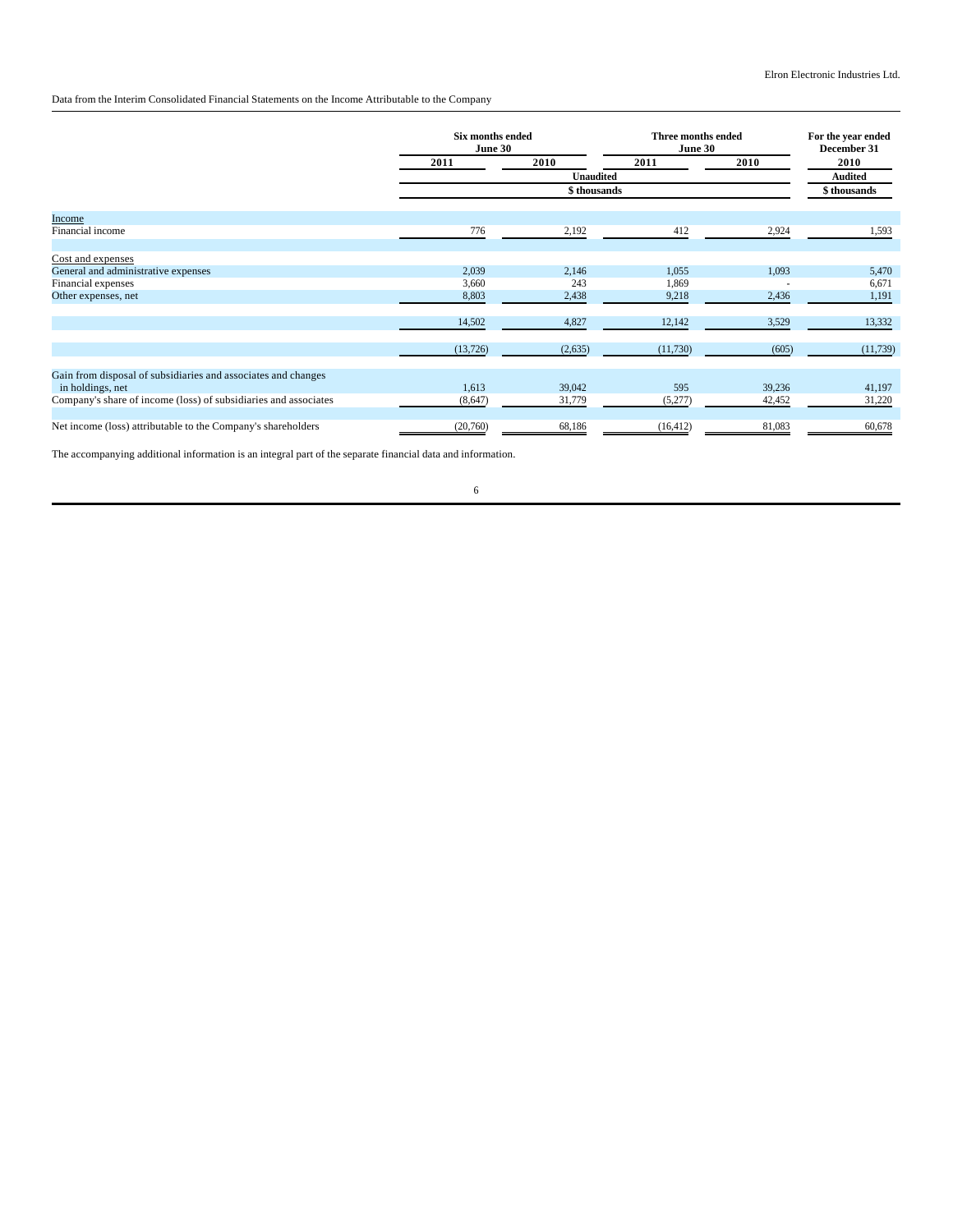Data from the Interim Consolidated Financial Statements on the Comprehensive Income (loss) Attributable to the Company

|                                                                                          | Six months ended<br>June 30 |                  | Three months ended<br>June 30 |        | For the<br>vear ended<br>December 31 |  |
|------------------------------------------------------------------------------------------|-----------------------------|------------------|-------------------------------|--------|--------------------------------------|--|
|                                                                                          | 2011                        | 2010             | 2011                          | 2010   | 2010                                 |  |
|                                                                                          |                             | <b>Unaudited</b> |                               |        | <b>Audited</b>                       |  |
|                                                                                          |                             | \$ thousands     |                               |        | \$ thousands                         |  |
| Net income (loss) attributable to the Company's shareholders                             | (20,760)                    | 68,186           | (16, 412)                     | 81,083 | 60,678                               |  |
| Other comprehensive income (loss):                                                       |                             |                  |                               |        |                                      |  |
| Gain (loss) from available-for-sale financial assets                                     | (4, 723)                    | 2,092            | 1,596                         | 782    | 9,520                                |  |
| Transfer to the statement of income in respect of available for sale financial<br>assets | 910                         |                  | 1,325                         |        |                                      |  |
| Foreign currency translation differences for foreign operations                          | (528)                       | 250              | (272)                         | 346    | (591)                                |  |
| Total other comprehensive income (loss) attributable to the Company                      | (4,341)                     | 2,342            | 2,649                         | 1,128  | 8,929                                |  |
| Other comprehensive loss attributable to the Company's subsidiaries and<br>associates    | (467)                       | (59)             | (521)                         | (30)   | (507)                                |  |
| Total comprehensive income (loss) attributable to the Company's<br>shareholders          | (25, 568)                   | 70,469           | (14, 284)                     | 82,181 | 69,100                               |  |

The accompanying additional information is an integral part of the separate financial data and information.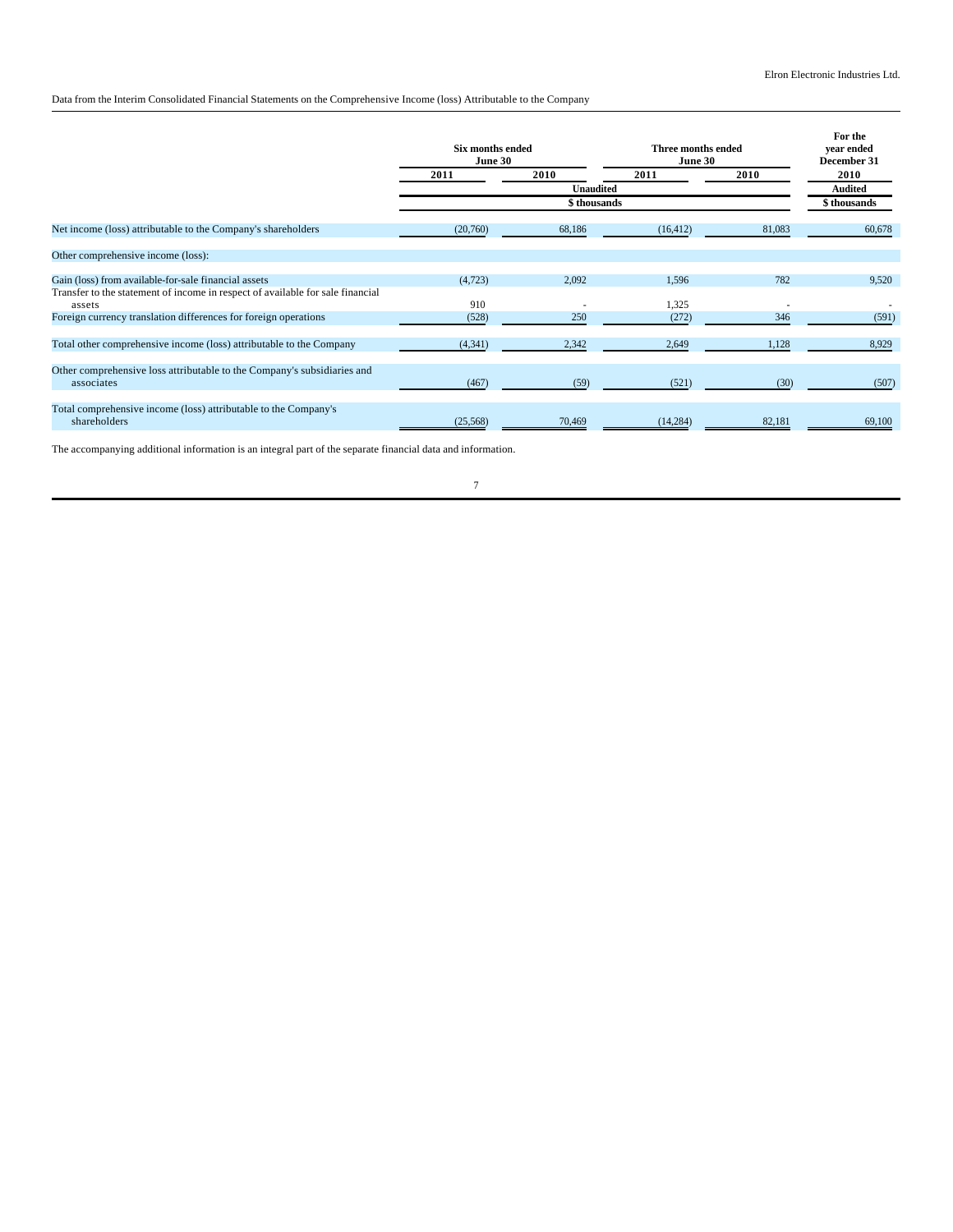Data from the Interim Consolidated Financial Statements on the Cash Flows Attributable to the Company

|                                                                                                       | Six months ended<br>June 30 |                  | <b>Three months ended</b><br>June 30 |              | For the<br>vear ended<br>December 31 |  |
|-------------------------------------------------------------------------------------------------------|-----------------------------|------------------|--------------------------------------|--------------|--------------------------------------|--|
|                                                                                                       | 2011                        | 2010             | 2011                                 | 2010         | 2010                                 |  |
|                                                                                                       |                             | <b>Unaudited</b> |                                      |              | <b>Audited</b>                       |  |
|                                                                                                       |                             | \$ thousands     |                                      |              | \$thousands                          |  |
| Cash flows from operating activities                                                                  |                             |                  |                                      |              |                                      |  |
| Net income (loss) attributable to the Company                                                         | (20,760)                    | 68,186           | (16, 412)                            | 81,083       | 60,678                               |  |
| Adjustments to reconcile net income (loss) to net cash provided by (used in)<br>operating activities: |                             |                  |                                      |              |                                      |  |
| Adjustments to the profit or loss items:                                                              |                             |                  |                                      |              |                                      |  |
| Company's share of loss (income) of subsidiaries and associates,                                      | 8,647                       | (31,779)         | 5,277                                | (42, 452)    | (31,220)                             |  |
| Depreciation                                                                                          | 18                          | 31               | 8                                    | 14           | 52                                   |  |
| Financial expenses (income), net                                                                      | (523)                       | 50               | (382)                                | 32           | (1,006)                              |  |
| Stock based compensation and changes in liability in respect of call                                  |                             |                  |                                      |              |                                      |  |
| options                                                                                               | (36)                        | 88               | (41)                                 | 59           | 92                                   |  |
| Accrued interest on loans from shareholders<br>Impairment of investments                              | 9.224                       | (9)<br>2.434     | 9.224                                | (311)        | 742                                  |  |
| Gain from sale of property and equipment                                                              |                             |                  |                                      | 2,434<br>(5) | 3,189                                |  |
| Gain from sale of investments in available for sale financial assets                                  | (6)<br>(415)                | (3)              | (6)                                  |              | (7)<br>$\overline{a}$                |  |
| Gain from disposal of businesses and associates and changes in                                        |                             |                  |                                      |              |                                      |  |
| holdings in associates, net                                                                           | (1,613)                     | (39,042)         | (595)                                | (39, 236)    | (41, 197)                            |  |
| Other                                                                                                 | (404)                       | (53)             | (83)                                 | 97           | (584)                                |  |
|                                                                                                       |                             |                  |                                      |              |                                      |  |
|                                                                                                       | 14,892                      | (68, 283)        | 13,402                               | (79, 368)    | (69,939)                             |  |
| Changes in assets and liabilities of the Company:                                                     |                             |                  |                                      |              |                                      |  |
| Decrease (increase) in accounts receivables                                                           | (290)                       | 166              | (47)                                 | 51           | 673                                  |  |
| Increase in long term receivables                                                                     | (101)                       |                  | (52)                                 |              | (355)                                |  |
| Increase (decrease) in trade payables                                                                 | (78)                        | (21)             | (234)                                | (124)        | 78                                   |  |
| Increase (decrease) in other long term liabilities                                                    | 3,173                       | (532)            | 1,594                                | (557)        | 4,843                                |  |
| Increase (decrease) in other accounts payables                                                        | 327                         | (1,963)          | (286)                                | (3,233)      | 16,909                               |  |
|                                                                                                       | 3,031                       | (2,350)          | 975                                  | (3,863)      | 22,148                               |  |
| Cash paid and received during the period for:                                                         |                             |                  |                                      |              |                                      |  |
| Interest paid                                                                                         |                             | (250)            |                                      | (133)        | (1, 565)                             |  |
| Interest received                                                                                     | 523                         | 200              | 382                                  | 101          | 2,571                                |  |
|                                                                                                       | 523                         | (50)             | 382                                  | (32)         | 1,006                                |  |
| Net cash provided by (used in) operating activities of the Company                                    | (2,314)                     | (2, 497)         | (1,653)                              | (2,180)      | 13,893                               |  |

The accompanying additional information is an integral part of the separate financial data and information.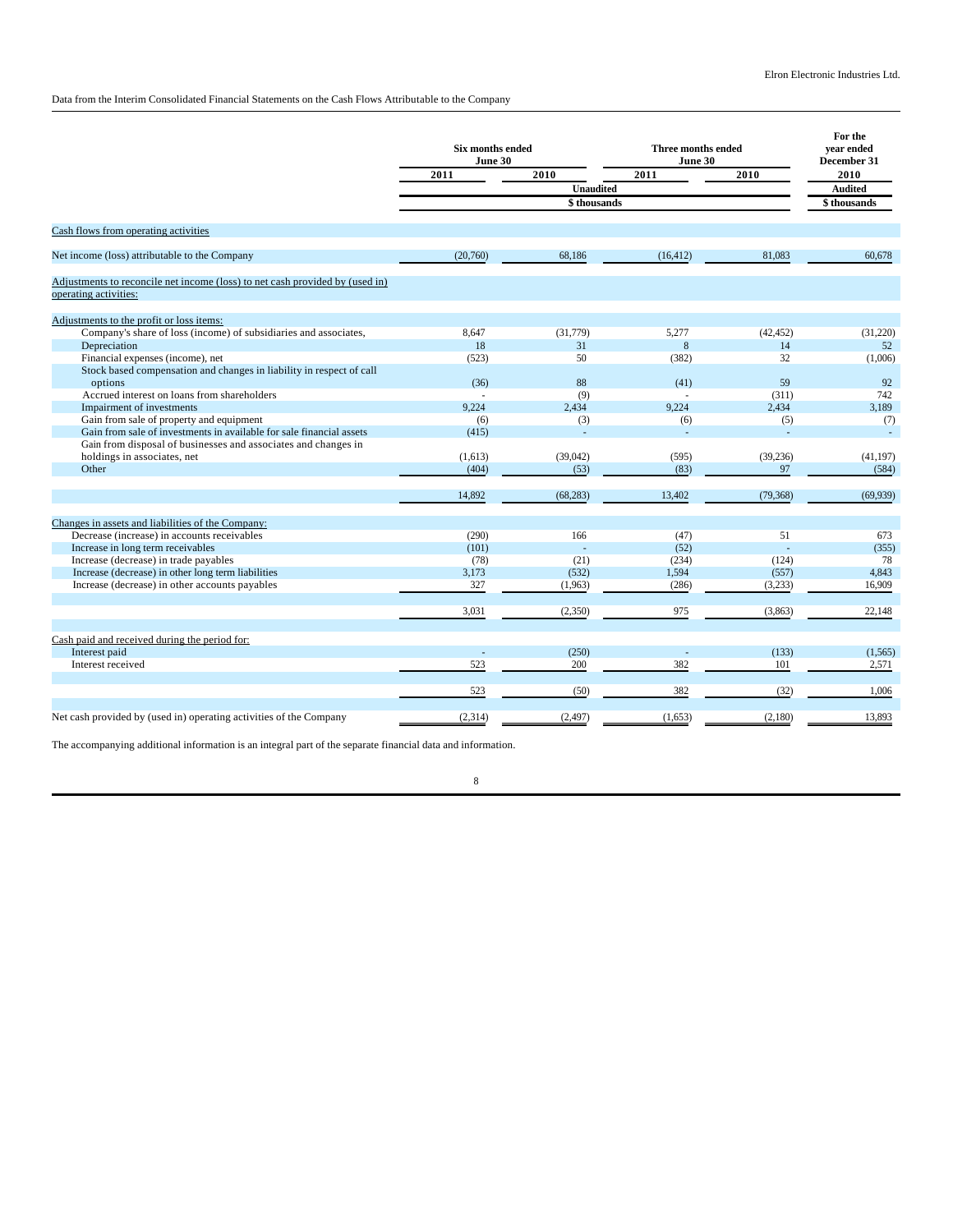Data from the Interim Consolidated Financial Statements on the Cash Flows Attributable to the Company (Cont.)

|                                                           | <b>Six months ended</b><br>June 30 |                  | Three months ended<br>June 30 |         | For the<br>vear ended<br>December 31 |  |
|-----------------------------------------------------------|------------------------------------|------------------|-------------------------------|---------|--------------------------------------|--|
|                                                           | 2011                               | 2010             | 2011                          | 2010    | 2010                                 |  |
|                                                           |                                    | <b>Unaudited</b> |                               |         | <b>Audited</b>                       |  |
|                                                           |                                    | \$thousands      |                               |         | \$thousands                          |  |
| Cash flows from investment activities                     |                                    |                  |                               |         |                                      |  |
| Purchase of property and equipment                        | (3)                                |                  | (3)                           |         | (4)                                  |  |
| Investment in associates and subsidiaries                 | (16, 186)                          | (10, 889)        | (7,923)                       | (5,207) | (16, 110)                            |  |
| Proceeds from sale of property and equipment              | 12                                 | 33               | 12                            | 22      | 51                                   |  |
| Proceeds from sale of associates and subsidiaries         | 5,000                              | 17,053           |                               | 17,053  | 17,564                               |  |
| Proceeds from sale of available for sale financial assets | 1.301                              |                  |                               |         |                                      |  |
| Loans to subsidiary                                       | (1,000)                            | (6,255)          | (1,000)                       | (2,365) | (6,000)                              |  |
| Repayment of loan by subsidiary                           |                                    | 19,158           |                               | 19,158  | 17,500                               |  |
| Net cash provided by (used in) investment activities      | (10, 876)                          | 19,100           | (8,914)                       | 28,661  | 13,001                               |  |
| Cash flows from financing activities                      |                                    |                  |                               |         |                                      |  |
| Repayment of loans to banks                               |                                    | (3,500)          |                               | (3,500) | (30,000)                             |  |
| Repayment of loans to shareholders                        |                                    |                  |                               |         | (16,279)                             |  |
| Proceeds from exercise of options                         |                                    |                  |                               |         | 50                                   |  |
| Award paid to CEO by controlling interests                |                                    |                  |                               |         | 134                                  |  |
| Net cash used in financing activities                     |                                    | (3,500)          |                               | (3,500) | (46,095)                             |  |
| Increase (decrease) in cash and cash equivalents          | (13,190)                           | 13,103           | (10, 567)                     | 22,981  | (19,201)                             |  |
| Cash and cash equivalents as of beginning of the period   | 40,714                             | 59,915           | 38,091                        | 50,037  | 59,915                               |  |
| Cash and cash equivalents as of end of the period         | 27,524                             | 73,018           | 27,524                        | 73,018  | 40,714                               |  |

The accompanying additional information is an integral part of the separate financial data and information.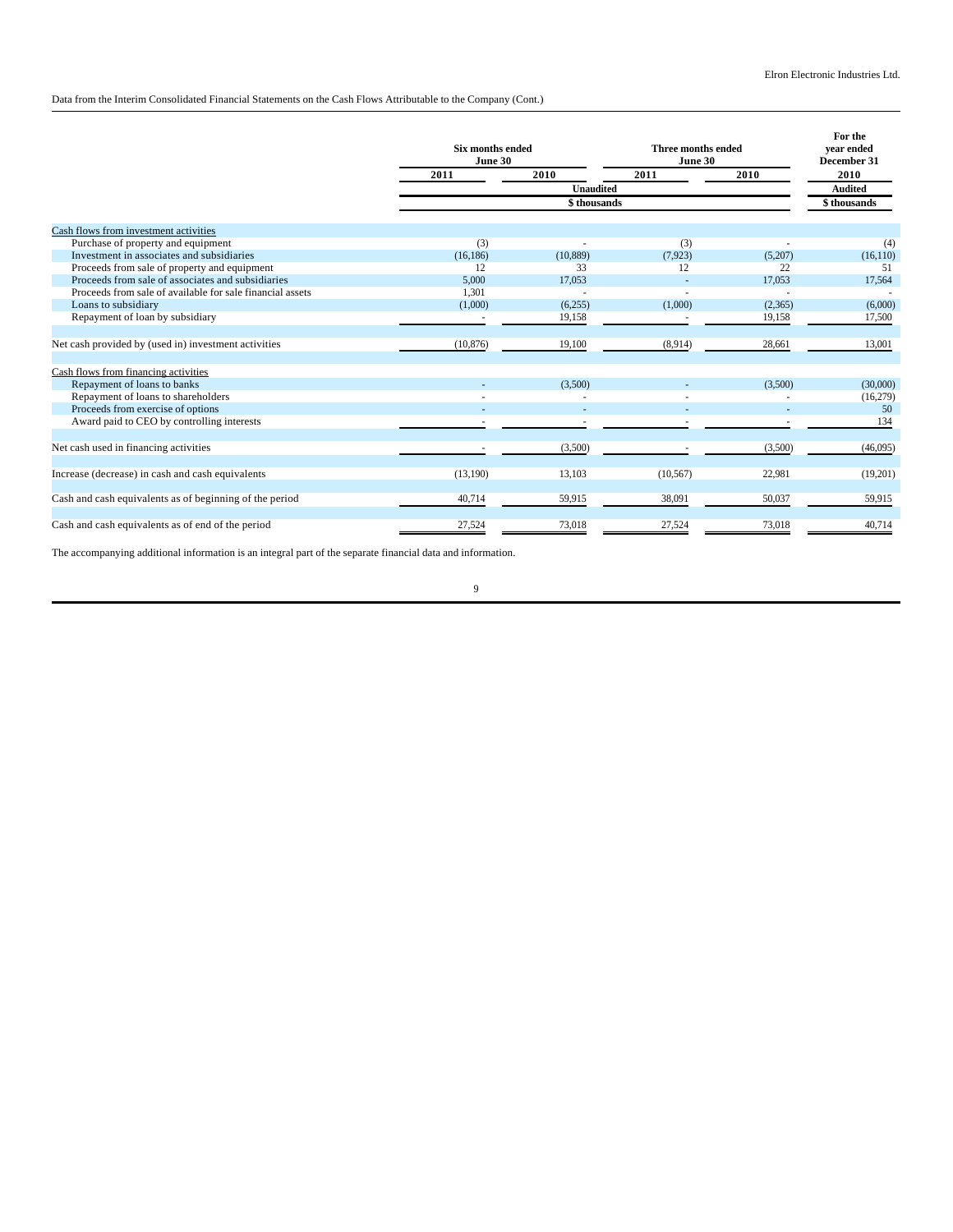#### **ADDITIONAL INFORMATION**

#### **U.S.D in thousands**

#### 1. General

The accompanying condensed separate financial data as of June 30, 2011 and for the six and three months then ended, have been prepared in accordance with Regulation 38D of the<br>Israel Securities Regulations (Periodic and Im financial statements for 2010 and the Company's interim consolidated financial statements and accompanying notes.

### 2. Long term receivables

Long term receivables include a loan granted by the Company to its subsidiary, RDC Rafael Development Corporation Ltd. ("RDC") in the amount of \$ 1,002 thousand. For further details concerning a loans granted by the Company to RDC, see Note 3D to the Company's interim consolidated financial statements.

### 3. Other long term liabilities

Other long term liabilities include liabilities towards Elbit Ltd. ("Elbit") which is a fully owned subsidiary of Elron. Such liabilities include non-interest bearing and unlinked NIS capital notes.

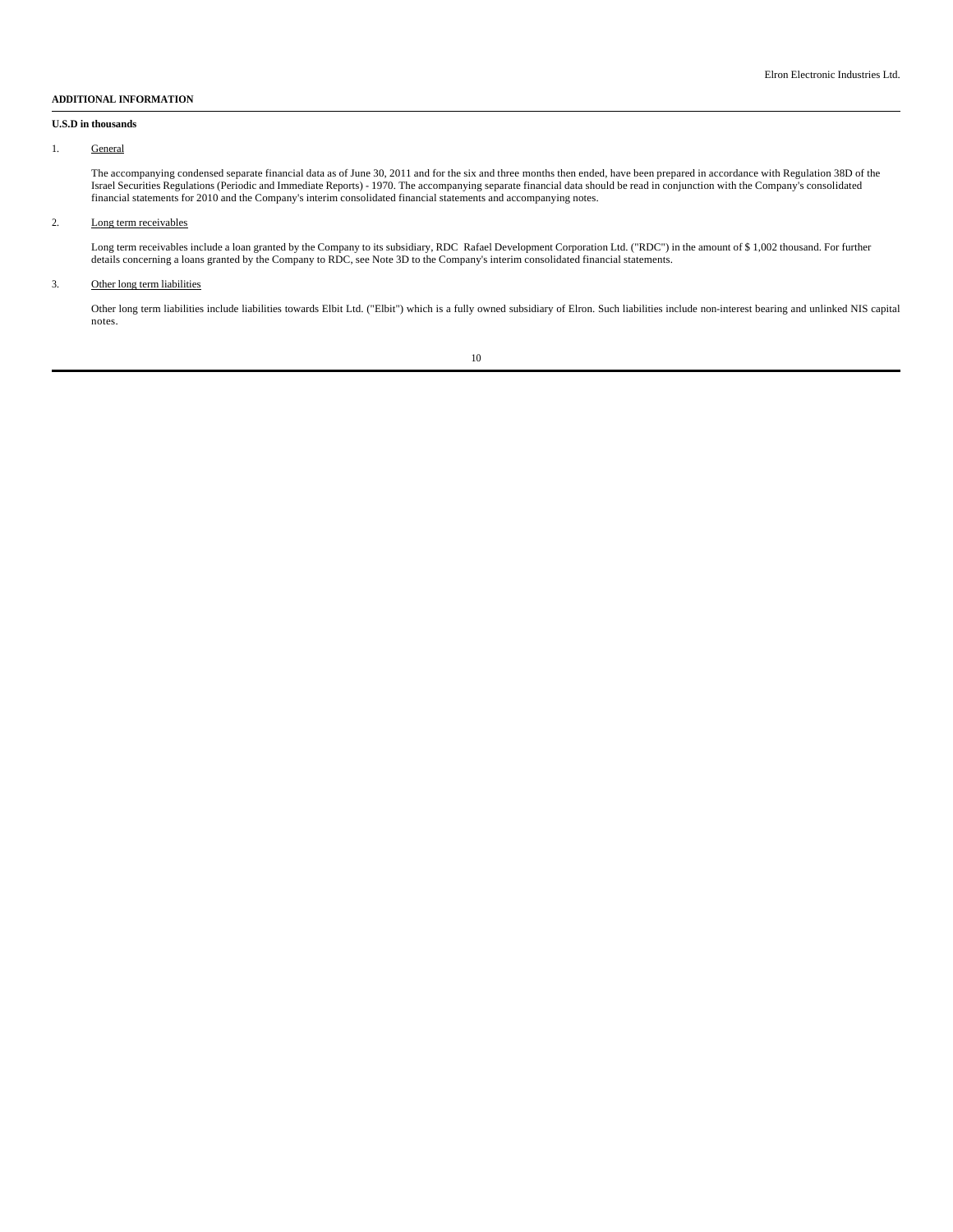# **Elron Electronic Industries Ltd.**

# **Part IV**

**English Translation of Quarterly Report regarding the Effectiveness of the Internal Control over Financial Reporting and Disclosure pursuant to Regulation 38C:**

**As of June 30, 2011**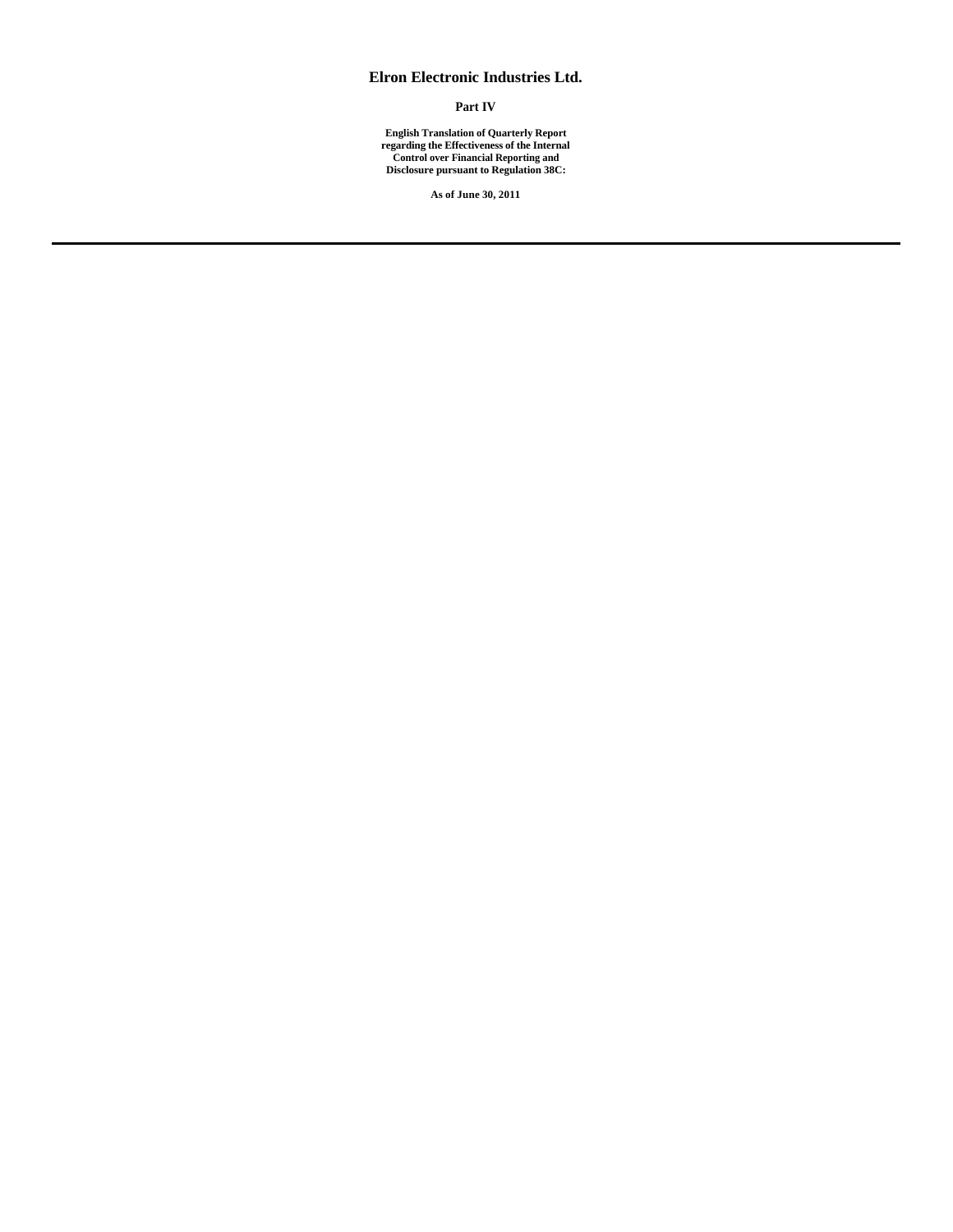**Attached hereby is a quarterly report regarding the effectiveness of internal control over financial reporting and disclosure, pursuant to Regulation 38C of the Israel Securities Regulations (Periodic and Immediate Reports), 5730-1970:**

#### **Quarterly report regarding the effectiveness of the internal control over financial reporting and disclosure, pursuant to Regulation 38C(a):**

Management, under the supervision of the board of directors of Elron Electronic Industries Ltd. (the "**Corporation**"), is responsible for establishing and maintaining adequate internal controls over the financial reporting and disclosure in the Corporation. In this regard, the members of management are:

- 1. Mr. Ari Bronshtein, CEO;
- 2. Mr. Yaron Elad, CFO.

The Corporation's internal control over financial reporting and disclosure is a process designed by, or under the supervision of, the Corporation's principal executive and principal financial officer, or persons performing similar functions, to provide reasonable assurance regarding the reliability of financial reporting and the preparation of financial statements in accordance with the provisions of the law, and to ensure that the information that the Corporation is required to disclose in its reports according to the provisions of the law is recorded, processed, summarized and reported in a timely manner, in the format prescribed by law.

The internal control includes, *inter alia*, controls and procedures which were designed to ensure that information which the Corporation is required to disclose as aforesaid, is recorded and made available to the Corporation's management, including the principal executive officer and principal financial officer, or persons performing similar functions, as necessary to permit the timely adoption of resolutions pertaining to disclosure requirements.

Because of its inherent limitations, internal control over financial reporting and disclosure is not intended to provide absolute assurance regarding prevention or detection of misstatements or omissions.

In the quarterly report on the effectiveness of the internal control over financial reporting and disclosure which was attached to the quarterly report for the period ended March 31, 2011 (the "**Last Quarterly Report Regarding the Internal Control**"), the internal control was deemed effective.

Up until the reported date, no event or matter was brought to the attention of management or the board of directors which would change the assessment of the effectiveness of the internal control, as set forth in the Last Quarterly Report Regarding the Internal Control.

As of the reported date, based on the Last Quarterly Report Regarding the Internal Control, and based on information which was brought to the attention of management and the board of directors as aforesaid, the internal control is effective.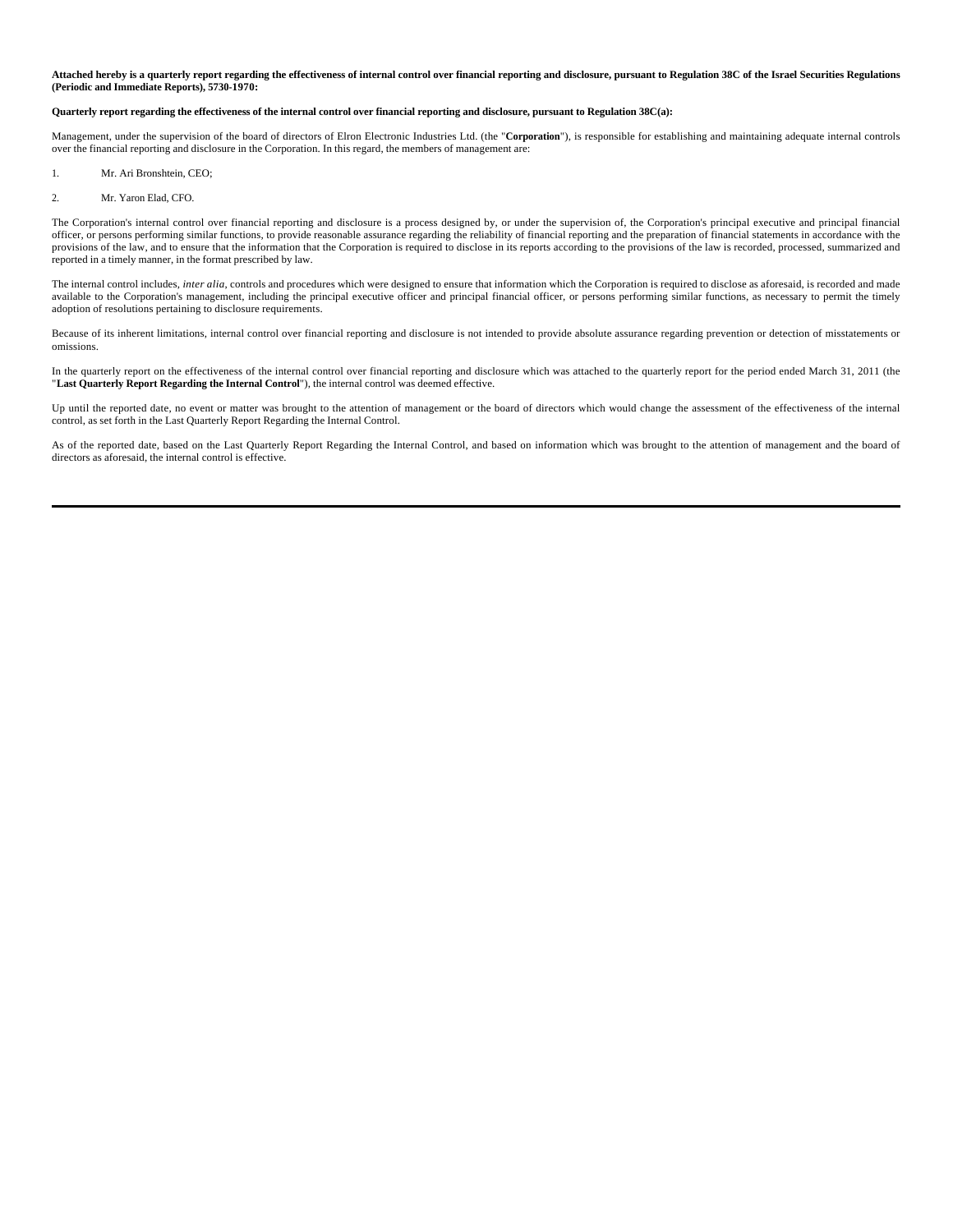#### **Managers' Declaration**

#### Declaration of the Chief Executive Officer

I, Ari Bronshtein, declare that:

- (1) I have examined the quarterly report of Elron Electronic Industries Ltd. (the "**Corporation**") for the second quarter of 2011 (the "**Reports**");
- (2) Based on my knowledge, the Reports do not contain any untrue statement of a material fact or omit to state a material fact necessary to make the statements made, in light of the circumstances under which such statements were made, not misleading with respect to the period covered by the Reports;
- (3) Based on my knowledge, the financial statements and other financial information included in the Reports, fairly present, in all material respects, the financial condition, results of operations and cash flows of the Corporation, as of, and for the periods presented in the Reports;
- (4) I have disclosed to the Corporation's auditors, board of directors and audit committee of the Corporation's board of directors, based on my most recent assessment of internal control over financial reporting and disclosure:
	- (a) All significant deficiencies and material weaknesses in the design or operation of internal control over financial reporting and disclosure, insofar as the same refers to the financial statements and other financial information which is included in the Reports, which are reasonably likely to adversely affect the Corporation's ability to record, process, summarize or report financial information in a manner which may cast doubt on the reliability of the financial reporting and preparation of the financial statements in accordance with the provisions of the law; and –
	- (b) Any fraud, whether or not material, which involves the principal executive officer, a direct subordinate of the principal executive officer, or other employees who have a significant role in the internal control over financial reporting and disclosure.
- (5) I, alone or together with others in the Corporation, have:
	- (a) Designed such controls and procedures, or caused such controls and procedures to be designed and maintained under my supervision, to ensure that material information relating to the Corporation, including its consolidated subsidiaries as defined in the Israel Securities Law (Annual Financial Statements), 5770-2010, is made known to me by others within the Corporation and the consolidated subsidiaries, particularly during the period in which the Reports are being prepared; and –
	- (b) Designed such controls and procedures, or caused such controls and procedures to be designed and maintained under my supervision, to reasonably ensure the reliability of the financial reporting and preparation of the financial statements in accordance with the provisions of the law, including in accordance with GAAP;
	- (c) No event or matter was brought to my attention during the period between the date of the last report (quarterly or periodic, as relevant) and the date of this report, which would change the conclusion of the board of directors and management regarding the effectiveness of the internal control over financial reporting and disclosure of the Corporation.

Nothing in the aforesaid derogates from my responsibility or the responsibility of any other person, pursuant to any law.

August 10, 2011 \_\_\_\_\_\_\_\_\_\_\_\_\_\_\_\_\_\_\_\_\_\_\_\_\_\_\_\_\_\_\_\_\_\_\_

Ari Bronshtein, CEO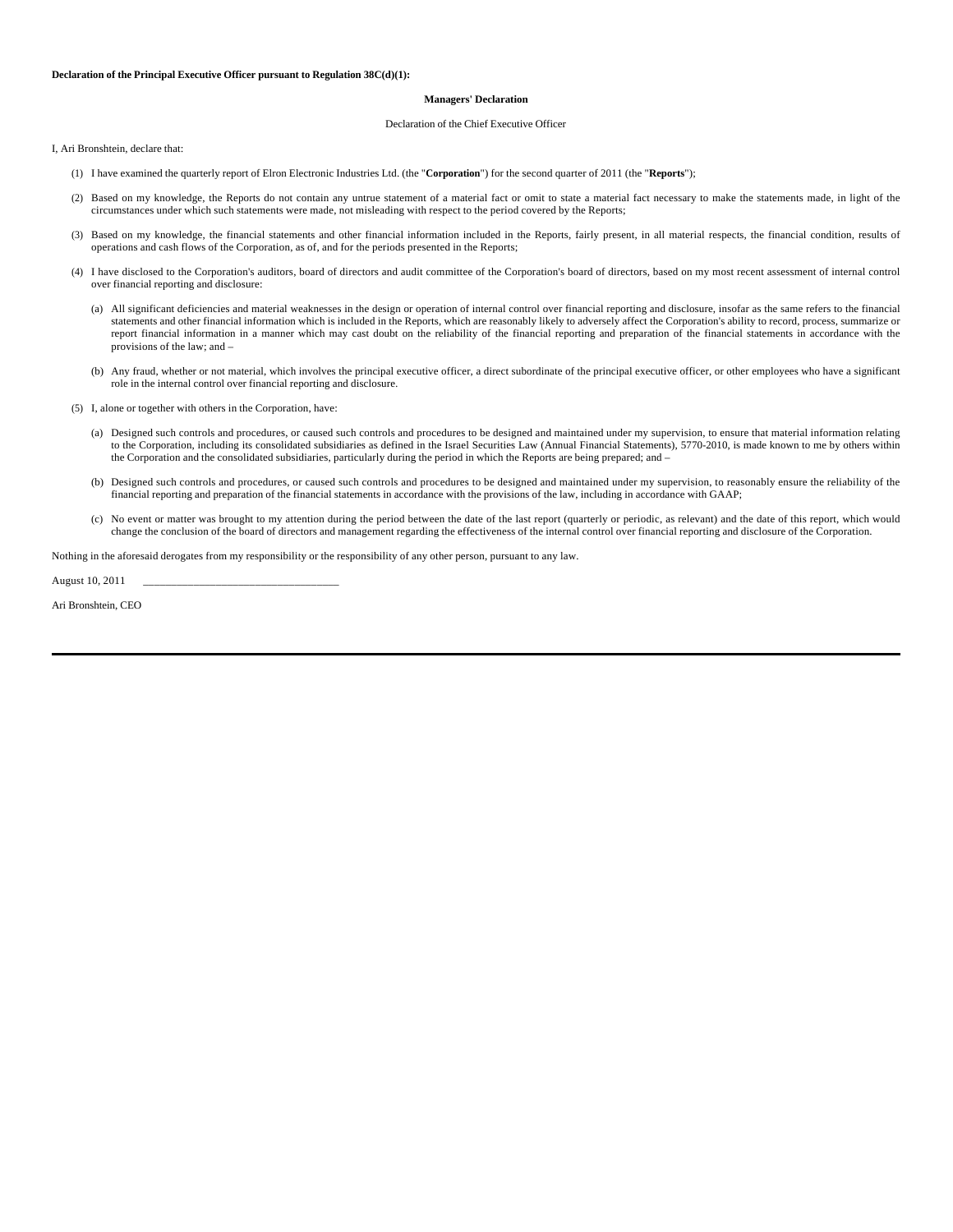#### **Declaration of the Principal Financial Officer pursuant to Regulation 38C(d)(2):**

#### **Managers' Declaration**

#### Declaration of Principal Financial Officer

I, Yaron Elad, declare that:

- (1) I have examined the interim financial statements and other financial information which is included in the interim reports of Elron Electronic Industries Ltd. (the "**Corporation**") for the second quarter of 2011 (the "**Reports**" or the "**Interim Reports**");
- (2) Based on my knowledge, the interim financial statements and other financial information which is included in the Interim Reports do not contain any untrue statement of a material fact or omit to state a material fact necessary to make the statements made, in light of the circumstances under which such statements were made, not misleading with respect to the period covered by the Reports;
- (3) Based on my knowledge, the interim financial statements and other financial information included in the Interim Reports fairly present, in all material respects, the financial condition, results of operations and cash flows of the Corporation, as of, and for the periods presented in the Reports;
- (4) I have disclosed to the Corporation's auditor, board of directors and the audit committee of the Corporation's board of directors, based on my most recent assessment of internal control over financial reporting and disclosure:
	- (a) All significant deficiencies and material weaknesses in the design or operation of internal control over financial reporting and disclosure, insofar as the same refers to the interim financial statements and other financial information which is included in the Interim Reports, which are reasonably likely to adversely affect the Corporation's ability to record, process, summarize or report financial information in a manner which may cast doubt on the reliability of the financial reporting and preparation of the financial statements in accordance with the provisions of the law; and –
	- (b) Any fraud, whether or not material, which involves the principal executive officer, a direct subordinate of the principal executive officer, or other employees who have a significant role in the internal control over the financial reporting and disclosure.
- (5) I, alone or together with others in the Corporation, have:
	- (a) Designed controls and procedures, or caused such controls and procedures to be designed and maintained under our supervision, to ensure that material information relating to the Corporation, including its consolidated subsidiaries as defined in the Israel Securities Law (Annual Financial Statements), 5770-2010, is made known to me by others in the Corporation and the consolidated subsidiaries, particularly during the period in which the Reports are being prepared; and –
	- (b) Designed such controls and procedures, or caused such controls and procedures to be designed and maintained under my supervision, to reasonably ensure the reliability of the financial reporting and preparation of the financial statements in accordance with the provisions of the law, including in accordance with GAAP;
	- (c) No event or matter was brought to my attention during the period between the date of the last report (quarterly or periodic, as relevant) and the date of this report, relating to the interim financial statements and other financial information included in the Interim Reports, which would change, in my assessment, the conclusion of the board of directors and management regarding the effectiveness of the internal control over financial reporting and disclosure of the Corporation.

Nothing in the aforesaid derogates from my responsibility or the responsibility of any other person, pursuant to any law.

August 10, 2011 \_\_\_\_\_\_\_\_\_\_\_\_\_\_\_\_\_\_\_\_\_\_\_\_\_\_\_\_\_\_\_\_\_\_\_

Yaron Elad, CFO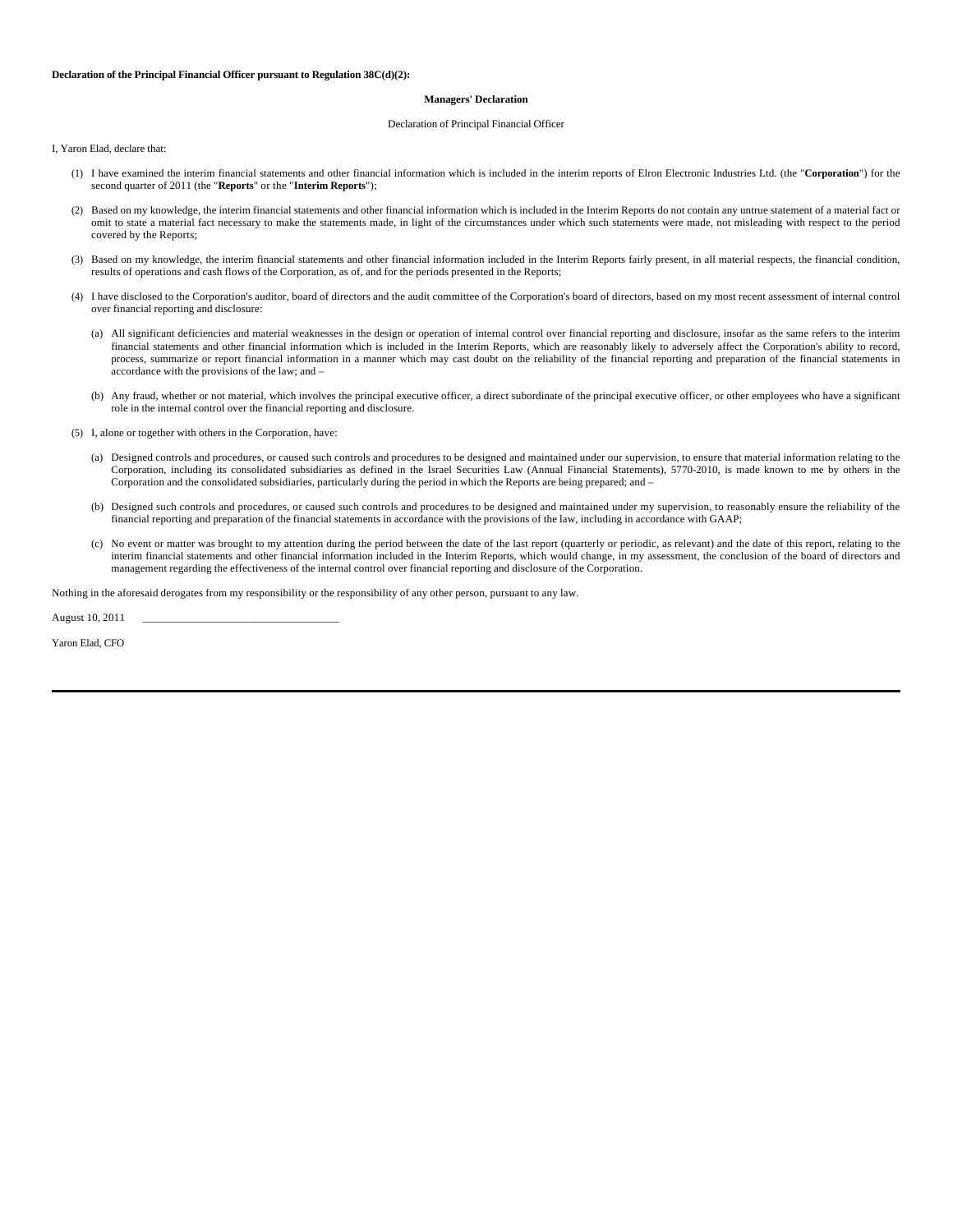#### **Liabilities report of the Company by repayment date**

Section 36a to the Israel Securities Law (1968)

Report as of June 30, 2011<br>Following are the liabilities of the Company by repayment date:<br>The following data are presented in NIS and were translated from USD to NIS using the exchange rate as of June 30, 2011 (1 USD = 3.

A. Debentures issued to the public by the reporting Entity and held by the public, excluding debentures held by the Company's parent ,controlling shareholder, companies controlled by one of<br>the parties mentioned above or b

|                           |                            | <b>Principle repayment</b> |      |            |       |                                                     |
|---------------------------|----------------------------|----------------------------|------|------------|-------|-----------------------------------------------------|
|                           | <b>NIS</b><br>(CPI linked) | <b>NIS</b><br>(Not linked) | Euro | <b>USD</b> | Other | payments<br><i>(excluding)</i><br>deduction of tax) |
| First year                |                            |                            |      |            |       |                                                     |
| Second year               |                            |                            |      |            |       |                                                     |
| Third year                |                            |                            |      |            |       |                                                     |
| Fourth Year               |                            |                            |      |            |       |                                                     |
| Fifth year and thereafter |                            |                            |      |            |       |                                                     |
| Total                     |                            |                            |      |            |       |                                                     |

B. Private debentures and non-bank credit, excluding debentures or credit granted by the Comapny's parent, controllingshareholder, companies controlled by one of the parties mentioned above or by companies controlled by the company - based on separate financial data of the Entity ("Solo" reports) (NIS in thousands)

|                           |                            | <b>Principle repayment</b> |      |            |              |                                                     |
|---------------------------|----------------------------|----------------------------|------|------------|--------------|-----------------------------------------------------|
|                           | <b>NIS</b><br>(CPI linked) | <b>NIS</b><br>(Not linked) | Euro | <b>USD</b> | <b>Other</b> | payments<br><i>(excluding)</i><br>deduction of tax) |
| First year                |                            |                            |      |            |              |                                                     |
| Second year               |                            |                            |      |            |              |                                                     |
| Third year                |                            |                            |      |            |              |                                                     |
| Fourth Year               |                            |                            |      |            |              |                                                     |
| Fifth year and thereafter |                            |                            |      |            |              |                                                     |
| Total                     |                            |                            |      |            |              |                                                     |

C. Bank credit from Israeli banks - based on separate financial data of the Entity ("Solo" reports) (NIS in thousands)

|                           | Principle repayment        |                            |      |            |       | <b>Gross interest</b><br>payments<br>(excluding<br>deduction of tax) |
|---------------------------|----------------------------|----------------------------|------|------------|-------|----------------------------------------------------------------------|
|                           | <b>NIS</b><br>(CPI linked) | <b>NIS</b><br>(Not linked) | Euro | <b>USD</b> | Other |                                                                      |
| First year                |                            |                            |      |            |       |                                                                      |
| Second year               |                            |                            |      |            |       |                                                                      |
| Third year                |                            |                            |      |            |       |                                                                      |
| Fourth Year               |                            |                            |      |            |       |                                                                      |
| Fifth year and thereafter |                            |                            |      | $\Omega$   |       |                                                                      |
| Total                     |                            |                            |      |            |       | $^{(1)}$                                                             |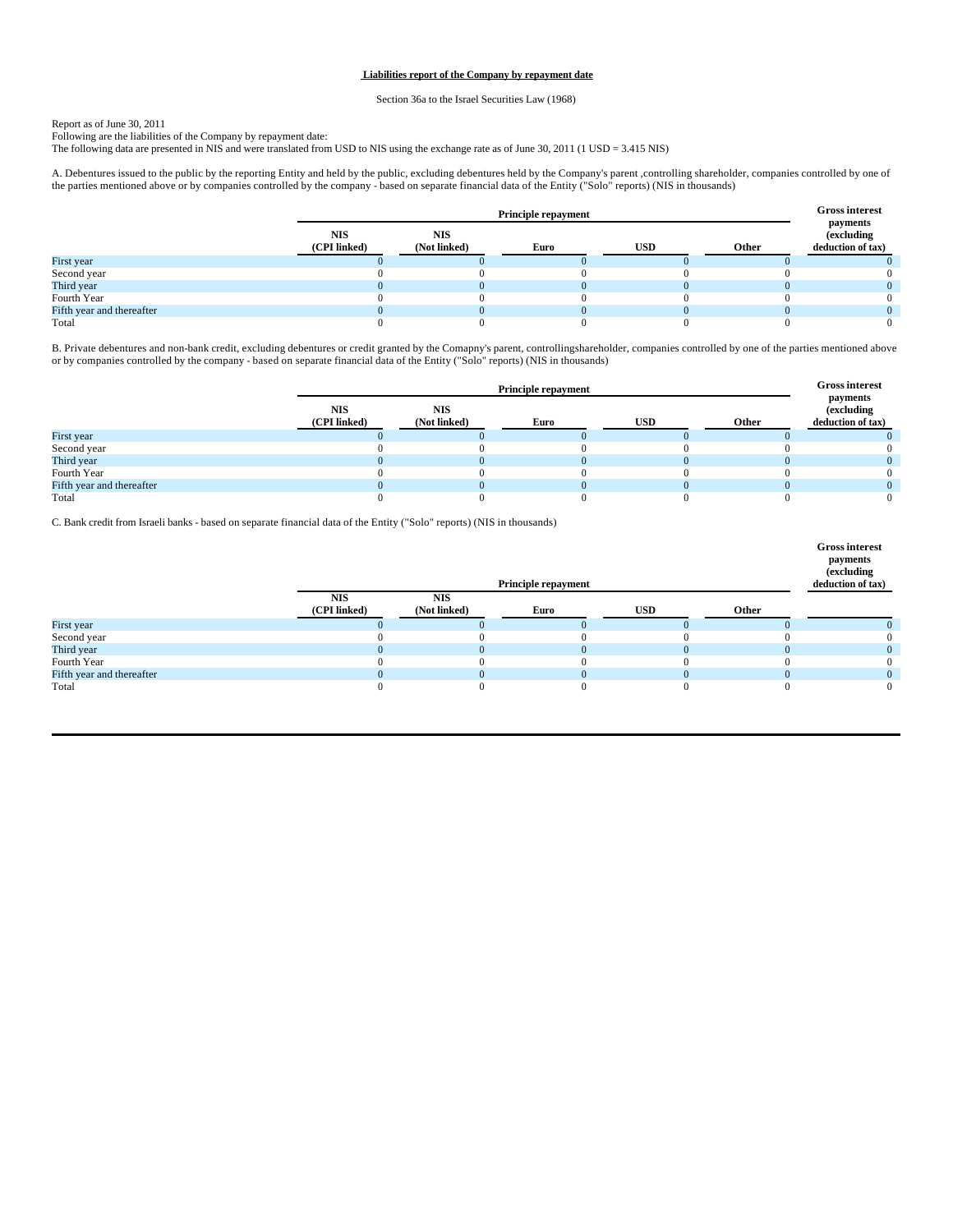D. Bank credit from non-Israeli banks - based on separate financial data of the Entity ("Solo" reports) (NIS in thousands)

|                           |                            | <b>Principle repayment</b> |      |            |       |                                                     |  |
|---------------------------|----------------------------|----------------------------|------|------------|-------|-----------------------------------------------------|--|
|                           | <b>NIS</b><br>(CPI linked) | <b>NIS</b><br>(Not linked) | Euro | <b>USD</b> | Other | payments<br><i>(excluding)</i><br>deduction of tax) |  |
| First year                |                            |                            |      |            |       |                                                     |  |
| Second year               |                            |                            |      |            |       |                                                     |  |
| Third year                |                            |                            |      |            |       |                                                     |  |
| Fourth Year               |                            |                            |      |            |       |                                                     |  |
| Fifth year and thereafter |                            |                            |      |            |       |                                                     |  |
| Total                     |                            |                            |      |            |       |                                                     |  |

E. Summary of tables A-D, totals of: bank credit, non-bank credit and debentures - based on separate financial data of the Entity ("Solo" reports) (NIS in thousands)

|                           |                            | <b>Principle repayment</b> |      |            |       |                                                     |  |
|---------------------------|----------------------------|----------------------------|------|------------|-------|-----------------------------------------------------|--|
|                           | <b>NIS</b><br>(CPI linked) | <b>NIS</b><br>(Not linked) | Euro | <b>USD</b> | Other | payments<br><i>(excluding)</i><br>deduction of tax) |  |
| First year                |                            |                            |      |            |       |                                                     |  |
| Second year               |                            |                            |      |            |       |                                                     |  |
| Third year                |                            |                            |      |            |       |                                                     |  |
| Fourth Year               |                            |                            |      |            |       |                                                     |  |
| Fifth year and thereafter |                            |                            |      |            |       |                                                     |  |
| Total                     |                            |                            |      |            |       |                                                     |  |

F. Off-balance credit exposure - based on separate financial data of the Entity ("Solo" reports) (NIS in thousands)

|                           |                            | <b>Principle repayment</b> |      |            |       |                                             |  |
|---------------------------|----------------------------|----------------------------|------|------------|-------|---------------------------------------------|--|
|                           | <b>NIS</b><br>(CPI linked) | <b>NIS</b><br>(Not linked) | Euro | <b>USD</b> | Other | payments<br>(excluding<br>deduction of tax) |  |
| First year                |                            |                            |      |            |       |                                             |  |
| Second year               |                            |                            |      |            |       |                                             |  |
| Third year                |                            |                            |      |            |       |                                             |  |
| Fourth Year               |                            |                            |      |            |       |                                             |  |
| Fifth year and thereafter |                            |                            |      |            |       |                                             |  |
| Total                     |                            |                            |      |            |       |                                             |  |

G. Off-balance credit exposure of all consolidated companies, excluding companies that are considered as reporting companies, and excluding the reporting Company's data described above in Table F (NIS in thousands)

|                           |                            | <b>Principle repayment</b> |      |            |       |                                                     |
|---------------------------|----------------------------|----------------------------|------|------------|-------|-----------------------------------------------------|
|                           | <b>NIS</b><br>(CPI linked) | <b>NIS</b><br>(Not linked) | Euro | <b>USD</b> | Other | payments<br><i>(excluding)</i><br>deduction of tax) |
| First year                |                            |                            |      |            |       |                                                     |
| Second year               |                            |                            |      |            |       |                                                     |
| Third year                |                            |                            |      |            |       |                                                     |
| Fourth Year               |                            |                            |      |            |       |                                                     |
| Fifth year and thereafter |                            |                            |      |            |       |                                                     |
| Total                     |                            |                            |      |            |       |                                                     |